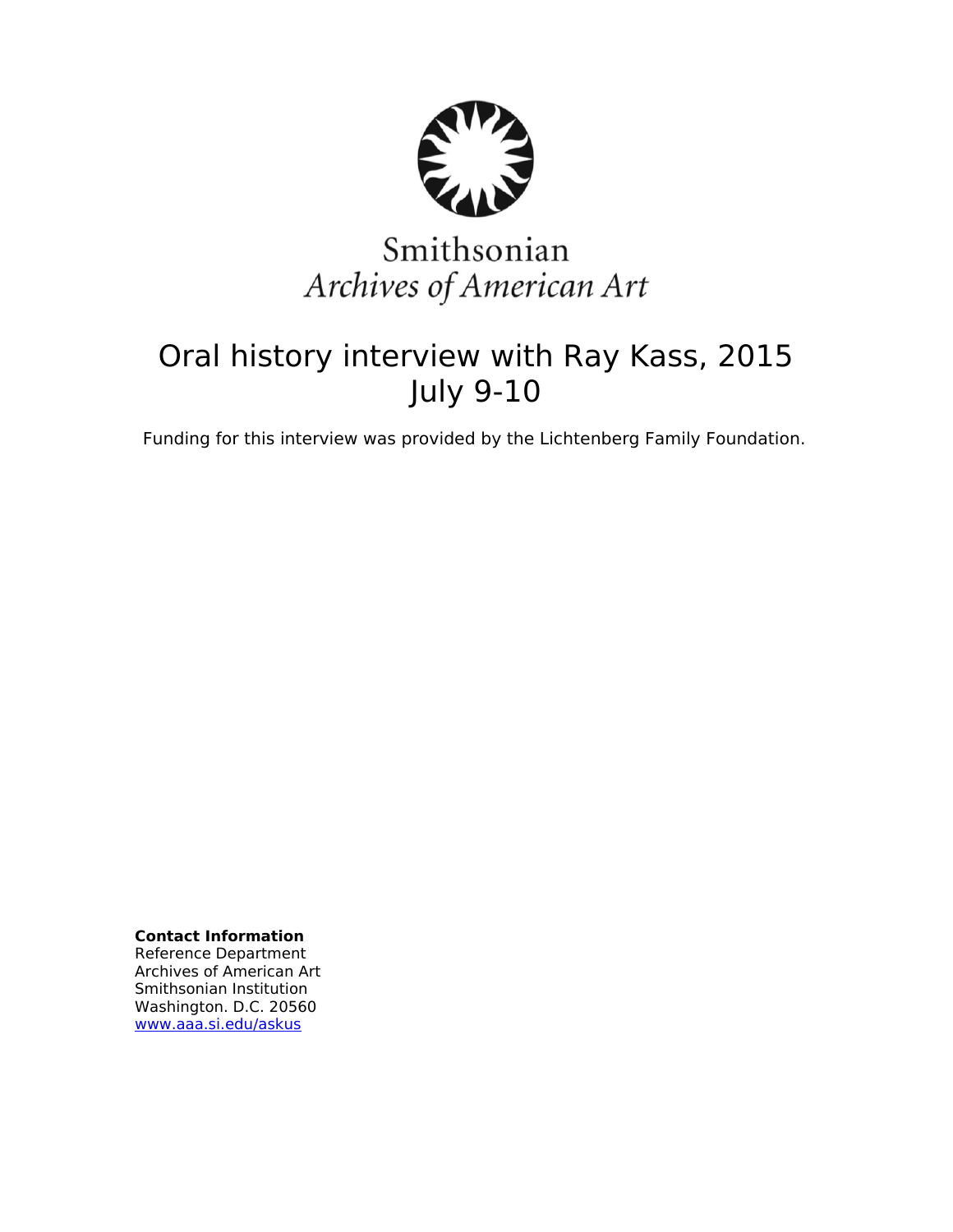# **Transcript**

# **Preface**

The following oral history transcript is the result of a recorded interview with Ray Kass on July 9-10, 2015. The interview took place in Christiansburg, Va., and was conducted by Liza Kirwin for the Archives of American Art, Smithsonian Institution.

Ray Kass and Liza Kirwin have reviewed the transcript. This transcript has been substantially edited by Ray Kass. The reader should bear in mind that they are reading a transcript of spoken, rather than written, prose.

#### **Interview**

LIZA KIRWIN: This is Liza Kirwin. I'm interviewing Ray Kass for the Archives of American Art Smithsonian Institution at his studio and home in Christiansburg, Virginia, and it's July [9th], 2015. And Ed [Bisese] is also with us. I'd like to acknowledge. We tend to begin and the beginning, so could you tell me when and where you were born?

RAY KASS: I was born January 25th, 1944, in Rockville Centre, New York, which is on Long Island, in the community hospital there.

DR. KIRWIN: And did you grow up in Long Island?

MR. KASS: I grew up nearby in Baldwin, Long Island, South Baldwin, and that's most of my childhood—my parents had recently moved to Long Island from Brooklyn.

DR. KIRWIN: What did your parents do?

MR. KASS: My father owned a commercial truck painting business that had been a wagon painting business started in 1907 by my grandfather, and transitioned into being a commercial vehicle painting business. And that was in East New York, Atlantic Avenue. And my mother was a full-time mother and then later did some odd jobs as a food demonstrator and things in supermarkets, but when we were little, my brother and I—my brother Warren, who is two years older than I am, we were just at home all the time.

DR. KIRWIN: Your father's name is Jacob?

MR. KASS: Jacob Kass, yeah.

DR. KIRWIN: Jacob Kass. And your mother?

MR. KASS: Jacob James Kass. Juliette Van Den Langenbergh, and that was her maiden name.

DR. KIRWIN: Van Den Langenbergh

MR. KASS: Van Den.

DR. KIRWIN: Van—could you spell it?

MR. KASS: V-A-N, D-E-N. They're separate words, and then her real name is Juliette Marie Antoinette Van Den Langenbergh. She shortened it to Juliette Lang when she was a kid because she was like in vaudeville and things.

DR. KIRWIN: Oh.

MR. KASS: Van Den Langenbergh is V-A-N, D-E-N, L-A-N-G-E-N-B-E-R-G-H.

DR. KIRWIN: Is that Dutch?

MR. KASS: It's Flemish. It's Belgian.

DR. KIRWIN: So did you just go to public school in Long Island?

MR. KASS: Yeah, I went to Steele School for elementary school, which was, we walked there every day. It was not quite a mile from the house, something you wouldn't be able to do today, and then I went to a different junior high school that was up near Merrick Road, Grand Avenue, in Baldwin. These are schools that are still in use. And then I went to the senior high school, which was in North Baldwin.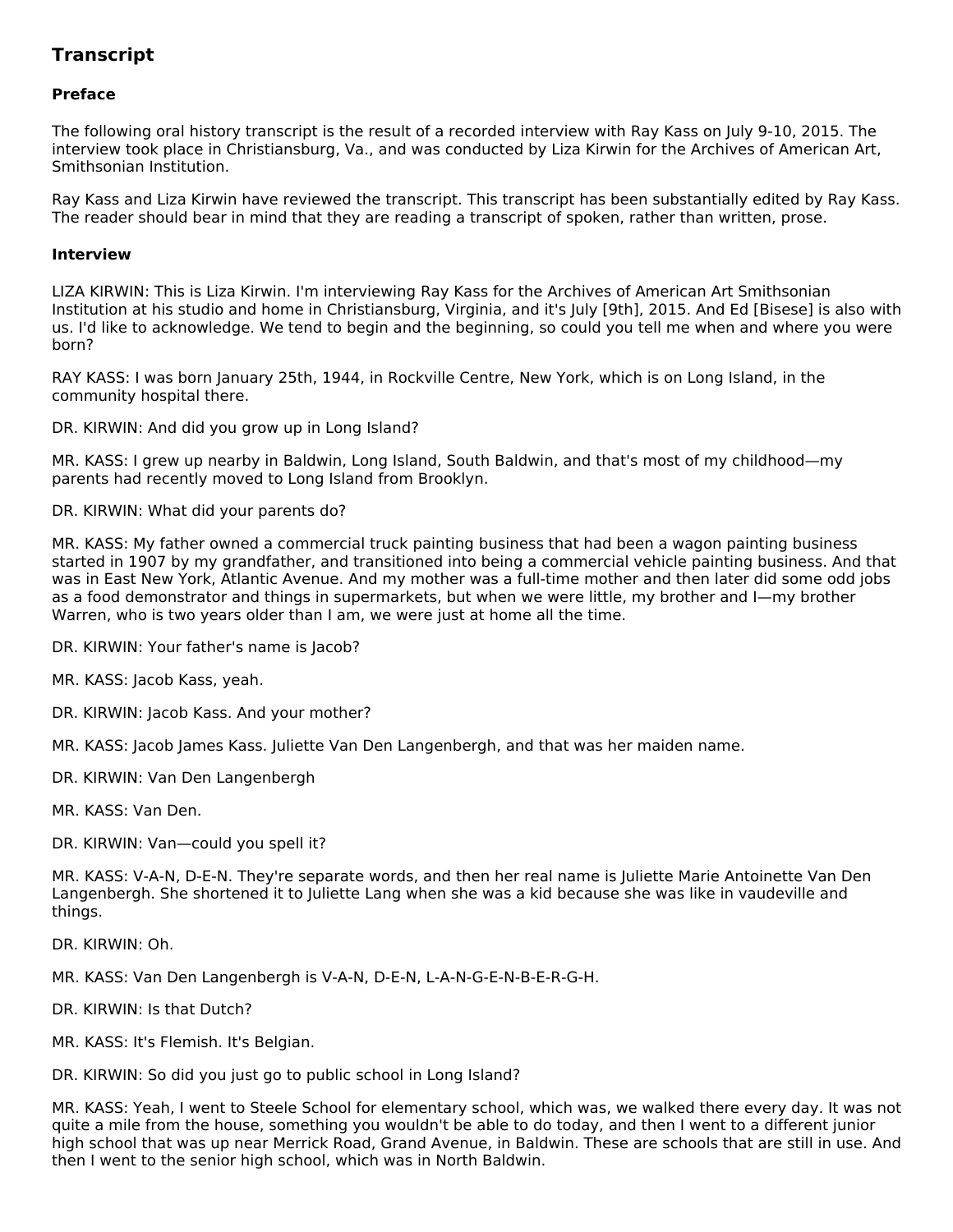DR. KIRWIN: Did you—

MR. KASS: I graduated in 1962 from high school.

DR. KIRWIN: From high school. And did you have an early interest in art there?

MR. KASS: I had an interest in art as a child, and because of the paint shop and I could go in with my father on Saturdays, when my brother and I did odd jobs. We actually worked. It was pretty dirty work, too. I had things to play with, enamel paints and all the things that a commercial paint shop would have. But I didn't make art selfconsciously until I was in high school or junior high school. Mrs. Eddy, a teacher I had in the eighth grade, took me to the Museum of Modern Art and the Whitney Museum, and it was a real experience for me. Transformative. I came home and on the backs of Sanitas wallpaper I painted imitations of Pollocks and de Koonings and things that I'd seen that I liked. What I thought were imitations of them.

DR. KIRWIN: And was your father—he was painting vehicles?

MR. KASS: He was painting vehicles, mostly trucks, fleets of dairy vehicles, fleets of moving vans.

DR. KIRWIN: Did you detail—

MR. KASS:—I followed my uncle Charlie around, pulling paper off things that had been masked out on the trucks, or I prepared the surfaces of trucks for lettering or for spraying with lots of chemicals and standing on lots of ladders. We would jack up, my brother and I would jack up the trucks and then pull the hugely heavy wheels off them as little kids, with crowbars, and once in a while get pretty slammed. But this was done then, as everybody did it, you know. Nobody thought—in fact, I would rather do this than stay at home. We'd make a dollar, sometimes. My uncle Bill always paid us as little as possible. And I liked it. I got to go to see where gold leaf was made by the old rabbis who would pound gold in little dark rooms, and there were a lot of things that were going on in New York that were real carry-overs from, like, the 19th century. Brooklyn particularly, East New York. There were still horse-drawn carts. Not lots of them, but when the Divco wagon came along as the milk wagon, a lot of the carriers were kind of heartbroken, and they never really adjusted because they were so close to their horses. Every block had a stable. You know, and this wasn't true when I was a kid, but our paint shop was a former horse stable, because New York was a city of horses and dogs, you know, and side-lot gardens. My grandfather had a big garden next to our paint shop.

DR. KIRWIN: So you really grew up with extended family around you?

MR. KASS: Yeah, Alabama Avenue, where the paint shop was, at one point my father and uncle Charlie and all lived on that street. It's still a completely un-gentrified part of New York. It's the remaining part of New York that has not come back. A lot of it has been razed. It's at the end of the Canarsie line, the 14th Street Subway line.

DR. KIRWIN: It sounds like a collaborative art venture right from the beginning, with—

MR. KASS: I liked it and never had any problems there, really. My family, my father's mother and father moved to Woodhaven, which wasn't that far away, and they had a house, a freestanding house they bought on Woodhaven Boulevard. And my mother's parents lived in Greenpoint, an area where now I wouldn't be able to afford to live, in a little \$70-a-month apartment.

DR. KIRWIN: Did you want to go to college? Were you always destined to go to college?

MR. KASS: No. My parents didn't finish high school. It's a debate whether my mother finished high school or not, but everybody had to work, you know? So there was not a lot of discussion of this, though my parents were in favor of education in general. I was inspired to, you know—we didn't really have books and things. We had Tom Sawyer. I'm trying to remember. I recently remembered we had another book, The Cream of the Jests or something. It was a party joke book and a Bible. But then our nieghbors in Baldwin, which was, you know, the street we lived on was kind of a mixed street. Everybody was usually in business for themselves, but there were a couple of Jewish families and some Catholic families and some Protestant families, and there was a schoolteacher and a fireman and stuff like that. And some of the friends I developed growing up, they had lots of books, and so it was always fun visiting them. They were also super proactive about education. My mother went to PTA meetings. You know, parents were really involved, and she would invite whoever was my elementary school teacher over to our house—it must have been tough on them, because I'm sure many of the kids did this. They'd go to lunch once a year in the spring or fall when the weather was okay, they'd come home with you and have lunch at your house. That must have driven them crazy.

DR. KIRWIN: [Laughs.]

MR. KASS: But my mother did that.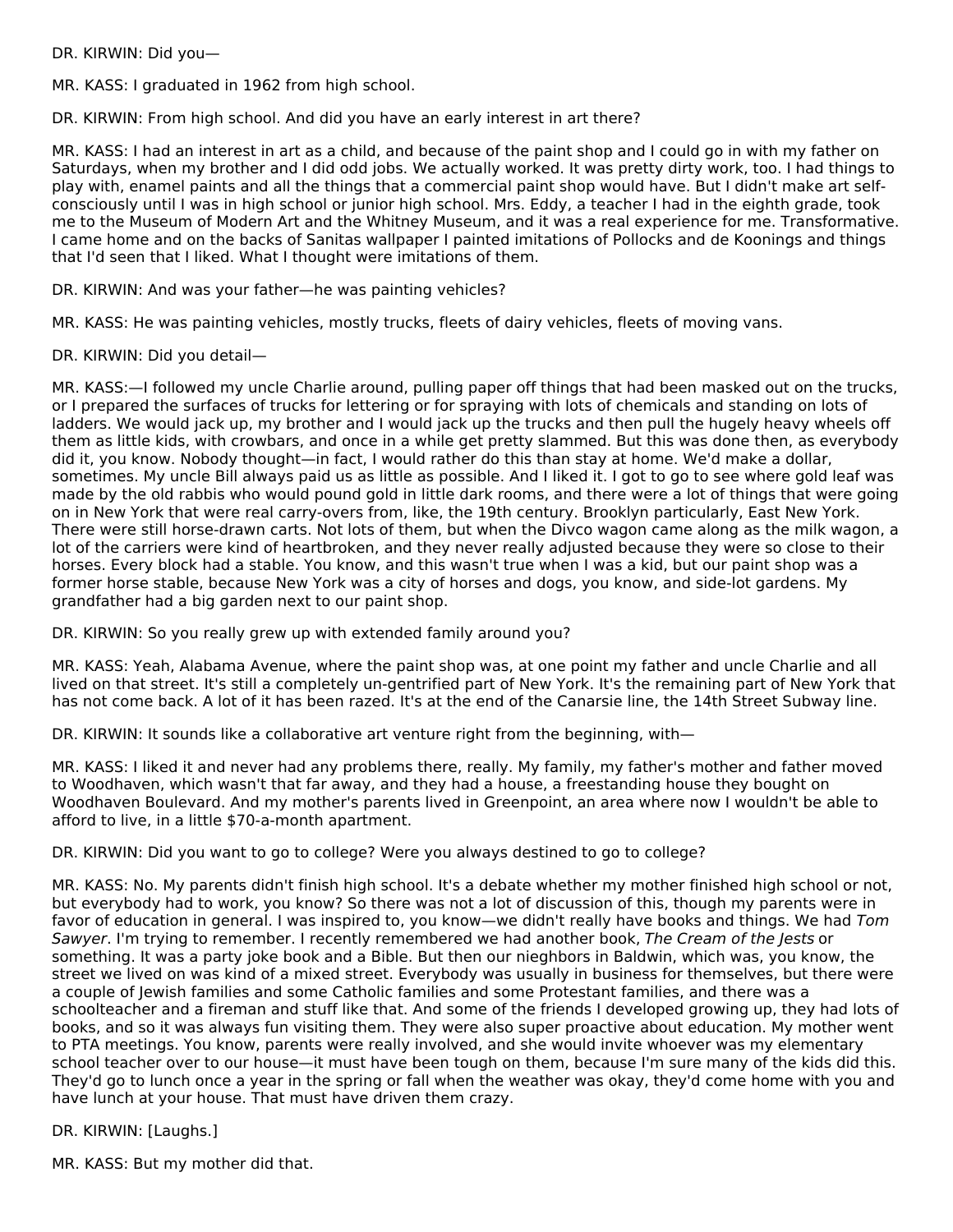#### DR. KIRWIN: Did your brother go off to college?

MR. KASS: Yes. My brother went to Adelphi College and then for a year at London School of Economics and he wanted to be a teacher, a high school teacher. And some difficulty came up that had to do with, I guess, a teaching supervisor, whoever. In his senior year, you had to do an internship to get a teaching certificate, and he never got that certificate. He didn't get passed on the internship. So that was kind of a curveball. I didn't particularly want to go to college, and I quit a number of times, but circumstances of the '60s is I kept going back to avoid getting drafted, you know. So then I ended up a college professor. What a great irony. My fate was to be in college my whole life.

DR. KIRWIN: Where did you start at college?

MR. KASS: University of North Carolina, Chapel Hill, which was very affordable in those days, even for an out-ofstate student. My freshman year, for everything in 1962, was \$1,716. And if I didn't write my mother a postcard once a week, she wouldn't send me a \$20 check. She was strict about it, so I had to write to her once a week, and then my little check would come, and I'd go to the bank and cash it, and I could live on that.

DR. KIRWIN: And what did you, what were you interested in studying when you started there?

- MR. KASS: When I enrolled?
- DR. KIRWIN: Uh-huh [Affirmative].

MR. KASS: I began in journalism, and I was lucky. I had Walter Spearman who was a very well-known teacher at Chapel Hill for Introductory Journalism, like how to write a news story. I lost interest in journalism because I found the people enrolled in the courses, some of them became distinguished journalists, were very egotistical people who thought they knew better than anybody else in the world, and could tell the world. I guess this rubbed me the wrong way. I don't know. By learning to write a news story, I was able to write whole series of successful grants over the years.

DR. KIRWIN: [Laughs.] That's good training.

- MR. KASS: Yeah.
- DR. KIRWIN: To write clearly, and to—
- MR. KASS: Clearly. Get—
- DR. KIRWIN: Get the point in the first paragraph.
- MR. KASS: Right, in the first two sentences.
- DR. KIRWIN: Right.
- MR. KASS: Get the story out right away.
- DR. KIRWIN: Hook them.

MR. KASS: Right. Get it so it jumps-up on the table. So I did a lot of that here at Tech. When I first started here, they seemed to need everything.

DR. KIRWIN: Did you encounter significant art teachers when you were UNC?

MR. KASS: I think they were, but they were very different. They didn't—it wasn't critique-driven like it was here. When I first had students in a painting class, I liked it if the students all did something different, or if we were painting the same thing, we would have a critique every class almost. I could smoke cigars then, too, and point at things with the cigar.

DR. KIRWIN: [Laughs.]

- MR. KASS: All things you can't do.
- DR. KIRWIN: You can't do that anymore.

MR. KASS: No.

DR. KIRWIN: Those were the days.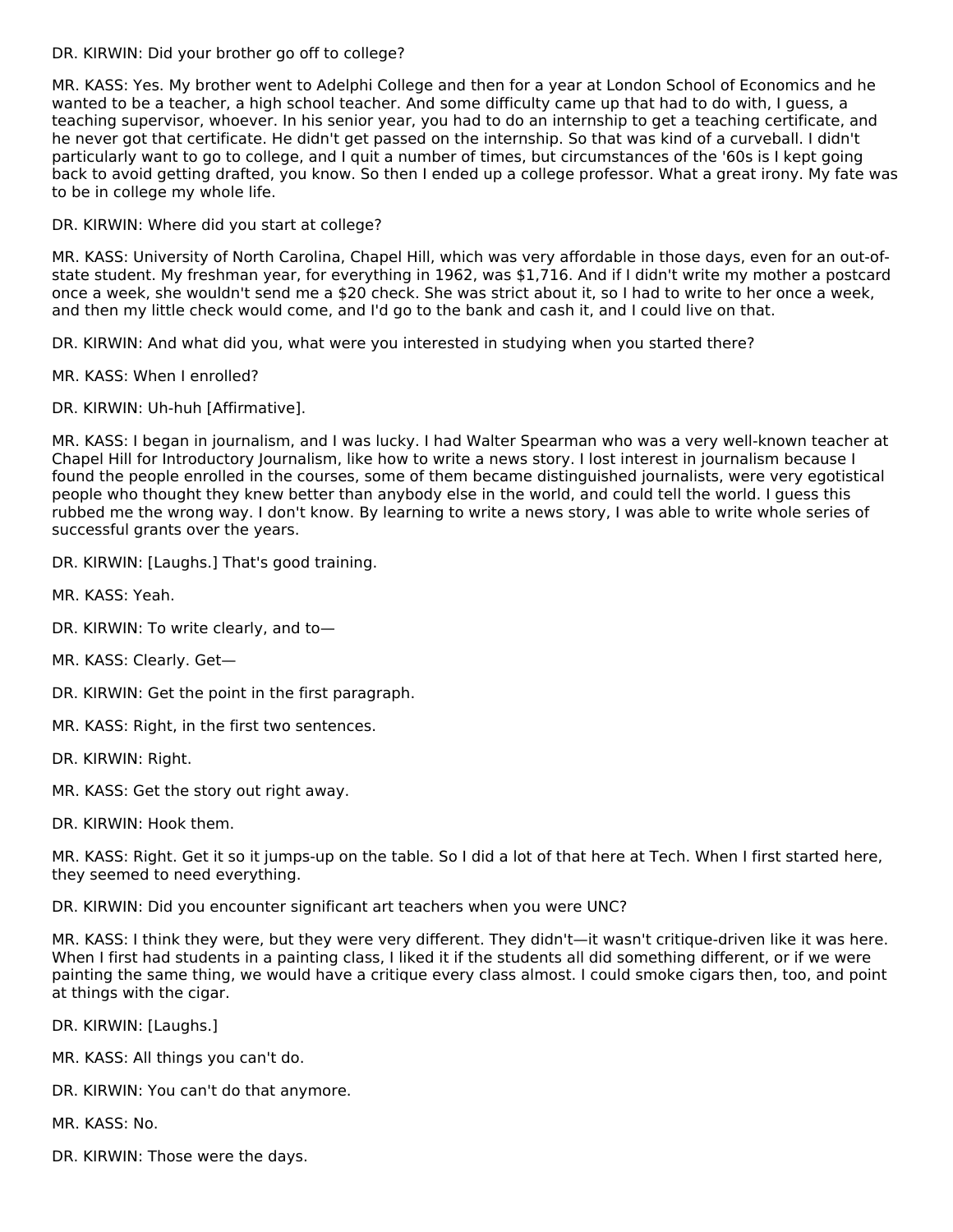MR. KASS: So I enjoyed my teaching life. And I had good moral support in that. I had the mountain lake programs. I had people I met through my gallery, Allan Stone in New York, so I had Wayne Thiebaud, Richard Estes, and later Susan Shatter and Jane Freilicher, come down to visit, and Wayne was always encouraging me to keep my job.

DR. KIRWIN: So you kept your day job?

MR. KASS: Yeah, and if they hadn't hired me at Tech, I would have gone back to California. I would have had a completely different life. And I was offered a job by USC, but then I was already kind of started here, and I liked living in the Appalachians. I had taught at Humboldt State University immediately out of graduate school, which I took at Chapel Hill. UNC gave me a really terrific scholarship, and I was able to save money off it.

DR. KIRWIN: Wow.

MR. KASS: So not only didn't it cost me anything to go to get my graduate degree and kept me out of the Army, but it was like almost \$4,000 a year, which was huge money in 1967.

DR. KIRWIN: So was that—so how did you make that decision from undergraduate to graduate school, to what you were going to do?

MR. KASS: Well, I didn't major in art. That's what was odd about getting the scholarship. I majored in philosophy, which I could not understand. I didn't grasp the idea that it was based in consistent rhetoric and logic. I had to rewrite my paper on Descartes like five times for Professor Chastain because I just didn't get it, you know?

DR. KIRWIN: But that was your major.

MR. KASS: Yes. I had philosophy confused with a quest for personal spitituality or mysticism, or something like that. Dr. Falk, who was a German, kind of romantic philosopher, took care of me. Yeah, I think I graduated the last in the class, and there were only like 32 majors. I thought it was about seeing God, you know?

DR. KIRWIN: About a spirituality?

MR. KASS: Yes. I didn't think it was about, like, language philosophy or, you know. I had it confused with a lot of things that maybe would be trendier now.

DR. KIRWIN: You could go back and take philosophy again.

MR. KASS: Take it again. Well, I think I got something from it. I'm interested in it now. I mean, I still read it—

DR. KIRWIN: Yes.

MR. KASS: Imbibe in it a little bit. And I understand things about Descartes now, and Kant. I always understood some things about Kant, but you know, the school at that time was very, very dominated by the British empiricists, you know. So it was not susceptible at all to Continental rationalism or Romantic mysticism.

DR. KIRWIN: Uh-huh [Affirmative]. Yeah, yeah. Wow. There's a broader range now, if you go back.

MR. KASS: So I suffered in that. But then when I went to California I was suddenly—I wrote a handwritten letter to Humboldt State University after I got my MFA degree or when I was getting it, and I got the job. It was unbelievable. A little handwritten resume and handwritten letter!

ED BISESE: What did you tell them in your letter?

MR. KASS: I was applying for a position that they had advertised, and they gave me an interview, but I didn't schedule the interview ahead enough in time, and when I went to Boston through the College Art Association conference Max Butler who was then head of the art department at Humboldt was so backed up with interviews, that he couldn't fit me in. So I met Keith Crown on the floor of the convention with Jules Heller, who was a kind well-known print maker, and they called Max Butler, and Max saw me in the hallway between this long line of other candidates. I mean, the atmosphere was like, if you didn't hold tight to your portfolio, the kid next to you would grab it and throw it out the window.

DR. KIRWIN: [Laughs.] That's quite miraculous then, that you—

MR. KASS: I got the job.

DR. KIRWIN: Got the job.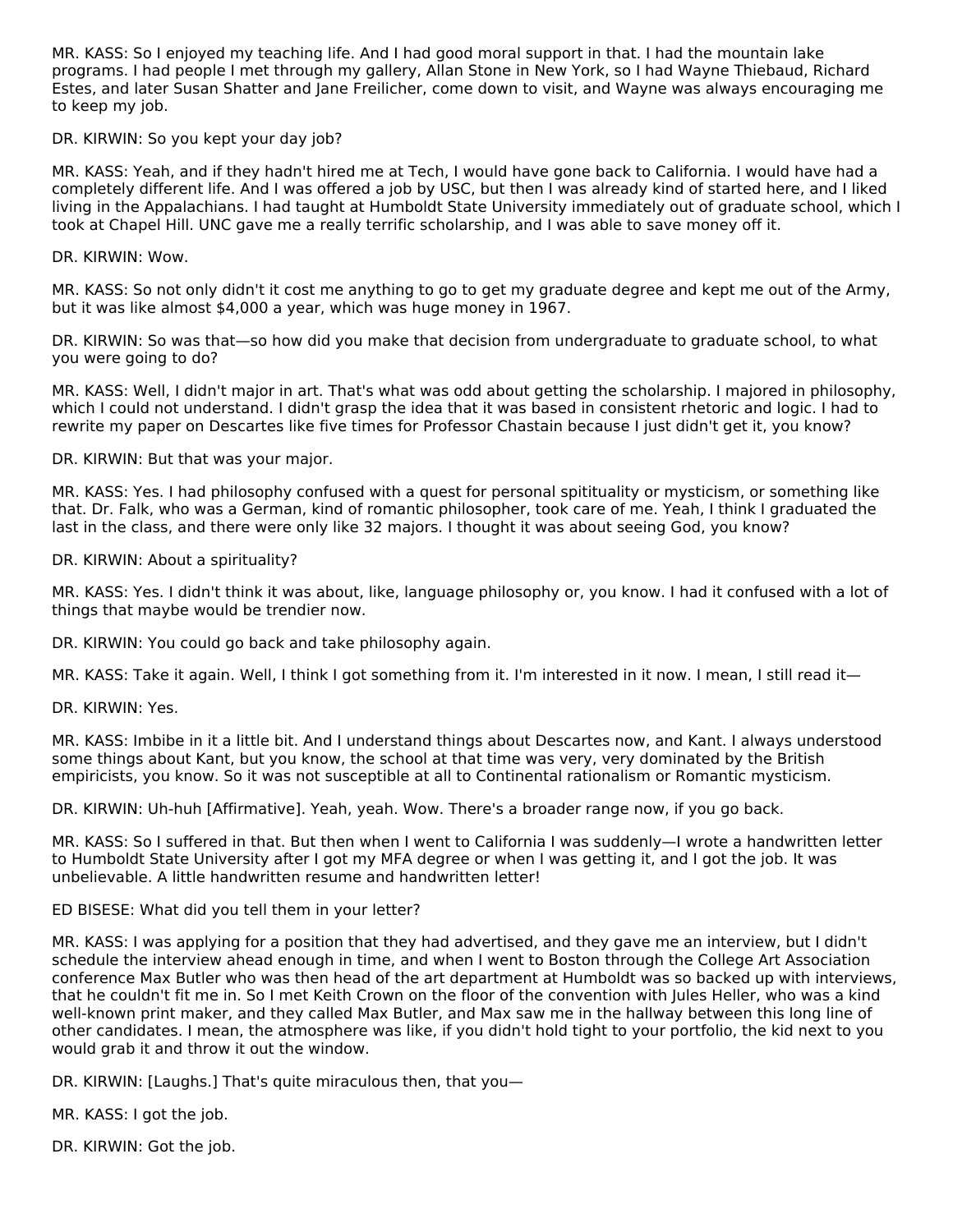MR. KASS: Yeah. And, well, they had two positions. They ended up getting an extra position, so I got the extra position. Larry Gray, a kid from Yale, got the primary job first, but we were treated exactly the same, and so that introduced me to teaching. It was terrifying. I had taught a little bit in graduate school, and I'd have to really kind of rehearse and figure out what I was going to say to my students, and once in a while I would just freeze up, and I developed a—because I stuttered. I stuttered extensively as an adolescent and as a child, to where I really couldn't talk on the phone very coherently. The phone was an obsession. And so if I suddenly relaxed into where I thought I was going to get tongue-tied or confused, I would just excuse myself from the class for a minute and go outside and collect myself and go back in. I can remember this, but it's hard to have feelings about it in the same way as it was when it was—

# DR. KIRWIN: Happening.

MR. KASS: Yeah. I can remember standing in front of 12 people trying to give an assignment and talk to them about something that was important about the assignment, you know, that I thought they should pay special attention to, and it being a real effort to do that. But then later, you know, you keep being called upon to give talks and public speeches. I quickly developed a technique that was not unlike a technique some actors use to where, if I didn't have to read something literally, I could perform it, giving myself certain range and latitude, and then there'd be no stuttering. And it actually enhanced the performance. But if I had to do something didactic and follow it in a very tightly scripted way, that would have been very hard. So, you know, I don't read commendations awarded by the Kiwanis Club. I don't do master of ceremonies things unless it's all jokes. Although eventually I got to where I could do about anything. I mean, I was surprised at this myself. Then I found out about large audiences being different than small audiences. Talking to 60 people is different than talking to 500 people or 1,000 people. And I had to talk about John Cage and China in Shanghai for the University of Shanghai, and there were more than 1,000 people in the audience. And it wasn't students, it was mostly older people. It was professors from all the various universities, and teachers. And the topic in general was the influence of Buddhism and Asian philosophy on the work of John Cage, and I knew something about this, but it was the last time I was kind of mildly terrified. But I got through it, and it seemed to go off all right, and then a very elderly lady in the first row raised her hand and stood up and said, "Professor Kass, what does any of this have to do with Buddhism?" And I said, "Americans do a great deal with things and ideas that they don't understand."

DR. KIRWIN: [Laughs.]

MR. KASS: I had a good comeback. I was lucky it just came to me.

DR. KIRWIN: Uh-huh [Affirmative]. What year was that when you gave that lecture?

MR. KASS: It would have probably been 1997 or maybe '98.

DR. KIRWIN: How long were you teaching in California?

MR. KASS: I only taught two years at Humboldt State University, and I fell in love with my first wife [Laurie Gunst]. She was miserable out there, and I really liked it in California, but her family was from Richmond, Virginia, and they wanted me to come back, to be supportive of her and live on this commune in New Hampshire that my ex-brother-in-law, Russell Banks, novelist, set up with Laurie's sister, Mary Gunst. They [Laurie's parents] were wonderful people. Her father owned the Sergeant's Pet care products company.

DR. KIRWIN: Her name was Laurie?

MR. KASS: L-A-U-R-I-E Gunst, G-U-N-S-T.

DR. KIRWIN: Okay. When did you marry?

MR. KASS: Well, we lived together for seven years, and then we only married, I guess 1974. Now, marriage was kind of the end of something, not the beginning of something. Laurie had flunked out of Boston University when I met her and came out to live with me in California. We went back to live in Northwood with Russ and Mary in New Hampshire, and she started going to night school with the nearby University of New Hampshire Durham, and she did better. And then she finished a Master's degree and then went to Harvard for a PhD. So that's—I moved on to Cambridge. I was very supportive of Laurie and did a lot of household things—I cooked breakfast. I actually did things that Jerrie [Pike, to whom I've been married for more than 20 years] wouldn't believe, because I don't do anything now, it seems.

#### DR. KIRWIN: [Laughs.]

MR. KASS: Yeah. And when she finally got established at Harvard and everything was going well, and she had organized a feminist cell that met twice a week in our living room, and when it wasn't the feminist cell it was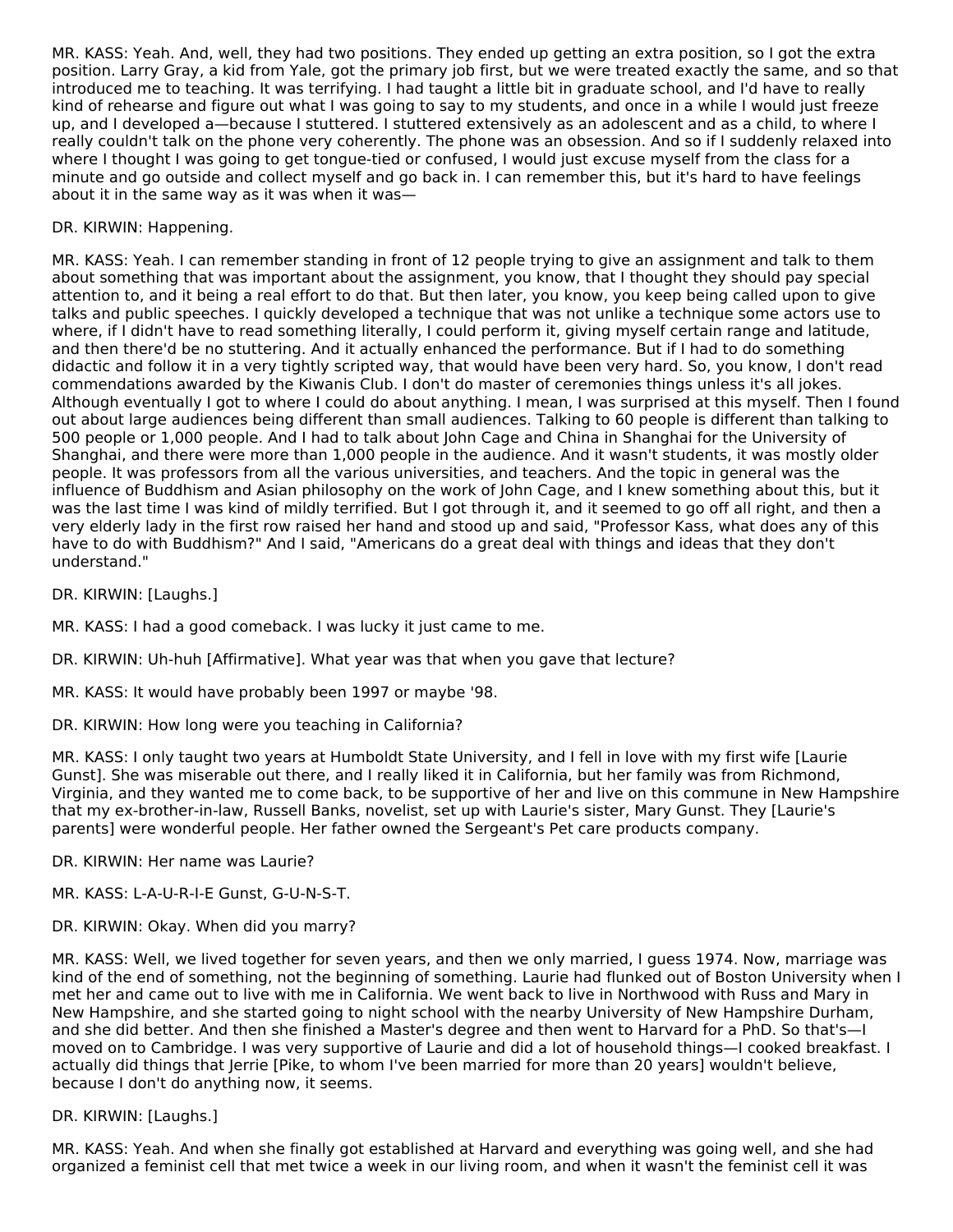reggae singers. Toots and the Maytals and Jimmy Cliff jumping up and down in our apartment. I knew things were drifting. I mean, I cared about her a lot, but she needed to be in a place where she could feel more important, I guess. I don't know. We're still in touch. We're still close.

DR. KIRWIN: And when did you split up?

MR. KASS: When I came to Virginia Tech for the visiting artist job.

#### DR. KIRWIN: Oh, that was '76?

MR. KASS: I arrived in Blacksburg January 1st, 1976—it was zero degrees! She came down to visit me a few times later that spring and it's complicated. We had both had recent affairs.

And I didn't care particularly about monogamy or exclusivity. But then it became clear to me that she had fallen in love with Harvard and out of love with me, basically, for that period of time. I could see where she needed her independence. I mean, she had turned her life completely around. I was streesed-out by it all and when we first split back in Boston I was at loose-ends and slept under newspapers on my friend, Dick Stroud's floor for a few days, and then I lived in my studio at South Station. I had a gigantic studio at South Station in Boston. We all had gigantic studios in Boston. They were like \$100 a month including heat and electric! The whole area has been gentrified. All of that's been torn down. Everything with all new buildings, you know? But when I lived in Boston and Cambridge, we had an apartment in Cambridge right on, it was on Mason Street, I guess is it—I have to remember now. Right across the street from Matina Horner's house, and she was President of Radcliffe. Diagonally from us lived Al Capp, and four doors down from us was Edwin Land of Polaroid. So was that Mass Avenue or Mount Auburn Street?

#### DR. KIRWIN: I don't know.

MR. KASS: I'll have to remember that. Mason Street was the technical street address. We were told that it was a house that Henry James had once owned. He didn't—it wasn't his principle residence. It was a really great, unique, Victorian gothic house, in-which we rented a little tiny apartment in the very upper floor. I had to be careful going near the window in my underwear in the mornings because tour groups and things like that would sometimes be gathered downstairs. The house was on the historic tour.

DR. KIRWIN: Henry James' house?

MR. KASS: Yeah, it was just down the street. People go from Longfellow's house down to our house and then, you know.

DR. KIRWIN: That's fantastic. That's a fantastic place.

MR. KASS: It was. Nearby to cemeteries where distinguished people were buried. It was two blocks from Harvard Square, yeah.

DR. KIRWIN: Why did you apply for the job, the visiting artist job at Virginia Tech?

MR. KASS: Well, after we separated I really needed the job at that time. I was living in my studio or crashing in people's apartments, and this came along at the right time. After being offered jobs for years, like at USC or my old job at Humboldt which they offered back to me. Suddenly I wasn't being offered any jobs. Maybe that's something that happens if you don't work for five years or something. When I went to Chicago to interview at the CAA, I thought I was going to get hired by the University of Iowa and/or the University of Georgia, and all the interviews went great, and I didn't get either job. And that's when Tech turned around and had created a fulltime position in the humanities program, and I was hired for it. But when I saw someone from the Iowa committee a few years later, I said, "I thought I did well at that interview." And he said, "You did, but your clothes looked too expensive, we didn't think you would ever be interested in being here."

DR. KIRWIN: How weird.

MR. KASS: I said, "What do you mean?" Well, I had this suit that I wore to, you know, the interview. I wasn't wearing dungarees or anything like that, and it was a tweed suit I bought in England. And I guess it made me stand out negatively. One of the problems my first wife and I had was becaused by her family's wealth. She never really worked, and because of that she missed out on a great deal in life, which she later came to understand. She realized, gee, by not working I missed all that discourse with people that comes through having a job. I said, "Yeah, I mean, you've got a PhD from Harvard. You could have had a terrific job. You would have friends in the office. You'd have disputes. You'd have, you know, professional jealousies and all kinds of things happen."

DR. KIRWIN: Yeah, you learn how to negotiate things differently.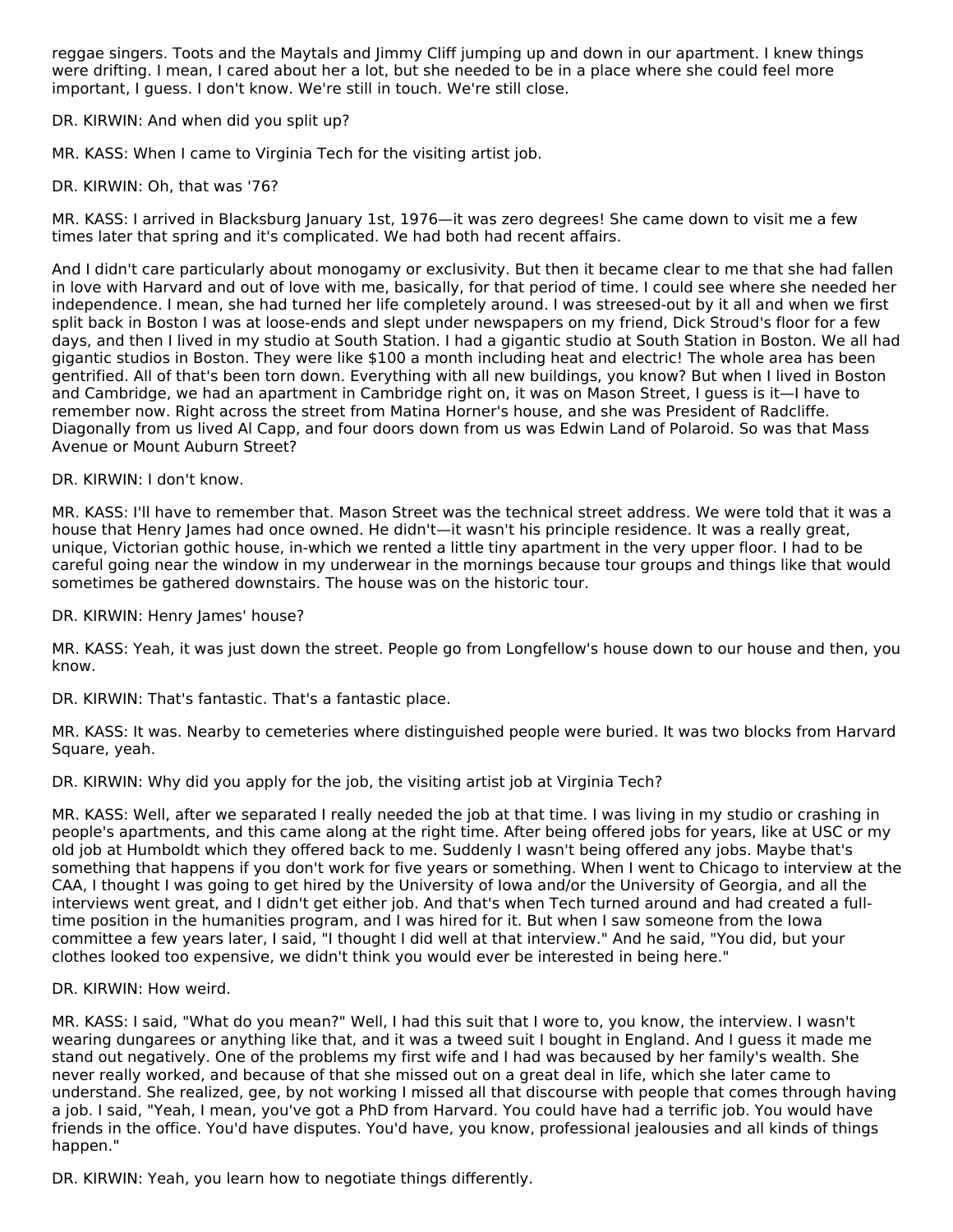MR. KASS: Yeah. And so that's—not everybody's ready, you know, to be completely self-actualizing. That's what I think the idea of education and going to college and domesticity brings about, right? But so she missed that, and maybe it's because their parents gave them too many trust funds?

DR. KIRWIN: Well, it sounds like you were very supportive, to come back to the East Coast and—

MR. KASS: Yeah, I supported her back to the altar twice with other people, but both of those guys didn't pan-out.

DR. KIRWIN: That's being very supportive.

#### [Laughs.]

MR. KASS: One them she was married to for seven years, and then it got complicated and she divorced him, to his astonishment. And I said to him, "Well, you know, Jonathan, Laurie doesn't want to be married to anybody, really." A close friend of mine recently had a couple-year affair with Laurie and called me up and said, "I didn't want to upset you because I know you were married to her," and I said, "Andy, you're not upsetting me at all. I'm overjoyed." I said, "But be careful because, you know, Laurie has a blind spot in her brain that just rolls around like a marble."

## DR. KIRWIN: [Laughs.]

MR. KASS: Andy's a good guy though. They're still good friends. Laurie's accomplished some serious things, I think. She's written a couple of books. She's a very idealistic person.

DR. KIRWIN: When did you begin showing with Allan Stone?

MR. KASS: I met Allan, I guess, through de Kooning, who gave me an introduction there around 1969 or '70, when I was still living in California. And I had met de Kooning at Knoedler at one of his exhibitions when I had an appointment with Xavier Fourcade to show him my watercolors that I was doing in California. And de Kooning was there. Fourcade introduced me to him, and de Kooning looked at my work Fourcade and liked it. I was originally supposed to have a show with Knoedler that they were going to introduce some young artists. This was when Fourcade and Donald Droll were handling the contemporary Knoedler, you know? My friend Susan Shatter, who I met indirectly through that connection, actually did get in a group show at Knoedler. Neither of us ever were really represented or shown at Knoedler—

# [END OF kass15\_1of4\_sd\_track02\_r]

—because they went into a financial crisis after that and had to have a meeting of the Art Dealers Association to bail them out. You know, Knoedler was trying to handle de Kooning and Barnett Newman on the top end. And they didn't really have a client base for them so it was hard.

So de Kooning for a while had been with Allan Stone in the late '50s, late '50s early '60s, yeah. So that's how that connection got started.

DR. KIRWIN: Did you meet when Wayne Thiebaud through that, too?

MR. KASS: Yeah, yes, yeah. And I met Wayne Thiebaud through Allan and also then in California because I was living there for a couple of years.

DR. KIRWIN: Where's Humboldt?

MR. KASS: Humboldt's almost 300 miles north of San Francisco on the coast.

DR. KIRWIN: Oh.

MR. KASS: Beautiful area. Its 90 miles south of Crescent City in the Oregon line. It's the fog capital of the United States.

DR. KIRWIN: Really? Okay.

MR. KASS: Right. So they built the airport in the foggiest part, and they had a fog testing center there, but it meant we could hardly ever fly in and out.

DR. KIRWIN: What was Virginia Tech like when you first got there?

MR. KASS: I liked it because it was—it had recently been repurposed and redirected by T. Marshall Hahn, who was the important president that we had at that time. He had just stopped being president around the time I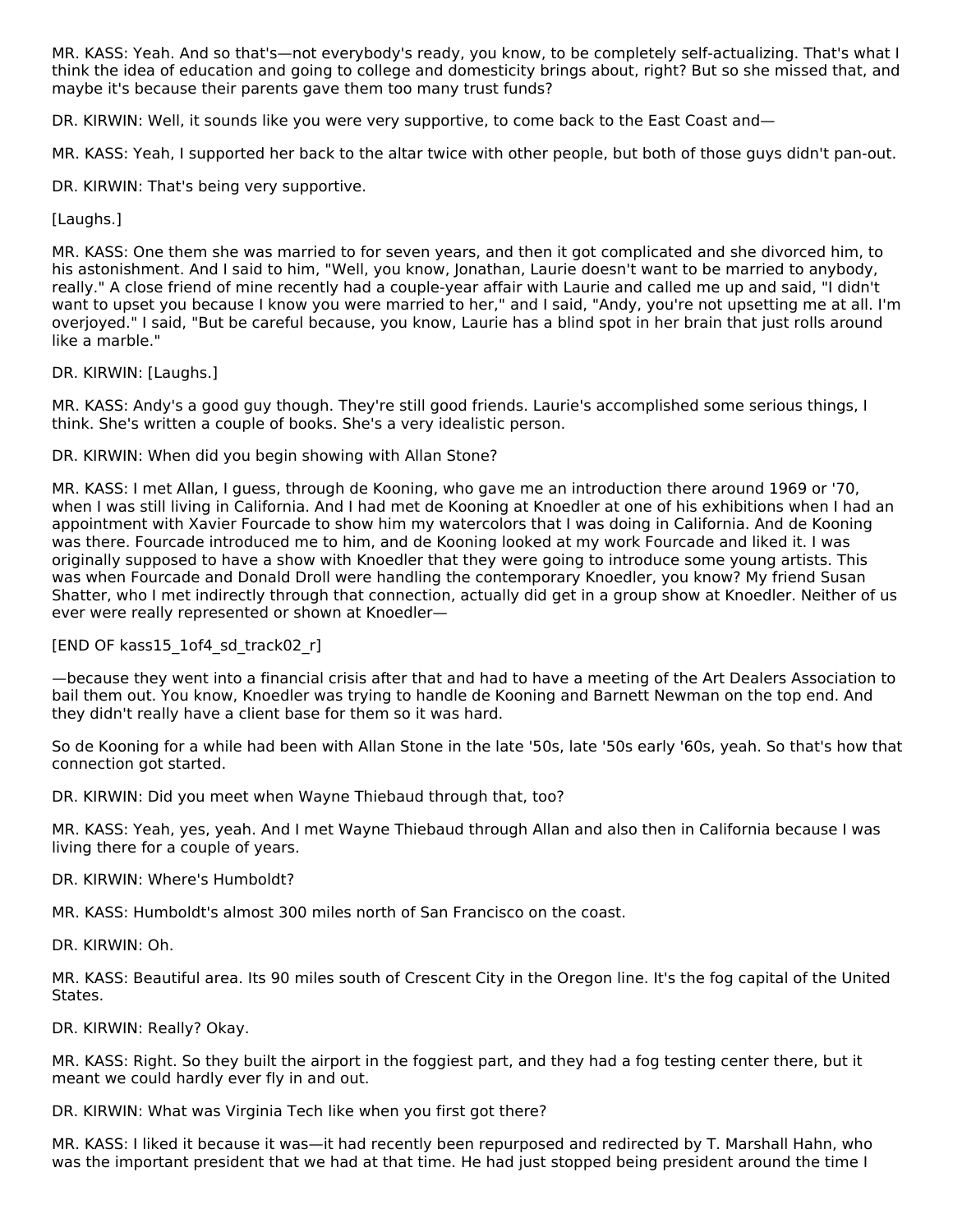arrived. And he moved it from really being an engineering military school to what it has become today. He moved it strongly in the direction of becoming the highest state-funded school in Virginia and a comprehensive research-one university. He lives nearby in the valley a couple of farms away.

And I came originally for a position that was sponsored by the Division of Humanities, or was associated with that. Victor Huggins, who was a good friend of mine from Chapel Hill from graduate school days and he taught here. He had been at Vanderbilt, before he came here. Victor recommended that I be hired at Tech for a temporary visiting artist position. I had already been showing with Allan Stone and I had a fine art delivery business. So I was working between Boston and Washington. I could work a few days a month and make enough money to live on. That's before there was an organized fine art delivery and rigging business.

DR. KIRWIN: Okay, you were doing that while living under the newspapers and the—with your friends?

## MR. KASS: Yes. I had started that.

And Glenn McMillan, one of the owners of CRG Gallery in New York, he was working as an assistant gallery manager as a kid. We knew each other through the University of New Hampshire from jogging, on the jogging track. He wanted to be an art restorer and a conservation person. But then he began working for—it was Joan Sonnabend of Harcus Krakow Rosen Sonnabend Gallery on Newbury Street in Boston, and then evolved into being a full blown dealer, I mean, in New York. He worked for Marisa Del Rey—in the Fuller Building and a succession of places before going in with Richard and Carla on CRG, which was been very successful for them. They have to work really hard, you know. Running a gallery in New York now seems impossible to me. They do all the art fairs. We're still friends. He got me involved with some art rigging jobs through Al Lenk, I think, for Grahman Gund and for Stephen Paine, important collectors in Boston. Also, they were very close to Allan Stone.

So a little small world all kind of tightened up.

DR. KIRWIN: Yeah. So you had moved the art and installed the art?

MR. KASS: Yeah, I would bring—go over to Grahman's house and hang paintings, a big Wayne Thiebaud of a watermelon stand, stuff like that, or take things down. Because I had Allan as a referral, I had very good clients right away. Everybody always wanted to know what other people had and what they were doing. And Allan kind of trained me to conduct little disinformation campaigns with whoever was talking to me.

So I'd go to Harold Diamond's and I would be delivering, you know, some Eli Nadleman's and Joseph Cornell boxes or some, you know, rare American folk art or some de Koonigs, and I'd be ideally picking something up that they would be trading on. No paperwork.

DR. KIRWIN: Lovely.

MR. KASS: Yeah. Well, they were so enthusiastic as collectors and dealers, but they were dealers because they were collectors. So, you know, it was really like exciting for them. It was exciting knowing them and working with them because they're not all like that. It wasn't the art world like we have today.

DR. KIRWIN: Yeah.

MR. BISESE: This was you driving a green van?

MR. KASS: I had a green van, yeah, and I had little—

MR. BISESE: Letters "Alarm" on it?

MR. KASS: Yeah, and I had little blankets in it and all, and I would wrap Brancusi heads up in blankets, and I didn't have any special insurance or anything. I was just trusted. And I'd bring them over and deliver them and pick them up.

And then one day Allan asked me, he said, "What does Diamond have over there?"

Diamond had a butler and a cook and everything. And whenever I arrived, he'd have his cook make me lunch and I'd be eating at a little table in the kitchen, and he'd come in, and he just kind of go, "What does Allan have? What have you been working with, with Allan?"

So I'd have to talk to him. I don't remember all the details of the conversations, but I never went into specifics.

Diamond had incredible things. I mean, he had a big apartment with Légers and all sorts of stuff hanging in it. He's passed away a long time ago.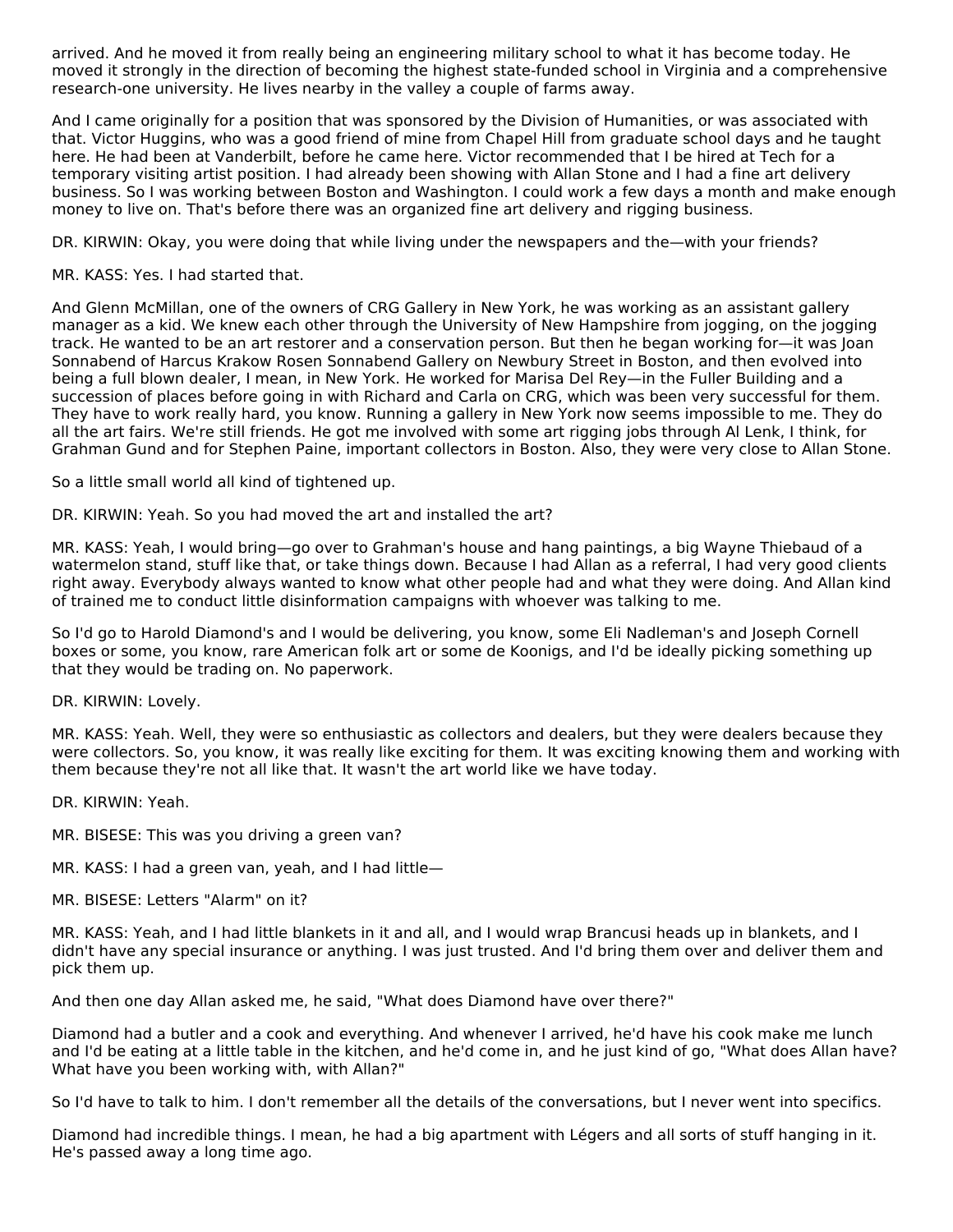He was a very important private dealer in the United States. And if we had to compare him to anybody, who was this Swiss dealer who died recently? Fabulous collection. He has an institute in Switzerland, you know. We'll think of it in a minute. Beyeler, Ernst Beyeler. Yeah. He [Diamond] was like the American Beyeler, yeah.

Beyeler had great stuff. I never worked for Beyeler, had any connection, but the idea he owned the last big Monet water lily panel, that he could afford to make gifts of paintings, like the 36 million dollar Kandinsky he bought and then just gave to a museum.

Glenn [McMillan] once said to me about Beyeler, "How can you get that rich dealing art?" Just amazing.

I loved working for Allan because I got to see a lot of great private collections. I went into the Rockefellers' apartment when Steve Ross owned it. I got to do deliveries to fantastic collectors. I didn't know there were 20 room apartments on 5th Avenue that sometimes had their own entryways and their own lobbies.

DR. KIRWIN: Wow, wow. It's another world, isn't it?

MR. KASS: Another world, right.

DR. KIRWIN: Yeah. Well, who were some of those people other than the few you named? Can you name some of the other collectors that you—deliveries that you made?

MR. KASS: Ted Pillsbury, among others, and sometimes I'd be called into interesting situations of domesticdiscord, like married lawyers who would be planning a divorce, and I'd get a phone—this is—I would get a phone call at, oh, 10:30 or 11:30 at night, saying, "You have to be at this apartment in New York City by four in the morning to take somebody's big Friedel Dzubas painting apart and roll it up or get some other things out of the apartment."

And, I mean, one of the—the husband would be stalking around, pushing me to get it done. "Hurry it up, you know, get this out of here before my wife wakes up."

DR. KIRWIN: Yeah.

MR. KASS: That was funny.

DR. KIRWIN: Wow. Did you just kind of ply the East Coast with your business, this delivery-

MR. KASS: Yeah, I worked with other clients I had form Allan were, you know, Robert and Arlene Kogod in Washington. They lived in Bethesda then.

And when I delivered to Kogod, I'd have—Allan would say, "Hang around. He'll call up." There were no cell phones and things in those days. "He'll come home from work early because he'll want to just drink bourbon with you and talk about his collection." I was the par excellent delivery boy because I could be the dumb delivery boy, or because I knew all about the art, I could also talk about it.

So I would stay at the Kogods'. I mean, they would put me up and and we would talk about art and his collection. He was ardent.

In Boston I worked with Steven Paine, Louis Cabot, Louis Kane, and others. There were a lot of them. It was fun.

Now when I took the job at Tech I had to leave Boston and my art-installation/delivery job. I was then away for a quite awhile. Virginia Tech was on a quarter system back then. And I made trips back to Boston and New York intermittently, and I picked it up and moved art works a little bit, but a lot of competition was coming on. I wasn't really that threatened by it because I was really working for just a handful of dealers and collectors at that time, but the writing was on the wall that this was going to be a big industry, especially based in big cities on the East coast. I knew Bobby Lennon in Washington; he had started Art Transport, even though they never did things exactly right they were the best and were on top of a new industry.

#### DR. KIRWIN: Artex?

MR. KASS: No, Art Transport. Bobby wanted me to become a partner in his company just because of my connections. And I really thought about it as it wasn't clear if I was going to stay at Tech. But it's a full time job. When you have to start hiring trucks and hiring drivers and bonding everything and getting up in the middle of the night to work out a dispute on the Jersey Turnpike where a truck's broken down or something, it's a lot of work.

DR. KIRWIN: That's a huge empire now.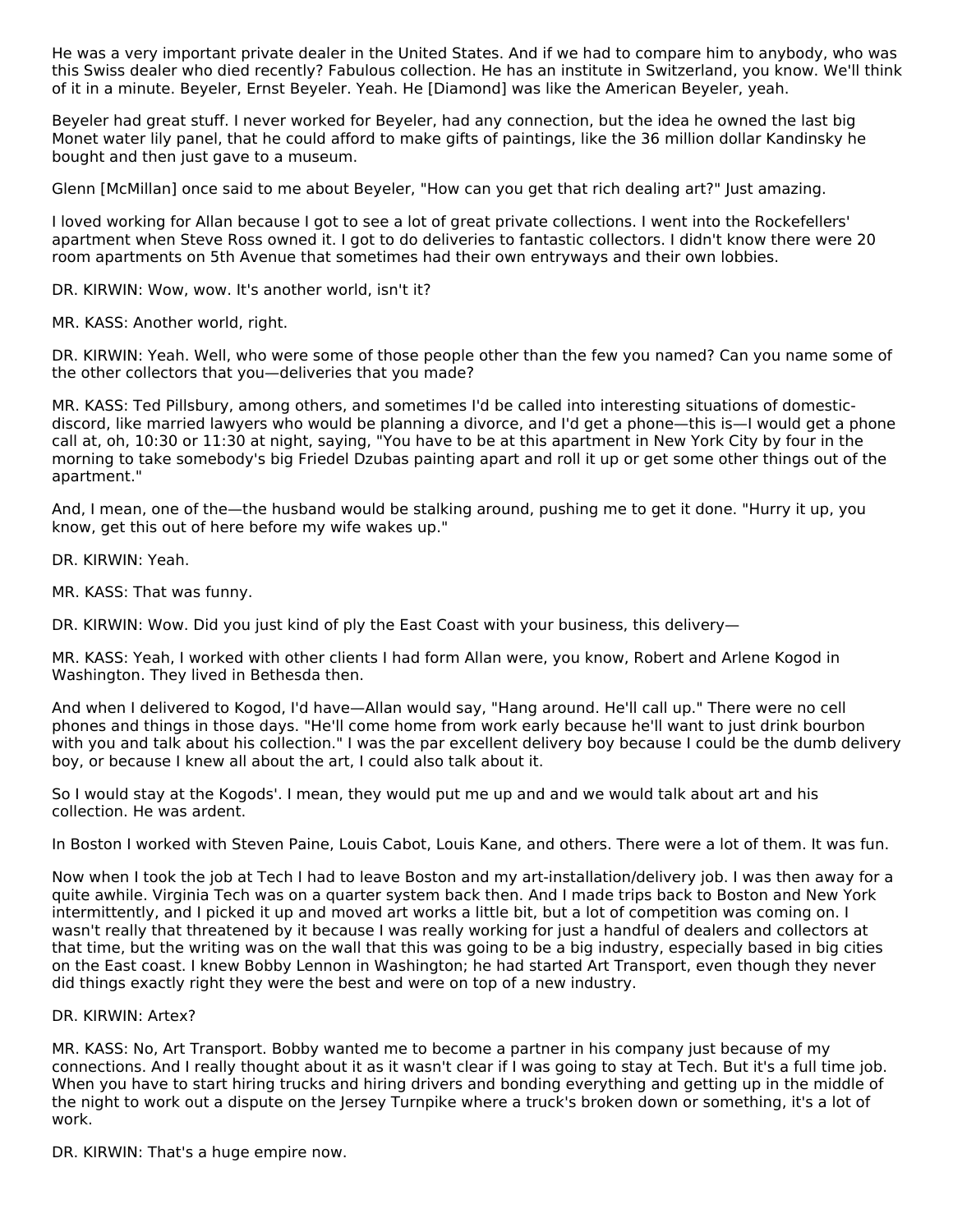MR. KASS: It's a huge empire that makes a ton of money. I mean, the part of it that would have been interesting to go into would just be, like, just making the crates. Like Frank Stella had one person, or one company, that just mades his crates, and that's a living for them.

And Art Transport, about 1980 Bobby Lennon made a crate for that big Rothko. I mean, the crate cost \$25,000, which was startling.

DR. KIRWIN: The crates can be beautiful.

MR. KASS: Pardon me?

DR. KIRWIN: The crates are beautiful.

MR. KASS: Yeah. I have some in storage in one of my storage buildings. We actually saved a crate just so I could show students what a world-class crate looks like.

Now to ship overseas, you have to be using the special treated plywood and all. So they made it really hard.

The crates I used to use to send Cage paintings out to Europe, can't use them anymore. I mean, they made it really complicated, and bills of lading and getting things through customs can be complicated.

DR. KIRWIN: Yeah, but we're trying to get something from Zurich right now, and I'm wondering if it's just easier to get on a plane and go get it than deal with the crating.

MR. KASS: Call it wall decoration it can save you headaches!

DR. KIRWIN: Yeah.

MR. KASS: Yeah. If you follow all the rules perfectly—it seems like customs people were born just to tie things up.

DR. KIRWIN: Mm-hmm [Affirmative], that's their job. So when you came to Virginia Tech, you were on a quarter system, and you were just visiting at first but then they offered you a tenure track position?

MR. KASS: One year job, and then at the end of that year, before that year was up, they converted that into a full time position. And, of course, my fine art delivery business and rigging business had gone to the weeds. Plus, I liked—this wasn't as much money, you know, as I could make, but it seemed so easy, yeah, and secure. I didn't have to go through all these ever changing anxieties, you know, and challenges.

I never liked going to faculty meetings where some of the younger faculty would complain about their circumstance and say that they weren't being paid enough or they weren't—they said, "If I was in the private sector I could be making a lot more." Well, I could have said, yes. But they could not have.

I said, "If you were in the private sector, you wouldn't last a day." It was the wrong thing to say probably. Yeah, most of the time I said, "It's just so competitive and terrible! What are you talking about?"

DR. KIRWIN: Yeah.

MR. KASS: You know, when you're in business for yourself you can work a hundred hours a week and lose money, be losing money, and still working a hundred hours a week.

DR. KIRWIN: Yeah, very unpredictable, yeah.

MR. KASS: Yeah.

DR. KIRWIN: Were there other—what was the—they had a studio art department then? Were there other—

MR. KASS: There was an art department that had just left the College of Architecture the year I arrived, and moved into the College of Arts and Sciences. And the year I retired in 2003, the School for Visual Arts, or what became the School of Visual Arts, moved back into the College of Architecture and Urban Studies.

And I did a great deal with architecture students over the years, and I did a lot with their programs, but I was never a member of the College of Architecture. I mean, I am now technically as an emeritus, but we joke about that. They were critical to support for the Mountain Lake Symposium and my criticism conference. They were critical to providing smart students and interested students, project oriented. Much harder to do that today because of the way they organized their labs. Students are like confined territory now, and it used to be very unstructured, but now it's hard for the students to cross pollinate in common grounds.

DR. KIRWIN: That's a shame.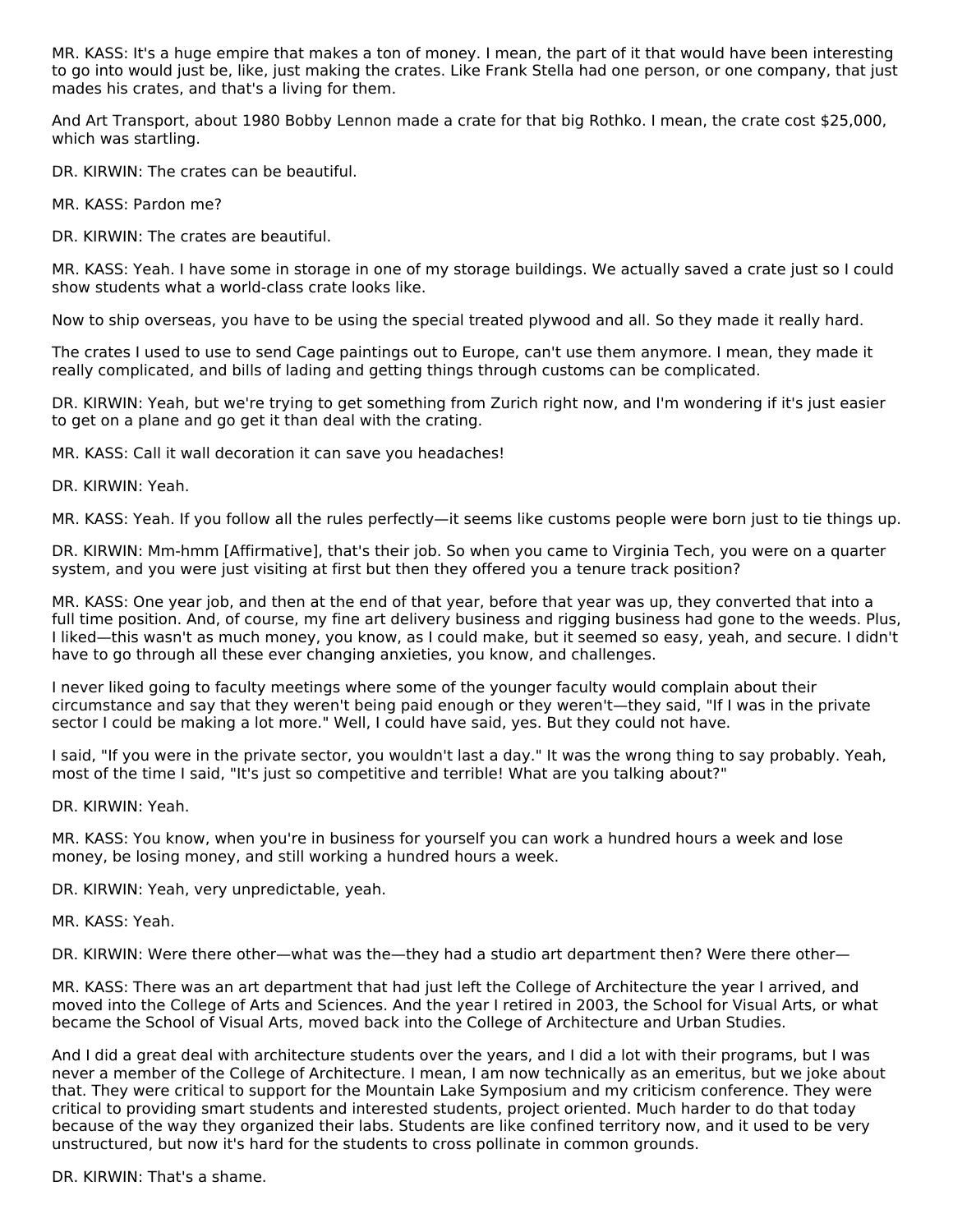MR. KASS: I think so, too. But it has something to do with the administrative modeling that, you know, involves the budget. The provost has been trying to change that. I would let students into my classes no matter what college they were in if they were interested. And sometimes I'd have to ask the students if it was okay, because we were supposed to have no more than 20 students in the class and I'd have 32, and there would be a kid from the business college and students from architecture and students from other programs, particularly biology. A number of my students became very successful artists, teachers and gallerists, but they were biology majors. A lot of affinity there, for some reason, great affinity between biology and art.

One in particular, Bruce McClure, quit biology to major in architecture, but kept taking art courses. Bruce has been in a couple of Whitney Biennials and things. He lived in my apartment in New York for about five years.

And Liz Mayer who became a senior sales analyst for Arne Glimcher at Pace. She's semi-retired now, but that was—I keep the development people away from her.

And Bill Gorcica who's head of the art department at one of the University of Minnesota campuses. Another biology student. He also lived in our building in New York.

I say "our building." It's 1715 Lexington Avenue, where one of my first students had an apartment, and then I rented an apartment downstairs. He's moved out years and years ago. And I still just rent my place, but all the other floors of the building are now occupied by former Virginia Tech students. My apartment is still used by students to get started in New York. And my rent is really inexpensive, so.

DR. KIRWIN: Well, that's great.

MR. KASS: It's survived several near losses where, you know, the building was going to be sold or torn down or whatever, but the succession of recessions has helped us stay put.

DR. KIRWIN: That's good.

MR. KASS: Yeah, I can't imagine not having it. I mean—

- DR. KIRWIN: When did you get that?
- MR. KASS: Well, I've always had a place to stay in New York since I came to Tech.

DR. KIRWIN: Oh.

MR. KASS: The entire time—you don't mind if I finish this, do you? The entire time I've been here, but I should have kept them, you know, starting with the lower east side where we could rent an apartment in the '60s just we'd rent them for the summer as a place to change our clothes and go to parties, use them like beach cabanas. They were \$60 a month.

DR. KIRWIN: Wow.

MR. KASS: The same ones that are often still un-renovated are high end now. And then I had a—I was in Tribeca at the very beginning of that neighborhood on Vestry Street in the same building where Marisol and Chamberlain and Robert Wilson lived. It was the first artist loft building in Tribeca.

DR. KIRWIN: Tribeca.

MR. BISESE: '67?

MR. KASS: No, this was in the later 1970s—

MR. BISESE: Where Marjorie [Portnow] is?

MR. KASS: Yes, where Marjorie is.

MR. BISESE: That's '67.

MR. KASS: Yeah. Well, yeah, and I would rent a room from Marjorie, then—when I was doing the Graves book I rented her place for the better part of two years between 1979 and 1982. She was gone a lot. Jack Beal lived upstairs. I remember that once Jack and I fixed the radiators together. The landlord did not take very good care of the building. He wanted us all out.

And you know that building well, yeah. So that's seven—that's in the latter part of the '70s into '81.

Then I was on Broadway on West 110th Street for a while [in a big apartment that Katherine Portwer had rented]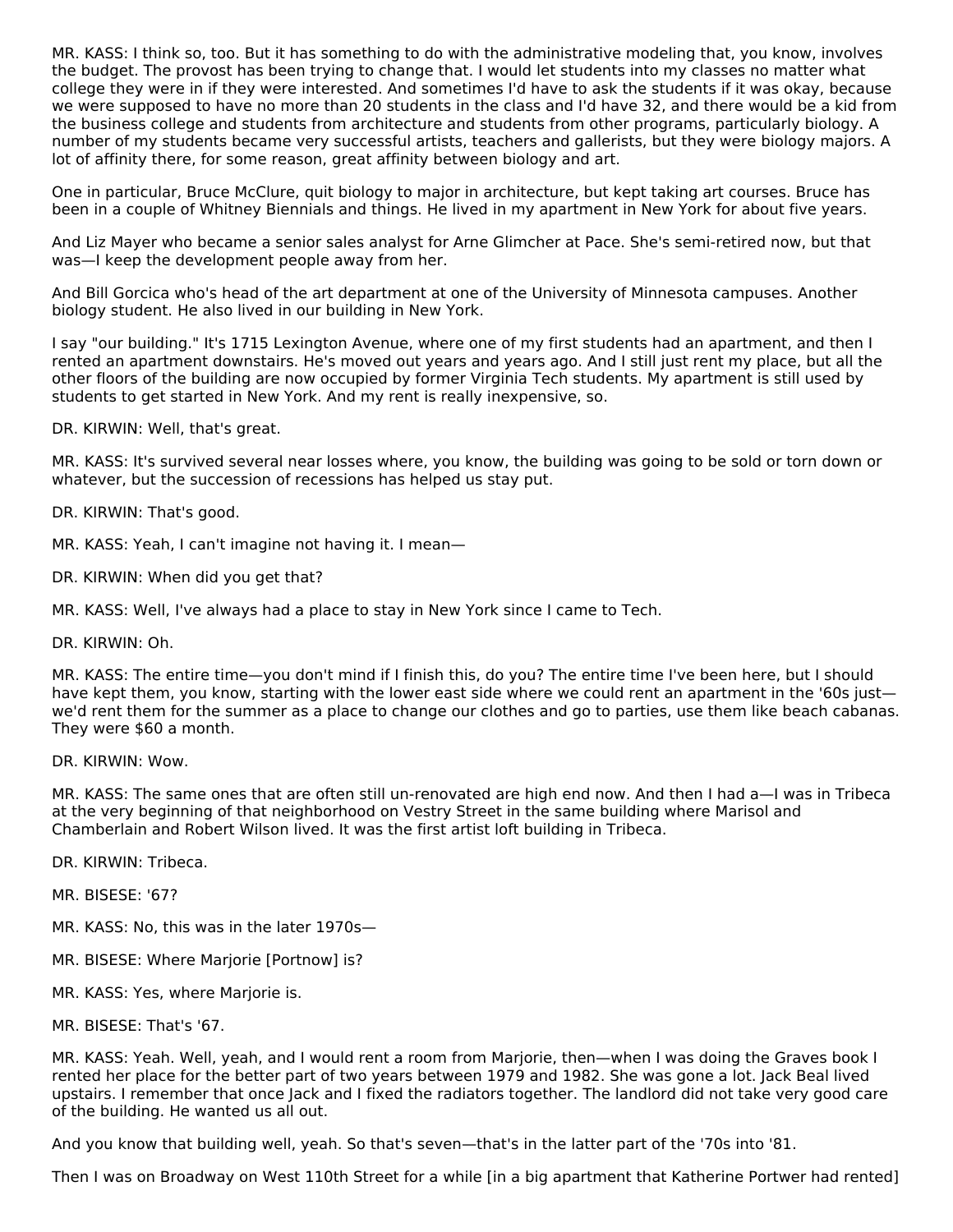and that was not for very long. That was a great place, except for the wind on the west side.

It's up near where Rackstraw Downes lived at that time when he was painting cityscapes. He'd be painting on the street in Tribeca. You could see him looking down from Marjorie's place. Rackstraw would be painting right on the corner in freezing weather, just drawing, standing out there.

Marisol would go out and feed the wild cats when they still had the loading dock awnings, little yellow light bulbs, like something in an Edward Hopper painting. She was very nice.

DR. KIRWIN: Were you friends with all these artists in these buildings?

MR. KASS: I met them. You couldn't talk to John Chamberlain because he was always on the phone. He would love it when I came down, but he'd be on the phone the entire time, almost every time. I visited him he would be very welcoming but he'd stay on the phone.

DR. KIRWIN: That's funny.

MR. KASS: Yeah, people were friendly in the building. Nobody was famous. Fame didn't exist that way. People were famous in the sense Chamberlain Wilson and Marisol were very well-known artists, you know, but if you went to Max's Kansas City, and Jim Morrison was in there, he'd just be sitting at the end of the bar, drinking. It wasn't a celebrity culture. Warhol would come in and he would always go with Lou Reed and his people to the backroom, you know, to a more secluded area. He always exhibited to me more of an air of intentional exclusivity.

That's not a criticism. It's just, you know, probably with good reason.

It's different now because, one; Allen Ginsberg and Cage were people I considered artist of stature. They were conscious of their social role in the larger society. They could take a seat beside business people, other kinds of community leaders, and share in the conversation and the discourse, you know. They saw that as part of their responsibility.

I don't know how many artists feel that way. You know, it's a consciousness of sort of taking care of the larger enterprise that you're in and representing it in society like William Carlos Williams did or something like that, you know. I think that there were more artist like that then.

Barnett Newman was always very kind to young artists and very supportive. He saw that as important.

DR. KIRWIN: How did the symposiums begin? You had—when was your first one?

MR. KASS: They began out of necessity because one of the conditions of being at Virginia Tech at the time without—before modern communications, was that it was kind of isolated. And I thought the art program would be helped by doing something that really distinguished it, and I was interested in these things, so I proposed doing a theoretical art-criticism conference. I had met Donald Kuspit in Chapel Hill when I first arrived here in '76, and so we became friends, went back and forth.

I really thought art criticism was a special kind of inquisitive literature—it sort of re-kindled my interest in philosophy.

DR. KIRWIN: What did Kuspit have a background in?

MR. KASS: Oh, yeah, his first doctorate is in philosophy. And then he has another—he's also a licensed psychoanalyst.

DR. KIRWIN: So it was your idea to kind of create an intellectual center to bring the people to this area?

MR. KASS: Yeah. The first symposium was my idea, definitely. I worked it out with, John Link at the time, he was head of the art department. It was moral philosophy and contemporary art.

I have all the posters. There's one right near you there, the green rolled up thing.

We began doing a fall conference. I had met Mary Moody Northern, who owned Mountain Lake Hotel. The hotel was desperately trying to think of ways to revitalize itself.

DR. KIRWIN: Here it is. I'm looking at the poster. "May 23 to 26th."

MR. KASS: Yeah, what's that, Clement Greenberg and Anthony Caro?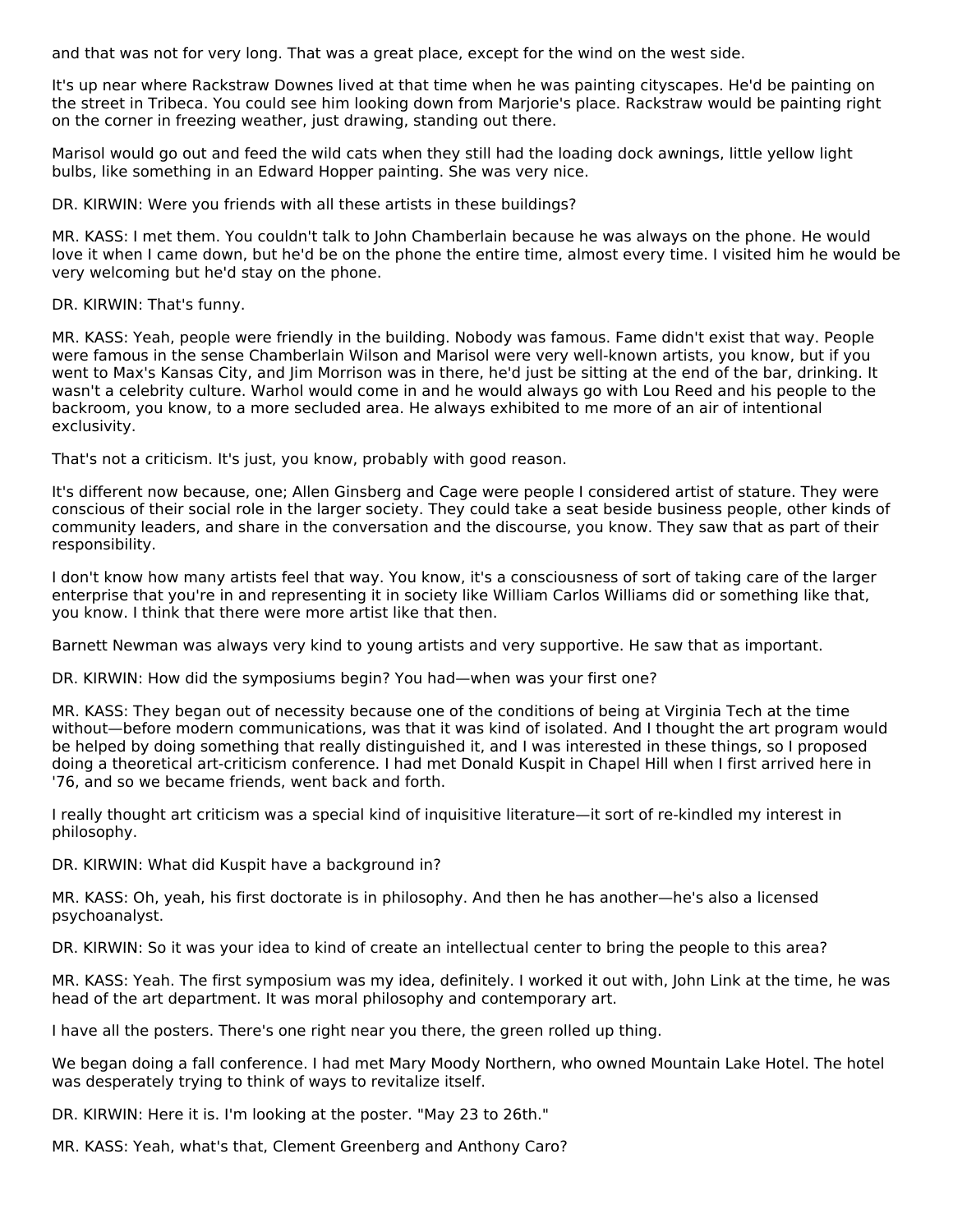DR. KIRWIN: Yeah, Anthony Caro, Clement Greenberg, Charles Millard, Walter Darby Bannard—

MR. KASS: Bannard.

DR. KIRWIN:—Terry Fenton.

MR. KASS: Yes, Terry Fenton, yeah. I have all of the posters for the conferences some place. Sending out posters was how you advertised something then. Eventually we built a following and a lot of the audience came every year.

DR. KIRWIN: And here's Marjorie Portnow, we just talked about.

MR. KASS: Oh, yeah. No, I had—

DR. KIRWIN: Marjorie.

MR. KASS: I began to have artists down, and that's already by 1983. I started doing artist workshops sometimes concomitantly with the conference—or right before it. Wayne Thiebaud did one, and Jane Freilicher with Susan Shatter, and Marie Cosindas, Marie came for three years.

The spring conference, we did—I did a conference in the fall and a conference in the spring. I have no idea how we could undertake something like this now, but we mostly filled the hotel. And it was an audience that came from Davidson or University of Richmond, the Virginia Museum Virginia Commonwealth University and Carnegie Mellon, sometimes Cornell partnered with me to some degree. I had about 10 different small contributors. Mrs. Northen gave me a substantial amount of money, which I gave to the Tech foundation, and saw that it was equally distributed to music and theater, one of my great mistakes.

DR. KIRWIN: Why is that?

MR. KASS: Because later when I ran out of money, they wouldn't give me a dime.

DR. KIRWIN: They didn't give you anything.

MR. KASS: But I didn't need money from Virginia Tech. I always raised all of my own money for the conferences, or the partners did. We got—I think there was only one year we didn't get whatever grant we applied for.

DR. KIRWIN: Wow, that's a great success rate.

MR. KASS: Well, there was nothing else quite like it at that time. And it went on for 10 years. We convened at least 20 conferences.

DR. KIRWIN: How did you find this hotel to begin with?

MR. KASS: Well, I was painting up there, and I loved the area, so I would go up and paint. Mountain Lake was full of water. I'd trespass onto the property, and Mr. Dollinger, the caretaker, would find me and have to kick me off the property because it was only open in the summer, and no trespassing allowed. Josephine Dollinger advised me to get in touch with a gentleman in Galveston, Texas, who was the president of Mrs. Northen's hotel corporation, Gal-Tex.

DR. KIRWIN: That's the name of the hotel corporation, Gal-Tex?

MR. KASS: Yeah, and it was Gene Lucas who helped me, he was the president of Gal-Tex and he was from Pembroke, Virginia, right nearby, so he personally cared about the place.

So I did, and Mr. Lucas arranged for a letter to be written for me and all, and then I had permission to paint on the grounds. And then at one point, I even went down to Galveston. Mrs. Northen would come up to the hotel. Her married name was originally Northern, but she had the R taken out of the last part. She told me, "I'm the most southern person who ever lived. I'm not going to have a name like Northern."

She was a big benefactor to VMI, Virginia Military Institute. And in getting acquainted with her I went up to visit Joe Niekerk, who was the development officer for VMI. He was very close to her. And he helped me enormously.

I was surprised because I thought, "VMI isn't going to help me. I'm from Virginia Tech," you know. The opposite was true.

He said, "I care about Mary Moody Northen so much." He said, "We can't really do anything to help her with that property, but you can."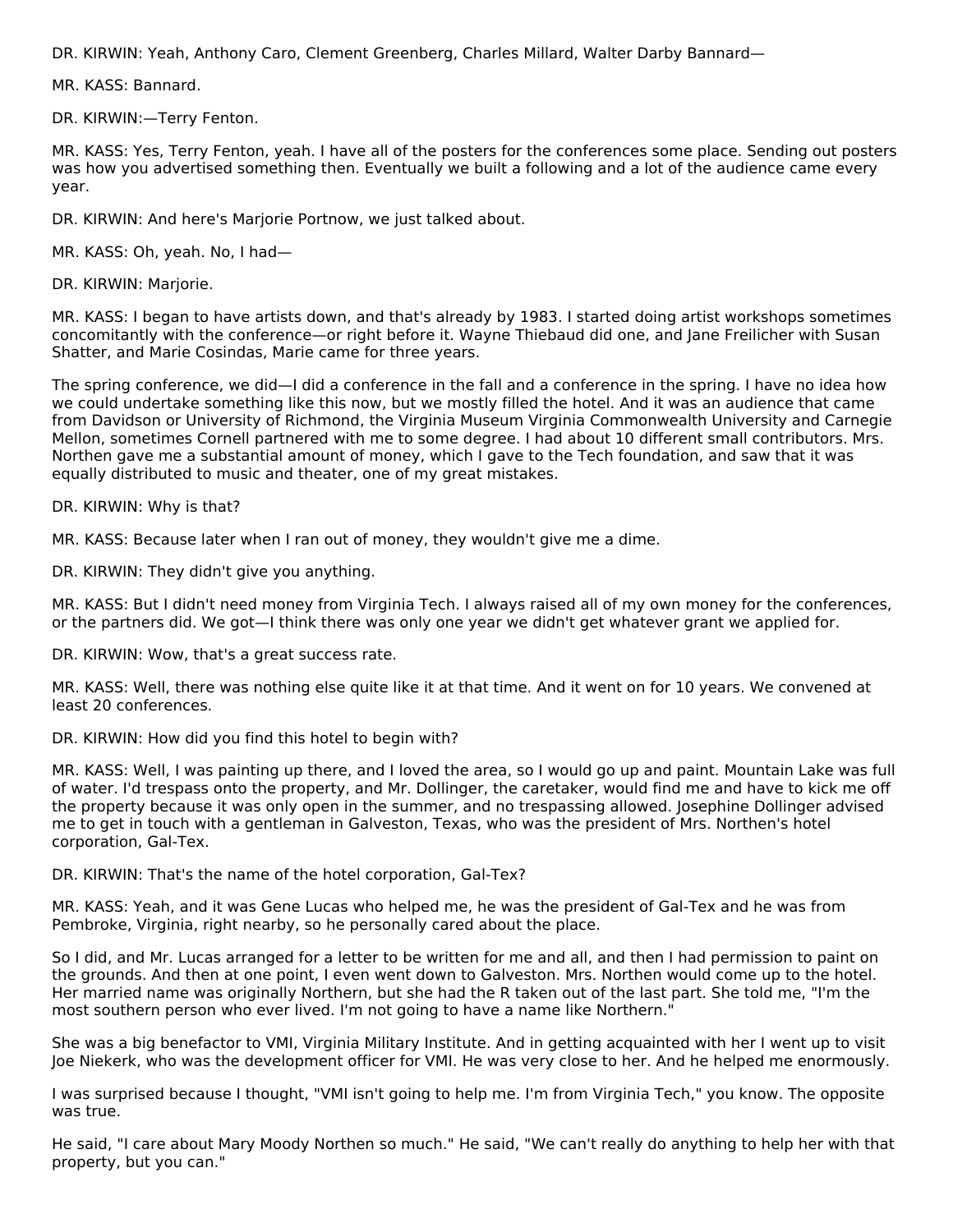Now he was a little bothered because I guess Marshall Hahn had approached her once in Galveston, and did it in a manner that she didn't like. He wanted to take the property over. It's thousands of acres of land and the facility and all that. So I was warned I'd have to tread lightly.

I eventually met a lot of people who were close to her, and she became my first benefactor. She gave us over \$300,000. So I could fund the conference and fund—I was trying to instigate programs in music and theater and related interdisciplinary things.

It did help the theater department because they used that as seed money to start their art administration program, which I ended up in right close to the years to which I retired, and had graduate students for the first time, but they were arts administration students, although they were my students. And that got pulled when we had a big budget recession, and the theater used positions I had been assigned to pay part of their levy for the budget recession.

So I retired. Arts and sciences wouldn't approve of my retirement. They said I was too valuable to the college.

Then I got reassigned briefly to the College of Architecture. And they were more democratic. You wouldn't have expected that, but they were much more democratic. Dean [Paul L.] Knox took me out to lunch and said, "We don't want you to retire."

And I said, "I'm finished." I said, "How can I possibly run the programs I've created and all this without these graduate students?" It was like a little pyramid, you know.

And he understood. It was the best thing I could have done at that point. I had three or four days of adjustment, I guess.

DR. KIRWIN: And then it was over.

MR. KASS: And then after a month, I couldn't imagine ever doing it again teaching regular classes full-time. Yeah.

DR. KIRWIN: That's a lot of work to run the programs that you ran.

MR. KASS: I was never head of the art department. I just always—you asked why I started the symposium. Something that was written in my scout camp evaluation where I got a job as an underage kid my supervisor wrote: "seems to suffer from acute superficial boredom."

And I had look up what that meant, you know. I liked the "acute superficial boredom." I liked that, yeah.

But I needed to be stimulated, and then I could bring people down here. And they loved it. I discovered something essential about artists, especially artists in European centers or New York City. They love being invited to these types of places.

DR. KIRWIN: It's very different for them. You think differently when you're in a whole new environment with a different group of people.

MR. KASS: Oh yeah. We had Laurie Anderson come do performances right when she was just beginning to happen.

[END OF kass15\_1of4\_sd\_track03\_r]

DR. KIRWIN: So we were talking about Morris Graves and what you learned from him. No, we'll get to the kicking people out, but what you learned from him.

MR. KASS: What I learned from him was just about having confidence in going in my own direction in art. He was truly, legitimately off beat. He was part of the art world and had quite a bit of recognition fairly early on, but he wasn't really outside of the vagaries of the Pacific Northwest mystic movement, which would include him, Mark Tobey, Kenneth Callahan, Guy Anderson, and isn't really a particularly coherent movement, you know. He was just a very independent American original. And particularly did drawings. I have some of his pieces. There's one hanging in the living room. I used to have more. Sometimes I'd sell one when I needed money. Yeah, but I still have four or five little pierces by him. My first wife, Laurie, has some of them too.

DR. KIRWIN: Did he talk to you about your work?

MR. KASS: Yes. Yeah, he would look at what I was doing. He was, like, he could be very opinionated about art. He tended to have a very—I didn't think his taste in art was wide or eclectic. I think he adhered to this notion that it was very important to him that you had to let the painting paint itself in the most ideal circumstance, and the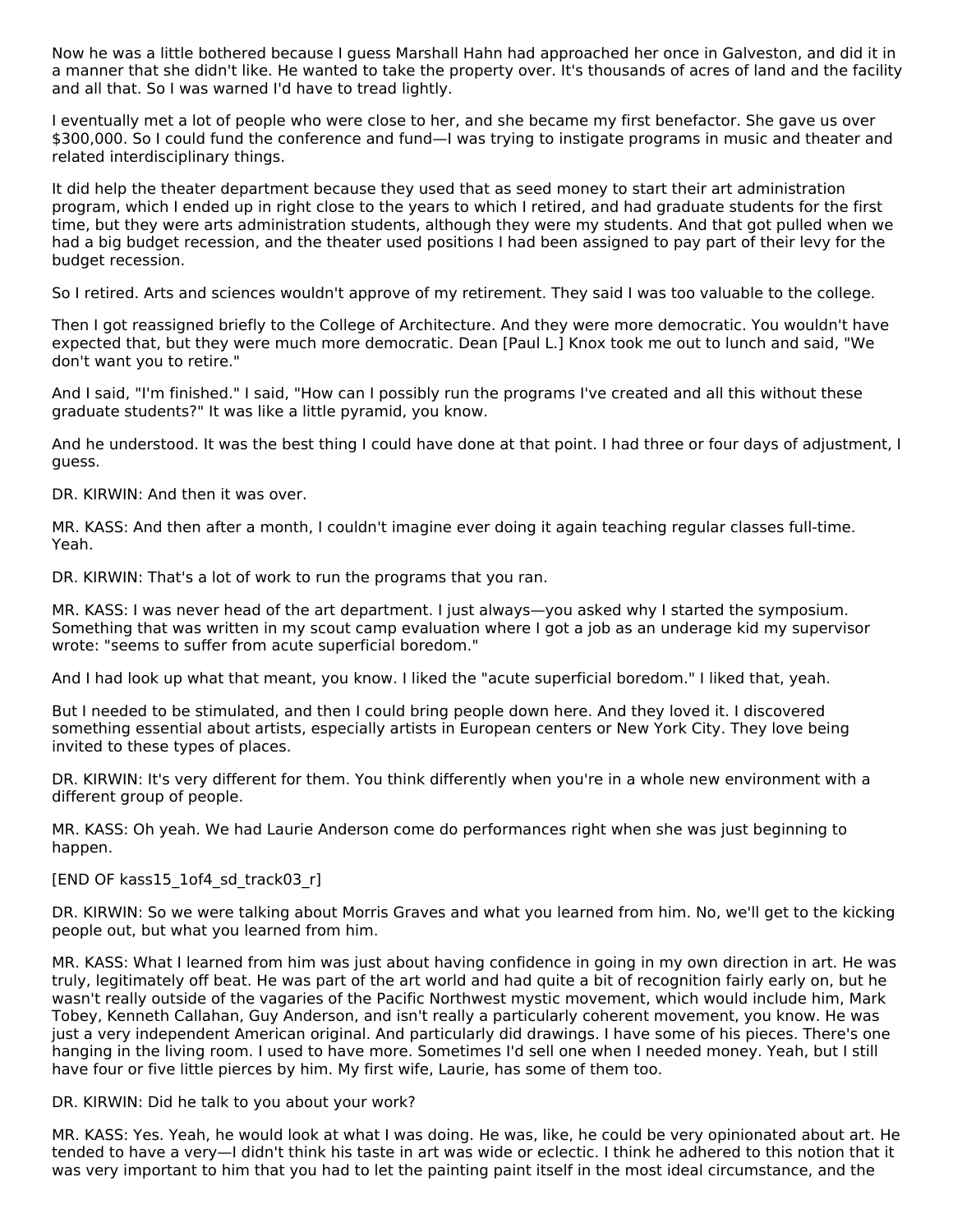painting had to breathe, which means he didn't like flat, congealed, hard surfaces. Glenn Berry, for instance, whose work I admired a lot and I have a very nice painting, but seems all I'm hanging on the walls these days are Japanese scrolls. Everything else is in the storage building, or in storage at the Taubman Museum of Art.

And he was admirable in his unique Bohemian independence. You couldn't separate the different facets of him. If you got invited out there, you couldn't separate him from this environment. He was truly reclusive but he was also very worldly and sophisticated. He could be very courtly. He was essentially self-educated. He knew he had a mesmerizing effect on people. He was very tall, you know. He was handsome, kind of heavy browed. You've seen pictures of him? The Imogene Cunningham photo?

#### DR. KIRWIN: Oh, yeah.

MR. KASS: Yeah. He didn't like to be photographed. He was very tough about that. He always had an assistant who more or less took care of him completely. It wasn't always a boyfriend, necessarily. And when I wrote the book, I had to be very careful to avoid any talk about his personal life or the personal lives of his friends. It was long enough ago and his generation, was older enough than ours that you just didn't discuss those things.

And I was making headway in my research about Morris's early life in San Francisco and Seattle, whether it was Guy Anderson or some of his other friends, you know. Some were very political. They thought I should write the book in a way that made his relationships to some of his assistants who were lovers of his—

#### DR. KIRWIN: Explicit?

MR. KASS:—Yes, challenging me on that, saying, you know, "Why are you cooperating his repressing this culture?" I said, "I don't even know if he thinks of himself this way, you know. You're assuming I know a great deal more about him than I do." Of course, if I had gone into details of Graves's personal life. I would certainly have lost access to him and it would have probably been the end of the project.

DR. KIRWIN: When you put the show together, did you have everything you wanted for the show or—

MR. KASS: Yeah, it was a real learning experience for me because I found in approaching people—I mean, I literally did it from scratch. Marian Willard helped me as much as possible by giving me access to correspondence and access to Willard Gallery records of where things had been sold. But I found out how quickly paintings just disappear from one owner to another and then are gone, you know. But I got almost everything that I wanted for the show, and the Phillips was just great about borrowing works from so many individuals and sources. Borrowing from a lot of sources is expensive. Not as expensive as it would be today. Today it probably wouldn't be possible.

Luckily there are museums and depositories that have bunches of them, like Seattle and MoMA. Well, MoMA's making it difficult to borrow anything now, because Graves's work is almost all on paper which raises conservation and preservation issues issues. Well, I said, "You're making it difficult to borrow anything, and you're not showing it. That's just dandy!

#### DR. KIRWIN: Yeah [Laughs.].

MR. KASS: That's just great. Perfect. Gone. A new way of being lost." [Laughs.] Ceased to exist. But I got to visit a lot of collections. I got into a lot more of those Fifth Avenue and Park Avenue apartments, too, like the ones I was delivering to or hanging art in.

DR. KIRWIN: [Laughs.] Were there particular collectors who have Graves in depth?

MR. KASS: Yes. Well, there was Marshall Hatch in Seattle who had probably the most extensive collection. There's a fellow Rubenstein in Portland who has a very significant group of Graves's paintings. The Hazeltine collection at the University of Oregon, and the Vellitini collection in Eureka, California. Those are a few of indepth Graves collections. Marshall and Helen have passed on, you know. Their collection in particular was something I could fall back on, but I wanted really good ones. Nancy Wilson Ross was still alive. She had a great one, which she gave to the University of Oregon, which was really nice. She was a Buddhist. I got to visit her on the Mellon's estate in Old Westbury, Long Island, where she was sort of taken care of by—she was part of a Buddhist order or some group like that. So she had some younger assistants who looked after her.

I had great stories from her, too, and I probably have notes on these. "Morris hasn't been very good to his friends, you know." Well, that's like Bagley Wright drove up to Marshall Hatch's house in the morning. I had just barely gotten up, and the Hatches weren't home. Pounded on the door, and he said, "Are you the guy doing this work on Morris Graves?" And I said, "Yeah, I guess so." And he goes, "I'm Bagley Wright. Do you know what he did to me?"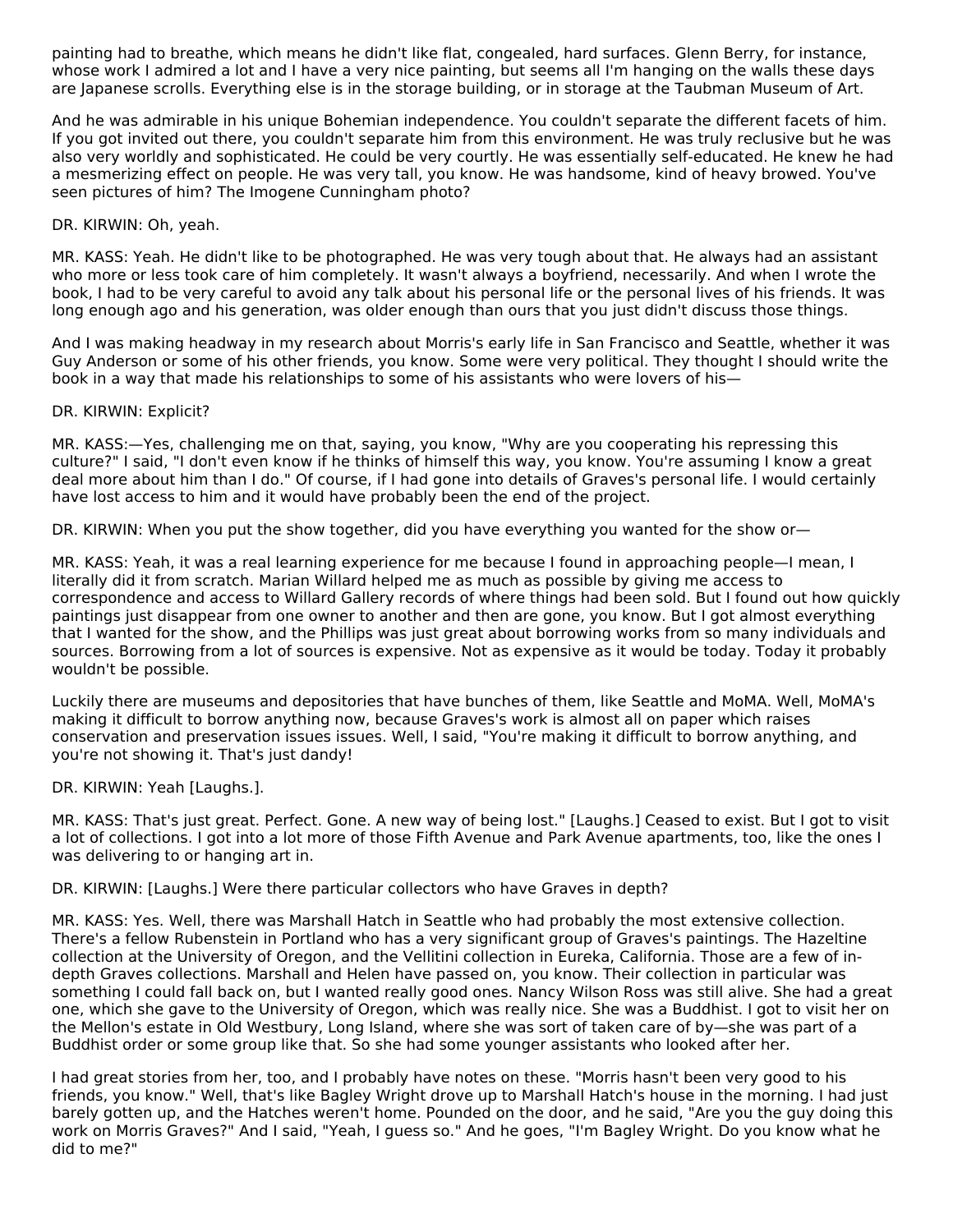# [They laugh.]

DR. KIRWIN: It sounds like you heard that from a lot of people.

MR. KASS: Yes, I visited Prentice Bloedell and his wife, Virginia. They were Virginia Wright's parents. I think that he owned a Canadian timber company, Bloedell MacMillan, which owned Weyerhaeuser and things. In other words, it was a Canadian holding company for timber holdings. And they lived in a French chateau that Prentice had had shipped over from Scotland or from wherever they got it, or Burgundy. Yeah, it was from French. Literally dismantled, shipped to Bainbridge Island, resurrected on their estate.

And they were patrons of the arts. They had a beautiful swimming pool as you came in to the front of their property with a beautiful cabana house and all. And that's the pool that the poet Theodore Roethke drowned. I went down to the house, got out of my little rented car. It was like going into a castle!—it was like one of these Masterpiece Theatre shows on PBS, you know. And they're both sitting in the foyer lobby in little chairs waiting for me. He had a smoking jacket on and wore a little bowtie. And they were quite old. And he showed me several of their Graves paintings, which were things I wanted for the show. And then we had lunch, and then he took me out to show me his wildflower garden, which he had worked on himself, it was a beautiful wild field full of color. It looked great. I was admiring it. I said, "Well, sir, you're very into this, and I love that it's just natural like this. And Prentice said, "I really love it, too, but I didn't make my money by growing things. I made money by cutting things down." That was incredible!

#### DR. KIRWIN: [Laughs.]

MR. KASS: Then we went downstairs and everybody was saying goodbye. I was going to see Virginia Wright later that evening, to tell her how visiting her parents had gone. And then Prentice said to me, "You know we never loan anything out?" I said, "No, I didn't know that. You sure you're not going to loan these?" And he goes, "Never do it." It was—

DR. KIRWIN: Oh, no.

MR. KASS: It was really special. You know, they just wanted to meet me and they wanted me to look at their paintings. And they had many other things, too, some beautiful paintings.

The other visit I had that was very special—that really whet the imagination of everybody in Seattle from Bagley Wright to John Hauberg and all of the old society bluebloods, was I got invited to the Boeings' house, and apparently no one had been there since the Lindbergh kidnapping.

#### DR. KIRWIN: Oh.

MR. KASS: Their daughter, Gretchen Boeing socially engineered the visit. I think that she wanted me to break a spell or something, because after the Lindbergh kidnapping, they felt so paranoid in general that they wanted to live in a completely sequestered way. They saw people outside of their residence, but no one had seen their artwork, their collections, anything. And then I got invited. I had to meet Gretchen in a parking lot in Seattle near the university where I got picked up by her in one car. I got driven to another parking lot across town where we got into another vehicle.

#### DR. KIRWIN: Wow.

MR. KASS: Then I got driven out to this gated community where they lived, and taken to the house, and she said, "You have no idea what this means to me. Nobody has been here for years. I've never been able to bring anybody here. And my parents agreed to this. It's very, very, important." So I go in, and there's all kinds of things in there. There beautiful Graves paintings, which we couldn't borrow. A couple of Van Goghs that aren't in the catalogue raisonné. There's a big bassinet that all the Boeing kids were rocked in that was Louis XIV's, Louis XIV's bassinet.

Yeah, it's just amazing. And she's describing it. She saying, "This is just so exciting for me." I said, "Does anybody know you have these things?" And she went, "No." No, and when they're purchased they're kind of washed through a—so they just disappear. They go on a train through Transylvania or something. So I get back to Marshall and Helen Hatch's house, and the dining room and living room are packed with people.

#### DR. KIRWIN: They want a report.

MR. KASS: It's the Wrights and everybody. Right. It's quiet and Marshall mixes me a big bourbon, and he says, "Well? What did they have?"

DR. KIRWIN: [Laughs.]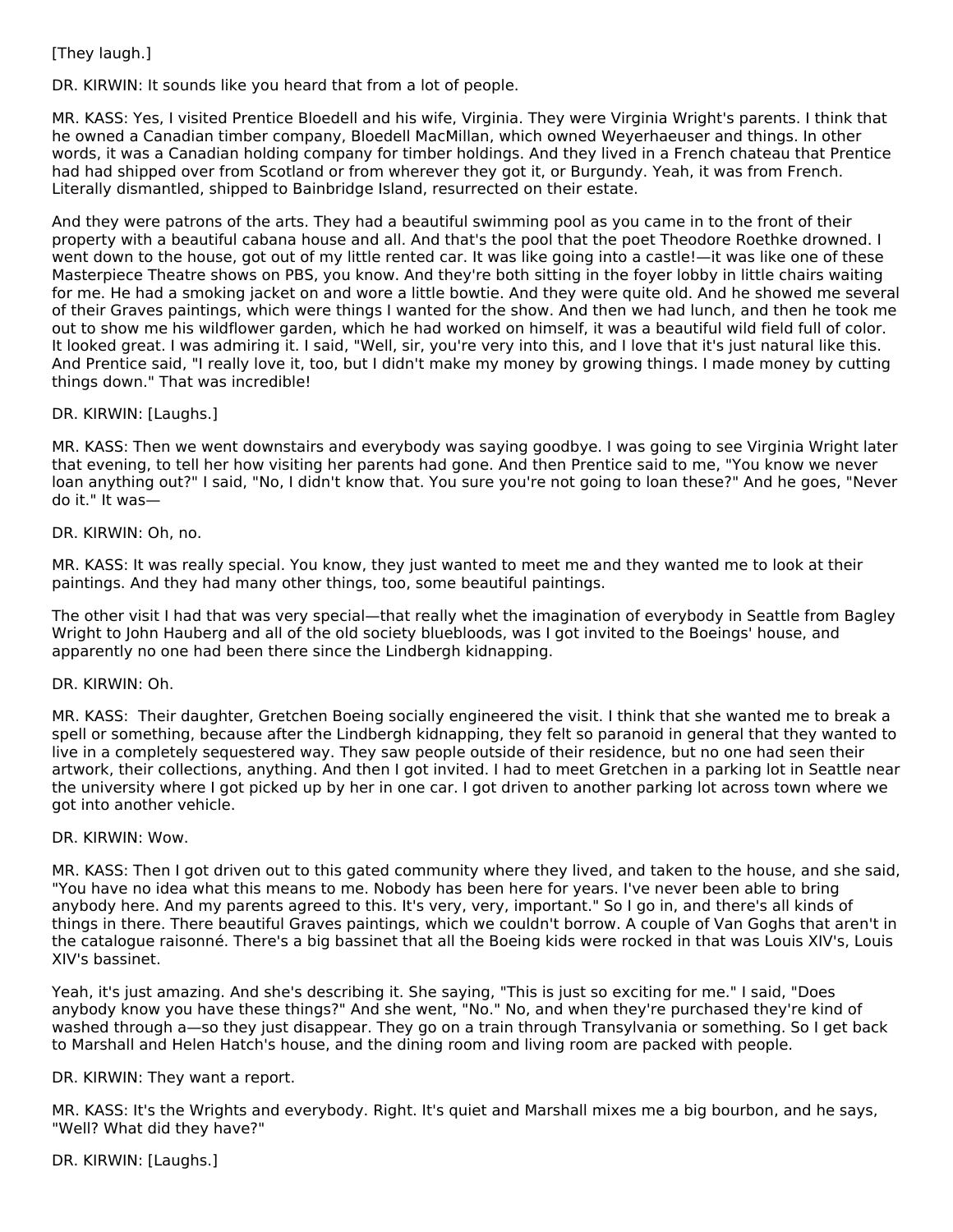MR. KASS: Just like that. And Allan's face came into my mind in a cameo like when I was a delivery boy, right, because Allan sort of coached me in how I can always talk about something interesting, but something different. But I told them, because I thought that it was what Gretchen wanted, and some of the things were important enough. I said, "You know, there are a couple of Van Goghs out there you should probably know about it." And I told them about the bassinet. And the Graves paintings.

Allan wanted to know one day what Diamond had and I did the same thing with Allan that he taught me to do with anybody. He goes, "Wait a minute. You're not telling me anything." I said, "I'm doing what you taught me to do."

DR. KIRWIN: [Laughs.] He taught you too well.

MR. KASS: I said, "If I told you, you could never trust me again, right?"

DR. KIRWIN: Well, that was quite an adventure to put that show together then.

MR. KASS: It was. I got to visit a lot of places, you know.

DR. KIRWIN: And did you like writing the catalog and that whole experience?

MR. KASS: It was a nightmare. I'd never written anything. John Ashbery was originally just going to write an essay for it. He got really sick. And I was with Harper and Rowe back then, and then they backed out of the book, and I don't know why exactly. I had to write it five times. What I did was I just kept—I wrote two versions of it at Marjorie's, piles of handwritten paper. I have it all. And I had a system, no computer, piling them up on the floor, using that studio for locations where I moved the pages around and try to get things where they seemed to be addressing topics that were happening, you know? I'd read it, I'd then crawl around, read the piles of papers into a dictaphone and send the little tape to a lady in Pilot, Virginia, who would type it. And that's how I did the various versions of it.

Then we decided to try to hire a copy editor. So through the library here, I got a local copy editor who ended up rewriting the book like a child's story, saying things like "little Morris when he was sick," you know, just—Morris had terrible childhood illnesses that were probably very formative on his personality and also on the inwardness of his art. You ever see my Graves catalog?

DR. KIRWIN: I don't think I have.

MR. KASS: The sad thing, the Phillips didn't put an index in it, which would have been helpful, but it is a good narrative, and I really did write the final last version of it. It was one of the hardest things I've ever done, but it worked out. And I got a good copy editor in New York, who this time was a real copy editor. Just got everything consistent just like in the Cage book, which I'll give you. Monica Rumsey did the copy-editing on the Cage watercolors book and she was great! What a lot of people don't understand about books is, well what is not good if design layout and format elements don't corresponds and are inconsistent. Jane Farmer, Howard Risatti and I have been working on a bookabout Jiro Okura's work that he was planning before he died in 2014. He sent it to us as a PDF file for our input. His concept for the design is really very good but all of the details are in chaos! None of the typefaces, none of the ways that notations are made are consistent, and none of the texts have been edited. Of course, it's Japanese. Beautiful presentation and confusing details! It's like Jiro's attempt to "fruit a big apple." As he used to like to say about a big effort! I know that he cared a lot about this project because I worked with him for so long on some really amazing things. He was working with some of his former students.

And, you know, they're Japanese very tolerant of these types of awkward expressions. You see it on road signs in China and Japan, you know. But it can't really be that way for this book, so we'll get it fixed, you know. And of course there are lots of digital images, and texts by Howard Risatti, Jerrie Pike, included and no footnotes, no credits! It can all be done. It's just we're going to meet—I am going to be in Washington on the 25th to be presiding for his memorial service at the Restaurant Tono on Connecticut Avenue. It's a Japanese restaurant that his sister is going to do for a celebration of his life on July 25th, which is a Saturday. Peter [Lau] his principle Mountain Lake Workshop assistant, has moved back from Qatar, is going to be there. Peter was also Cage's principal assistant in our workshops along with Bob Camicia, who can't make it down to the event. There's not going to be that many. People like Helen Frederick, who worked with him closely on papermaking at Pyramid are going to be out of town.

# DR. KIRWIN: Oh.

MR. KASS: And they want me to bring one of the documentary videos that we made of Jiro at the workshop. I have a very good movie I made of Jiro that's half an hour long. The problem is they're say, "Oh, bring the projectors and bring screens." And I said, "All these things are available in Washington. Why would I drive from Christiansburg, Virginia with all this heavy equipment? I am going to stay in a hotel on Woodley Park because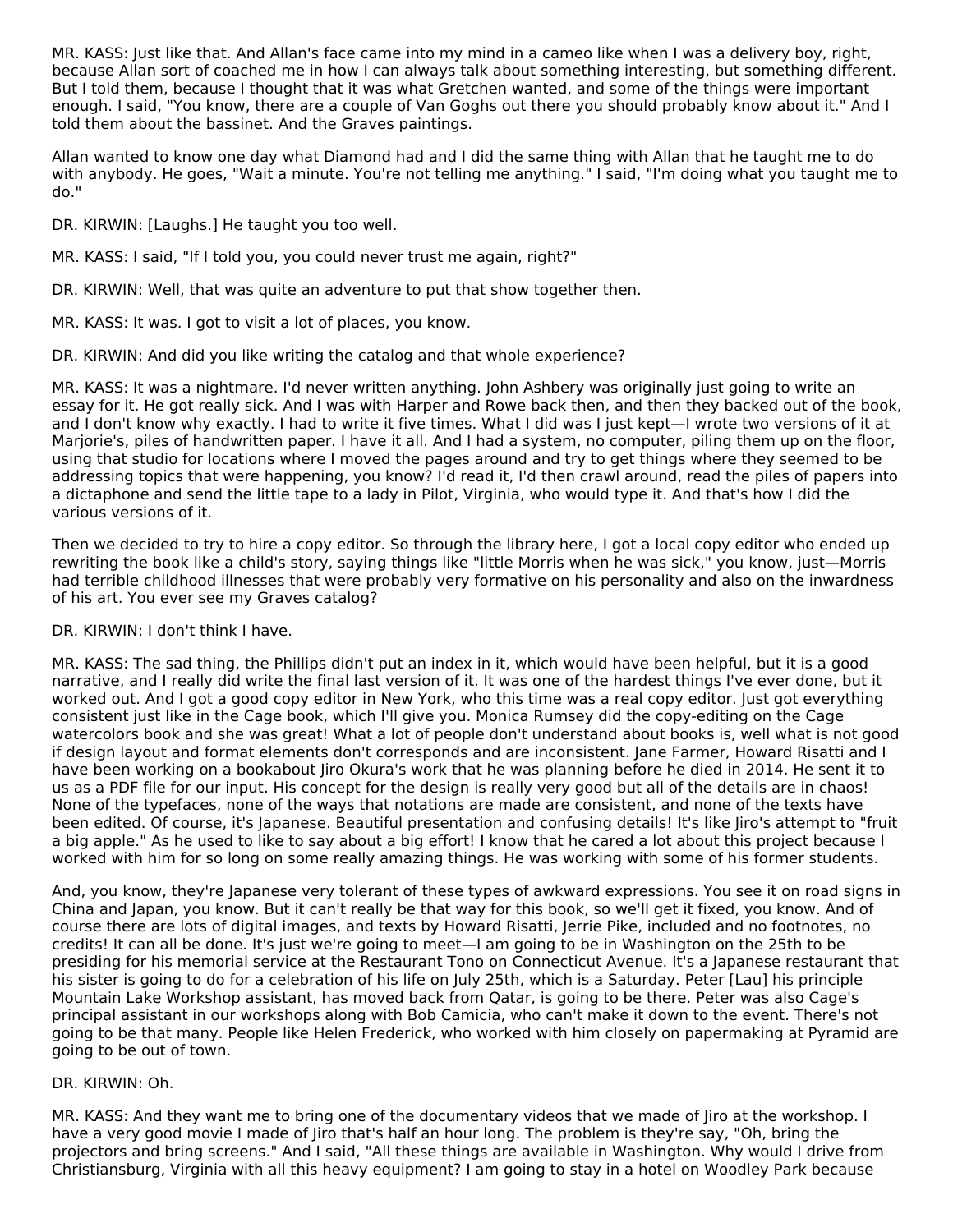it's right by Taka's apartment, and I'll be having meetings with her and Jane Farmer and Taka between this. But then, depending how long I'm in town, I'll be in touch with you because I'm not going to come back until the next day, a Sunday at the soonest. I don't know. You want to go to his memorial? You didn't know him, I guess that's the thing, but you know all about his workshops and a lot of the people.

DR. KIRWIN: I didn't know him, so that's—

MR. KASS: I know. Well, we're having a—I was surprised to learn that some of the Tech students who worked with him and are not that far from Washington, and are actually going to go. It's not going to be somber. It's a luncheon. It should be happy and upbeat. And the video that we are showing is on YouTube! We made a short version of the Jiro Okura video for the Asian Art Museum in San Francisco. One of the assistants here took the half hour version and made it—

DR. KIRWIN: Why don't they just play it on YouTube at the memorial? Why do they need a—

MR. KASS: Because in Japan there's something known as MOP, and that means "make other people."

DR. KIRWIN: Sure. That's right. That's simple.

MR. KASS: And if you can't do that, I'm not going to lug this stuff three blocks on a July day.

DR. KIRWIN: In Washington D.C. It's going to be miserable.

MR. KASS: This is all getting into this interview. Kvetching.

[They laugh.]

MOP, "make other people." You like that? I miss Jiro a lot, though. I got some major pieces by him, too, and I have to figure out where to give them. The six minute version of the video for the Asian Art Museum is really popular. It was for an exhibition the Art Institute of Chicago put together with the Saint Louis Museum of Art called Beyond Golden Clouds. They own some of the screens from one of our workshops, the first workshop, and the St. Louis Museum owns more of them.

DR. KIRWIN: These are beautiful ones that are in here.

MR. KASS: The gold ones, yeah.

DR. KIRWIN: These, yeah.

MR. KASS: Tech has eight of them. Chicago and St. Louis have some. And I think the Asian Art Museum has one, but I'm not sure.

DR. KIRWIN: So when you were doing the Graves project, that's when you met Cage for the first time?

MR. KASS: I met Cage in 1976 in Chapel Hill when a friend invited me to come over and play chess with him. But, Yes, I got to actually know him much better in New York because I had to interview him on 17th Street where he lived with Merce Cunningham. And I conducted several interviews with him. And he was always very helpful and cooperative and also well-organized. I would make an appointment, and I would plan for the whole morning, and I'd get there at like nine a.m., and I'd have my questions, and he would answer them. And sometimes by 9:30 the interview would be over and I'd be back out on the street. He was very focused. It was disarming. I'd always arrive exactly on time, sometimes there would be a German internist or someone working there. Merce would be there sometimes, but he would usually be working somewhere else in the aparttment. And John would usually even show me what he was working on after he answered the questions, and it still would all happen so quickly.

DR. KIRWIN: Fifteen minutes [Laughs.].

MR. KASS: We joked about that years later. I'd say, "I would plan—I would set three hours aside for this, thinking, 'wow, this is great. I'm going to get to hang out with you and talk about stuff.'" He'd be very concise and you would have his complete attention. And I was simply not used to anybody paying that close attention to me. He knew exactly what he was doing, because when he would be at the workshop, we'd have sometimes a public day, and he would switch into form, where he would be very focused working, and very focused at answering a question. And you'd just knew after a few minutes you would just know that the visit was over, that there was no reason for you to be there any longer. And you'd leave. And I watched it happening with one visitor after another at John's Mountain Lake Workshops. We were painting, and I said to him, I said, "I remember when I used to visit you in New York and I'd allow the whole morning for it, and I'd be back on the street in 20 or 30 minutes, and you'd have even shown me the prints you were working on." And he looked up at me, and he said,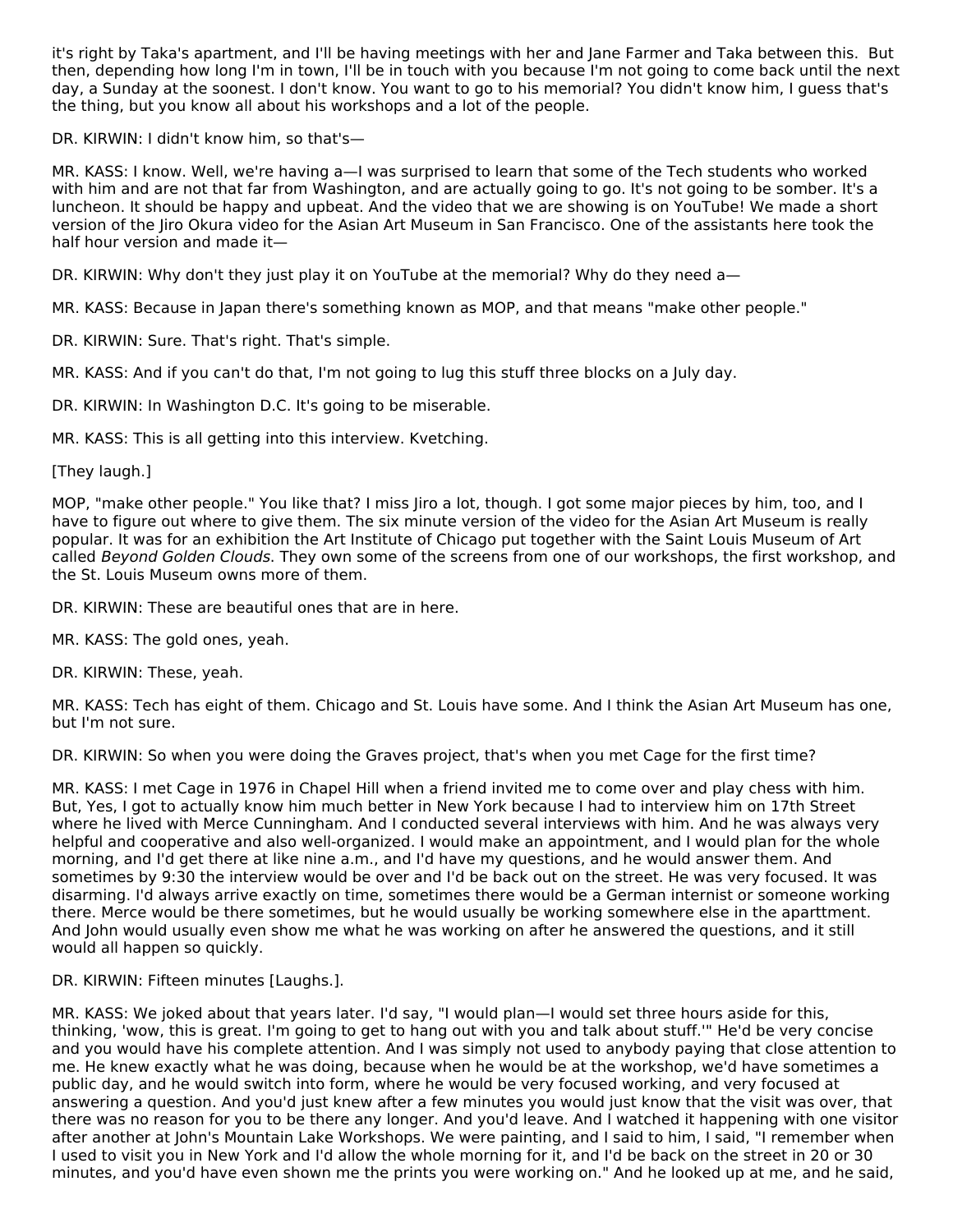"See, now you get to be here all day and other people get to be here for fifteen minutes."

## [They laugh.]

That's a quote, literally. He was completely aware of it. The nicest thing about his workshops is the way I organized it with the workshop volunteers and the students so that they had four hour shifts. It went on for almost a week. So some of the very interested students would work with him with some regularity and then other people could come in and just have the experience of being assistants working with moving the things around and cutting the papers, moving the rocks. They got to spend enough time around him to get a real sense of him.

#### DR. KIRWIN: When he first came down here, was it the lure of mushrooms?

MR. KASS: Yes, Orson Miller was a famous name in the field. And I called John up and went to visit him, and said, "Would you like to do a mycological foray with Orson Miller?" They had never met. They both knew each other. They were both reputable in the field of Mycology. And Orson was not particularly involved with art and didn't know a great deal about Cage's particular kind of experimentalism and avant-garde art, you know. But they became very good friends, and whenever John came we'd all go mushroom hunting until the last time he visited in 1990 when he had kind of a bad spill, a bad fall. And after that he really stopped going out on forays.

#### DR. KIRWIN: Oh.

MR. KASS: We would have like a macrobiotic mushroom dinners at Orson and Hope Millers's house. He would also come down to the College of Architecture in the evenings, and he gave a long reading once in the Cowgill Hall lobby. I have that all on video and audio tape. He would visit students' desks and look at the work they were doing. You know, he had studied architecture early on. He was interested in that. But he made himself available almost to the point of exhaustion, I thought sometimes. And would get back to the Horton residencequite late. They had a guest apartment in their compound. And I would drive up to the Horton Studio with the students as early as I could get up there. I would usually 9 get up there by 8:30 in the morning, which is the time I now get up, right. And he'd already be in the studio!

We 'd leave one little sliding door ajar so he could slide in. And he would look at everything he had done the previous day. He really paid very close attention to it all. And he was aware of his own progress and little nuances of painting. If he had lived, he planned to come back within two weeks, three weeks of his dying, and he was going to develop some new ideas about format—and mixing more of the colors and things. I always did that.

DR. KIRWIN: Yeah? Were you—you were the catalyst though for him painting, though, is that true?

MR. KASS: Yeah—I guess so. But the work that he had doner at Crown Point Press was a guide for me.

#### DR. KIRWIN: Yeah?

MR. KASS: It was part of the format we tried to do with the workshops. We wanted to invite an artist to do a different kind of work. So it was obvious. We didn't actually do an art workshop with him at the Mycological Foray, though Marie Cosindas wanted to and we were going to try. He went through her book, which had just come out from Aperture or whatever, page by page, very carefully, and got to the photograph of Andy Warhol sitting on the fire escape behind the Silver Factory, and he said, "Well, look at this now, Ray. What do you think of this?" And I said, "Well, it's kind of a classic picture of Andy Warhol, looking through his somewhat—his sort of flashy, somewhat swishy but anonymous persona, you know." And he said, "It seems very superficial to me." And I said, "I guess it is. I mean, she's a good portrait artist." And he goes, "But what would I do with Marie? Why would I want to do this?" Oh. And I felt like "oops, wrong direction." And I said, "Well, we don't have to do anything."

And that's what happened. You know, it wasn't a judgment of her. It's just we had mushrooms, we had things from the foray. We had—I guess we could maybe use chance operations. But this workshop was the mycological foray. What he did do in that workshop is that the end of it is when he came to my studio, and I'd prepared the studio completely with all the papers I had, brushes, rocks. They were all organized by group and numbered because I kind of figured out how he worked with his computer generated I Ching, you know. And he looked at all of that quietly for about 10 minutes, and then he pulled out his computer pages of the I Ching random numbers and set to work, and we made his first complete painting.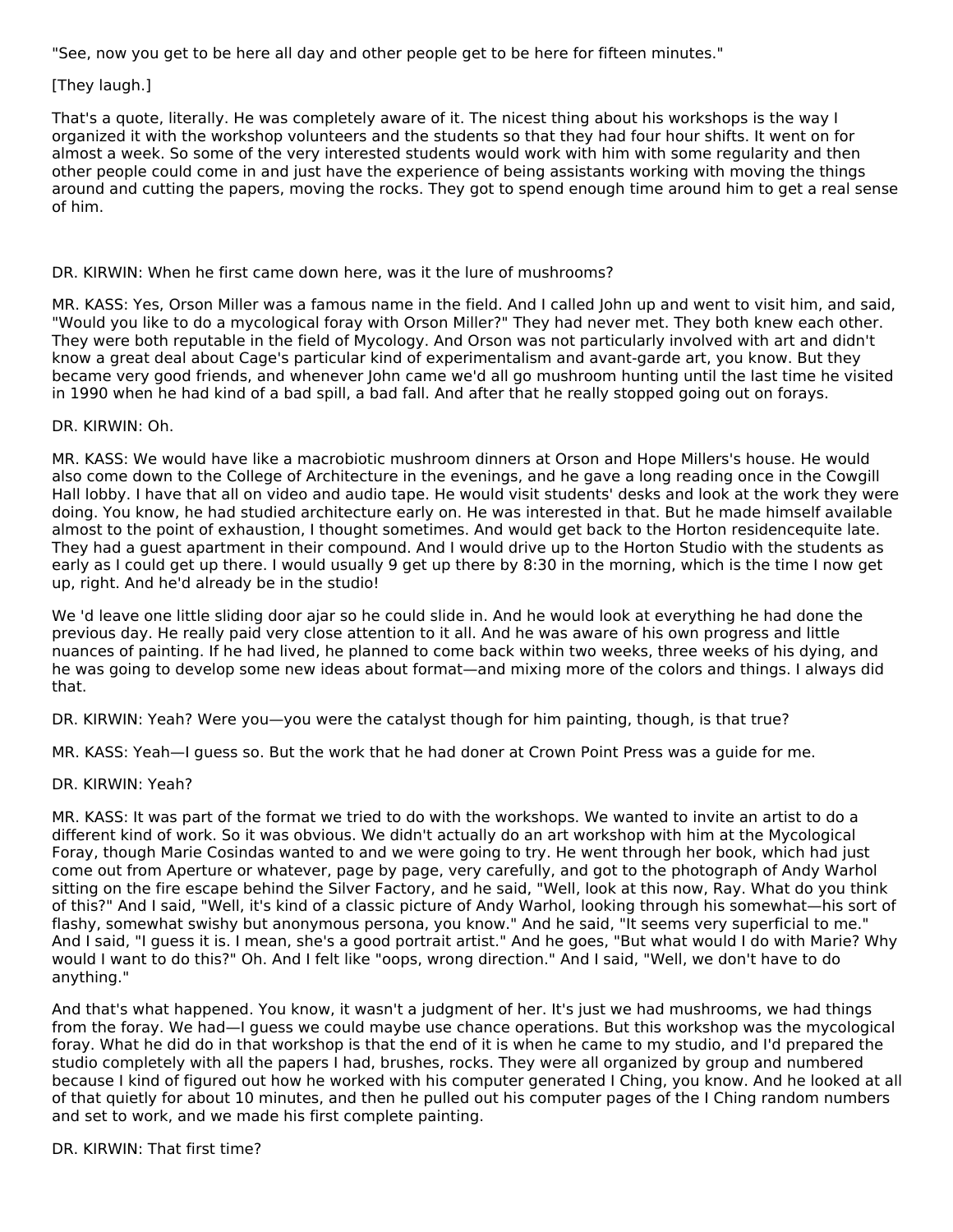MR. KASS: 1983, yeah. He actually worked on three things, but he completed one complete painting. And that's what got him interested in painting watercolors. He liked the studio set up, too. I said, "Well, the only thing is—" because I'd asked him, I said, "Have you ever considered painting?" He said, "How would I do that? My friends who are painters like Rauschenberg or Johns have all these assistants." And I figured—I thought what he needs is a studio practice. What he needs is a room he walks in—and all of the materials necessary are organized for him.

DR. KIRWIN: He needed you to be his assistant, to figure it out.

MR. KASS: Yes—and everything in my studio was already in sync or correspondent to how he works and that room has all been prepared. And he liked that, and he used it.

DR. KIRWIN: Yeah. Well, you knew the way he worked well enough to be able to set it up in a way that allowed for him to engage with it.

MR. KASS: Right. Yeah, I had the benefit of being able to study his Crown Point Press prints, and I looked into how he worked at Crown Point. I'm not sure that Kathan Brown liked me at first, because I came along and made these paintings, and paintings are like this in the art hierarchy and prints are like this, you know. And yet when she began years later coming to some of my lectures, she realized I always talked about Crown Point Press and how without the precedent of that, the example, I wouldn't have gained enough insight in how to organize a studio project for him, or a studio practice. And then she would—and then we became very good friends. She's remarkable, I mean, look at what she's accomplished. She's 75 or 77 now and still going strong at Crown Point.

DR. KIRWIN: Yeah.

MR. KASS: Now what?

DR. KIRWIN: [Laughs.] You mean "now what, she's she 75"

MR. KASS: No, I mean we're all at the "now what" moment. We're drifting deeper into the "now what."

MR. BISESE: Well, Ray, what is your story about being called to play chess with someone, with an artist?

MR. KASS: Oh, I met him in Chapel Hill, yeah, and—

MR. BISESE: Was it John Cage?

MR. KASS: Yeah. It was 1976.

MR. BISESE: So this was before California?

MR. KASS: It's after California, but it's before my interviews with him, yeah. And, that's actually right, you're right. I was in Chapel Hill for the Spring Arts Festival, and he was performing at it, Stan Brakhage, Meredith Monk. And I was staying at Dennis Zaborowski's house, who was a professor at UNC in the art department. And he got a phone call at about 11:30 at night from the house where Cage was.

# [END OF kass15\_2of4\_sd\_track01\_r]

And John wanted to play chess but no one at the gathering wanted to play. He was with Grete Sultan, the pianist —a great pianist, and Cage interpreter. I guess no one there could play chess. And I'd been on the chess team in high school. I wasn't a good chess player. John wasn't that great a chess player either, in some ways, but because he loved the game but didn't particularly care about winning—He told me that Duchamp got angry with him once because he wasn't trying to win. You know? But I went over to Dennis's house in the middle of the night. And, in fact, he wanted to play chess. But I played chess with Grete Sultan, and he watched. And I thought this was very strange, but, later I learned that when he played chess with Marcel Duchamp, he would often play with Teeny, and Marcel would watch. And he also would play with Marcel occasionally. And I did play with him occasionally.

And Bruce McClure, some of the Diggy Boys—we called them Diggy Boys—the principal Mountain Lake assistants, would play chess with him. And every day, after an exhausting 10 or 12 hours of painting, everybody would have a scotch or something like that, and then play chess for a few more hours.

# [They laugh.]

Then after that, sometimes, he'd want to go to the college of architecture. In those days the students would be working all night.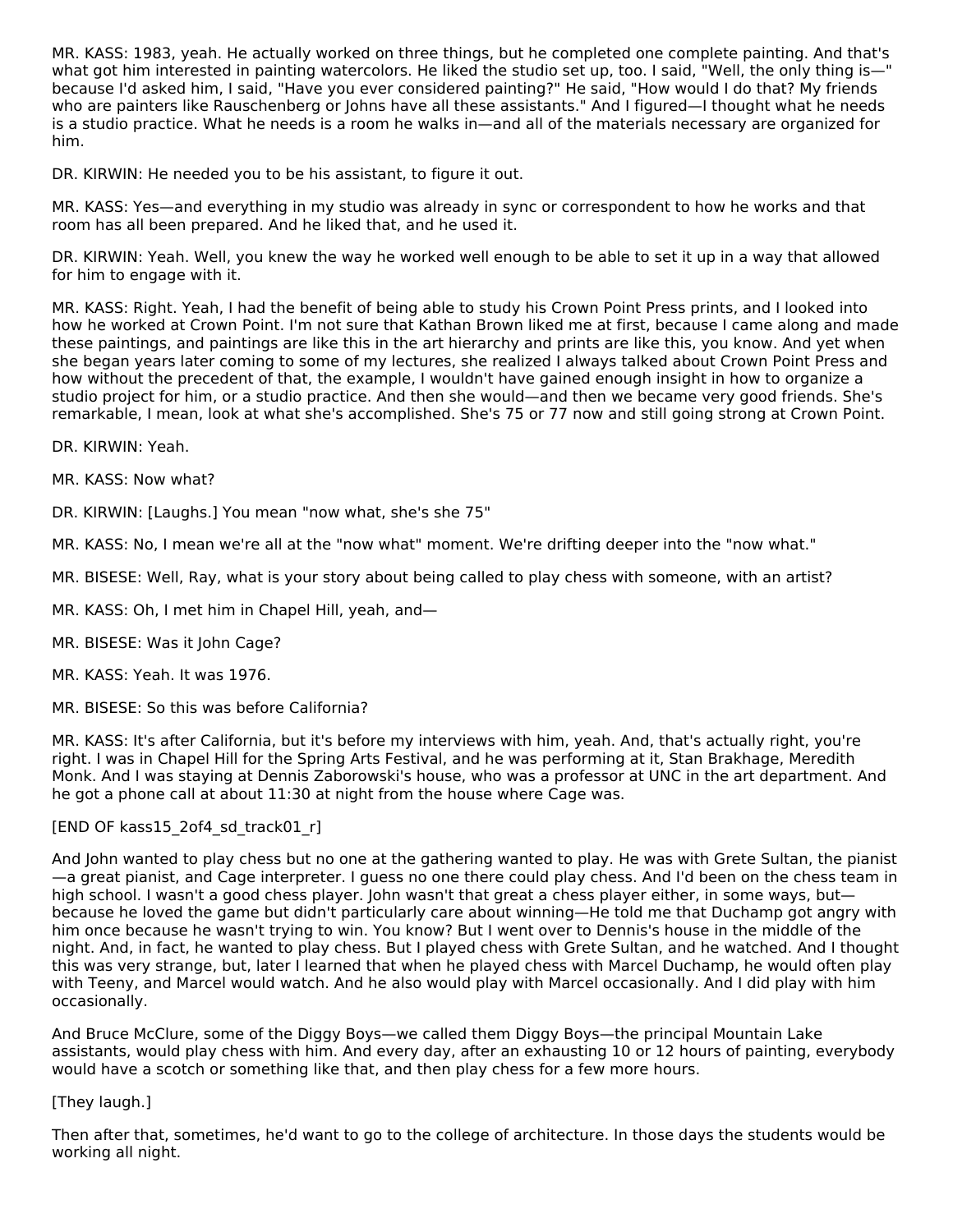DR. KIRWIN: All night long?

MR. KASS: Sleeping under their desks. Yeah.

MR. BISESE: So, you have to explain what Diggy Boy means.

MR. KASS: Jerrie invented that word when we were putting in gardens at the other house, the first house on Yellow Sulphur. And then, this house—I always had to hire students who did nothing but dig and move heavy rocks. And the gardens around here that you'll see are all built by student interns and assistants who I paid but they were really volunteers, or they might as well have been, who loved the work. And they were called Diggy Boys. Girls were called Diggy Boys, too. They're our Diggy Girls, I guess. But, it's a notorious term now. But doing anything in the world always gathers notoriety. Doing nothing is the only way to stay out of trouble with the community gossipers.

DR. KIRWIN: I wanted to talk some more about the symposia that you put together, and what do you think—they seem to have a—build on one another, from one—

MR. KASS: Yes. That was the idea.

DR. KIRWIN:—year to the next. And so—

MR. KASS: We tried to do that create an evolving progression of topics. Yeah.

DR. KIRWIN: There seemed to be a great sense of assessment or evaluation after these to think through what you were going to do next.

MR. KASS: Yes. The group of people, who are the people who were backing it and attending it regularly—we would meet. And then, we would talk out how it had gone, or what we thought. And where was it going? When it —when it came to an end, several things were happening. One of the things that was happening was public funding for things was getting harder to get. And I'm not—I guess by 1990—I suppose the Mapplethorpe show and the big fuss that caused in Congress—all those things had happened. Yeah.

DR. KIRWIN: I can't remember when that—when that was.

MR. KASS: And the—we had been through a whole cycle of these consecutive conferences. And my principal support that had come from Mary Moody Northen was almost depleted. And there were cutbacks from granting organizations, financial stress put on the partners I had, like Carnegie Mellon and Cornell University. The Virginia Museum had a big budget cut. Places that were giving \$1,000 or sometimes \$2,000—Carnegie Mellon, suddenly couldn't give it. So, I was running out of money at the same time as we, who had been part of organizing the conference year after year, were moving on in life. This was a critical activity, and a very critical personal activity for us. And people change. They develop in other directions. You know? And it seemed—the budget cuts coming along were almost a convenience.

DR. KIRWIN: A way out?

MR. KASS: Yes. A way out. Because I was also having—people who had been participating and supporting it wanted to change the direction it was moving in—weren't happy that something they were doing wasn't happening at the conference. And, that's inevitable, you know?

DR. KIRWIN: Who was the group that you say would meet, and assess, and figure out the next year?

MR. KASS: Julia Boyd and Margo Crutchfield from the Virginia Museum, Howard Risatti from VCU was a coorganizer and an institutional supporter. We had a dean at VCU who attacked the whole project because he was —had some personal vendetta with Howard Risatti, who was at that point head of the art history program there. And that didn't help because he took that up with the Virginia Museum, I think to deliberately stir trouble. It all turned out to be found-less, and that's not a problem, but—like any organization or group of people you get—you know, the organizational structure can come apart at some point. It didn't exactly come apart. I was ready to do something else, and continued doing Mountain Lake workshops. I was already getting much more interested in doing the collaborations with artists than doing the criticism conference, I feel that I might have been greatest beneficiary of the conferences, and they certainly made living here very interesting.

DR. KIRWIN: So, when did the workshops kind of begin to be—

MR. KASS: Workshops?

DR. KIRWIN:—take precedence?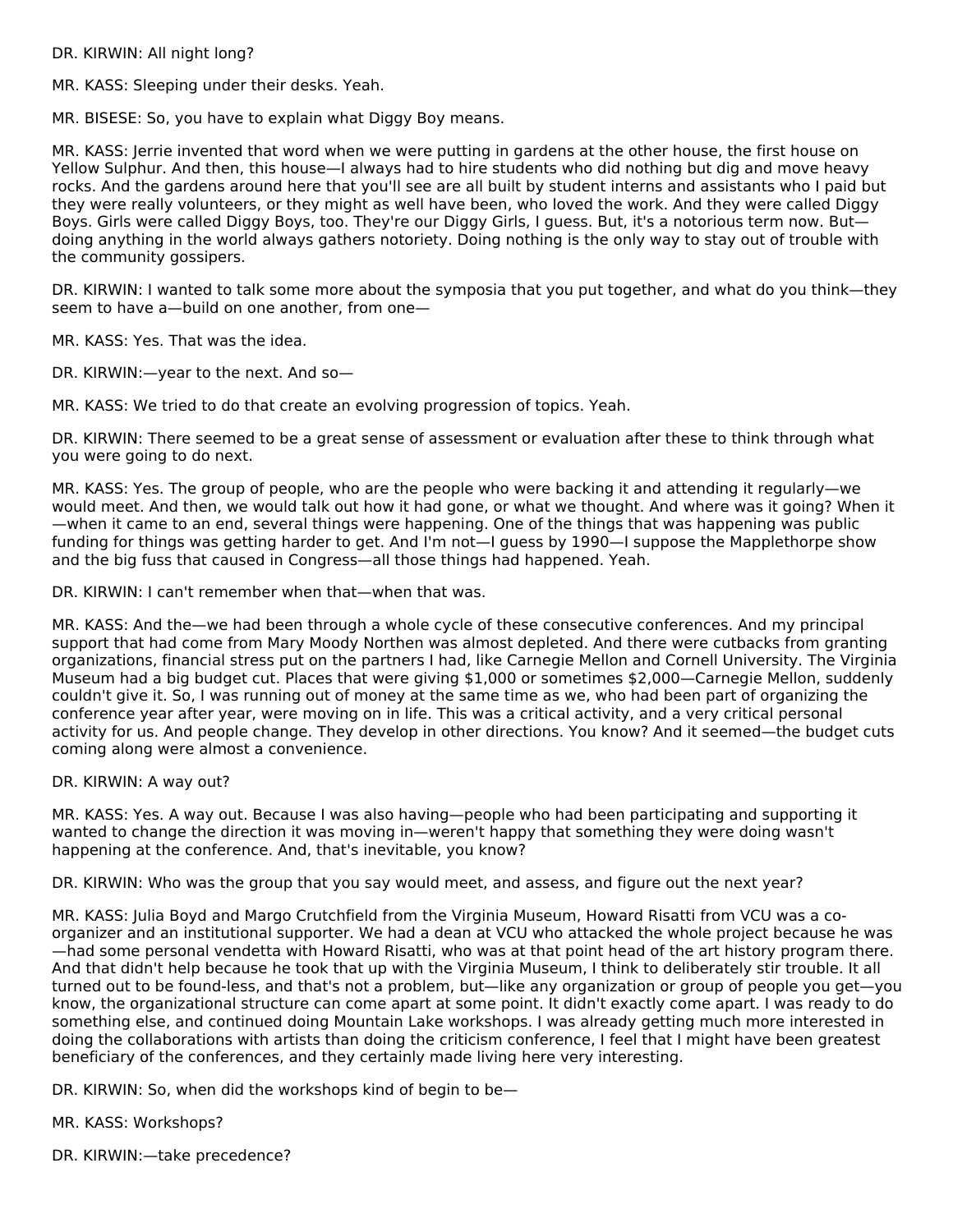MR. KASS: Starting with 1983 with Cage—implicit in that one is already an interdisciplinary focus on art, and science, and stuff like that. By 1985, when we invited Howard Finster, we really brought in the community in actively making the work—the idea that the community participants can make their own community artwork that they sort of psychologically own. And all of the work produced in Finster's workshop went into the Roanoke Museum, where we did a big Finster show—one of his first big shows.

DR. KIRWIN: Was that your idea to bring Howard here?

MR. KASS: Yeah. I was on the board of the—of directors of the Jargon Society, a small press that was founded by Jonathan Williams, and that was an outgrowth of Black Mountain College. And I was one of three people—after Buckminster Fuller died Jonathan added three people to the board, not implicitly to replace Bucky, but just because he needed people. And so, I did—I had done that southern photography show with him. And that was when I began working with him—

DR. KIRWIN: So that was Roger Manley and the other people with the Jargon Society—

MR. KASS: Philip Hanes.

DR. KIRWIN: Oh, Philip Hanes was the—was the—

MR. KASS: Philip Hanes was my first benefactor in the sense that he really underwrote the "I Shall Save One Land Unvisited" project. And he helped book the opening at The Corcoran. And it closed at the International Center of Photography. But then it went to about a dozen more places.

DR. KIRWIN: Well, how did that project start?

MR. KASS: That's a project I started because I wanted to do something with photography.

DR. KIRWIN: Oh. And you were—

MR. KASS: We thought we were going to instigate a photography program here, which we never really did.

DR. KIRWIN: So—and then you—then you brought in Jonathan Williams as the—as an author?

MR. KASS: I had known Jonathan Williams since I was editor of Carolina Quarterly in 1965, or 6. I was the last undergraduate editor. I was relieved by the publications board of North Carolina after Jack Kerouac visited me in North Carolina and stayed at my house for 10 days. And it was—it was—it was rumored that we were going to publish a text of the Diamond Sutra that Kerouac had written that Barney Rosset would not publish at Grove Press because it was too pornographic.

DR. KIRWIN: And so, you were relieved of your duties at the—at that publication?

MR. KASS: Yes. Well, I had an adversary who was the student representative at Chapel Hill on the North Carolina Publications Board.

DR. KIRWIN: Oh.

MR. KASS: He wasn't a personally enemy—Hugh Blackwell—he just didn't—he didn't think I was running the Quarterly right. And I didn't know how to run a magazine. I had been the distribution manager for subscription and subscriptions manager. And I volunteered for this. And I was drinking beer with my friends at the Tempo Room one night, which was the catch all bar for every kind of outsider, demonstrator, civil-rights person, gay person, whatever in Chapel Hill. It was owned by—oh, Pete Galifianakis. Zack Galifianakis's uncle. Right.

DR. KIRWIN: Such a network here [Laughs.].

MR. KASS: Yeah.

MR. BISESE: It's a small world.

DR. KIRWIN: Such a small world.

MR. KASS: The small world.

DR. KIRWIN: We've got—

MR. KASS: And—

MR. BISESE: Jack Kerouac [inaudible]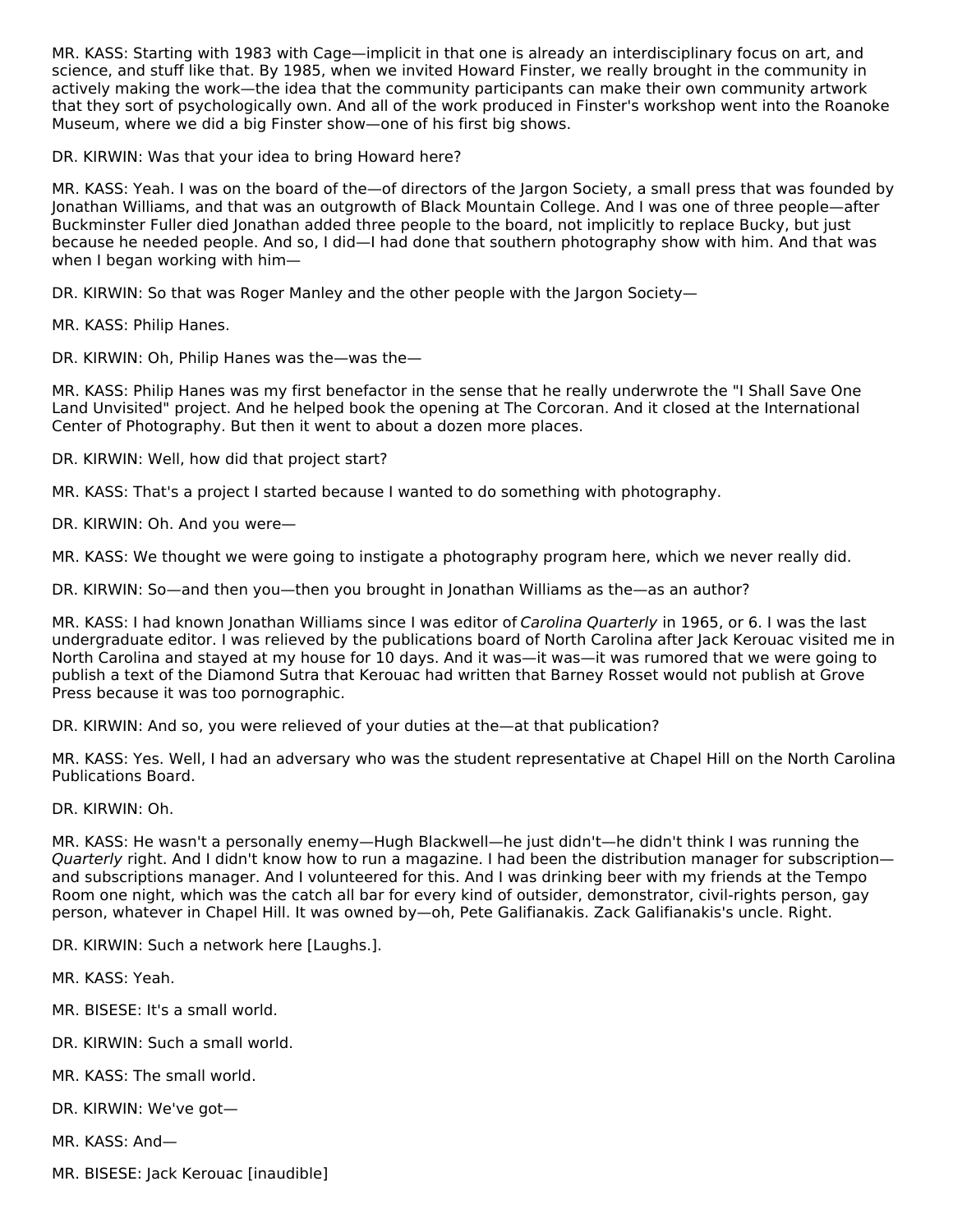DR. KIRWIN: Jack Kerouac—I know. I just—

MR. KASS: Suddenly, Wade Marlette or somebody came into the Tempo Room and asked me if I would be willing to be editor in chief of the Carolina Quarterly, which was one of the oldest university literary magazines, you know. And I said, "Yes." And I know Russ [Banks] was there. So, Russ became my fiction editor—Bill Matthews and Robert Morgan worked with me on poetry. And Lucius Shepard, science fiction writer who died last year, my friend, he—I guess he was poetry editor first. Yeah. I had a very distinguished staff. In fact, well, I've been back to Chapel Hill and they still wonder about that since it's the last it was referred to as-

DR. KIRWIN: Just legendary.

MR. KASS:—the last literary—the most important literary movement since the Fugitive poets. Right?

[They laugh.]

But it was—and I'm the—more anonymous person in it. But I was at the center of it simply by having agreed to do it. But that—they all became my—

DR. KIRWIN: Friends and—

MR. KASS:—a great staff.

DR. KIRWIN: Yeah. And your staff.

MR. KASS: Yeah.

DR. KIRWIN: Wow.

MR. KASS: And that didn't last that long before I was relieved after two issues. No—Kerouac came through town and got literally dumped at my house.

#### DR. KIRWIN: How'd that happen?

MR. KASS: Marshall Hay was hitch-hiking back from the Meher Baba Center in South Carolina and was hitchhiking, and the two kids from St. Petersburg who drove Jack around picked him up—he was in the back of a Chevrolet—not in a back seat, but on a mattress that replaced the seat. He was being driven up to Lowell, Massachusetts, and to Cambridge, where, ideally, he was supposed to give a paper on Melville at Harvard—or give a talk, which he never made it to. He did make it to Lowell, and that's where he met the Greek laundress who became his last wife, that was the last complete nightmare of his existence.

[They laugh.]

Yeah. It was an adventure. I got a letter from his mother. He sent his cousin, Paul Bourgeois, down, who stayed with us then for a week. He had a campaign he was working on. Paul had recently been released from prison. I mean they were real French-Canadian and Native American—and kind of had a rough side to the family.

DR. KIRWIN: Sounds like it.

MR. KASS: But he had a great heart and he wanted to—he was—he had—some Native American background in his family. And he wanted to save his family's tribe—I think they were located in Nova Scotia or someplace like that—by training them to be guides—by getting them into the tourist industry.

DR. KIRWIN: Oh.

MR. KASS: Yeah. But it was—he had—

DR. KIRWIN: So you were—

MR. KASS: All of his books were out of print except Satori in Paris, that had just recently come out—and he was he was in not such great shape. He only—he only lived, you know, four more years or so.

DR. KIRWIN: Oh.

MR. KASS: He had a couple of medical incidents at my house that I took care of him by giving him real home remedies for ulcers and things, you know?

DR. KIRWIN: Oh.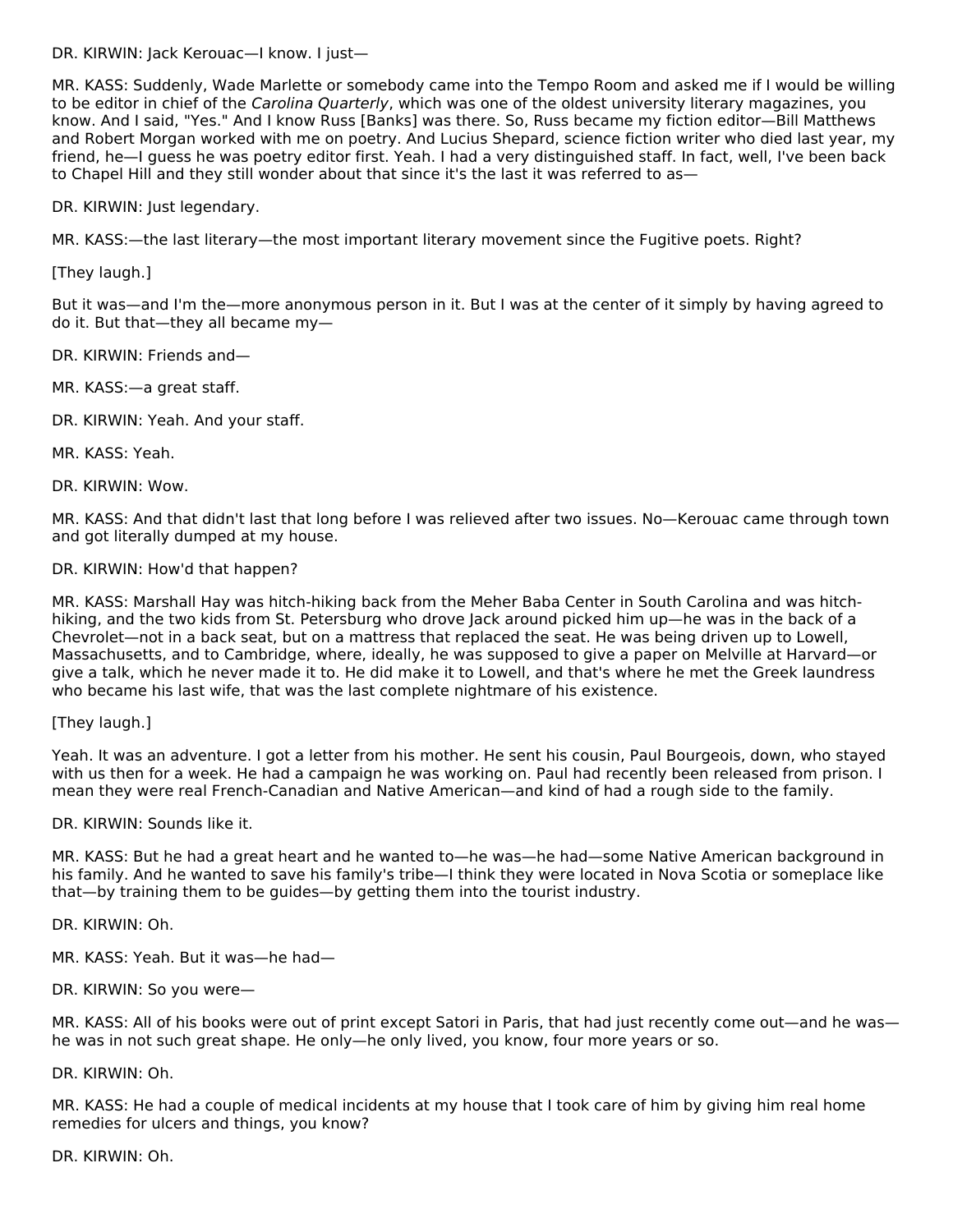MR. KASS: Well, he drank [and he didn't eat properly], you know. Yeah.

MR. BISESE: It's not a rumor?

DR. KIRWIN: [Laughs.]

MR. KASS: He was very kind and good-natured—I thought—Russ had a party out of his house one evening during the visit. Russ has written about the Kerouac visit, though Russ spent very little time with Kerouac. He did have this big event at his house which was the party where a couple of people sort of verbally attacked Kerouac— Robert V. N. Brown, who edited Reflections Magazine and the Carolina Anvil. And Robert V. N. Brown was trying to have a serious talk with Kerouac, who was just sitting in a rocking chair enjoying himself. And he asked Kerouac what he thought of Arthur Miller. And Kerouac said, "Arthur Miller killed Marilyn Monroe." And Robert V. N. Brown just flipped out at him. And I thought that was inappropriate because I didn't think it was—you know, you don't have to agree with that. You know? Some of it—there's a reference to it in the Ann Charters biography of Kerouac.

DR. KIRWIN: Of him—

MR. KASS: The Chapel Hill visit.

DR. KIRWIN: Of the Chapel Hill incident.

MR. KASS: I don't know how detailed it is because I haven't read it. You know, Russ later wrote a shooting script about Kerouac for Francis Ford Coppola, and it was On the Road. But there's really not been a way to make it into a successful movie, which has since happened. But it was a dud. But Russ' take on it—his idea for it was very good. But he got it wrong, in my opinion. This is my opinion—just because he didn't know Kerouac well enough. He didn't spend enough time with him to get the real—his real feeling, and his generosity, and vulnerability into it, you know? But the idea was—Russ repositioned himself as me, essentially—a college student taking care of Kerouac after, what? Twenty years—or less than 20 years after On the Road. So, it was like a double story. It was—it could be built out of flashbacks, and then current moments. And—

DR. KIRWIN: Was—what was Russ' last name?

MR. KASS: Banks.

DR. KIRWIN: Banks.

MR. KASS: Russell Banks.

DR. KIRWIN: Oh, Russell Banks.

MR. KASS: Yeah. And he sent me two shooting scripts of it. And I wrote back to him and I really talked to him. I said, "I think the idea's great. But he didn't behave like this. He didn't do that. What really happened at the Dobb's house, or at the Waffle House in Durham is way more interesting—the way he handled a potential assault by a couple rednecks in the Waffle House, you know, the way—the way he could disarm people with his innate intuitive charm. You're not getting at that. You're dramatizing him as a mean drunk, an out of control bully. And he could be drunk, but he was poetic and insightful, and intuitively very sensitive. And if you get that—why don't you use the real incidents instead of making incidents up like belly bumping contests that didn't happen?" You know? "Or throwing up all over the place, which didn't happen."

DR. KIRWIN: And can you remember the real incident?

MR. KASS: Yeah.

DR. KIRWIN: Can you tell me that?

MR. KASS: I—not only did I remember them well, I wrote them all down and sent them all to Russ, who will not now send them back to me. I'm assuming they're in the Ransom Library with his papers someplace.

DR. KIRWIN: Okay.

MR. KASS: I'm going to see him—we're going to talk about this a little because I want to reconstruct them. I lost everything on my computer that I wrote them all on. And I have them—because, you know, it's like small things, like riding around with him on Sunday trying to buy beer in North Carolina.

DR. KIRWIN: You can't do that? Can you?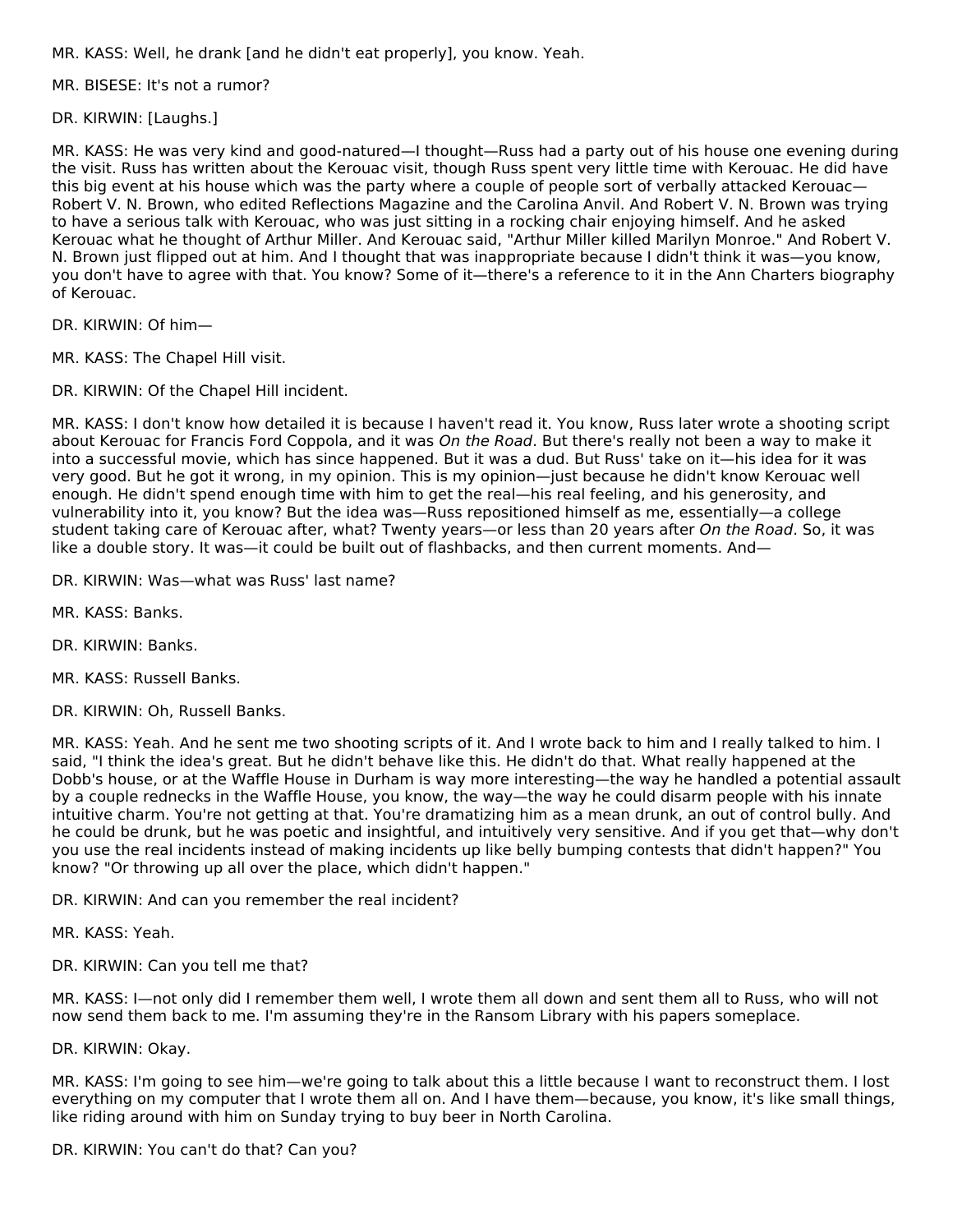MR. KASS: You can, but you have to know where to go. And going into the Waffle House, and him attracting the attention of the drunk rednecks, and them getting engaged in conversation with him, and that sort of going south a little bit, and then began to get aggressive—we looked like hippies, you know. And he said, "Do you guys —do you really want to fight? You want to fight with me?" And he said, "Okay, I'll fight you right now in nine feet of water." And it was just ad-libbed. You know? It took them aback completely. Anyway, he had a way of turning these things around to where people would become friends with him. And he loved my car. I had a 1951 Chrysler Imperial, which he liked. And we spent an awful lot of time driving around with people, without people— I couldn't get him to go to the doctor. He—I had a huge Billie Holliday collection, and Lester Young, and Mozart he loved Mozart's Requiem. He would do Lester Young impersonations—like, he could imitate Lester Young's saxophone position, kind of moonwalking on one foot holding the sax out sideways. And he loved my jazz records. He just kept playing them. He never played Ella Fitzgerald. Russ always had him signed off as listening to Ella Fitzgerald in his script—which was not the case. He only played Billie Holliday and Mozart. And that's a big difference. I'm a big Ella Fitzgerald fan. But it's perfection though. And Billie Holliday is a whole other matter. He was very drawn in by it—there was something beautifully melancholic about him, you know, a melancholy that was just there.

DR. KIRWIN: And he just hung with you for all that time? Just—

MR. KASS: Yeah. I didn't go to class. Dave Forester, my roommate went to school—it was almost ruinous for me. I felt like he just stayed.

[They laugh.]

It was at least a week.

DR. KIRWIN: Okay.

MR. KASS: Yeah. I guess—I think of it as ten days because of the recovery time, the avalanche it was.

DR. KIRWIN: That can be a movie right—that is the movie. Why doesn't he—why doesn't he do that movie?

MR. KASS: Well, they figured into Russ' version of the movie because after he was there for one day people began showing up at the house. At one point he gave me \$100 and said, "Buy as much wine as this will buy for all the people will end up coming here."

DR. KIRWIN: He knew that—

MR. KASS: And the two kids who were driving him around said, "Get ready for the circus." Yeah. They were right. Well—

MR. BISESE: Where did these kids go during this?

MR. KASS: Oh, they just neighborhood kids who lived near him in St. Petersburg.

MR. BISESE: I mean, did they drive off [inaudible]—

MR. KASS: They were living in my house—

MR. BISESE: Oh. Everybody was there.

MR. KASS:—eating food and hanging around, sleeping on the porch. It was a real house. I had a guest room in it —he enjoyed visiting with Suzi Byer who lived next door. It was—very moving. I should have had a picture taken with him.

DR. KIRWIN: Gosh, yeah.

MR. KASS: I didn't. I had a shirt—because he left a flannel shirt there. I don't know where that is now. I would correspond with people for Russ' magazine, Lillabulero. He founded a magazine with Bill Matthews, Newt Smith and David Mallison, post Carolina Quarterly experiments—Lillabulero. Its name came from Thackeray or Lawrence. I think that it's from Vanity Fair I think. You know, it's a musical term.

DR. KIRWIN: Oh.

MR. KASS: And I was the—supposed to be the New York editor of Lillabulero. So, I would get letters from Norman Mailer. I would write to Mailer asking if we could publish poetry of his, or something that wasn't—and Mailer would write back. It amazes me now. You know, I'd write to Gary Snyder wanting him to do something and he'd say, "Why are you asking me? Ask Wendell Berry. He lives close to you." I wanted Snyder—I met Snyder in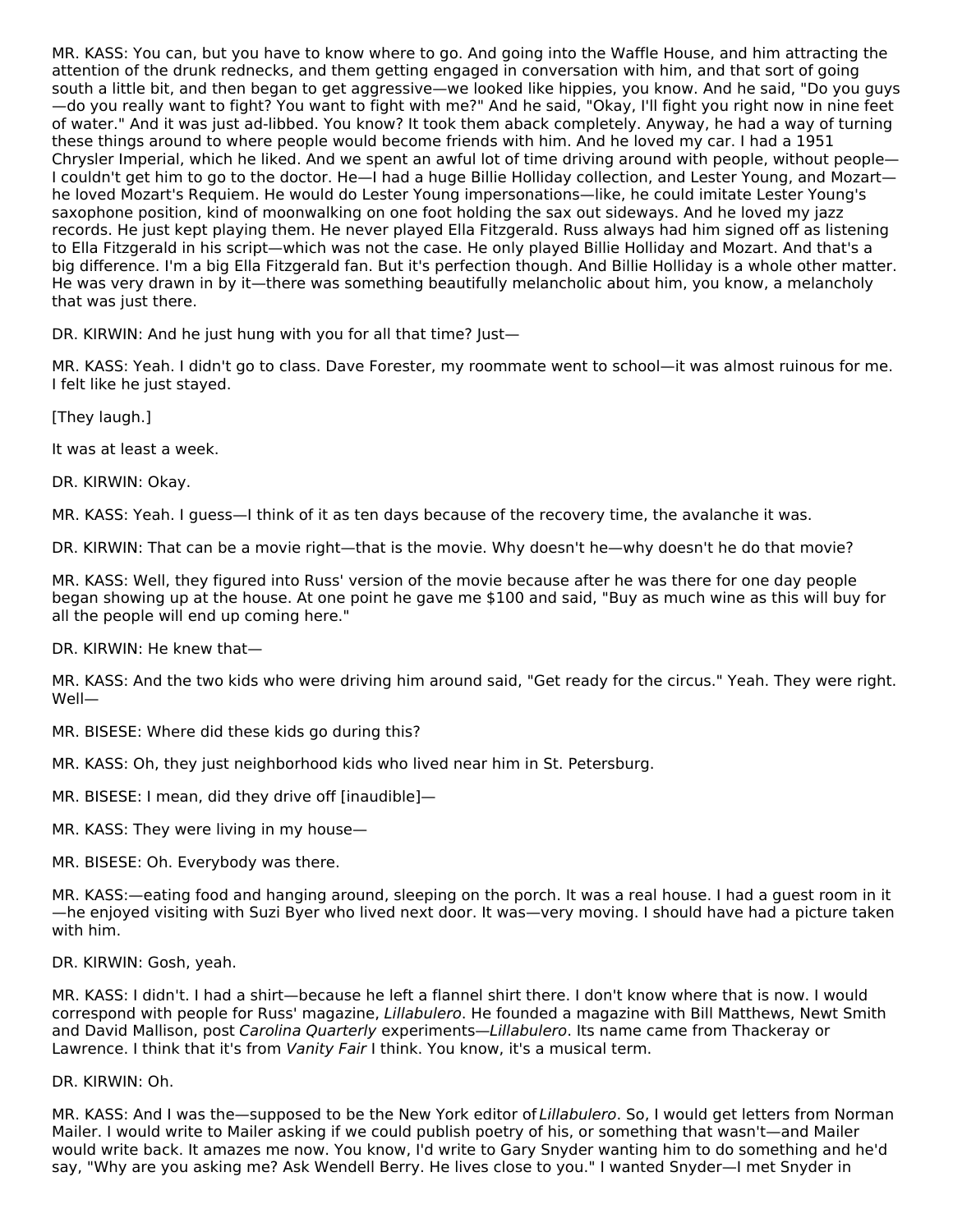California. I wanted him to do something at Mountain Lake.

DR. KIRWIN: So, getting back to Finster—

MR. KASS: Howard was great, because it went on for days. Ann Oppenheimer and I met at that time. She showed up, literally, when Howard arrived, and took care of him.

DR. KIRWIN: And somebody brought him up [unintelligible]—

MR. KASS: With Susan Hankla for the whole week. And I didn't—I never would have gotten through it without their help, because he didn't sleep. He slept in little catnaps. He never stopped talking.

DR. KIRWIN: Yes.

MR. KASS: And he never stopped working on things. He brought suitcases of his dimensions. We spread them all out over the floor.

MR. BISESE: Dimensions are the patterns for the pieces?

MR. KASS: Yes, patterns. Which kind of—those—using patterns, using stencils, stuff like that—the workshops caused me to completely reinvent myself. Before I painted with Cage I began experimenting using chance operations, breaking down my own watercolor process into specific moves, numbering my brushes, going out to California to stay at Glenn's house, using the trees and things that I would make tracings of, and drawings of, and then letting chance select them and decide where they'd go on the paper and what scale they'd be, and whether they got a body wash, a surround wash, an outside highlight—about eight or ten different painting moves. And so, I—it helped me reorganize my whole way of understanding my working procedure.

DR. KIRWIN: And what did you take away from the Finster experience?

MR. KASS: Well, the Finster experience was important in a lot of ways, because what we made an exhibition out of it—then several of the workshop participants and myself brought it together in these vision boxes, with Howard's input. And that's what's at the Taubman Museum—that and the big cut-out lifesize plywood figures. I interviewed Howard in Summerville, Georgia, for a video documentary and we interviewed kids—we did interviews with kids at the junior high school. I wanted to know what people thought of him in Summerville. And most people thought he was a nutcase. The mayor thought he was the most famous person there—he was beginning to be famous. The mayor was really becoming aware that Howard was important.

DR. KIRWIN: He was a—he was a draw.

MR. KASS: Paradise Garden was a draw. And—but he had been doing stuff like this for years. And he'd been locked out of a couple of his churches for creating environments around them. And, finally, his folk art, his outsider art, and his Paradise Garden environment became his personal evangelism. And we have all that footage someplace.

DR. KIRWIN: How many people did you involve in that Finster Project?

MR. KASS: In his workshop?

DR. KIRWIN: Yeah.

MR. KASS: At Horton Center at Mountain Lake, we probably had at least 30 people or so. Going down to work with Howard in Pennville,—first I brought four people I think. We would make regular trips down to see him and I'd always bring people. Back in that day—you could say to the students, "You want to go to New York with me and visit John Cage?" And they'd—they would talk to their teacher and the teacher would say, "Do it." It's different now. Yeah. I mean, I still have—occasionally a student will go with me to New York, but you have to do so much preparation for it. Like, the classes are all real serious matter, you know?

DR. KIRWIN: When's the first time you went to see Howard in Pennville?

MR. KASS: I—

DR. KIRWIN: Was it before he came here? Or after?

MR. KASS: After. So, I met him in 1985 when Brian Sieveking picked him up in Georgia and brought him to the Horton Studio at Mountain Lake. Then I drove with Brian to take Howard back to Summerville. I remember Howard asked us to turn the gas pilot light on under his gas heater in a flooded basement. And this is a real swampy part of Georgia. Brian and I went down into his basement and there were six inches of standing water in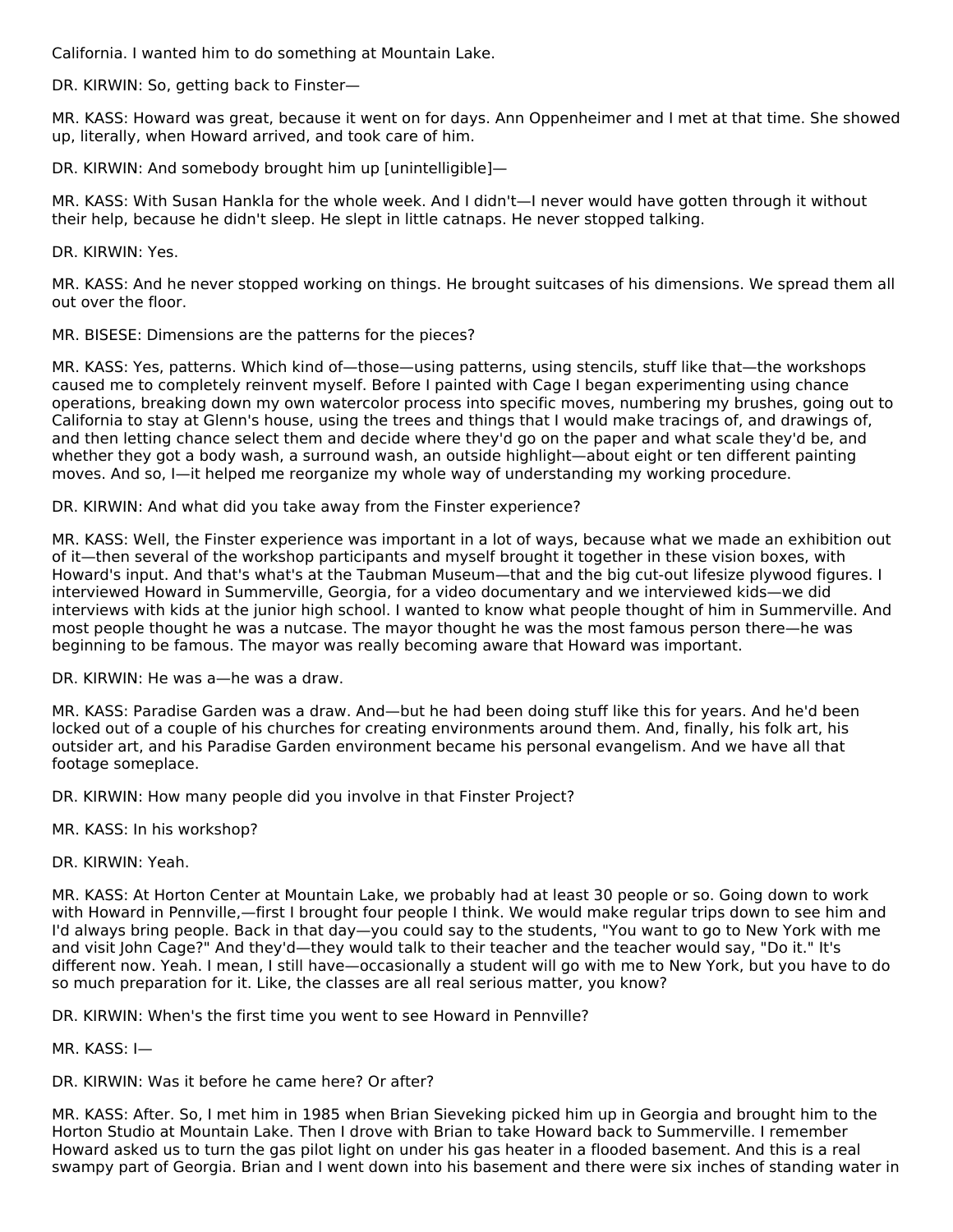it. And we lit this pilot light. And I mean, the mildew and the—alone. And—although, we began collecting his art at that time. And he would offer us—I was always loaning money to the students I was with so they could buy pieces. And then I would buy pieces myself. But—and I have some nice ones. But I never got as much as I could have because I—and this is true of Cage too.

I mean, I could have had one of these really great Cage Ryoanji etchings. But Peter wanted it so bad that I loaned him the money to buy it at the time. And I didn't buy it for myself. Although, John later gave me a Ryoanji drawing. I'd have to have meetings with students out on the street in front of Merce's and John's before we went in to visit saying, "You can talk about things you like, and you can admire them and all that, but don't carry on too much because he'll try to give it to you. And I—you're not allowed to take it." Well, John would give everything away. And I was pretty good at not taking things, you know? I mean, I have an iron teapot and I have a drawing. And then I bought other things. But, we'd actually have to have little meetings about that. He was very unusual. And he always was—everything John earned from his touring, his readings and all that, went to the Cunningham Dance Company. Everything. And Merce's dance company was a very expensive operation to run. And he had the good fortune of having real benefactors, like the Menils and, you know—top tier—

DR. KIRWIN: Support.

MR. KASS:—patrons. But, still, every three years or so John and Merce practically had to reinvent the wheel. I realized this too, even like with Philip Hanes, who was wonderful. But—and this is not to be critical of rich people, but they lose interest in things in three to five years and then you have to find new patrons.

DR. KIRWIN: So true.

MR. KASS: Yeah. They get interested in something else.

DR. KIRWIN: Yes. We could talk about that subject, but I—talk about our philanthropists.

MR. KASS: Well, we've all had—I guess we've all had some shared experiences.

DR. KIRWIN: It's—yeah. You have to—you think you figured him out and—

MR. KASS: Right.

DR. KIRWIN:—they're not—yes. They've moved on to something else.

MR. KASS: Yes.

DR. KIRWIN: Yeah. [Laughs.]

MR. KASS: like Antique cars.

DR. KIRWIN: [Laughs.] Is that Philip Hanes? No?

MR. KASS: No. No, it's not. No. Philip Hanes was pretty reliable—his interest in arts just changed. And Don Anderson for Jonathan Williams was very reliable over the years

DR. KIRWIN: Was the Finster one the first time that you had a lot of people working together on a project?

MR. KASS: Yes. The Mycological Foray was the first workshop that included a lot of people, and a very diverse group of people, and the papers that were given, and the presentations were all very different. And I did have artists there, Robert Berlind and Marie Cosindas. So, that was—made it interesting. And the Finster workshop was the first big collaborative workshop where we made a lot of art. I'm trying to think what we would have done in 1984. What's in the catalog there? '84 I might have had another meeting with artists that didn't go anywhere, or not quite—oh. '84 I did Technicron. Right. Frank Kelly Freas, who used to draw for MAD Magazine—he's a was—I don't know if he's still living, a sci-fi illustrator. You know, this is a conference of super-techi art type people. It wasn't our audience, really. But I liked Frank Kelly Freas a lot.

DR. KIRWIN: And how about the work—

MR. KASS: And then I did something very conventional. I did this art recertification workshop for teachers with two local people. And that was interesting, because that interfaced with Technicron a little bit. I did an artist conference called "Environmental Variations"—with Mary Miss, Nancy Holt, and Mary Beth Edelson. Yeah. We had Nancy Holt here a number of times over the years. She just died last year.

DR. KIRWIN: Right.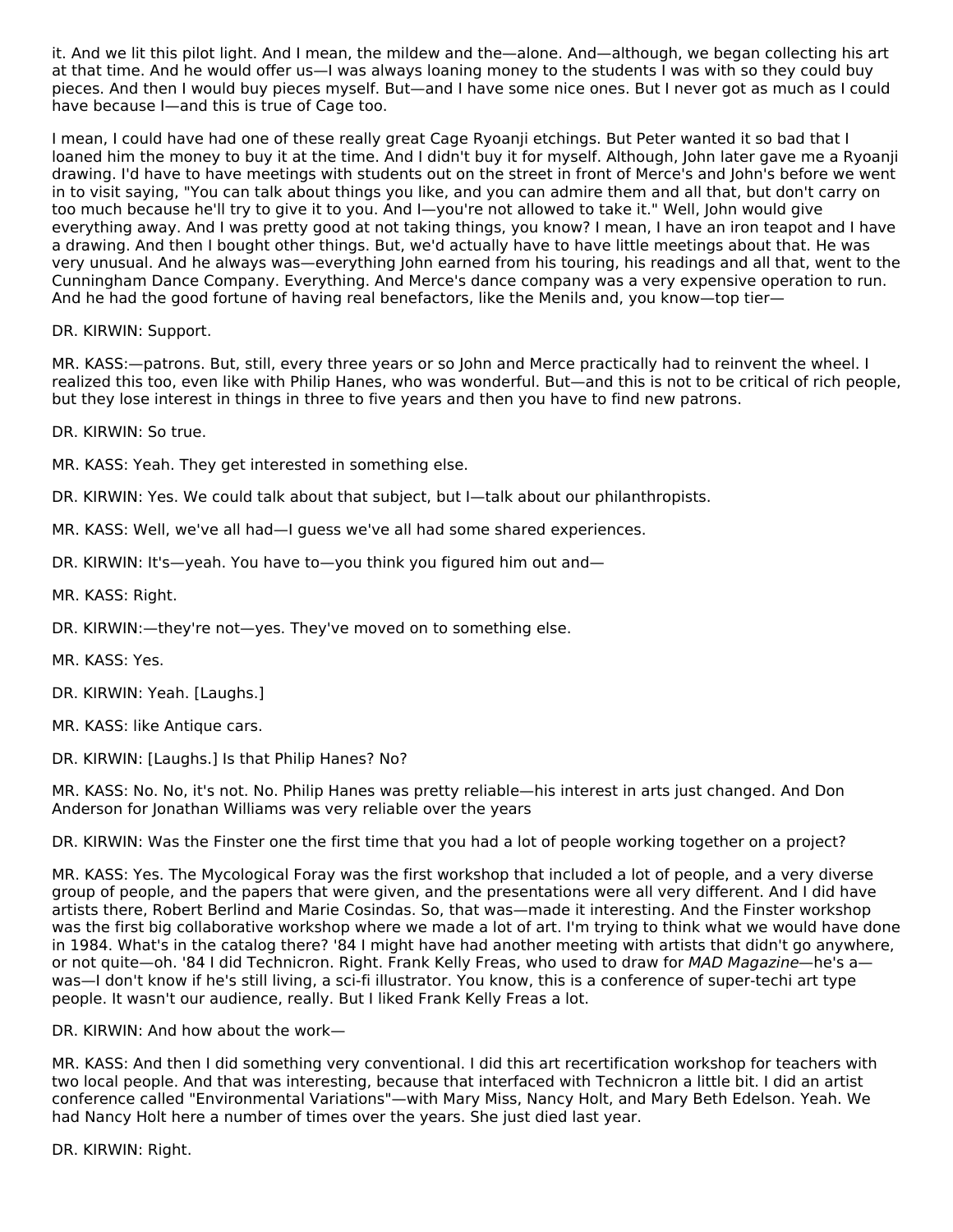MR. KASS: Mary Beth Edelson was terrific. We took Carrie Rickie to the movies every night.

[END OF kass15\_2of4\_sd\_track02\_r]

DR. KIRWIN: You did?

MR. KASS: Well, she was a movie critic.

DR. KIRWIN: Oh. [Laughs.]

MR. KASS: Went to see that David Bowie/Catherine Deneuve movie with about vampires.

DR. KIRWIN: Oh.

MR. KASS: The Hunger.

DR. KIRWIN: Have you seen that Eddy? I have not.

MR. KASS: Yep. Howard Finster is the—really, the first big community participation event.

DR. KIRWIN: Did you have any problem with—I mean, I'm just thinking about—the ownership of the work? Or giving it away? Or placing it in a museum? Or—

MR. KASS: Well, my general rule of thumb was the artwork—the artwork was first be owned by the artist. The understanding we had is any participating artist would gift something to the workshop that had enabled the art. John didn't want any of his art, so I had to insist that he accept the art. And then, in 1988, I was personally given about 25 percent of his paintings. In 1990 I was supposed to own half the paintings. Well, things never worked out that way, because things get confiscated by the John Cage Trusts and stuff. But I did receive financial remuneration from the 1990 sale of paintings. And I have three of them. I settled up with the John Cage Trust. The John Cage Trust took 16 paintings from 1990, and technically, according to John, I was supposed to have half of the paintings. But they exercised their prerogative—being his legal entity.

## DR. KIRWIN: Executors?

MR. KASS: Yeah. To take what they wanted from it. And that's okay, because I didn't think of things quite that way at the time. Now, I have the responsibility to dispose of them. And I already gave seven of my Cage paintings away. I gave one to the Hortons for hosting us, and three to the Phillips Collection. I gave a major painting to the Virginia Museum—a really important one. I gave two paintings to the Roanoke Museum, Taubman Museum of Art at the time. And I guess Virginia Tech received the Horton painting. Later I came to think sometimes it was a mistake to give these things away, but not the Phillips Collection, because the Phillips Collection has shown their paintings quite frequently—

. The Virginia Museum didn't show theirs for years, until—is it Richard Freedman who came down from Detroit and he told them it was one of the best contemporary pieces of art they had. Now, they show it more. You know, if you give something to a place, they don't always appreciate it.

DR. KIRWIN: No. And, museums have limited wall space too. It makes you understand that.

MR. KASS: Well, I've learned that working at the Taubman. There's so much of their collection in storage—

DR. KIRWIN: Yeah. I mean, you just can't—they just can't. That's why it's always ridiculous when people try to make a gift and say that it must remain on view in perpetuity. No museum will take that, because it's not possible. They don't have the capacity, usually, to keep something on display permanently. They have to—

MR. KASS: Or even to show it very periodically.

DR. KIRWIN: Right.

MR. KASS: Like, I tried to use—I mean the paucity of contemporary art in their collection at Roanoke—I tried to come up with interesting theme ideas for shows that would give me the excuse to use disparate things, you know, just to show some things that had never been shown. Then they wouldn't show something if it had a scratch on it.

#### DR. KIRWIN: Wow.

MR. KASS: And, I said, "Well, everything in Italy has a scratch in it." "Well, but this is like"—"Well then, have it repaired." "Well, we can't afford to have it repaired." I said, "So, that's it—another dead painting."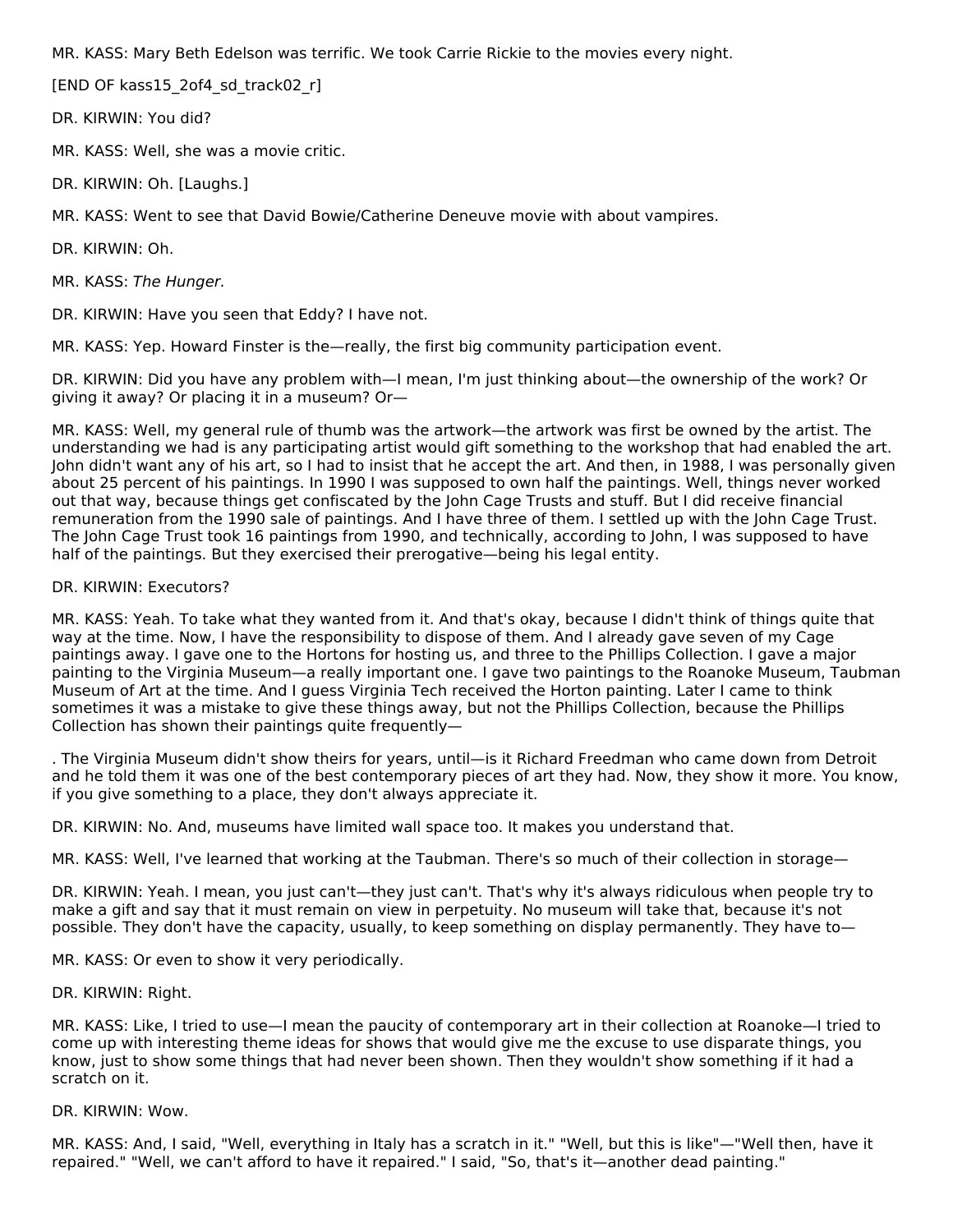DR. KIRWIN: There's a strong current in a lot of the workshops in the symposiums of art and social change, and active in the present, and making art relevant in everyone's life. And, is that something that you think is a lasting legacy of the workshop?

MR. KASS: Well, I don't know if it's a lasting legacy. The credo was that every community should have the ability to make its own art, and provide its own meaningful context for that art. And that—and part of that was a response to the commodification of art that was increasingly happening during those years. And, also it—to me it wasn't any issue of whether art was abstract or representational, narrative or non-narrative. It was an issue that—of being able to take ownership of it, identify with it. So, we could make brooding abstraction, for instance. But if the participation was right then the community loved it.

And they—the participants in the community who were the participants and makers—they're the—they're a first audience as well as have some ownership of it that way. And then, the next ring is the people they know, their friends. We tried to create shows out of everything we did right away. And there were—there were preparatory programs for workshops, like Mierle Laderman Ukeles, or M.C. Richards, where I'd have them have meetings or give readings. So, the reason we would be doing their workshop or discussions would be known to the community. The participants in the workshop would be sort of brought along into what we were going to do and why we were going to do it. And then we retained a good deal of it. And that's what's all under question right now—whether it will all reside in one place. Some of the best workshop things—Jiro Okura and Finster, the particular Cage paintings, the big Dorothea Rockburne performances of Steps—they're at the Taubman Museum. Dorothea thinks she owns the painting 100 percent. That was never the agreement with the National Academy. But I'm not worried about that because we have possession of it and she's certainly entitled to it, you know? But it's—

# DR. KIRWIN: Is that contested? I mean, she—

MR. KASS: We—no, it hasn't been contested—I'm asking for a finding to come. I want the Taubman Museum Registrar to write to me to help straighten this out. Marshall Price will participate in this from the Nasher too, at Duke—to establish that there was a discussion at the time the painting was made, since we didn't have time to do the property agreements and waivers. You know? Copyright type stuff that we often used. But you don't have to do those things if you meet with the group and you make an announcement saying, "This is what we're going to make today and the terms."

DR. KIRWIN: Yeah. That's public intention. Yeah.

MR. KASS: "Does everybody understand this?"

DR. KIRWIN: Right.

MR. KASS: "This will be a collaborative piece between Dorothea Rockburne, the John Cage trust, and the Mountain Lake workshop, hosted by the National Academy, who will be, essentially, the heirs and successors to the piece." Well, the National Academy said they didn't want their part, which was fine. The Cage trust will only want their part if a great deal of money gets involved with it, because that seems to be what their thinking is, often. Not that—not that they're not, you know, promoting John Cage. I think they are. My interest was trying to give the painting to the Taubman Musem of Art. At the time I thought all the Mountain Lake collections were going to transition to the Taubman. But Dorothea didn't want to do that. And, as it turns out, in doing one of the shows I curated for the Taubman, where we showed her gigantic performance of John Cages's Steps: A Composition For A Painting, the registrar at the Taubman decided only to send a loan form to Dorothea Rockburne's secretary. So, she sort of de facto established ownership as being exclusively with Dorothea Rockburne.

DR. KIRWIN: Well, that's unfortunate.

MR. KASS: Well, it can all be straightened out. But—it probably should be straightened out, but the way the Taubman initially straightened it out is, I have possession of the painting. They backed away from the ownership issue. But it will have to be dealt with at some point.

DR. KIRWIN: Yeah.

MR. KASS: I tried to give it away. I went up to see Dorothea and I said, "I'd like to just give this to the Taubman Museum, and they'll show it periodically with the other Mountain Lake things." And she, "Oh, I don't want to give anything away yet. I own it. I may need the money." And I didn't—I didn't get into it with her. Because I like her, you know?

DR. KIRWIN: Yeah. That's kind of what I was getting at with kind of—the collaborative work and ownership and whether there's any problems with that.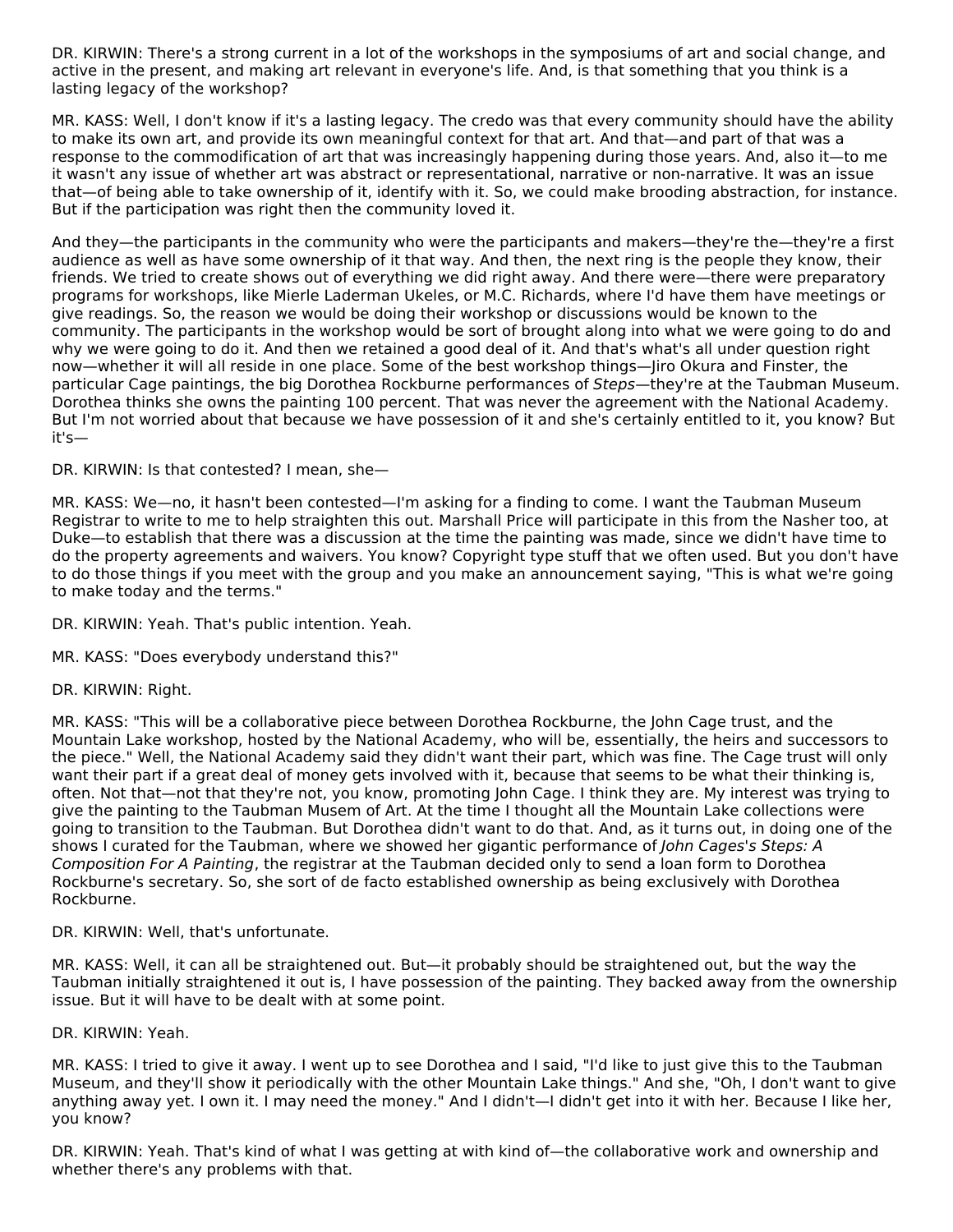MR. KASS: The Finster things we gave away.

DR. KIRWIN: Well, how—

MR. KASS: That makes it easy [Laughs.].

DR. KIRWIN: Yeah. And Howard has a different kind of spirit, often, in those kinds of—

MR. KASS: Oh, Howard didn't care. In the second workshop we did with him, the big one, down in Pennville—in Summerville, which was sponsored by Peter Paul, who had a Spirit of America foundation that he'd gotten Gene Autry to fund for him. And it was a—Peter Paul was a Caribbean Basin specialist for the CIA, who was an attorney who worked for the Trujilos.

DR. KIRWIN: I don't—who is—I don't know that.

MR. KASS: He was a shady character.

DR. KIRWIN: Okay [Laughs.].

MR. KASS: Yeah. And he used this Spirit of America foundation for—to, like—

DR. KIRWIN: It sounds like a right wing, Christian—

MR. KASS:—super right wing purposes, not very Christian. He ended up attacking Hillary Clinton, incredibly, and trying to expose some fraud. I don't know the details of what the—when—so, when he was in Brazil, Bill Clinton had him arrested. And he ended up—this is when Clinton was president. He ended up spending five years in a Brazilian prison. Nice.

DR. KIRWIN: Oh. And what—and so, he was sponsoring a Finster thing?

MR. KASS: Yes. He's living in North Carolina some place now.

DR. KIRWIN: Okay.

MR. KASS: But, yeah. He underwrote the second workshop. He ended up never really paying Howard for all of it. We never received any of the principal pieces. I got one little piece. What was great for the students is that they got to go out to Beverly Hills. They got to spend a lot of time with Howard. They drove all the work out to Rodeo Drive. And Ann Margaret ran the event, and the opening. They—and they—

DR. KIRWIN: Oh. He must have loved that.

MR. KASS: They were tech students. Yeah. And I—I got pneumonia and couldn't go. Peter Paul was angry about that, but I—Howard loved it. And Howard had never flown before, so this was like a big breakthrough. One of those things. It was nice. I always—I considered this part of my teaching, creating these kinds of experiences for them.

DR. KIRWIN: Yeah.

MR. KASS: Eric is in the attic.

DR. KIRWIN: Okay.

MR. KASS: Checking the air conditioning unit.

DR. KIRWIN: What has been your involvement with the Taubman Museum? That's a fairly recent—

MR. KASS: It is the former Roanoke Museum—I was always involved in giving them things. We'd given them a lot of artworks, and given them things from the workshops, and given them things from our personal collection. And I think, since they're in such financial straits it has become complicated, it was finally being presented to the board what will happen with the rest of the Mountain Lake workshops. There are still quite a few pieces that I have. There are pieces they have in storage at the Taubman, like the Ukeles installation—Mierle Laderman Ukeles, some of the Okura folding screens from the Nisso Screen that we made in Osaka in 1997, the Appalachian Trail Frieze, which was done by Joe Kelley, a local artist, but a really nice thing—big photographic installation with drawings.

And there are other things. But then the Board wanted me to give them a big endowment to take it. And I said, "Well, I might be able to do that, but you have to wait until I die. I mean, we don't have enough money to where I can disenfranchise Jerrie completely if I get hit by a car, you know." She would be able to live off the trust, I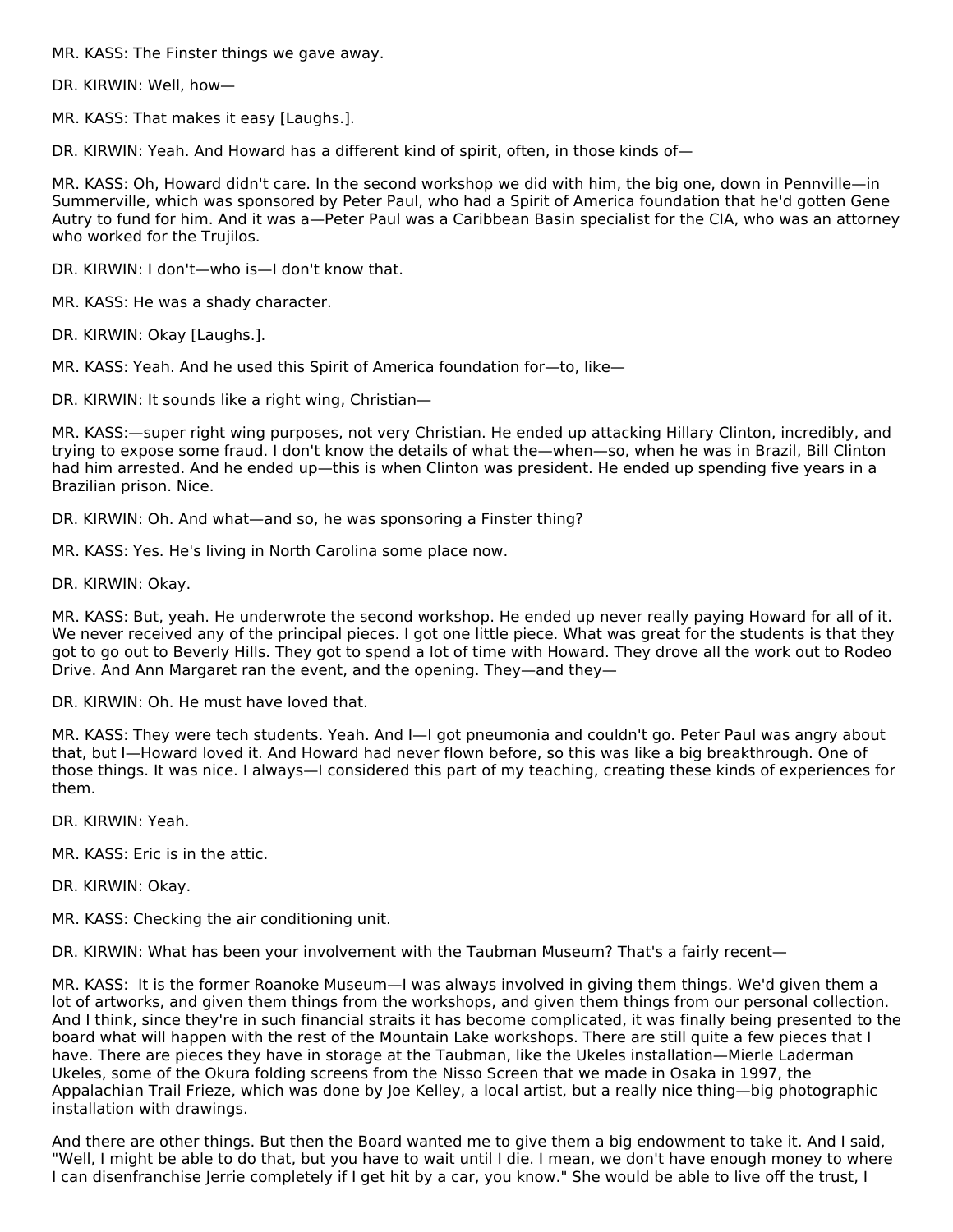think, but it's like I can't guarantee that. We don't know. If we both need 24 hour nursing, you can go through a couple million dollars really fast. We see it. We see what a friend of ours is going through with \$400 a day for 24 hour nursing.

DR. KIRWIN: Yeah.

MR. KASS: Yeah. But how long can that go on? I know. But we're also hoping we'll get lucky.

DR. KIRWIN: Are you on—[Laughs.] you're an—

MR. KASS: I'm not feeling particularly [Laughs.]—

DR. KIRWIN:—an adjunct curator there, or administrator—

MR. KASS: I was Adjunct Curator for Southeastern Contemporary Art for four years. I volunteered when their contemporary curator quit because he would have to take a substantial salary adjustment. One of the best ideas that David Mickenberg had—who was then director of the museum, was to create a group of adjuncts who would have specialty areas. So, I was a contemporary art person. Brian Sieveking, my former student, who worked closely with Howard all those years—Brian was their folk art specialist. And we made great shows. And they didn't—first year they didn't pay us anything, or give us anything. Then, after that, we got modest little stipends when we finished an exhibition, and a little bit of travel expense money.

Then they got rid of all the adjuncts when they hired Amy Moorerfield, who now has to take care of eight galleries for two or three exhibition rotations a year. As a solitary person I don't see how it's possible. It's just too hard to make shows.

DR. KIRWIN: I've never been there.

MR. KASS: David appointed Leah Stoddard the chief adjunct curator. She had been director of Second Street Gallery in Charlottesville. She was good, and I like her okay. David wanted to work with one person who would work with the other adjuncts. But she often took packaged shows. They could be good shows, but it was really the artist's galleries that did all the work—Nick Cave's show was terrific, Jack Shainman Gallery really put it together, you know? The current director, Della Watkins, had been in charge of education at the Virginia Museum. And I think that the Board hired her because they believed Alex Nyerges was going to take the museum over, the Taubman Museum, as part of the Virginia Museum. And that's probably never going to happen, in my opinion, which is too bad.

Then it looked like Virginia Tech was going to take the museum over and undertake the nearly \$3 million annual expense. And it was going to be—I shouldn't get into these details, because we're recording this.

DR. KIRWIN: Oh. Okay.

MR. KASS: There was—there was going to be some financial arrangements made, which in my opinion wouldn't amount to a sufficient endowment. But that opportunity was mishandled somehow. And that was their best shot to date. Now, I don't know what will happen, except they're probably working on it—I'm sure—Mr. Taubman is a responsible person who has consistently stopped by the museum . They're probably trying to work out some terms for an endowment.

DR. KIRWIN: What is—

MR. KASS: They would need a big endowment.

DR. KIRWIN: It's not related—that Taubman is not related to Al Taubman?

MR. KASS: No.

DR. KIRWIN: No. Okay. It's a different—No relationship. Nicholas Taubman's grandfather began what became Advance Auto.

DR. KIRWIN: Okay.

MR. KASS: And Nick was the CEO and owner of Advance Auto Parts for a long time. And that's where his—the family—that's where the money comes from.

DR. KIRWIN: Okay.

MR. KASS: Haywood Frahlin family money comes from a medical equipment company, the Frahlins are not quite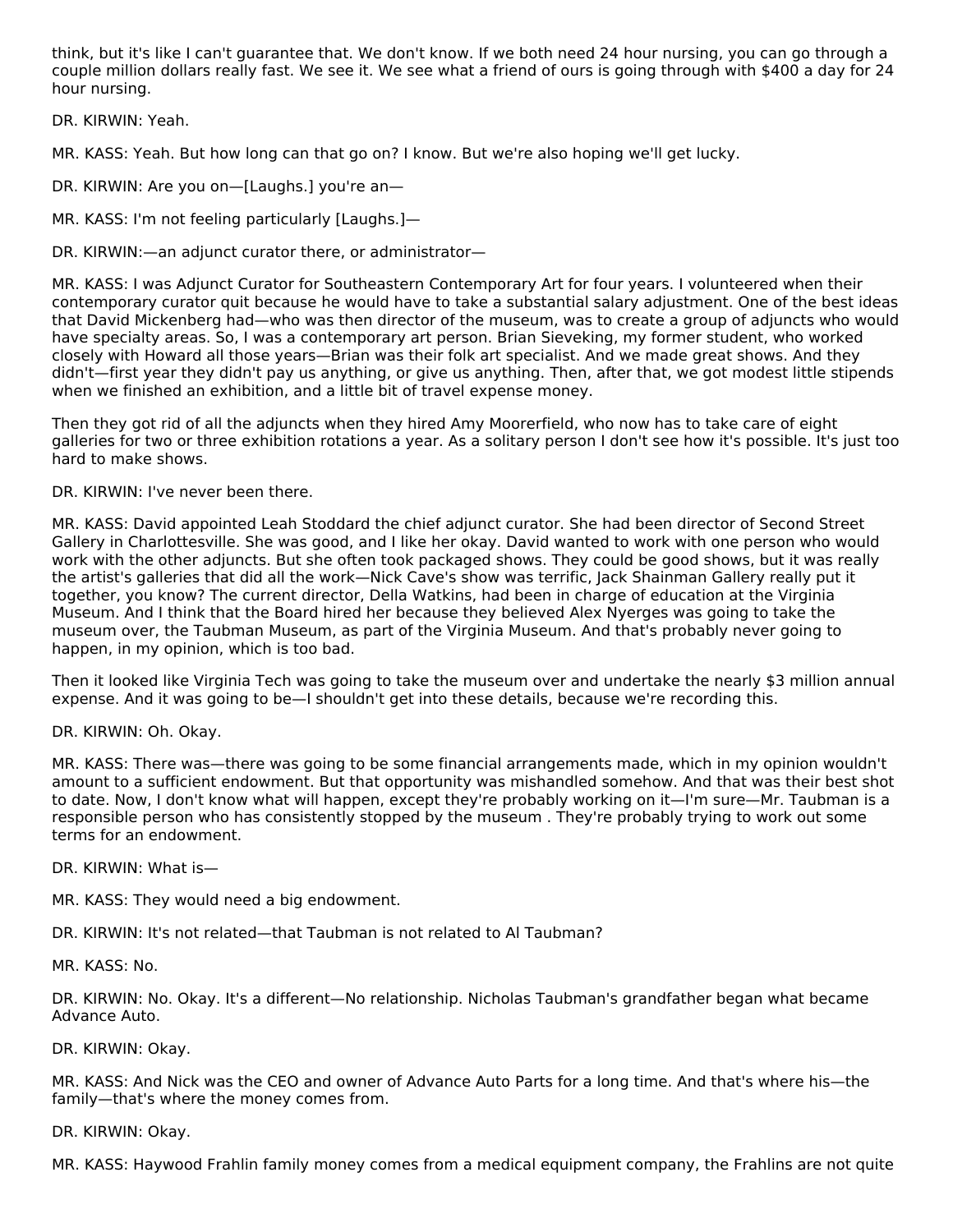in the same financial league as the Taubman—it'd be like comparing Philip Hanes and Don Anderson. You know, the guy with \$500 million sitting next to the guy with \$4 billion. But you always want guys like that on your board, and you don't want school teachers and artists on your board. I really did learn some things about a board. And everybody said, "Well, we want the community to participate in the board."

DR. KIRWIN: Yeah.

MR. KASS: I said, "Well, just the people who can afford it."

DR. KIRWIN: You need—you need deep pockets.

MR. KASS: You need deep pockets. You need to be able to do your budget presentation and proposal and say, "I'm going to leave the room now and when I come back in I want to see the checks." Well, if you really are doing your part of it and all, and they are the right people they'll let—

DR. KIRWIN: Yes. If they're involved.

MR. KASS:—you leave the room, because let them sort it out in their egotistical way between each other. You know, they're not going to like each other.

DR. KIRWIN: Did you have any involvement with Penland or other kinds of enterprises around this?

MR. KASS: Sometimes people, like through M.C. Richards, that were at Penland. I can't think of all their names now. Because I did workshops in other places, like the North Country Studio Workshop at Bennington, where sometimes the Penland people would do things. I did the exotic workshop, and whatever the "drawing" workshop was going to be that year.

DR. KIRWIN: Oh, yes. Yeah. That would be very odd there.

MR. KASS: Yeah. Everybody else at Penland was learning how to make a specific kind of earrings or or craft technique—right.

DR. KIRWIN: Right.

MR. KASS: Yeah.

DR. KIRWIN: Did you—I'm just wondering about, like, the financing of these workshops and things. Did you pay an honorarium to the people that came and all of that?

MR. KASS: Yes. We paid \$1,000, back when that was good money. Like, if you were a critic and you came and gave a paper, you got \$1,000. If you were a visiting artist and participated in other workshop activities you might get more than that.

DR. KIRWIN: And then, the people who stayed at the hotel, they paid to attend the workshop?

MR. KASS: Yeah. But the hotel was almost free in those days. When we started the conferences at Mountain Lake Hotel, the food was terrible. It was like cafeteria food when we went to college in the 1960s—different than college today. The room was like \$32 or \$34 a night. It included three meals. I provided the open bar. The conference fee was only \$50 or something. We used that to buy liquor and pay for video documentation. I had the Mrs. Northen's modest endowment, and I applied for grants that we got that—to pay the artists and all. My conferences never lost any money—never made any money, really. When the Virginia Museum would do it, and when Carnegie Mellon did it one year, it was much more expensive. And I could never figure out why they couldn't do it as tightly as we did at Mountain Lake. But then, slowly, over the years Mountain Lake changed and it wouldn't be affordable to do it there now. I mean, the Texans spent a ton of money on the hotel in renovating it, and built a lot of auxiliary buildings. The lake went almost dry about ten years ago.

DR. KIRWIN: Oh.

MR. BISESE: The lake went dry?

MR. KASS: The lake has been dry for quite a while. The art conferences ended. The lake began disappearing.

MR. BISESE: I thought it was 300 feet deep.

MR. KASS: No. If you walk way into it and then in the middle there's this a small lake at what was he deepest part—a little bigger than the footprint of this house—a big puddle of water.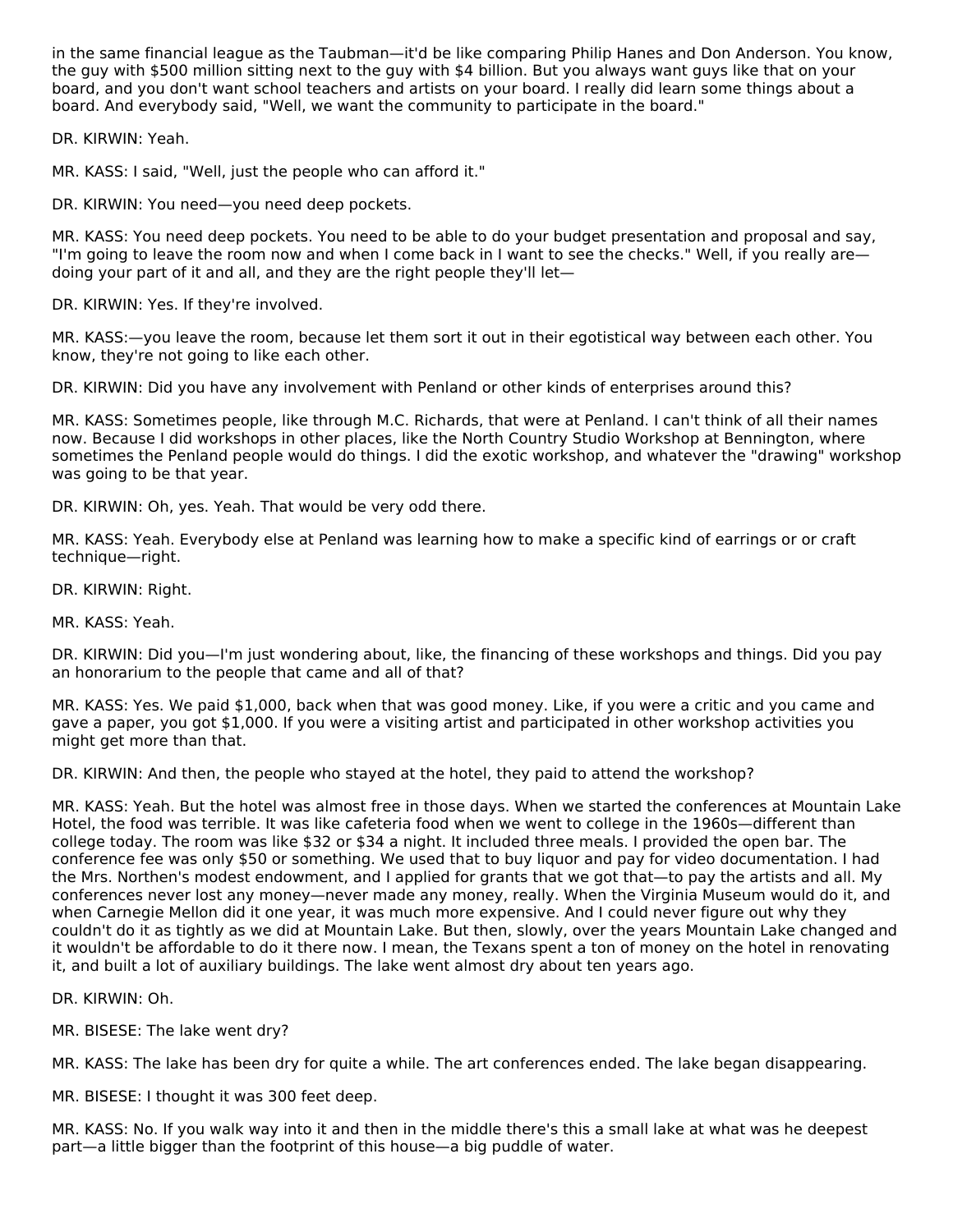MR. BISESE: Oh. That's what it's like—

MR. KASS: There's a fissure at the bottom of the lake at that ppoint that apparently opened a little wider due to seismic activity—then they tried to close the fissure—we were trying to environmentally protect it because they wanted to stuff it, fill it with concrete, set dynamite off. I said, "Look. You're talking about a natural lake in Virginia. This has happened before." We were finding remnants of 600-year-old trees. The lake has gone dry before—seismic activity related to the cascades and all that has happened before. I said, "You can't just fiddle with an environmental feature like this. Start advertising the hotel as a natural environment destination." There are so many relic habitats in the area around Mountain Lake. It's such a valuable natural site. And they are slowly coming around to using that, though they've slipped a little bit lately I think. They let their person go who was the director of the wilderness conservancy, which is the reason they're a non-profit, you see.

# DR. KIRWIN: Oh.

MR. KASS: We did—we did succeed through the programs in attracting enough interest from the Texans, the Moody family, that they made a major investment in the property, and Mrs. Northen, in her lifetime, with Ed Protz, her legal representative on Earth—who everybody was always trying to sue or get dismissed—moved the entire 3,500 acre property and all into non-profit public trust status. Ed Protz made it happen. I personally feel, having played a small role in that, that that's so far the greatest thing we've achieved—

[They laugh.]

—from a geodetic point of view.

DR. KIRWIN: Yeah. Well, look at that. Yeah.

MR. KASS: Yeah.

DR. KIRWIN: That's pretty amazing.

MR. KASS: Yeah. Art can do things.

DR. KIRWIN: [Laughs.] You made a big difference.

MR. KASS: Even if sometimes the people doing it—

DR. KIRWIN: Don't have the same intentions.

MR. KASS:—right. Like, when they had the Beowulf project going on up there. And they were essentially training mercenaries. Right. It was—real mercenaries, like guests at the hotel would run into them on the trail by—

#### DR. KIRWIN: Oh, my—

MR. KASS:—people weren't supposed to go to certain areas at Mountain Lake because the Beowulf project training would be going on. That was a—might have been a—might have been, you know, a money cornucopia for the hotel, but it was wrong, you know. Then they almost introduced artificial ski slopes and all that stuff, which never would have climatically worked out here. Ed Protz did succeed in getting all pollutants and everything removed from the vicinity of the lake, anything draining into it. That's before the lake disappeared. The lake will come back. I said that to the manager, "You got to wait 300 years."

DR. KIRWIN: [Laughs.] It'll come back. Yes.

MR. KASS: What's the problem?

MR. BISESE: That's bizarre. It's—that's bizarre to hear.

MR. KASS: It's like the Hanford Base where they've stored a lot of nuclear waste, right? That's so incredibly dangerous. There's—I went to the Waste Policy Institute at Virginia Tech with Mierle Ukeles who burst into tears when all these Washington Atomic Energy Commission guys showed up. They wanted our advice from the workshop's perspective with her about waste remediation, which was an aspect of what we were doing, and how to work with the public over the potential crisis of all this atomic waste. And they said to us—they said, "We have been doing nothing but lying to the public all these years. Anything that you could do with art or any public activity that could bring people into acquaintance with this, that—where it could become open—more open." Well, I think through many alternative media things now, people tend to know about it. Tech has a Waste Policy Institute that had a single client, the Department of Energy. Yeah.

DR. KIRWIN: Does Ukeles have any thoughts on how one might accomplish that?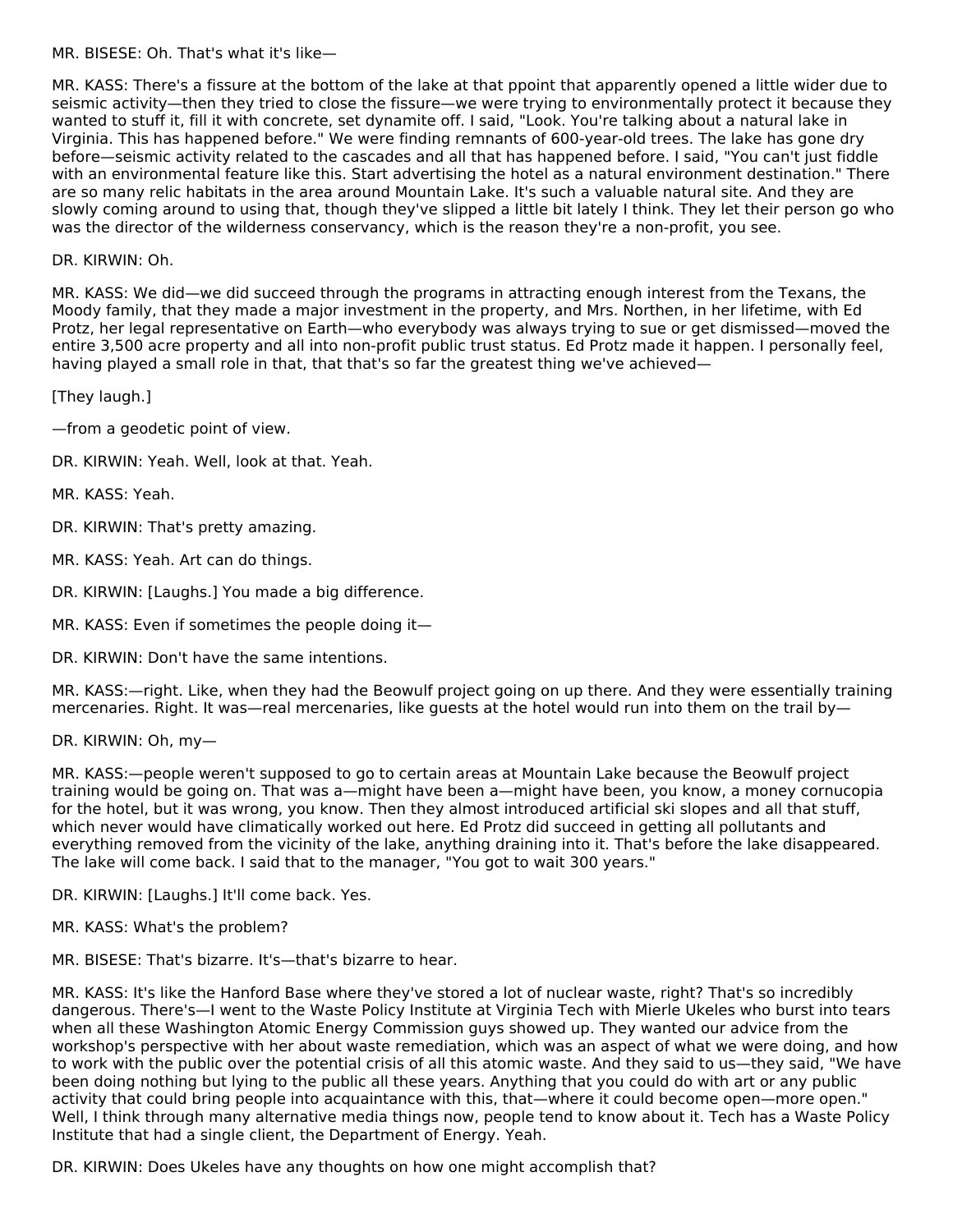MR. KASS: She completely broke down. She couldn't function much at the meeting. I don't blame her. I did my best—I raised my hand. They all had their blue overcoats on. They had all come down from Washington for this. I said, "We just have to create a society that's capable of waiting half a million years, and discipline centered activities can be part of that, like the most advance yoga, Buddhism." Half a million years and the threat of radiation contamination will go away.

[They laugh.]

They actually—they said, "What happens if civilization comes to an end? What happens if the planet gets hit by a meteorite, which is highly likely in that time period, and everything dies off? How"—I said, "You just have to develop the systems and structures to retain the knowledge. You can't"—"You mean—you mean, people will forget it's there." The debate was "put it in those salt lines, or leave it out in the open?" Leave it out in the open? I mean, it just would take one really loony terrorist to take the whole planet out.

DR. KIRWIN: And where is this stored?

MR. KASS: It's in Washington State.

DR. KIRWIN: Oh.

MR. KASS: It's at the Hanford Military reservation. You can see it. It's drums and stuff like that. Yep. But, you might want to leave this part out of the—I don't want, you know, somebody in Al Qaeda or something to be reading this—say, "Great. We can all go to Allah together."

DR. KIRWIN: "There's the target." Wow.

MR. KASS: Yeah. How could we have invented and procreated and kept developing something so dangerous? They wanted—Greg Ferry, who I was working with—the scientist at Tech, who is one of the leading anaerobic microbiologists in the country. He had developed a microbe that would eat petroleum products in ground water. And they wanted to know if he could develop a microbe that could remediate atomic energy pollution. And he said, "No. It's impossible. It's the most unstable element in the table of elements. I can't help you with this." It was like a grim scene in the Godfather. And, you know, their eyes just glazed over.

DR. KIRWIN: Hi. How are you?

DR. KIRWIN: Okay, this is Liza Kirwin again, second day interviewing Ray Kass for the Archives of American Arts, Smithsonian Institution. It's July 9, [acutally July 10] 2015 and we're in Christiansburg, Virginia, beautiful place, in Ray's studio. This is so loud I'm going to—maybe I'll turn that down a little.

MR. KASS: Yeah, I think I might turn those lights off again, they're kind of glaring. We're going to have very [inaudible].

DR. KIRWIN: Okay.

MR. KASS: Also sometimes fluorescent lights create static.

DR. KIRWIN: Oh, okay. I'm going to wear these because it's right in my head. Okay, well I did want to ask you about your father's painting, Jacob Kass, and when did he begin painting and how did—how were you involved in his painting on saws and other kinds of like that?

MR. KASS: [Laughs.] How did I become his manager?

DR. KIRWIN: That's—yes, that's basically the question, how did you become his manager?

MR. KASS: Yeah, well my father retired from his paint shop in Brooklyn after he had a couple of heart attacks. And he had a little place in Vermont where he built a house around a trailer, essentially, and had a little sugarhouse that he'd moved onto the property that he used as a junk store and he refinished furniture in it—

DR. KIRWIN: Oh.

MR. KASS: He began by painting on milk cans and—because the public seemed to like that, it was one of the things they sold in their little roadside antique store. He would paint little emblems or things on them and he—I got him milk cans from various places—

DR. KIRWIN: You said your—know what a milk can—

MR. KASS: A milk can is about almost two feet high—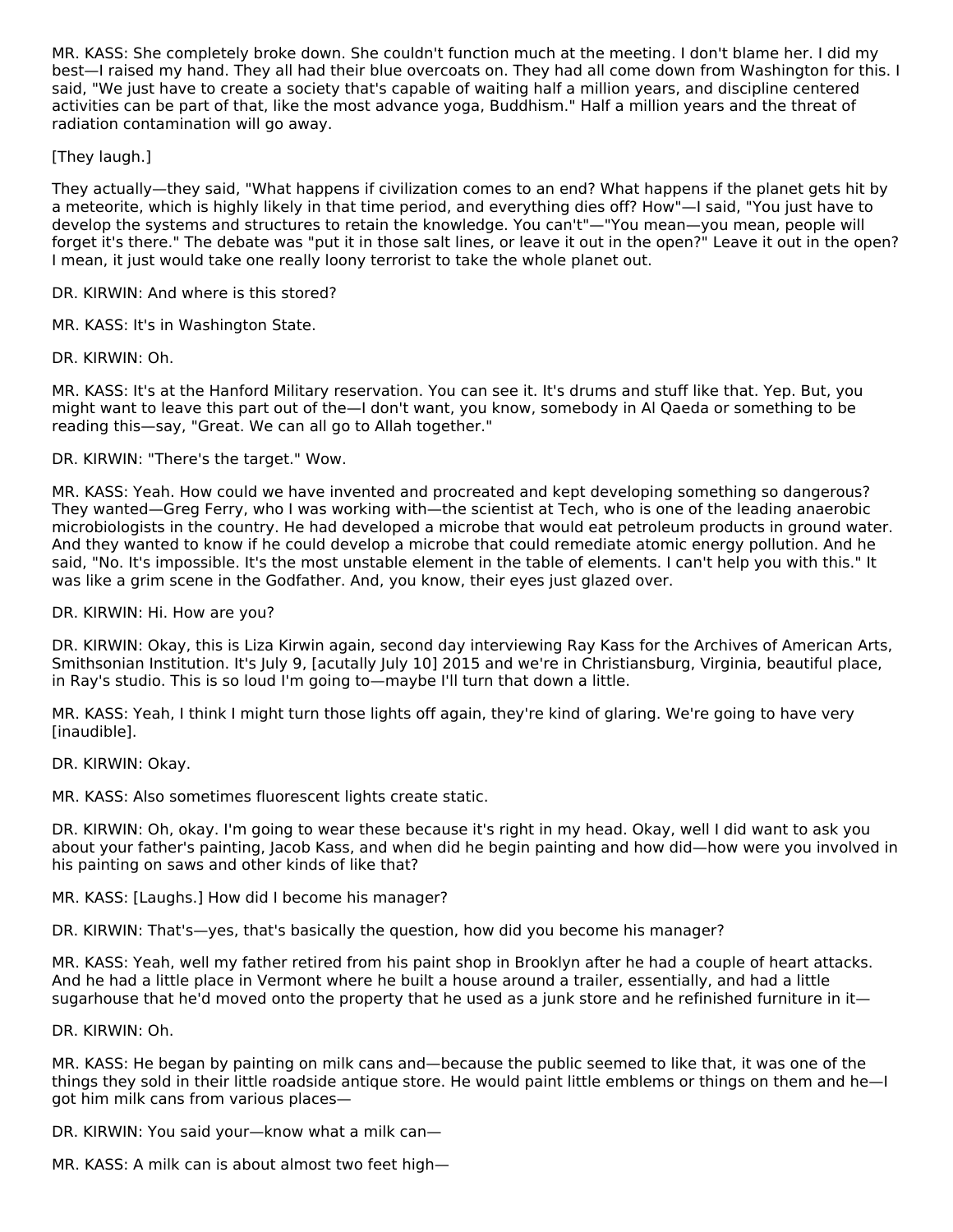DR. KIRWIN: For milking—

MR. KASS: Yeah, like that and it has a metal lid on it—

DR. KIRWIN: Tin?

MR. KASS:—the metal milk cans, old ones. He refinished them and then he'd paint the American flag or something on it or an eagle. And I went on some—was visiting with Susan Shatter, my friend and we went out making drawings—we were going to go painting together in Vermont. This is near White River Junction where my parents lived in the summer time, and he came along with us and we made our landscape paintings, you know drawings and then a painting on paper—watercolor. And he made a drawing on pieces of paper bags that he'd taped together that he then applied to a saw blade that he'd refinished. He liked collecting antique tools and old tools and he knew all about metal because of all the work he'd done in the truck, painting field. He would—

DR. KIRWIN: So he knew how to prepare the surface?

MR. KASS: He prepared the steel surface and he would refinish that and get that just right. He knew a high quality saw from a low quality saw, you know and how the saw edge was tempered. He liked the older saws that had the brass imprimaturs and fixtures on the handles.

DR. KIRWIN: Some are quite fancy.

MR. KASS: Yeah. So, he re-spawned it to the object and instead of painting his landscape on paper, he made a drawing on a piece of paper bags really that were taped together—this is very much the way he would have designed a stencil pounce for, say, a fleet of milk trucks. We had—unfortunately when the paint shop burned down all of this was lost. But we had a huge amount of large full scale prick wheel paper pounces. A pounce was something that you made the drawing on for the design on—these were taped outside of the truck and then blue chalk powder was tapped on it so the design transferred—like a little girl holding eggs in her apron and maybe a big carton of eggs and all that. My brother and I would tape one of these on to the side of Queen's Farm Dairy truck—for instance and then we would pat on it with a—like an eraser with chalk on it—to transfer the design.

DR. KIRWIN: Chalk.

MR. KASS: The basic design of what was going to be painted on the truck would be there. Well, my father just carried an apect of that over when he laid-out his paintings on saws, and he would draw on whatever paper was available. So, a lot of his drawings, which I have 300 and something are on connected pieces of paper, you probably saw this in the kitchen in some of his drawings.

DR. KIRWIN: Oh that's what that is. Okay, I didn't know what that was.

MR. KASS: I only discovered the drawings—he had all the drawings folded up and compacted in a little box and I only found the drawings after he had died. I had seen a couple over the years because he made this first drawing and the paper he cut—he traced around the saw and cut it out so the drawing was in the shape of the blade of the saw and the handle. And he put his landscape on it. He didn't use it as a ponce, he just used them as a design. In other words, it didn't have prick wheel holes, and he didn't use chalk to transfer the design like we would've in the William Kass and Sons Paint Shop. His paintings on saws really looked good. So I went to visit him a few months later and found out that he had continued making paintings on saw blades. Now, this was an evolution from what was first tin milk cans, you know, or frying pans which were kind of inert and he would paint something in a frying pan—

DR. KIRWIN: Like an iron—

MR. KASS: Skillet.

DR. KIRWIN: Skillet?

MR. KASS: Yeah. They're a little heavy and cumbersome but they didn't have any dynamism with them whereas with the saw blades he—there was a like a double entendre involved—he responded to the shape of the blade which was streamlined—sort of, so—and he responded to the landscape because Susan and I were both painting panoramic—kind of wide horizon landscapes. And then he'd paint the bucolic scene on a saw. So you had this double imagery happening—in a sense. Now, painting on saw blades was a genre in the 19th century, but he wasn't aware of it. It wasn't original to him, but his saw blades, his paintings on saws were uniquely responsive to the blades and the shapes and forms he used followed something of the spirit of that shape or whatever—so he was—they were very good. He began taking them to flea markets near Vershire, Vermont, and White River Junction and all and he set up a little board on two—with like two little milk crates or something and he was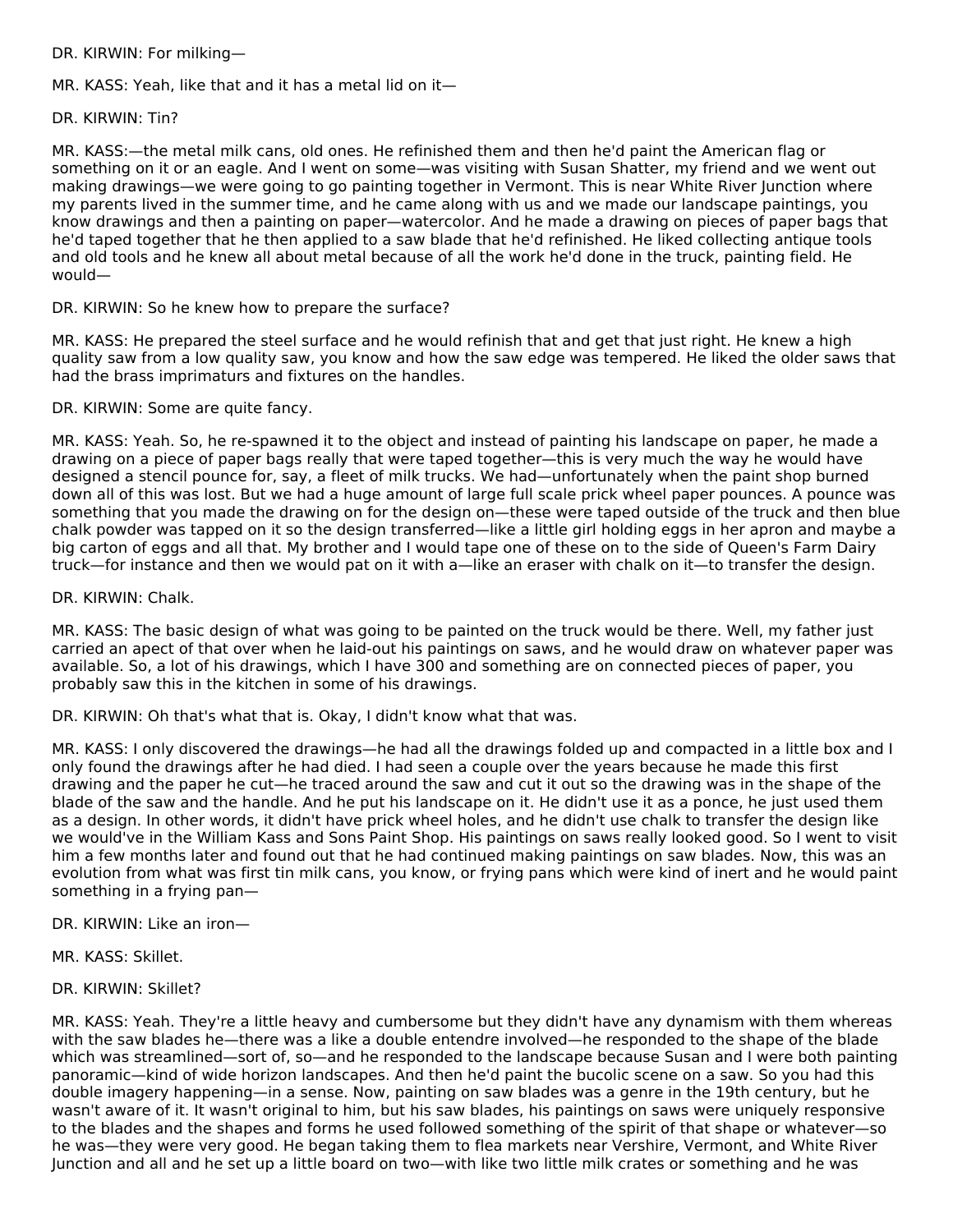selling them for like \$12, \$15. I mean the saw itself as a vintage tool was close to being worth that much, though. And Vermont in those days, you could buy old tools really inexpensively. And I found him sitting there in his lawn chair behind his thing and I said, "Wow, you're selling these?" And so I took him home and I took them— I took them down to New York to my dealer, Allan Stone. Allan loved them right away and so we began having we had a few father-son shows. And he was a big hit right away and started selling saws, instead of selling them for \$12 we were selling them for like \$1,000, you know? My mother liked that.

Eventually they got to as much as \$10,000 and things, but that's how it started so where's—you know we were getting along pretty well by this point and he was older, but we hadn't always had the easiest relationship because I was self-involved and an artist. He wanted me to be much more practical and down to earth. My brother always listened to my father and I never did. And I was a handful in high school and all of that. But suddenly, we created a new dynamic relationship where I was essentially introducing him in show business. He got to tell all of his stories about the paint shop, about signed painting, lettering. He knew everything about that —it was really—he enjoyed his receptions. My mother loved it—although my sister-in-law and other people, some neighbors and the family said, "Well you're just doting on your father and not spending enough time paying attention to your mother," and I would say, "Yes I am." I've done her an enormous service.

DR. KIRWIN: Just residual benefits.

MR. KASS: Yeah she had been in Vaudeville as a kid and she hated show business. She thought the artworld world was one of the lowest drums of show business compared to, you know, like—things like Fred Astaire did, you know? And she called it exactly right, she said, "Raymond this thing that you love is kind of like show business." And I would agree with her. But she also could be very complimentary—she was the first person in my family to say to me, "I really understand that you're a serious artist." Well that's an important piece of recognition to come from a parent. Because I always—you know you feel sort of bad about it because you feel like you're preoccupied with something that's taken you away from many of the things that they care most about, you know?

DR. KIRWIN: When did she give you that?

- MR. KASS: When I was about 45.
- DR. KIRWIN: 45?

MR. KASS: Yeah, maybe 45 or 46, sometimes then, because I did a lot of things with my dad and for my dad then, I had spent my life working the art world and I knew very well that my vision of the bucolic kind of romantic art was not in step with the direction the art world was going. I saw what was happening in the—certainly in the 1970's, it was the last of the "isms", you know, minimalism and conceptual art and I had a great deal of respect for Judd and Smithson and people like that. I just didn't want to make that kind of art. But that's really the last art world that has that kind of seriousness you would associate with Kline and de Kooning or Newman, you know nobody ever talked about money. Nobody talked about wanting fame or success, it was just the work itself that mattered. And since them I think art has definitely become show business of a certain sort.

DR. KIRWIN: Did Allan continue to show your father's saws?

MR. KASS: Yeah, until Nancy Hoffman had a show of them, yeah. And then we—I stopped showing with Allan and began showing with other galleries periodically. I did six shows or something with Allan over the years, but Allan was a very interesting kind of dealer—I mean he didn't push for anything, so it was like—just like this group of people who'd inspired him, I mean his hero was de Kooning—you didn't have to try to sell Richard Estes or Wayne Thiebaud, people waited online to buy them, right? And he showed Barnett Newman when Barnett Newman was doing those mystical—kind of ink mandalas and things. He didn't particularly care for the Blue Zip—although the Blue Zip—well it's not hanging in the house I have a Barnett Newman that I got from Allan, it's in the storage building. But he liked the idea that you couldn't sell a minimal Newman. And that was one of the problems Knoedler got into, I mean, Knoedler found out that you could barely sell a de Kooning in those days de Kooning told me, he said, "People buy my paintings now, sometimes," he said, "But Allan Stone was buying my paintings when he was a student at Harvard—this kid, nobody was buying my paintings. Edwin Denby and Rudy Burkhardt would buy a painting from me and now people are beginning to buy them because they think they have to." That's what he said, it was very interesting, he was always—I'm segueing again now.

Allan liked my father's work and so we sold a lot of saws, and I organized the exhibition with Ramon Osuna in Paris at FIAC and he was a big hit there. He didn't recognize that people were speaking French. He talked with his hands and he would just talk about his saws and he was like a paradigm of "art brut" to them. So he got into the newspapers and all sorts of things.

DR. KIRWIN: And where's his show in Paris?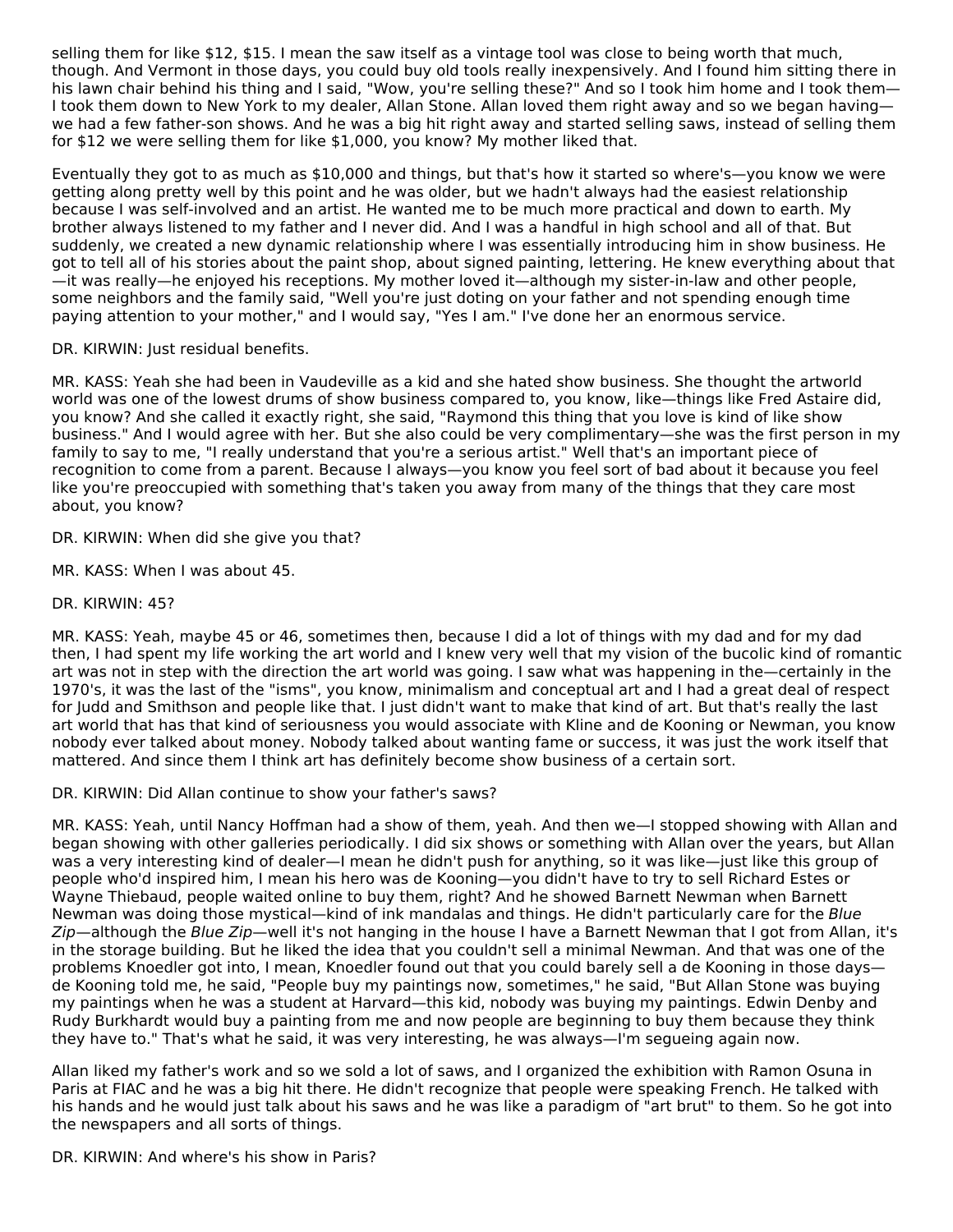MR. KASS: In the Grand Palais, yeah it was a part of FIAC in 1983, it's a huge art fair—

DR. KIRWIN: Oh okay.

MR. KASS: It's before the era of the—what art fairs are now. There was only Art Basel and then Venice Biennale and FIAC and a few things like that.

DR. KIRWIN: And was this—

MR. KASS: My parents went to Europe for the first time and they were in Paris for three weeks and my mother decided she hated it and she took the train every day to Antwerp to visit our relatives in Belgium. Almost everyday—

DR. KIRWIN: Gosh.

MR. KASS: My mother—I could never change her critical attitude about the French or Parisians, I don't know why it was an idea she'd received.

DR. KIRWIN: Maybe it's genetic, yes.

MR. KASS: It's a cultural thing.

DR. KIRWIN: Yeah.

MR. KASS: Well she was part French, I mean—

DR. KIRWIN: But she didn't like Paris.

MR. KASS: She's at least a quarter French. No, she liked my father being a little celebrity in Paris, she figured I could take care of him, so she snuck away most days to visit family members in Antwerp.

DR. KIRWIN: And is that to—as that connected to your involvement to the Folk Art Society in any way?

MR. KASS: Yes—

DR. KIRWIN: What's the time line for your father—

MR. KASS: That's a good question. My father started painting saws in 1965, no not 1965, when he was 65, that would've been 1975. And I guess I had an exhibition with him at Allan's maybe around 1977, something like that. The FIAC, was in 1983, then Ramon Osuna had an exhibition. We did a big exhibition with a catalog at the Lowe Museum of Art in Florida, where my father had a show with Carl Andre. Carl Andre loved my father—we've talked about this and he remembers this well. And my mother knew there was supposed to be a sculptor having a show with my father whose show was a big buzz. That was organized and instigated by Richard Shack. Richard Shack was a collector in Miami—

DR. KIRWIN: I know him, yes. I have been to his penthouse.

MR. KASS: He was on the board of the Whitney, yeah he's passed away.

DR. KIRWIN: Oh.

MR. KASS: Yeah.

DR. KIRWIN: Ruth and Richard?

MR. KASS: Yeah Ruth ran for mayor of Miami Beach.

DR. KIRWIN: They were great, yeah, wonderful collections.

MR. KASS: Yeah they were generous to artists and did all kinds of good things. But anyway, they had bought— Richard Shack had bought some paintings of mine in New York and then through that discovered my father. And so he was a real booster for my dad. My dad had a few museum shows in Florida, Tampa Museum with Sally Mann of all people. So my mother is having lunch with Carl Andre and my dad and the museum director and she says to Carl Andre, "Well there's supposed to be sculpture in this show, where is it?

DR. KIRWIN: [Laughs.] Was it like these plates on the floor?

MR. KASS: It was those plates on the floor! And he loved that, and then I guess James Rosenquist must come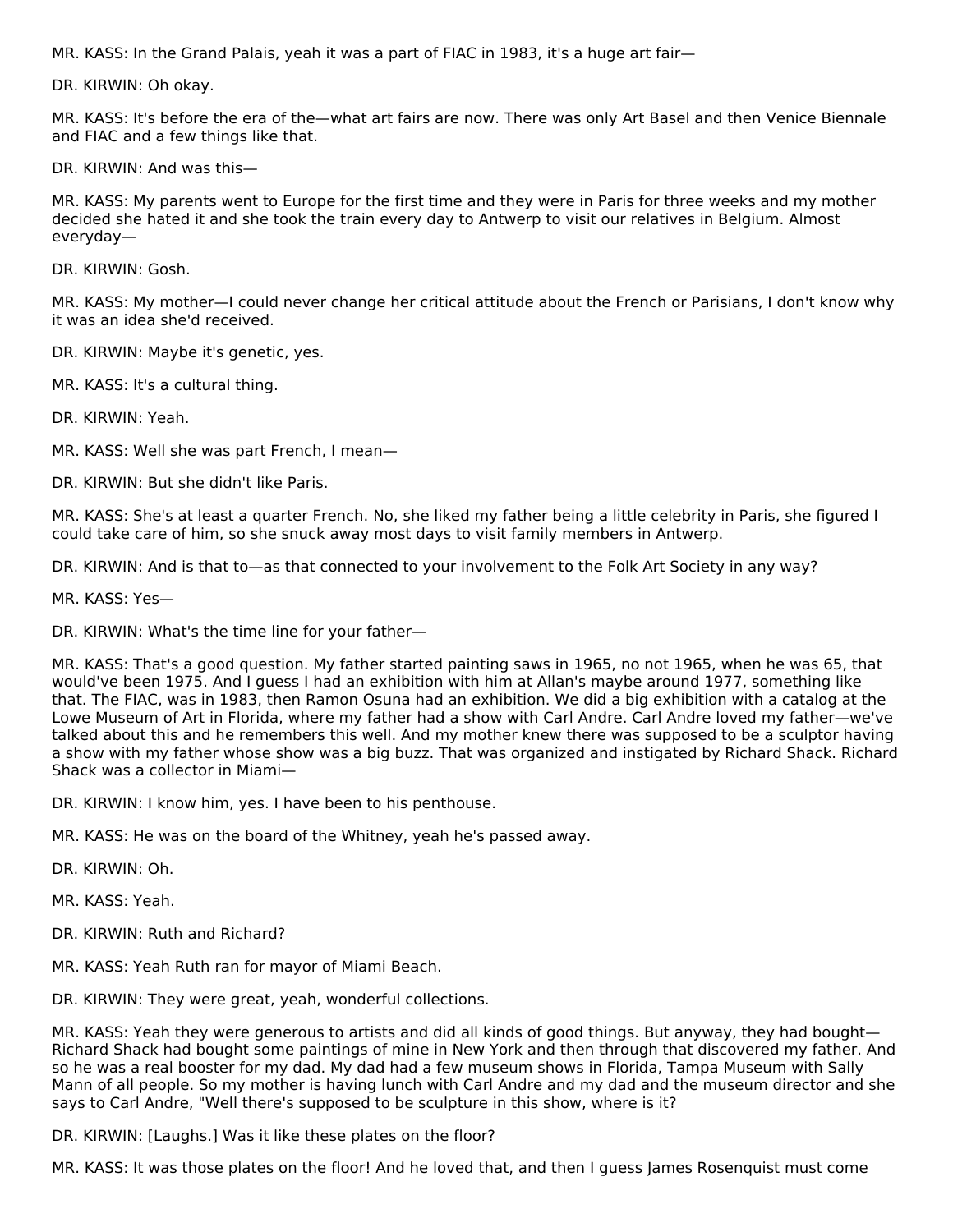down to see it and joined them at the luncheon, he was there. And my father and Rosenquist talked the whole lunch about sign painting.

DR. KIRWIN: Yeah, because he was in—

MR. KASS: Because Rosenquist knew all the tricks.

DR. KIRWIN: Yeah he did all the billboards and things like that—

MR. KASS: Yeah and he knew about how to add a little bit of white to a bright red to make it jump and they talked a lot about perspective tricks and heights and how to make it look like a beer bottle got a streak on the side of—

DR. KIRWIN: Oh, interesting.

MR. KASS: Yeah it was really interesting.

DR. KIRWIN: I'm sure they had a lot to connect on.

MR. KASS: Yeah, they knew nothing about these people as artists—zero, which was refreshing. Alfred Leslie was a fan of my dad too, and came to show at Allan's and talked to my dad a long time and sort of loved it that my father had never heard of anybody. He didn't know who people were, original innocence.

DR. KIRWIN: That's wonderful.

MR. KASS: I protected him from all that too, so he got to meet everybody. Princess Margaret came to one of the exhibitions with—I guess it was with David Niven, Douglas Fairbanks Jr. people like that. My mother knew who they were. My father never went to movies. It was exciting.

DR. KIRWIN: That's incredible. Was that kind of the way that you got into looking at other kinds of --

MR. KASS: Well, the Finster workshop in 1985 and my, you know engagement with my father who was a classical folk artist really, not an outsider artist because you can see his one painting in the living room which I bought recently. I bought it a few years ago, it had been in the centerfold of the Los Angeles Times and the Miami Herald and it was in a show called Diamonds are Forever. A show about-

DR. KIRWIN: Uh-huh [Affirmative]. Baseball. Uh-huh [Affirmative].

MR. KASS: Baseball. And he sort of got a lot of attention in that because his work was very original looking. That had belonged to the McCalls and he was a—like a founder of a product branding, public relations company. I can't remember the name of it now, they were great philanthropists and they got killed in an accident doing social work, philanthropic work in the Balkans. That many years ago, we couldn't borrow that piece for the show because we couldn't locate it and then I found it in an online auction so I bought it for a few thousand dollars. My brother thought, oh that was idiotic. I haven't done enough for my dad in the past decade. I have almost 100 saws and I have the 350 drawings. Since my father passed away—my mother and father both died in 2000—the social energy to do all of this was for them. And of course, it created some difficult situations because they were getting checks and stuff, you know? But I'd visit my mother and she'd say, "I don't have any money," you know so I'd go out and get one of her little pocket books and I'd put a thousand dollars—I'd put it in it and she'd be so happy. This is like when they were really getting on, you know?

DR. KIRWIN: Uh-huh. [Affirmative.].

MR. KASS: And I'd hire a house cleaner so she wouldn't have to worry about cleaning the apartment. She always saved early bird coupons and we've have to go to dinner—Jerrie and I would have to go to dinner at 3:30 in the afternoon usually at terrible places. We could never go to a really good restaurant, my mother just couldn't justify it, even though they now had plenty of money. And I'd go back to Florida a couple of months later to see them and she'd say, "I just don't have any money." I'd say, "Well what did you do with that money in your pocketbook?" And she would say, "Oh, I think I got a CD." "You think you got a CD?" So that's when I began to realize that in a couple places—like in a dresser in their house and in a little jewelry box—I hope not a lot of other places, there would be these certificates of deposit for small deposits—there were about 50 of them, in different banks. She'd drive around Clearwater and Largo and drive up to a little trailer park bank and take a CD out in it. She didn't have any of this written down anywhere. So eventually we found a whole pile of them and we hope we found them. We don't know if we found them all. My family is famous for doing things like that, like hiding a big—

DR. KIRWIN: Pile of money?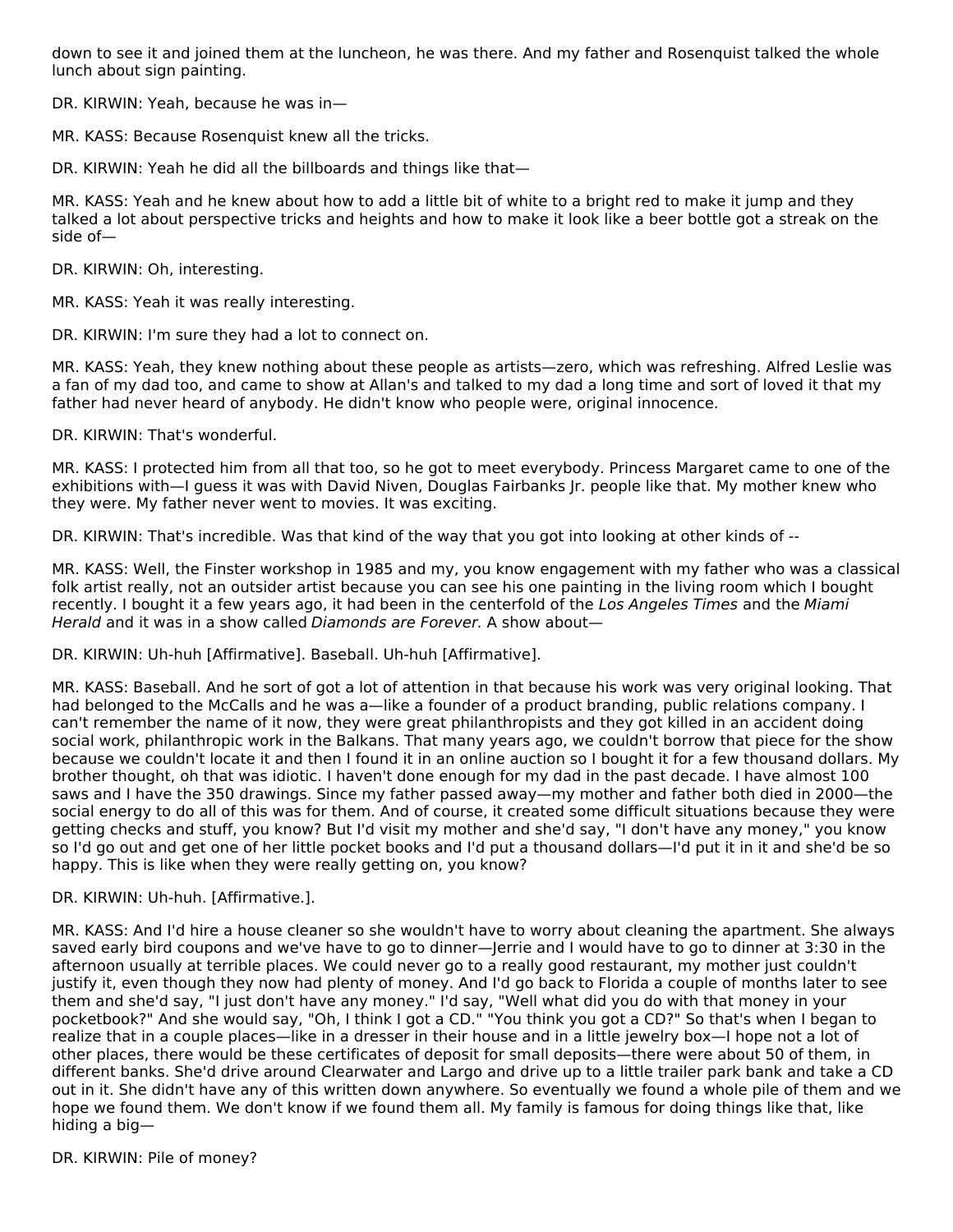MR. KASS: Hiding a stash of cash some place and so well that—when Grandpa Kass died, he was trying to point toward the floor somewhere in the bathroom to Uncle Charlie, and we're sure it's probably where he had money hidden. And the house was sold and when the people remodeled it they probably just had their lucky day.

DR. KIRWIN: [Laughs.]

MR. KASS: Yeah, I know contractors, good friends of ours who said we'd find money. We'd find \$5,000 sometimes in a ceiling duct.

DR. KIRWIN: So when he died, it kind of took the wind underneath you?

MR. KASS: Well, I was working very hard on a lot of projects and I was devoting time to my own work and I haven't kept it up with my father now, after he died, we did the retrospective at the American Folk Art Museum that was up for a year and two weeks on Broadway by Lincoln Center, which was open all the time free to the public. And it was hugely popular and he got a very good review in the New York Times. He wasn't—I had done a show in the windows at Tiffany's, which my mother really liked and I got the local police precinct to cooperate with us on letting us have some stretch limos curbside that to serve food and booze, right on Fifth Avenue, right there at Tiffany's.

DR. KIRWIN: Fabulous, that was the opening?

MR. KASS: Yeah John Cage came, Nancy Hoffman came and Paul Cummings came, John had a great talk with my father.

DR. KIRWIN: Right on the street, on Fifth Avenue?

MR. KASS: Right on Fifth Avenue, and some people coming down the street just joined-in. Two German exchange students walked by and recognized Cage and joined in, We we're all drinking champagne and the police let us do this.

DR. KIRWIN: Wow, do you have photographs of any of that?

MR. KASS: I have some photographs of it, yeah. Some of them are double exposed with Howard Finster. So, I have some interesting photographs. We have Finster down in Pennville sleeping in a lawn chair with Cage and my father superimposed on him. Somehow in those days you could accidentally use a roll of film twice.

DR. KIRWIN: Twice.

MR. KASS: Twice and then I have photos of my father's paintings installed in the windows at Tiffany's, and he's in the book Windows At Tiffany's. It's a black and white photo of one of the windows at Tiffany's. Gene Moore did that. Gene Moore was the great window dresser of New York City and I went to see him with some of my father's saw paintings—and he had hired Rauschenberg and Jasper Johns. And early on even de Kooning had done some of that work, and it was a beautiful display. Though my mother thought that was over the top, the best thing I'd ever done, from her sensibility—

DR. KIRWIN: That's pretty amazing. So was it your idea to go to him and say do—

MR. KASS: Paul Cummings suggested it.

DR. KIRWIN: Oh, Paul did, okay.

MR. KASS: Yeah and I called Gene Moore up and he said, "Come on over." And I came over, had some saws and he loved them and he said, "Well, we'll do this." And then Mountain Lake Hotel Assistants organized the party.

DR. KIRWIN: That's great.

MR. KASS: Yeah, it was fun, talking about it makes me miss all that.

DR. KIRWIN: And what year was that?

MR. KASS: Maybe 1988.

DR. KIRWIN: Oh, that's fantastic. That's fantastic.

MR. KASS: I have a resume for him and all of that. I kept decent records for him. I haven't done that as much for myself, I mean, I'm doing it now but—unless the galleries keep record of things, I don't have a good accounting of all the paintings I've sold. Some artists have meticulous records. Well, they'll find out, like when I did the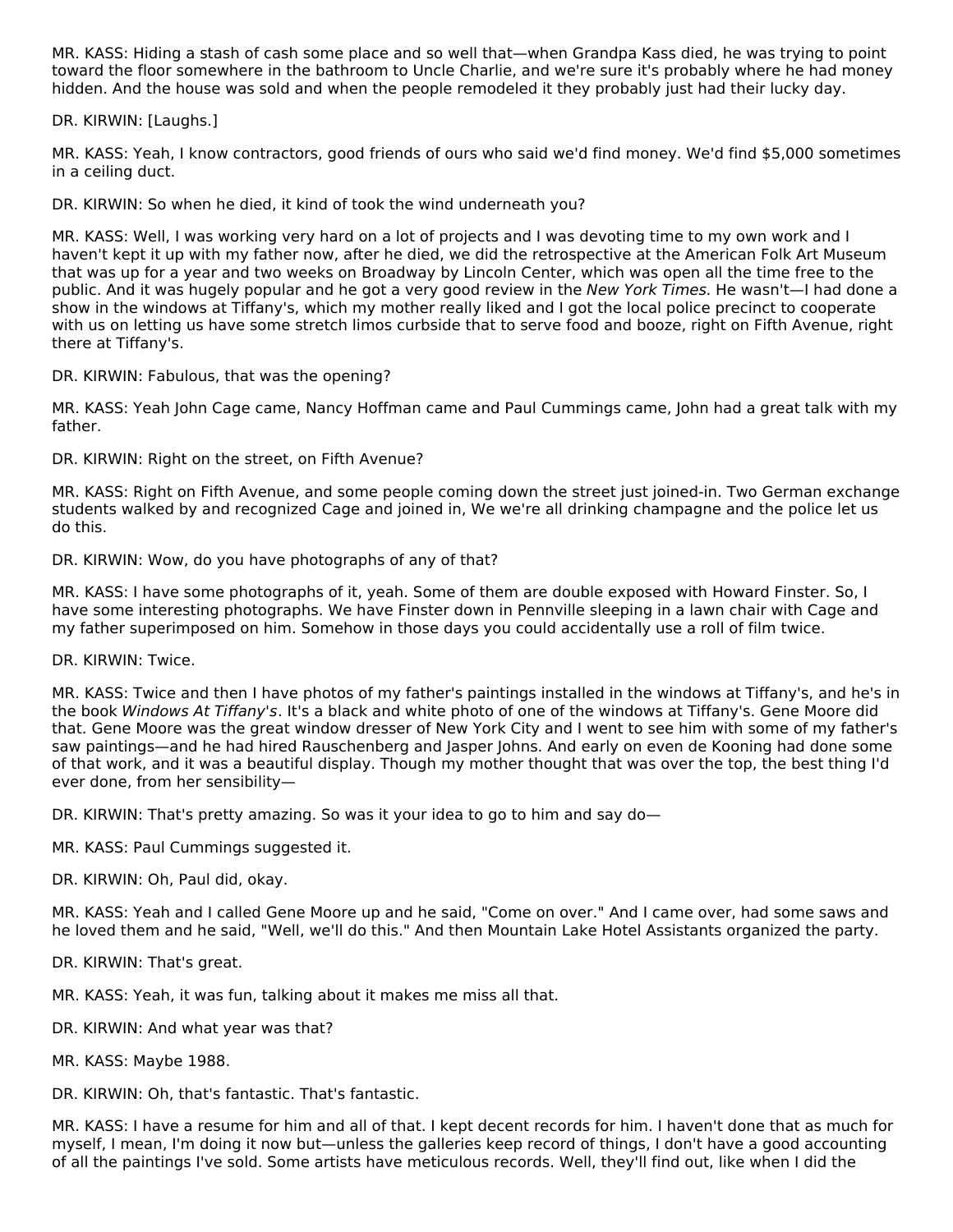research on Morris Graves or my father's saws like the one that that the McCall's owned—things get given away or they get sold. They're no longer where they were. Dad's case has been interesting in that nothing has really come up at a public auction. This particular piece was something I found on eBay, but the guy knew that my father had some important exhibitions. You know, he wanted \$4,000 for it. I think I bought it for 2,000 finally. I was worried about not getting it. Because, I really wanted it.

DR. KIRWIN: How many of them are there out there?

MR. KASS: In the world?

DR. KIRWIN: Yes.

MR. KASS: About 200, I think, are out in the world. He sold maybe 200 saws and I have about 80 or so and they're not the dregs necessarily. I always kept certain very good things back. I gave some to museums over the years—The American Folk Art Museum owns about 16 pieces, drawings and paintings, and they have shown them a couple of times in different group shows since his 2002 traveling retrospective, and I'm sure I could relaunch him. I want to go to the Abby Aldrich Rockefeller Museum in Williamsburg with this family collection and I thought for a while I'd be able to place him with another dealer. And I drove to New York in 2006 to make a presentaion to a gallery that Lee Kogan had recommended. I won't name the gallery. They wanted to see it a lot, so I made the presentation, it was pouring rain and the guy is a very nice guy. But he's very moody and kind of and he shows basically hard-core outsider art—not my father's more classical folk art.

DR. KIRWIN: It wasn't Calvin Morris, was it?

MR. KASS: Oh no, I know them though, you know, and is it wasn't Galerie St. Etienne or whatever, because they don't look at anything. You know, they show Grandma Moses and things. My father would be perfect.

DR. KIRWIN: That would be perfect.

MR. KASS: Well you can't get access to them. It's really interesting, I've gone in and said my father did this and is that. They show Horace Pippin, you know, but dad would require a venue like that. What I'm thinking of doing is just approaching Garvey Simon, my own gallery with it because they're popular. And towards the end of his life they were fetching between \$5,000 and \$10,000 for them. He's in museums. Now Nancy Hoffman recently made a gift to the Butler Institute of American Art of four or five of dad's pieces. He's in a little gaggle of museum collections. But what I really did—because he had a completely different life for the last 20 something years of his life. He'd sit down with me and say, "You know Raymond, we're not really like other people, we're like artists and artists are different." And I had figured out how to accomplish this, this is an amazing conversation to be having with the man that I used to do nothing but argue with, as a kid.

DR. KIRWIN: It's really satisfying—I would think—

MR. KASS: Yes it was. He crossed the river, yeah.

DR. KIRWIN:—that you came together and had a connection through art in his later years.

MR. KASS: I think he could've kept painting longer but the particular type of dementia he was developing—and it wasn't Alzheimer's—he'd think he was painting, but he'd be sitting in his little studio room with the saw in front of him and not painting—and my mother would—really fretted about him, you know? But if I was visiting and sat next to him, and I happened to pick up a brush up and I started moving it, then he'd pick a brush up and he'd start painting something. And so, there are some things that I actually have a little bit of a hand in that way—a first smudge and then he wouyld get going. So I wanted to hire a kid to do this, sit with him and play with the brushes—not an artist. Because it's sort of like fixing a car, he knew all about the nuts and bolts—but he forgot about getting started—he'd be painting but he'd be painting the picture in his head. He'd talk to me on the phone about things he was painting when he wasn't really painting, yeah.

DR. KIRWIN: What were the subjects that he kept coming around to?

MR. KASS: All right there were three important themes in my father's work, the one that was the most popular would be urban themes of memory painting. That would be old New York, Delancey Street, East New York or the push-cart culture. And some of those saws are really wildly popular, I have very little of that material. The other thing would be the bucolic landscapes of New England and Virginia, then paintings of Florida, water paintings, which my mother liked. They've never been that popular, but you know the point of it all for me was it gave him another life which he richly deserved. I mean, my Grandmother Rose Kass was a real primary figure in our family —she knew how to hold the family together, you know? I mean if grandpa who played chess and played the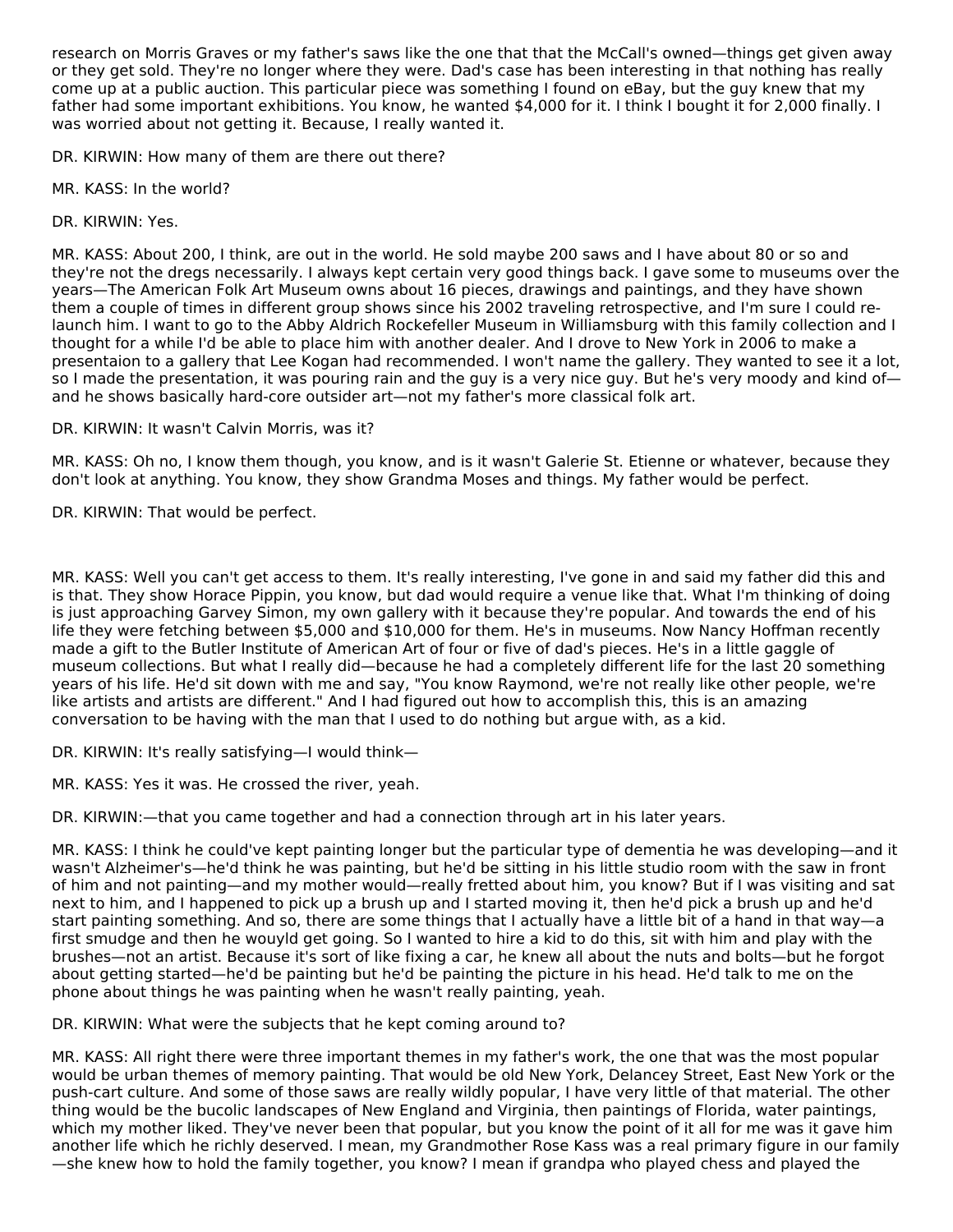zither and everything wasn't making ends meet at the business, she would go to wherever my father was working in New York—and he tried to work on Wall Street and he tried to study electrical engineering on his own. She'd pull him out and get him and his brothers together and put them back in the paint shop, because she knew that was the only way to survive. So he didn't get to have his own life, he was a really wonderful person but he always had other people to take care of since he was a kid—and he got this other amazing late life. My mother fretted about his memory loss. When he had his show at the Tampa Museum, they wanted him to give a talk in an auditorium—and she called me and said you have to fly down here immediately and do this for him so I flew down there and I was ready to give a talk about his work and I had visuals and everything. And the Director of the museum, Peter Maas, I think, yeah, was giving the introduction and I was all ready to get up on the stage like my mother wanted and suddenly my father gets up—the introduction hasn't finished yet, and he runs up the steps to the stage, and the Director's like, "here he is!" And my mother just gasps and grabs my arm, like, "What's going to happen now?" Well he gave a 45 minute talk, getting outbursts of laughter and applause from the audience, talking with his hands and just brilliantly free associating, remembering everything about the paint shop and his paintings and how he prepares his surfaces and what he does to it. He—and Mr. Maas leaned over to my mother and me and said, "You know, you're both entirely too protective of him, you're suffocating him."

# [END OF kass15\_3of4\_sd\_track01\_r]

And I said, on my mother's behalf, "I appreciate how you must feel but you don't understand." Yeah, he got wild applause, that they didn't record it is too bad. So when we're leaving to go home, we're out in the parking garage—we're in the car, and I'm driving home, he's sitting in the backseat and says. "Where are we going?" I said, "Dad we're going home, we're just going home from your show at the Tampa Museum of Art." And he says "I have a show?"

DR. KIRWIN: Oh, yeah.

MR. KASS: I know.

DR. KIRWIN: Wow.

MR. KASS: But when the spotlight was on him, he came to life, everytime. It was like, I told my mother hire a kid just to—a kid from high school who will sit next to him just picking up the brush because then he'll keep painting.

DR. KIRWIN: Keep him painting. [Laughs.]

MR. KASS: [Laughs.] He would have bad days where he would say, "You're giving me another job!" He loved the idea of retiring after the hard work he did all his life at the paintshop doing work he wasn't interested in. He was positively challenged by the idea of doing nothing. He was completely accepting of that idea. "I'm retired! I'm not going to do anything." But he did do art, and he did initiate that and he did love it. And it gave him a new identity, and he forgot about the old one.

DR. KIRWIN: Well there's so—there's a neo-nineteenth century history of sign painters and itinerant painters throughout America and it's really—its right in line with the history of American Folk Art.

MR. KASS: Going on from being a teenager, he had done self-taught master reproductions of things—he'd copied paintings—and he was really trying to do that. Here let's turn this off for a second. Be right back, I want to show you something.

DR. KIRWIN: Okay, all right. Oh, well I could say that Ray has gone onto his porch to get something to show usit's brown paper. Be back in a minute. Oh it's a painting.

MR. KASS: My father—[inaudible]

DR. KIRWIN: Oh!

MR. KASS: My father painted this in 1939.

DR. KIRWIN: Oh my goodness. This is a copy of a Constable.

MR. KASS: Yep.

DR. KIRWIN: It's quite good.

MR. KASS: Yeah he liked Constable. I have a picture of The Hay Wain. I have an old picture of the hospital where my mother went when she had tuberculosis right after they got married. So he made a little painting of the Stoneybrook Sanitorium that she was in. That's why we were born later because she had been ill.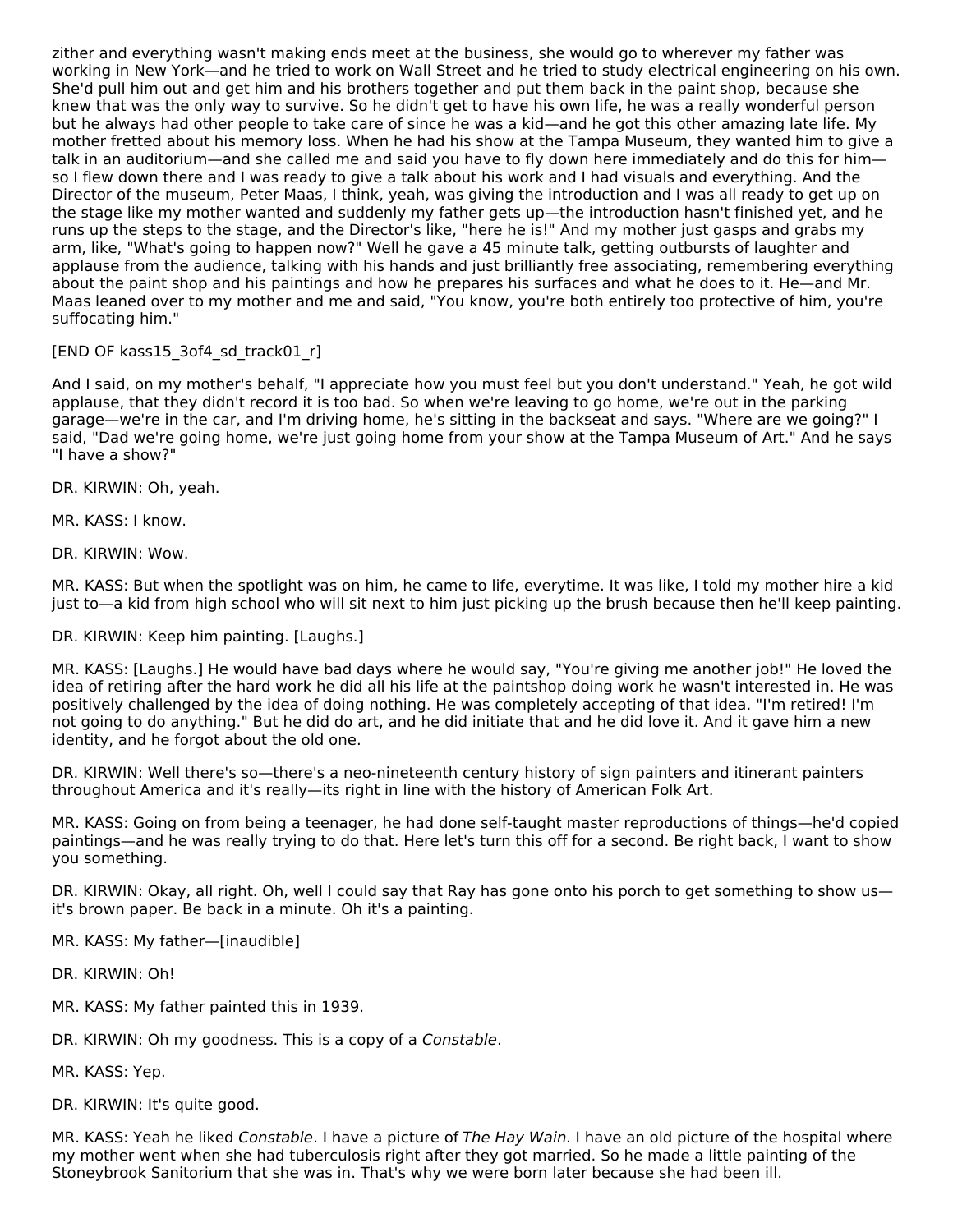DR. KIRWIN: So he copied paintings, so this was a—

MR. KASS: He basically copied paintings or worked from photographs of pictures in books—which is also how he developed his designs for fleets of trucks, yeah.

DR. KIRWIN: So this was a latent artistic flowering—

MR. KASS: He had one big ship scene on the ocean like we've all seen—sort of generic. He had a very good version of that so of course he had to paint one of those for all the neighbors. This is all before he became, quote, an artist, though. He knew had to handle the materials and he was never free to paint. He was not good at people, but of course, that's what I think makes them good. They were little stumpy people.

DR. KIRWIN: His little figures on the saws.

MR. KASS: Yeah. Lee Kogan wrote a very nice catalog for the American Folk Art Museum exhibition that she curated. And I can show it to you and you get to see good examples of his people—interesting. Lee describes him as Jewish in the catalog and that was very interesting because only recently has it come to light that his mother probably was Jewish—although he was raised a Catholic. And dad had great stories and memories about all the shopping areas of old Brooklyn in New York, and the breweries ans the stables.

DR. KIRWIN: So he became Jewish.

MR. KASS: Yes. The Folk Art Museum sort of decided that. My brother has always been annoyed about that but I didn't argue with it at all because it corresponded with all of my positive memories. Without the help of the Jewish families on our street I never would've amounted to anything. My mother used to say to me, "Don't you feel Jewish?" She felt Jewish.

DR. KIRWIN: It's your community.

MR. KASS: Yeah. Our people.

DR. KIRWIN: Well that's unusual though for him to have made copies of paintings. Don't you think?

MR. KASS: Yeah, oh yeah. They weren't—you know he didn't like Van Gogh, he thought it was too sloppy. But he made a good copy of a Van Gogh. He didn't like Einstein because he thought that he didn't comb his hair! He wasn't prejudiced towards them he just thought—I said, "Well I really like Van Gogh," he goes "I don't know, he didn't—he goes, it seems like they're just too crude." You know so he wasn't—my mother had a terrific eye and when they went to Europe the first time and then to art museums in Germany—they went a couple of times, she saw the relationship between say Pieter Bruegel and my father's paintings right away. And my father wasn't really particular aware of that type of narrative painting but there are associations like that in his work. And she loved going into museums and loved antique painting particularly.

DR. KIRWIN: So I have that you began your involvement with the Folk Art Society in 1988?

MR. KASS: Well since it was founded—Ann and I became friends in 1985—she saved me by taking care of Howard Finster, the man who never slept and stopped talking, you know, wonderful man.

DR. KIRWIN: Okay, yes.

MR. KASS: She showed up with Susan Hankla at the 1985 workshop—

DR. KIRWIN: Ann Oppenheimer.

MR. KASS: Ann Oppenheimer was part of the 1985 workshop and cooked meals and took care of Howard, essentially for a whole week. And thank God! Jonathan Williams came to visit the workshop at that time, and I think that John Yau might have come down. There was a lot going on, John Yau might have come a couple of times and Jonathan Williams and Thomas Myer came to visit periodically.

### DR. KIRWIN: Did Tom Patterson come?

MR. KASS: Tom Patterson came, yeah. Yeah, I used to see Tom Patterson regularly because of the Jargon Society Board, you know? We are friends. He stayed at my house the night St. Eom committed suicide. That was terrible because he was just finishing a book on Eddie Martin, St. Eom, yeah, and because we all knew James Harold Jennings and a lot of the original "Outsider Artists."

DR. KIRWIN: And so did Ann then say "Oh, you should be good on this board or"—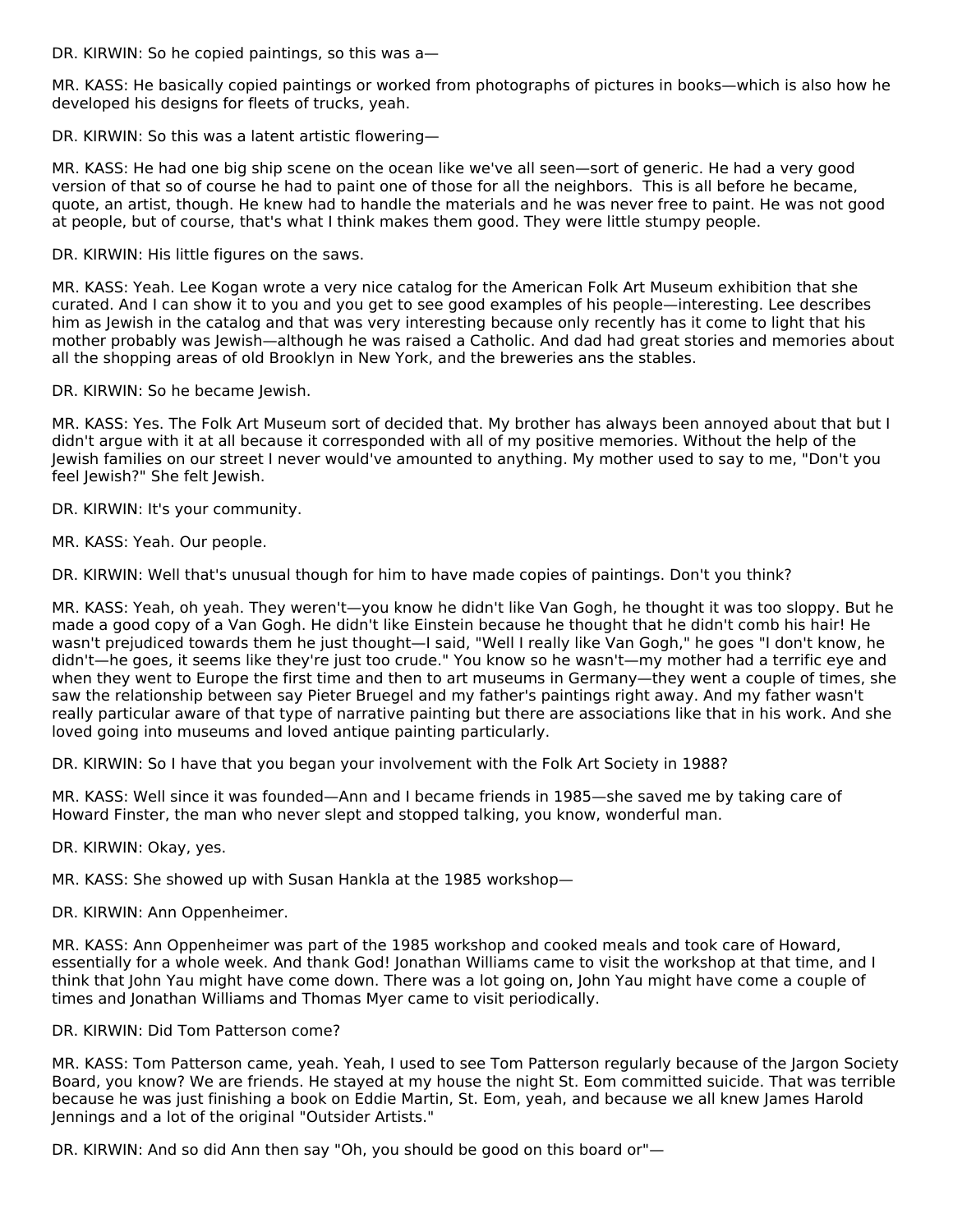MR. KASS: I was a founding member.

DR. KIRWIN: Oh, you're a founding member. Okay

MR. KASS: Yeah, I think I'm the only remaining founding member other than William Oppenheimer, or Boo, Ann's husband. And I said she—Ann always needed a sort of local pocket board to some degree because, the in early years, they did everything themselves and we just needed to okay it, you know?

DR. KIRWIN: Yeah, Ann and Boo. B-O-O.

MR. KASS: Yeah, she got really involved. William Oppenheimer, he was a gynecologist, her first husband Frederick, you know, was also a doctor. He was apparently a really strict disciplinarian from what I've heard from some of his doctor friends I have in Richmond that knew them. You know, she came from Norton, in Wise County, Virginia. Hardscrabble mountain coal country, tough.

DR. KIRWIN: And what—so, how often would the board meet and what was your role—as really just kind of rubber stamp what Anne wanted to do or—

MR. KASS: Not at all—I wrote things for the messenger and the whole thing was just beginning to come into formation, you know? There were good people involved with it.

DR. KIRWIN: Were you also involved in their—they would have annual conferences?

MR. KASS: Yeah, I'd try to go to one every few years. What I'd always try to convince Ann and Boo of is that everybody is like older, we were not for getting any young people involved. Everything costs so much that a lot of non-retired people simply can't afford it and that we should waive the conference fee for students. Now they do waive the fee for students, and now that it's going to be headquartered at Longwood University, I'm sure they'll be more of that. But, to attend a Folk Art Society of America conference costs a minimum of \$1,200, and that's a minimum. So, I'm going to try to go to Memphis this year because it's the first year that Longwood University is involved. Rachel Ivers, director of the Longwood Center For The Visual Arts is going and I feel like I need to go to support Longwood, and Brian and have a fantasy about trying to visit Jerry Lee Lewis, who is now completely Evangelical again and—doesn't drink, and won't talk about anything—his wicked past.

DR. KIRWIN: Really?

MR. KASS: But Brian is a complete Jerry Lee Lewis freak and has some connection there, so we are trying to figure out how we can socially engineer a visit, getting to see the killer.

DR. KIRWIN: A visit? Okay.

MR. KASS: Yeah, now that he feels the breath of the next world. On the drive home we'd like to visit Little Richard, he's is living in Nashville on the top floor of a Holiday Inn.

DR. KIRWIN: Huh? [Laughs.]

DR. KIRWIN: So what do you think is the future of the Folk Art Society, you're trying to recruit or reach out to a younger generation of—are there—is there a younger generation of interested enthusiasts and collectors?

MR. KASS: I'm sure there is. Well, that's the thing. It's been very oriented toward folk art collectors, although I think that was just an unconscious effect of the enthusiasm of the people who originally got involved in it. I gave a lot of my folk art away. I still have outsider art, but I noticed my students who I used to take to James Harold's place in Pinnacle or to Howard's garden, all have collections. You know it's like with students, you have to teach them how to collect art, and I did that with "looking in the mirror exercises." I said "stand in front of a mirror and say 'How much do you want for that?'" Things like that that are borderline uncomfortable, borderline impolite remarks—but it's art—I would say it isn't like other commodities, you know, if you go back tomorrow it may not be there. I encouraged them to trade with each other and they start by getting work from each other. We used to take the watercolors after class and put a wash line out by the art department and clothes pin the paintings on it and sell them for a dollar and two dollars or 50 cents—then they'd have a little bit of money to buy paint with or whatever. We did other art exercises about money. We used to make a sort of fake ten dollar bill on the copie machine and wrinkle it all up and put it beside the curb under some leaves and all that and I'd say is, "Well you know, people usually look down when they are walking and it's kind of funny when they see even a little piece of something in the gutter that looks like like money, they'll spot it instantly." So we'd all stand behind the glass doors of the art department and the fake pieces of ten dollar bill would be in the gutter and somebody would come along and see it almost right away—and dive on it.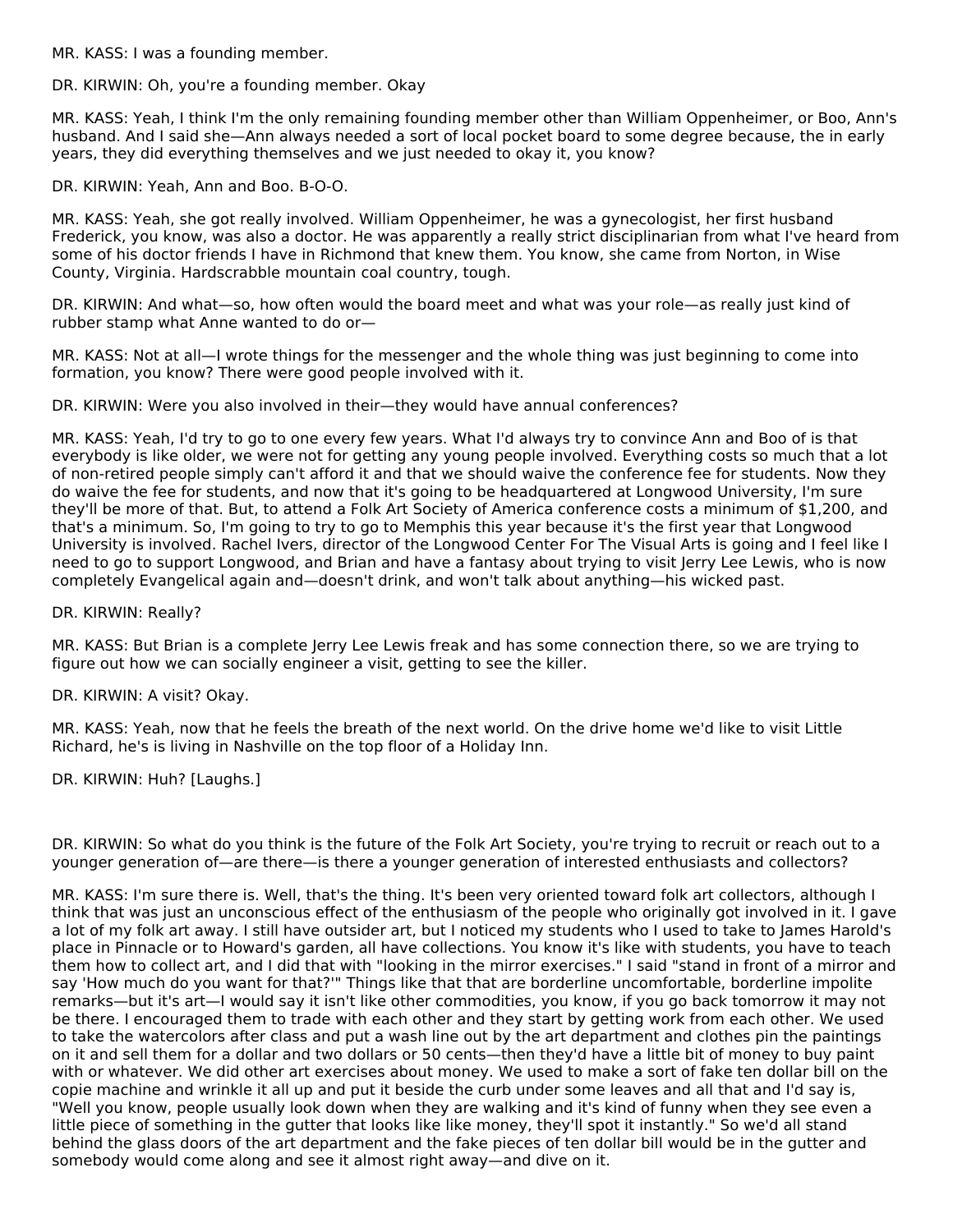## DR. KIRWIN: [Laughs.]

MR. KASS: Teaching about seeing, we went to visit RV's—when they had an RV convention in Blacksburg, my aunt—she's not really my aunt, Aunt Edith from Clearwater—organized an RV, Land, Yacht Regatta, you know these big rolling houses on wheels? Somehow Tech got involved with being the host place for this massive event, so the whole football parking field and everything open space nearby was covered by these behemoth's running their engines 24 hours a day parked eight feet apart with all the lawn furniture squished between them —it was a nightmare, I thought. Aunt Edith and Uncle Walter loved it, in-laws of mine, she was the organizer of it. I didn't dare tell anybody—they actually stayed out here on the farm by the river. They parked their big giant RV in the lower field and I ran electric cord down to them and they actually didn't stay with this morass of people who parked on campus. She did bring a whole bunch of them out here once to visit our house to show—I had more of my art collection on the walls in the house then, and Edith got fascinated by the Newman Blue Zip and that Anne Truitt painting in the living room called Turn, the title comes from the title of one of Anne's biographies. Her show and tell was, "See I told you he owns a painting that's completely black." And I thought, "Aunt Edith is the high school principal in Clearwater."

### DR. KIRWIN: [Laughs.]

MR. KASS: I know, it was like just an amusement. However, I took my students to visit this big regatta. The people were very friendly and welcoming—and I—their assignment was, "Well these are people who probaly don't own art, so go inside, let them welcome you in to see their land yachts, you know and look for spaces where art could fit in and then make things that will fit in those spaces." We did things that all the time, I would say, "People don't put art over their door very much, but if you make something long and skinny and suggest that to them, they'll love it." I've actually sold a lot of things that run around the edge of ceilings. So we would look at houses or look at trailers or look at RVs and we would look at them with the idea like if there were art in this where would it go? Because they were like me when I was in graduate school, we were all painting eight foot paintings, like, "Get rid of your children, empty the living room, just put some cushions for mediation in there and don't—and just devote yourself to my painting."

DR. KIRWIN: You have a pretty extensive collection—very diverse. And I wanted to ask you about Finsters as well as Graves and other things like that. Can you talk a bit about what it is you acquired, trade or how to live with these objects?

MR. KASS: I traded a lot. When I was the art delivery business not everybody would pay me or could pay me. The Jake Berthot I got from his first show with Ivan Karp. I swapped it out against what Ivan owed me. And I should've even done more of that—but you know I had to eat too.

DR. KIRWIN: You needed some cash.

MR. KASS: Well remember I had worked for an insanely ambitious, rabid collector Allan. Allan—I drove Allan home from the city once and we' chased a garbage truck over the—what was the Willis Avenue Bridge, because in the back of it he could see a frame of an English sofa hanging out of it and he wanted it. We ended up not getting it but it hadn't been crushed up yet. He wanted to go right to the landfill. And Allan's house, you couldn't move from room to room there was such much stuff everywhere, and Allan owned the Ophir Mansion across the street from Manhattan College in Purchase New York, a 60 or 70 room house. The large public rooms in the house, you couldn't even walk through them there were little paths through stuff, and all the stuff was amazing. And a lot of it would get damaged, he wasn't good about taking care of things so we'd try—

DR. KIRWIN: He has—does he have five daughters?

MR. KASS: Yeah. Five I think—I remember Posi, Jessica, Jermy, Allison and Claudia—

DR. KIRWIN: Claudia running—Claudia's still running the business—No?

MR. KASS: No, but you know some problem with Allan's estate and I don't know what happened, whether work's disappeared or mishandled—not by Claudia. Claudia wanted to own her own gallery but has not done so yet. You can still google her. The oldest daughter had a gallery in San Francisco where Allan had bought the former Rudolph Schaeffer School of Design and converted it into a home.

DR. KIRWIN: Rudolph Schaeffer, he was a design—

MR. KASS: Allan bought that school and remodeled it completely as a personal home so he could spend time in San Francisco and have more time to play tennis with Wayne Thiebaud. Allan was almost a billionaire, I mean the family had owned S. Klein on the Square so they had a big chunk of real estate on Fourteenth Street on Union Square, among other things. His father was a banker and a banking lawyer and didn't approve of Allan going into the art business at all. I don't know how they've coped with it because of all the stuff was incredible.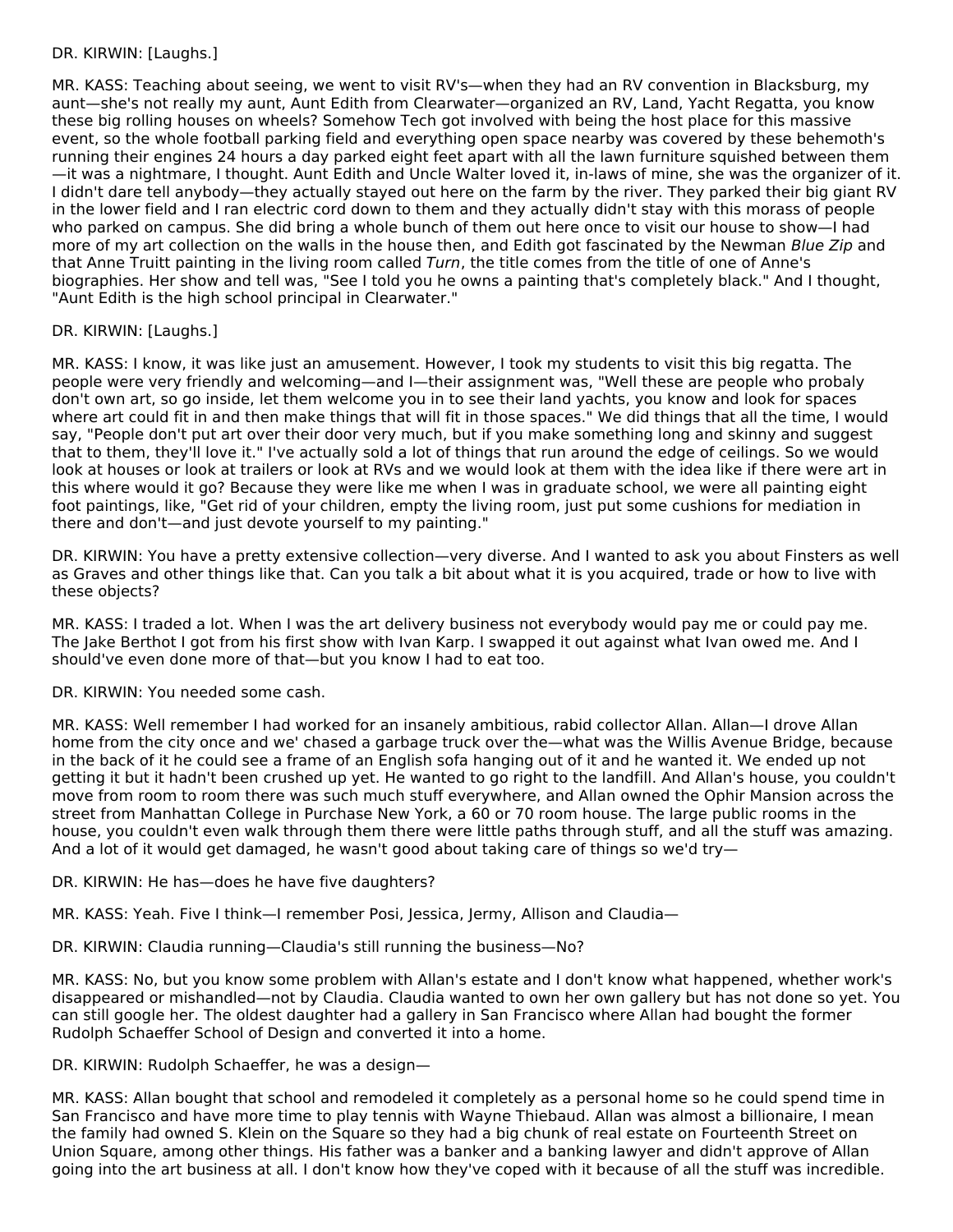DR. KIRWIN: Yeah, I've talked to Claudia because I was—we were interested in his papers. Allan's papers and—

MR. KASS: Did he ever write anything down?

DR. KIRWIN: Well the records—well if there were records of the gallery, more like that. There are things—

MR. KASS: Oh I'm sure there must be things.

DR. KIRWIN: Yeah. But as I understood it, it was complicated because of all that was left.

MR. KASS: Well it probaly doesn't include any receipts for deliveries or pickups from me—

DR. KIRWIN: [Laughs.]

MR. KASS: His little pack of art enthusiasts—his cohort—didn't seem to believe in that—nor did they ever think that the mere exchange of a half a million dollars in objects—

DR. KIRWIN: Required a receipt—

MR. KASS: Right

DR. KIRWIN: Oh, yes.

MR. KASS: Yeah.

DR. KIRWIN: [Laughs.]

MR. KASS: I understand it, they weren't phonies—they were really serious people who loved art and were always trading things. Also Marian Willard, you know Max Ernst called her gallery a Sunday school because she was always trying to show spiritual transformative art like Mark Tobey or you know art that has some cosmic or mythic vibe in it or at its essence, Morris Graves, David Smith when he did the Metals of Dishonor. And she had trouble selling things and could really not sell Smith in particularl. But I don't think that they weren't trying to sell things, I mean Marian came from a background similar to Duncan Phillips you know, they were old steel and glass families who had fortunes behind them. Enough money in say Duncan's case to start a great private museum but really not enough to run one indefinitely. So it was like when Richard Fuller was director of the Seattle Art Museum. John Hauberg told me that Fuller didn't really want a board of directors, he wanted to do what he wanted to do. It was Fuller who hired Graves and Anderson and other artists to be guards and work there as his way of supporting them. Duncan Phillips did the same thing—hired artists. Well there was a whole group of American museum directors of their generation who that were like that. They were mavericks in their own right.

DR. KIRWIN: Uh-huh [Affirmative].

MR. KASS: So when Laughlin Phillips came back to save the Phillips Collection—which looked like it couldn't be saved—he really did save it as a private museum. Laughlin passed away a couple of years ago, which is sad, I really liked him.

DR. KIRWIN: How did you know Willem de Looper?

MR. KASS: I met Willem de Looper when Willem was working for Jim McLaughlin, when John was the curator, before Willem was curator. I was invited to be a guest curator and Willem was going to help me on the Morris Graves exhibition.—

DR. KIRWIN: Oh, okay.

MR. KASS: And we also worked on some other projects together. We did the first Cage watercolors show there you know? I enjoyed the Phillips Collection, there was a very casual atmosphere then. Willem invited me to bring the Cage paintings to the museum so I brought 30 r paintings and put them on the floor and unrolled them and Laughlin came out of his office, looked at them, and decided to take the show right there. Well, I don't think things happen like that—

DR. KIRWIN: You can't—

MR. KASS: Eliza Rathbone and I were talking about that, Eliza is still Chief Curator there.

DR. KIRWIN: Yeah.

MR. KASS: She said, "Yeah in the past we just let the cats out at night in the museum which didn't have the air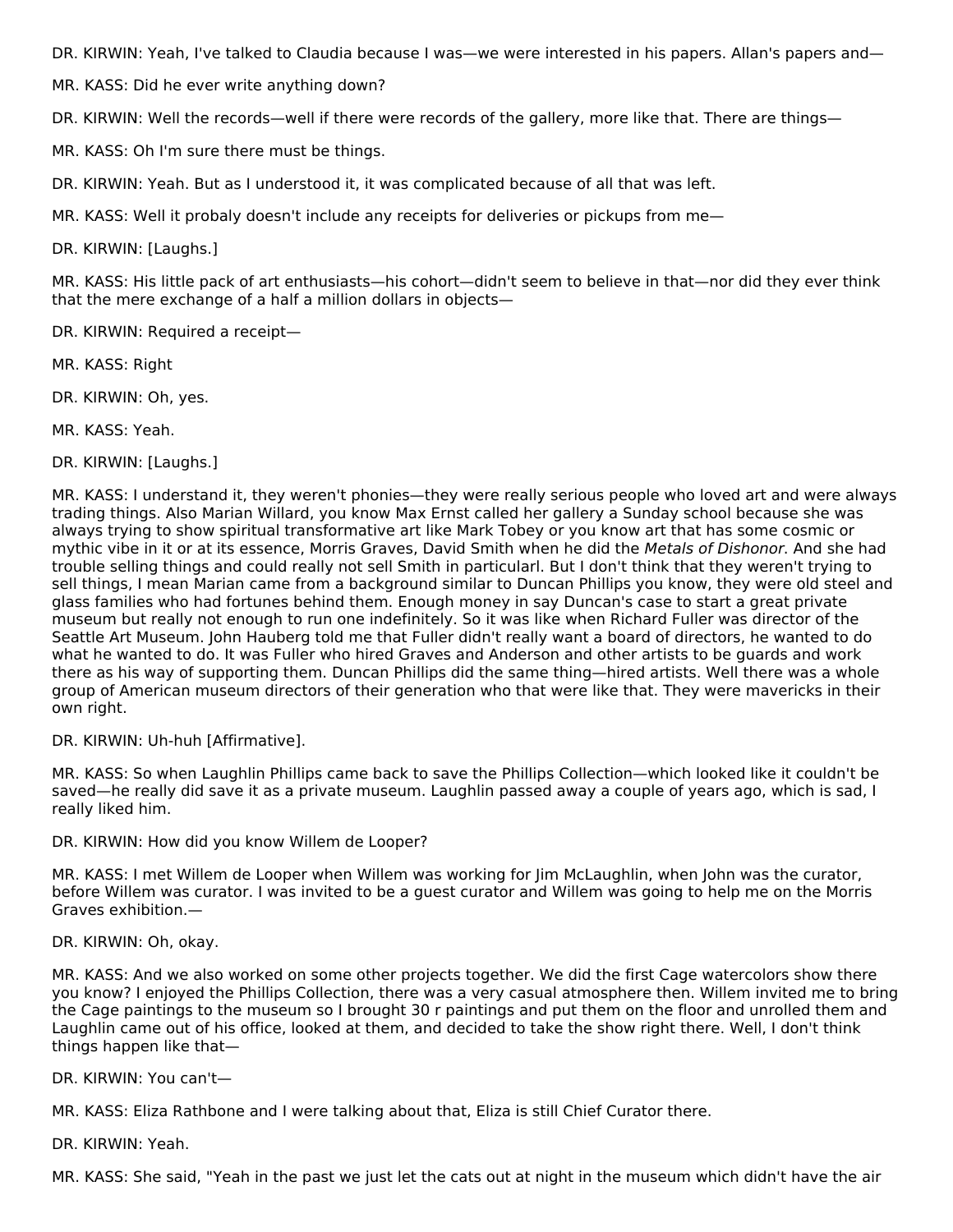conditioning, and the cats would take care of the mice."

DR. KIRWIN: That's wild.

MR. KASS: When we were about—when I was working with Willem on doing a Guy Anderson show and that would've been an important and right show for the Phillips Collection to do. Willem was very European in a way that if there was a resistance or something didn't go—or wasn't going easily. He would walk away from it, you know? And if I'd been more hands on in that they probably would've had that Anderson show. They had written to Guy saying they were going to do the show and everything—it was all done and then, after the economy went into a tailspin, they wrote to him and said that because of the financial downturn they just could'nt do it. That was in part because the new, young, museum staff put enormous budgets on everything. I couldn't send a truck out with my own kids to pick it all up from Francine Seders in Seattle with John Hauberg and Marshall Hatch paying for it—and drive it back,that was not—not professional enough for the new generation of university trained museum specialists. Even if it was a climate controlled truck, it had to be a legitimate, bonified, bonded company, everything had to be wrapped and properly crated a certain way. And I said, well we've never done anything like that, how can we afford to do that. Willem and I estimated a budget of \$40,000, the museum's new staff's estimated budget was \$280,000, and that would be considered inexpensive now. The Rauschenberg Foundation made a serious contribution to the Cage exhibition that was recently at the National Academy—and that show cost at least \$200,000. And we basically, kind of delivered that to their doorstep.

DR. KIRWIN: I want to talk about your work for a while. What were you doing before watercolors?

MR. KASS: I painted in oil. And in acrylic and I made my own paints sometimes out of hardware store things. Things I could buy, things I concocted.

DR. KIRWIN: Can you explain that?

MR. KASS: I like stains, I liked different preservative materials like copper naphthenate, which I probably shouldn't have been using but it's just a very intense green and it can be used a wood preservative. It's now banned—

DR. KIRWIN: Toxic?

MR. KASS: Yeah. And you know they—I was started out as an oil painter. But then I studied with Keith Crown one summer in 1966 or 1967, he came to be a visiting artist at Chapel Hill. He was president of the California Watercolor Society, and we painted outdoors, every day. We would go out every day for eight hours, the class that he taught. We all got sunburned, it was North Carolina in the summer time, stinky and sweaty. But I really and it really took me a while to get the hang of it—but I liked his attitude—he was an abstract painter. There's one hanging in the hallway of Manhattan Beach Pier upstairs, it's the big-framed light blue watercolor, it's underneath the Gene Davis. And I really liked doing that kind of outdoor work, so I had rented—for \$20 a month I had rented half of a farmhouse from David Honigman on a 25-acre farm in Whitecross North Carolina with an old un-insulated farmhouse that didn't have a bathroom in it. David just put a bathroom in it, you know without realizing it would've helped to have insulation. The first winter was really hard. I put a wood stove in it and I painted outside in the fields and all around it. And there were falling down agricultural buildings—really wonderful stuff—

DR. KIRWIN: This was when you were in graduate school, or?

MR. KASS: Yeah, when I had just—I think it was the summer of my junior year.I lived there for the three years that transitioned between undergraduate and my graduate work—

Liz Kirwin: Okay.

MR. KASS: So I was making these large color field—I had studied one year with George Birline and I met Sam Gilliam around that time. I was making large post Washington Color School stain paintings, some with my own paints and some with other stuff. They weren't bad. And I was then making funky little scribble drawings and sloppy little intense kind of Nolde like watercolors, I was going in two different directions.

Liz Kirwin: Uh-huh [Affirmative].

MR. KASS: Really different bodies of work going on simultaneously, one in a formal studio and one working oputdoors—for my work outside I had a little box with all my stuff in it. A little backpack—

DR. KIRWIN: And that was the Keith Crown—

MR. KASS:—Yes, his influence.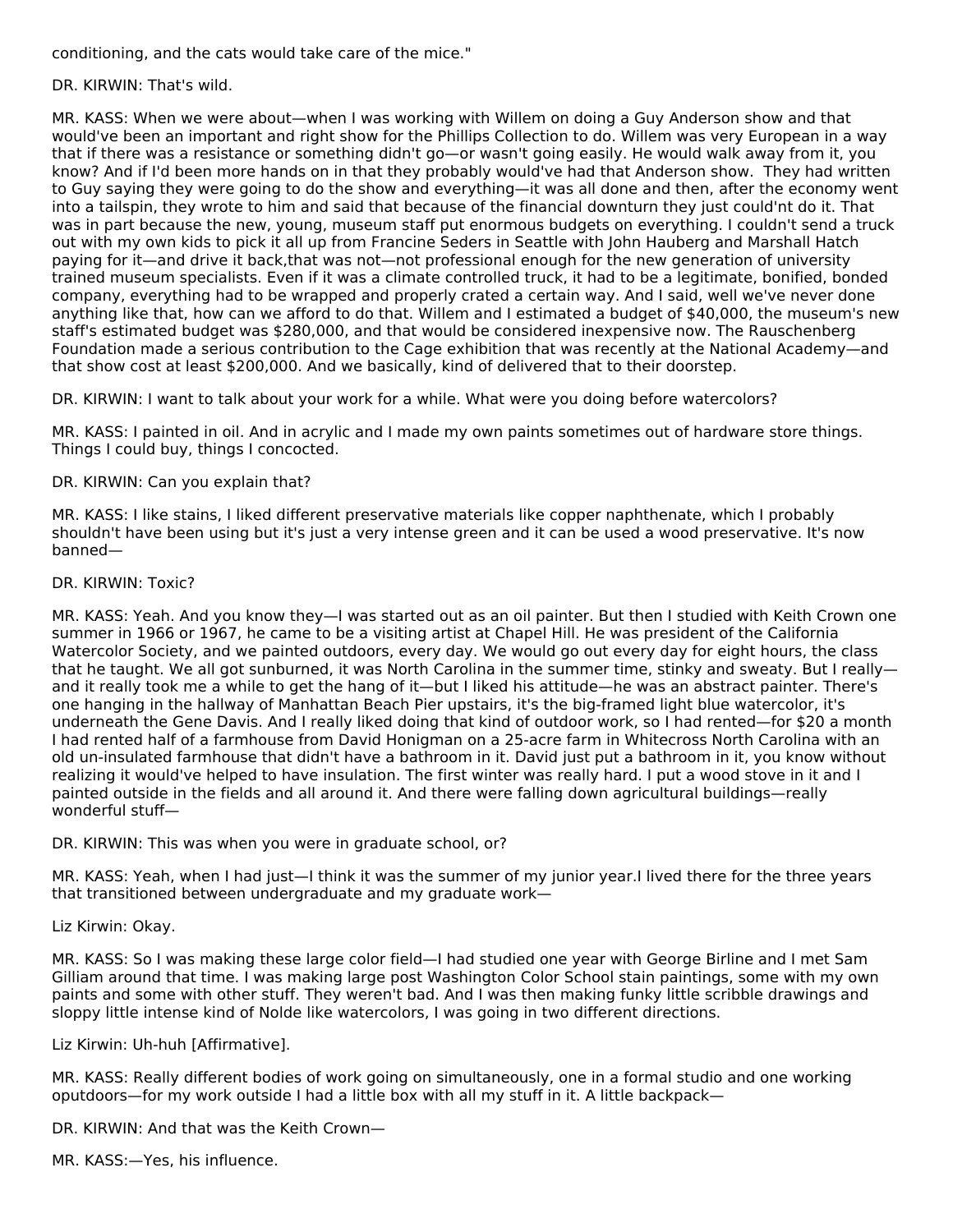#### DR. KIRWIN:—influence?

MR. KASS: Yeah, Keith got me started doing that, working out in nature, and I was taking my work to New York with a couple of the other students. The faculty wasn't doing much exhibiting it seemed to us, but we'd go see John Weber at Dwan and we would go to visit Ivan Karp, we'd see Dick Bellamy, we'd talk to Leo Castelli. We'd put our paintings out on the street leaning against parked cars and Ivan would come down and look at them. There's a different art world from the one today.

DR. KIRWIN: Yeah, well I see like we just got O. K. Harris's records—

MR. KASS: He was fantastic and Marilynn worked with the Folk Art Museum, you know Marilynn Karp. Ivan bought my father's paintings and then gave it to the Folk Art Museum years later, because of Marilynn, he complained to me that they never even wrote him a letter of thanks, that's strange.

DR. KIRWIN: So Ivan was at—you know I've heard great stories about him and his generosity in—with artists just looking at things.

MR. KASS: He was wonderful that way, he always called me "Slim," or "Tex, he never called me by my name. And I would visit him when he had his little cigar store toward the end and he'd just hang out there in his velvet smoking jacket smoking cigars. And you know you go into his gallery and they would have "Please smoke" you know. Yeah, that's really sad, I wish he'd lived forever. Allan Frumkin and Ivan Karp and Allan Stone were all friends. And you can see a sort of connection in their interests, Ivan being the most eclectic, I would say. Ivan and Allan and Dick Bellamy went into business in the same year in 1960 and they used to be called "the Three Eyes" by the Abstract Expressionists group. Allan had a shot at showing Warhol, Rosenquist—it's interesting, he'd deal—there weren't that many galleries then, it was hard to talk to Charlie Egan because he could be such a sour grape. He used to get annoyed sometimes when we came into the gallery when we were students, and years later Egan was sort of a silent partner with Allan on some things, people didn't know that.

DR. KIRWIN: With Allan Stone?

MR. KASS: Yes. I would see Egan later after he'd shut his gallery, but he and Allan still owned Labyrinth, that big de Kooning that was stored rolled-up against the ceiling in Allan's gallery. I think it's in the National—it's been restored and is in the Museum of Modern Art or the National Gallery now.

DR. KIRWIN: Ivan—1968—

MR. KASS: Yeah when he opened his gallery in SoHo, but he was working for Leo long before that—

DR. KIRWIN: Oh, yes, before that, he had—right—

MR. KASS: So when I say going and getting involved with business together—Ivan didn't have his own gallery until he opened OK Harris, the second gallery after Paula Cooper in SoHo.

DR. KIRWIN: Right. The Green Gallery.

MR. KASS: The Green Gallery was Bellamy—it was uptown.

DR. KIRWIN: Bellamy, right.

- MR. KASS: And then Klaus Kertess—
- DR. KIRWIN: Park Place and then Paula Cooper.

MR. KASS: Yeah and you could, you know Klaus would also look at our artwork—

DR. KIRWIN: 112 Greene Street—

MR. KASS:—John Weber told me when I started doing my funky little watercolors, he said, "Well why are you doing this, you're going backwards." See I was moving in the opposite direction of being a reductive minimalist —which was how I was working when he first saw my work.

DR. KIRWIN:—watercolors and—

MR. KASS: Yeah, we walk around with a roll of our paintings—that's how Xavier Fourcade—he did invite me to go to Knoedler but I guess he'd asked de Kooning to wait there. That's how I met him.

DR. KIRWIN: Yeah, I was recently going through Ivan's papers and he's a wonderful writer and he talks about it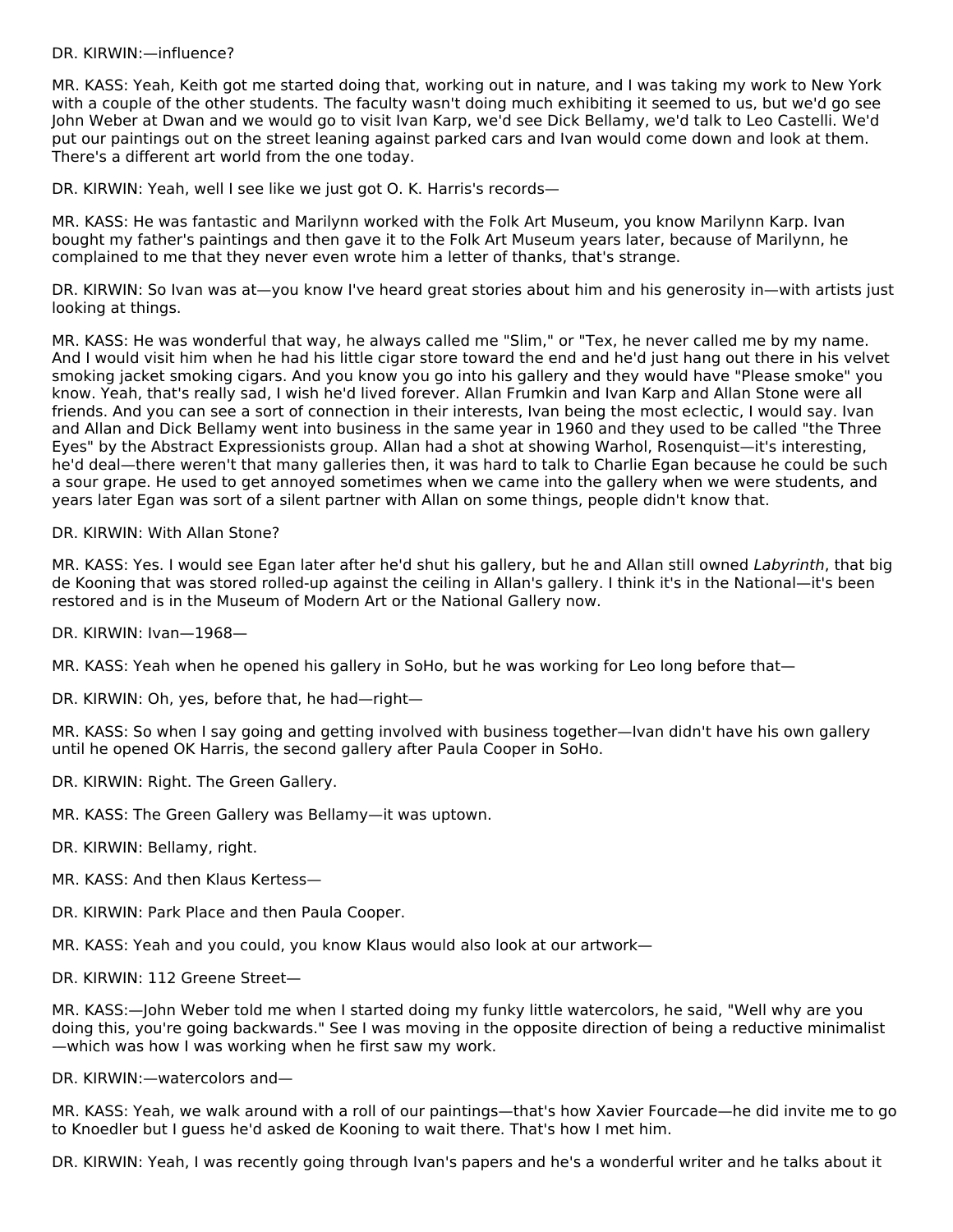to—there were ten—maybe ten galleries.

MR. KASS: Right, there was Betty Parsons, Sidney Janis, Martha Jackson, Terry Dintenfass, Poindexter—

DR. KIRWIN: It's not like it is today where there's about 300 venues, there's just a handful of people and he felt that OK Harris was equal to a contemporary museum. That the amount of energy they put into showing—

### [END OF kass15\_3of4\_sd\_track02\_r]

exposing artists, in the art world was equal to what the Whitney was doing. And I think in some respects he's right, that they operating on a very high level.

MR. KASS: Yeah—and they could have strong opinions about the curators of the museums.

DR. KIRWIN: Well he always shut out of the Biennial and that's funny. All those people were routinely not included in the Biennial.

### MR. KASS: Even Duane Hanson?

DR. KIRWIN: For a very long time. When people showed with him they stayed with him for a very long time. He had people like Duane Hanson who just showed with him forever.

MR. KASS: Duane Hanson came to one of the pre-Mountain Lake Symposium criticism conferences that I organized.

### DR. KIRWIN: Oh did he?

MR. KASS: I brought him together with Clement Greenberg and Donald Kuspit. And it was really interesting because Clem and Hanson really got into it. I have a good video documentary, we have a digital copy of that actually. I invited him to what was the prototype for the Mountain Lake Symposium. I organized a program called "The Realist Panel" for SECAC [Southeastern College Art Conference] in 1977, I guess. When I was first here, being a visiting artist, Dean Carter had too much to drink at the SECAC meeting in Charleston, South Carolina, and got himself elected president of SECAC which back then meant you had to host the conference the following year. So Victor Huggins and I had to basically do the whole conference program. So I had Janet Fish, Duane Hanson, Richard Estes, together with critics Clement Greenberg and Donald Kuspit—that was also their initial big first encounter. Robert Porter was the panel moderater. Janet Fish felt like an unlikely person to be there, she didn't see how she fit into it and I said, "Well, you do fit into it. You know, you're sort of a conceptual painter, a conceptualist who paints your glass subjects as patterns—very much like Estes's vision of the city as surfaces." And Greenberg asked Duane Hanson, he thought Duane Hanson's work was too literal. He said, "Have you ever just thought about making them a little bigger than life-size, or a little smaller?" And Duane Hanson thought Clem Greenberg just didn't get it. He said, "I don't think you understand my work is sociologically oriented and it's conceptual in that, in that kind of direction and in the commentary it's trying to make." That wouldn't have any interest to Clem at all—I think. Then Clem turned to Estes at one point and said, "I really love your work and I have always preferred realism over abstraction," at which the audience gasped.

DR. KIRWIN: He said that?

MR. KASS: Yeah. I have it on tape. I'll see that you get a copy of the DVD.

DR. KIRWIN: That's why.

MR. KASS: And Francis Lewis, a big collector of Richard's work, was sitting right in the first row, you know there were a lot of people at this—

DR. KIRWIN: He did?

MR. KASS: This SECAC is memorable because of that panel.

- DR. KIRWIN: Now did they support—
- MR. KASS: SECAC didn't customarily do this.
- DR. KIRWIN: Did the Lewises support the symposium or—

MR. KASS: No—but they gave me all my kitchen appliances for my house in trade for paintings.

DR. KIRWIN: Wow, okay.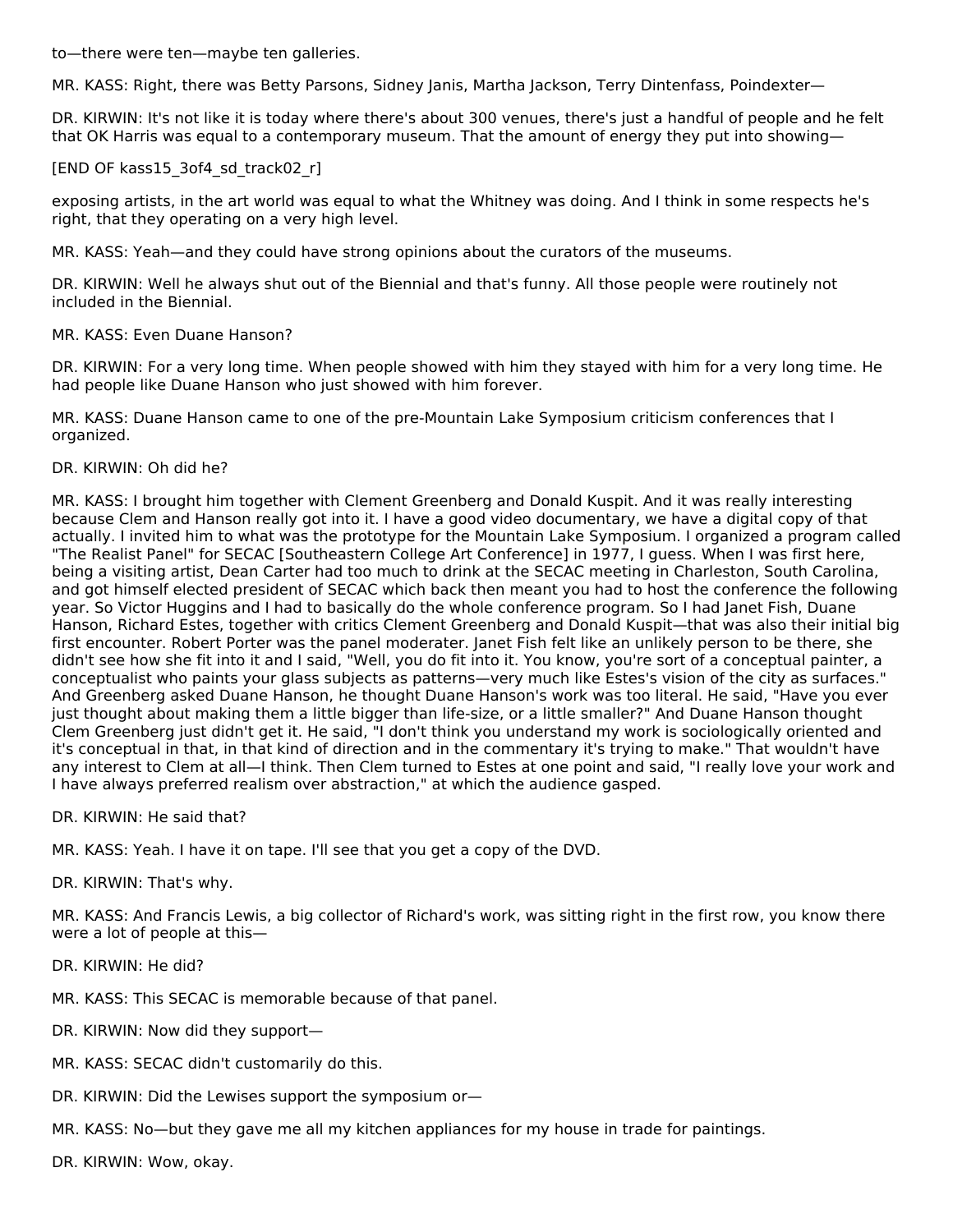MR. KASS: I knew them from Richmond, through my first wife and George Bireline was one of my teachers whose work I vaguely mimicked. The Lewises were good friends with Bireline and my paintings somewhat resembled Bireline's paintings when he showed at Emmerich. I see now how derivative I was as a kid. Just like coming home from MoMA the first time and making my paintings that look like Pollock and Kline.

DR. KIRWIN: Well I wanted to talk about this early—

MR. KASS: Bad Pollock and Kline!.

DR. KIRWIN: Just like your father and Constable. When you were living in New York, was New York then your subject? Did you respond—

MR. KASS: Yes.

DR. KIRWIN:—to your environment. In what way?

MR. KASS: I did a whole series of paintings over a number of years in the early eighties that were painted from the tops of buildings in New York. And they were my way of uniting the landscape, bucolic transcendental kind of interest I had with the built environment of the…I wanted to paint the city as if it were part of the natural world. I didn't paint specific people—I painted streams of traffic. And I painted some giant ones. Some of them are more than 20 feet long and I would paint them on top of—I got permission through Barnibus McHenry, have you heard of him? He was the, he was the chairman of the Lila Acheson Wallace Foundation. Reader's Digest people. He, they had their offices at the top of the Pan-Am building, when it was the Pan-Am building, so I had permission to paint on top of the Pan-Am building after a helicopter fell off of it and they didn't use it for the helicopter pad anymore. Seemed crazy to ever use it for that.

DR. KIRWIN: I remember when it was a helicopter pad.

MR. KASS: Yeah, it wasn't, it was not a very big building, it's a Gropius building or something. It's a very elegant building with beautiful scale to it—but the flat roof has surprisingly small footprint.

DR. KIRWIN: I don't know who—

MR. KASS: I can't get over them changing the name. It's now the MetLife or whatever they call it, they never should have changed the name. That should have been part of the landmark status. You could look right down on Grand Central Station.

DR. KIRWIN: Yeah, I bet. I've never been up there. So—

MR. KASS: I would hang on the roof there painting things. I had several good spots. Penn Plaza, and on lower Broadway near my studio on eighth street, you know right around the corner from Scholastic. I painted on top of their building. I never painted on top of the World Trade Center—it was too high feel the pulsing stream of life that I wanted -but I painted a building diagonal from the Flatiron building that Rudy Burkhart got me into, where he said, "You know if you just go up to this floor, it's never locked. You go into one of these side chambers and then you're looking directly at the Flat Iron building. And I, I can show you later because these have already been scanned. I could show you some images of my very loose expressionist New York paintings. Which Allan thought were corny, but he showed some of them. Nancy Hoffman really liked them. That's when I should have tried to make maybe a transition in galleries,

### DR. KIRWIN: To Nancy Hoffman:

MR. KASS: [coughs] Yeah maybe if she would have had me. She was very particular. We are good friends. I think that Nancy likes more sharp color and angular activity than is characteristic of my landscape abstractions. I really like the mix in her gallery and the West coast artists that she shows. But you can't show everybody! right? Leo Castelli and de Kooning were very good friends. But Castelli never, he nevershowed a different generation of artists. De Kooning was a god, who, he didn't care about having shows. He only had that show with Janis to settle that litigation because Sidney Janis had cheated him so badly. But then de Kooning wrote a selfimplicating letter, "I've always thought of you as my dealer" and all this stuff and it ended up, that Janis was able to turn that around and do that exhibition after de Kooning hadn't had a show in years anywhere, that big show back in the 70s. Before his shows at Knoedler.

DR. KIRWIN: So I just want to get a sense these various environments, the kinds of paintings you were making, the kinds of materials you were using to [inaudible] you had that, you were painting landscapes which you were doing watercolor and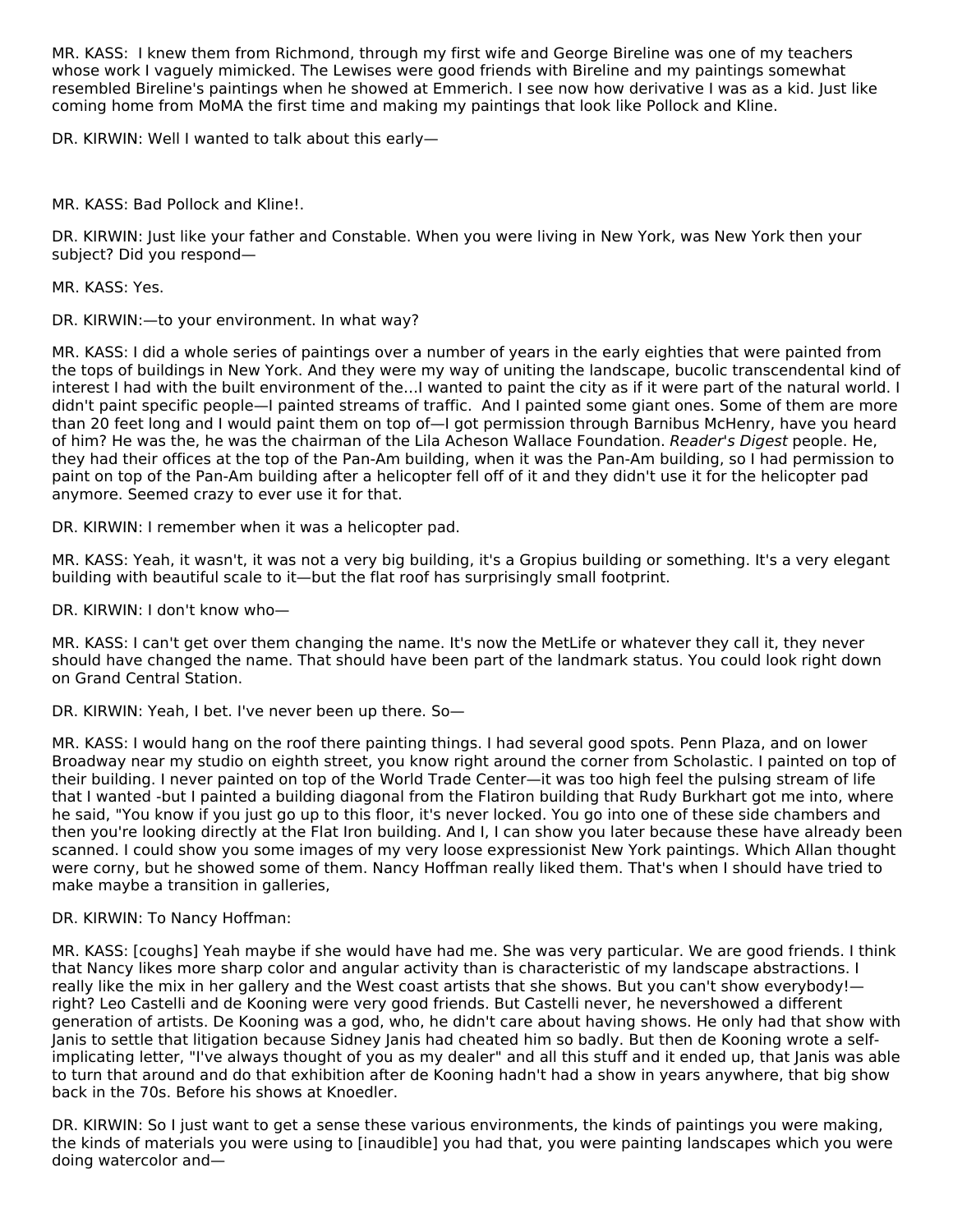MR. KASS: I was painting on canvas.

#### DR. KIRWIN: And stained paintings.

MR. KASS: More or less stained paintings that I would build up some of them, and some of them would be in an alkyd I would make out of my little hardware store acquisitions—and then I was also painting outdoors, a completely different appearing kind of work that engaged me with drawing a lot more too. And I was not painting landscape realistically. That only happened quite a while later. After I had moved to New Hampshire I began drawing outdoors in the winter in New Hampshire, birch trees in the winter; now this is 1972.

### DR. KIRWIN: Well let's go from '60, the; 60s then to California.

MR. KASS: Yeah. In the '60s I'm in Chapel Hill, and then I live on Honigmann's farm in White Cross. In 1969 I get hired by Humboldt State University I drive myself cross-country and I start painting on the ocean, outdoors. Very expressionistic, very loose watercolors that eventually evolve into these five by eight foot pattern paintings that I also painted outdoors on big flat sheets of Homasote I put on the ground. The paintings are in parallelogram shapes and that's the first exhibition I did with Allan Stone. Those four little oil paintings that are in your living room were in that show. John Canaday reviewed it for the New York Times, and he liked those little oils. And then in some of the smaller watercolor abstractions he says in those I begin to lose control and that the large paintings crudely designed and painted. There were like zig-zag patterns, they were probably inspired by Native American art and ocean patterns and things that had so impressed me in Northern California. The Urok and Karuk baskets that I collected and things like that. Those designs are all an evocative nature imagery distilled down to abstraction. Canady didn't like that at all, other people did but he didn't. So my mother called up and said, "Oh my god, you've gotten this bad review in the New York Times." It's the only time I really got reviewed until years later they wrote something about a show I was in with Cage and works related to the Mountain Lake Workshop.

But Philip Guston called me up—I was in touch with him because I had, I was very interested in the paintings he was beginning to do. Those painterly cartoon figures, the "Klans people" and all. And he had literally just broken off, with or sort of been kicked out of Marlborough. He was briefly at the bottom of his career and he knew I was going to the gallery where David McKee was at that time and another fellow, I'm trying to think of his name, he died a long time ago. They told Philip, "So there's this young artist who comes in here, he's always asking to look at your work." And they had little backroom and would take out a couple paintings and show them to me. They were almost giving them away at that time. They were not well received at first. I couldn't get my first wife to even consider it. I could have bought a big Guston head laying on the ground for \$2,000. I regret that but I did buy a really good ink drawing later—a head lying under a light bulb.

DR. KIRWIN: So they told him that he had a fan?

MR. KASS: Yes. And he, they told them to have me get in touch with them. So he liked it that, my god, he said the only good review is a bad review. You just want them to pay attention to your work. Klaus Kertess told me the same thing. My mother was heartbroken, I was really reacting to that. Klaus said, "What, you want them to like your work?" Brice Marden actually might have said that to me because they were working together on installing a show at Bykert Galley. I didn't know that as a young artist you were supposed to do what John Waters just told the graduating RISD class to do. "Go out and fuck the world up."

DR. KIRWIN: Yeah, who cares right? They will come around to you eventually.

MR. KASS: I was never that kind kind of a radical in my art—working all the time in nature. But these paintings, they were really strong I thought.

DR. KIRWIN: And you were, when you got to California then you, you, you were—

- MR. KASS: My work outdoors quadrupled. I was incredibly prolific.
- DR. KIRWIN: Because it was so sunny and you had the—
- MR. KASS: No, it wasn't sunny. It rained a lot.
- DR. KIRWIN: It's a fog area, that's right.

MR. KASS: The north, Pacific Northwest coast, very wild and foggy. And I started becoming involved with Native American culture. I loved their artwork and you know, Northern California was one of the parts of the United States that the, the white domination of Native Americans didn't completely succeed. They never made a treaty.

DR. KIRWIN: So how were you exposed to that? Their baskets—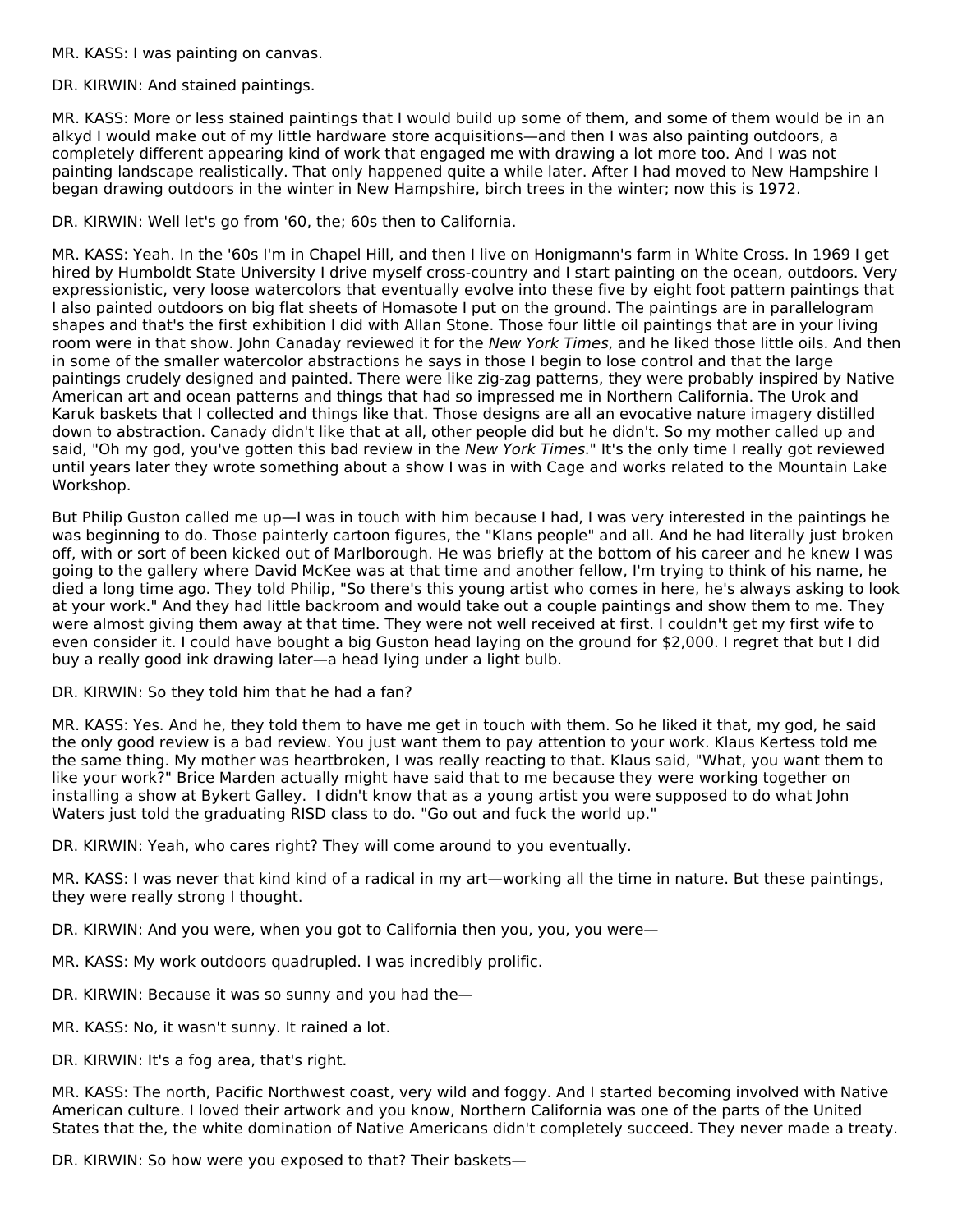MR. KASS: One of my students, who also helped me as a studio assistant, Robert Benson was a part of the Tsnungwe of the Athabaskan language group of Native people. So I began to learn about native culture from him. He looked completely Scandinavian when he was a student but his father looked very Native American and his grandmother. We are still friends and now he looks very much Native American and is active in the important ceremonies that have undergone an important revival in recent decades. I don't think that his father approved of him studying art at all. But he got to be an art professor, and he's a good artist, so he got away with it. That's what I always thought about it myself, "Getting away" with this. Well Keith [Crown] helped Bob too because he got a full scholarship to the University of Illinois at Champaign-Urbana through Keith's recommendation to Jerry Savage. He deserved it—he had good work. His wife, Becky Evans, another art student at Humboldt who was also part native-American, went to Illinois for graduate work too and has taught for years. They live in Arcata and have both kept on working as arists. I used to visit them almost every year to paint together.

## DR. KIRWIN: Where was Keith in California?

MR. KASS: University of Southern California. And that's how I sort of had a connection there with Peter Plagens who then came to the Mountain Lake Symposium. Glenn Lowry came to the first conference at Mountain Lake. When he was the director of the Muscarelle Museum we did a big workshop at the Mucarelle with Jiro Okuraeventually, but not when Glenn was there. Mark Johnson was director when we had the Mountain Lake exhibition and the workshop there.

DR. KIRWIN: So how would you describe, again, the character of your work and how it changed from North Carolina to, California and the Humboldt area?

MR. KASS: Well the inspiration went to being water, and this very dynamic ocean. And I didn't have a problem connecting the nature of that with the nature of the Native American semblance. And so that sort of mended the dichotomy in my two kinds of work in North Carolina, the two directions. I still have a tendency to work in two different manners, but they're related. And I think you can see that after a while. After California, I was in New Hampshire living on the Banks' commune, going out in the freezing winter and drawing blue chalk and charcoal birch trees on mulberry paper.

DR. KIRWIN: Oh I missed the commune area because you did talk about this—

- MR. KASS: That was Russell and Mary Banks [Gunst]—
- DR. KIRWIN: It was a big Victorian house—
- MR. KASS: Right.

DR. KIRWIN: But that's, the commune is before that?

MR. KASS: No. I left my position at Humboldt State College, now Humboldt University or whatever, and I moved to Northwood Narrows, New Hampshire, between Portsmouth, New Hampshire, and Concord, New Hampshire. And that was the house that Russ Banks, my friend who'd been fiction editor at the Carolina Quarterly and his wife Mary bought with 25 acres of land or something around it. And it became a real salon of sorts, the Boston Globe actually wrote about it that way once. A lot of artists visited, mostly from Boston but New York as well. Morris Graves came to see us, and writers like Mark Strand and Robert Creeley, otherBlack Mountain people would visit. And you know Russ was an aspiring young novelist who went through a big crisis at the time and stopped writing for years. We were all close friends, you know. It fell apart, like things like that always do. I'm still close to Russ and Mary.

### DR. KIRWIN: How many people were living there?

MR. KASS: Peggy Mallison and her son Laurie and I, Russ, Mary and their three kids, and usually between one and three other full time people, and whatever guests were around—they were coming and going constantly. I mean, a lot of Boston literary people you might not have heard of. Paul Hannigan and Bill Corbett were regulars. Bill is a poet and a publisher who was very close friends with Guston. You know Guston has a great body of work that's just kind of a cartoon book of Richard Nixon and I think that Bill may have published some of those.

DR. KIRWIN: And what work, kind of work were you doing when you were at the commune?

MR. KASS: I began drawing on mulberry paper and outdoors it got me interested, I was trying to make abstraction out of birch trees. I was caricaturing characteristics of birch trees. And I liked that because I felt some parallels with what Guston was doing at the time, being a big fan of his abstract figuration. My Boston artist friends all hated what Guston was doing then. This is very interesting, because now they will say that they always loved it. I mean 5 years later maybe that began to be true. But they didn't always love it. That's when I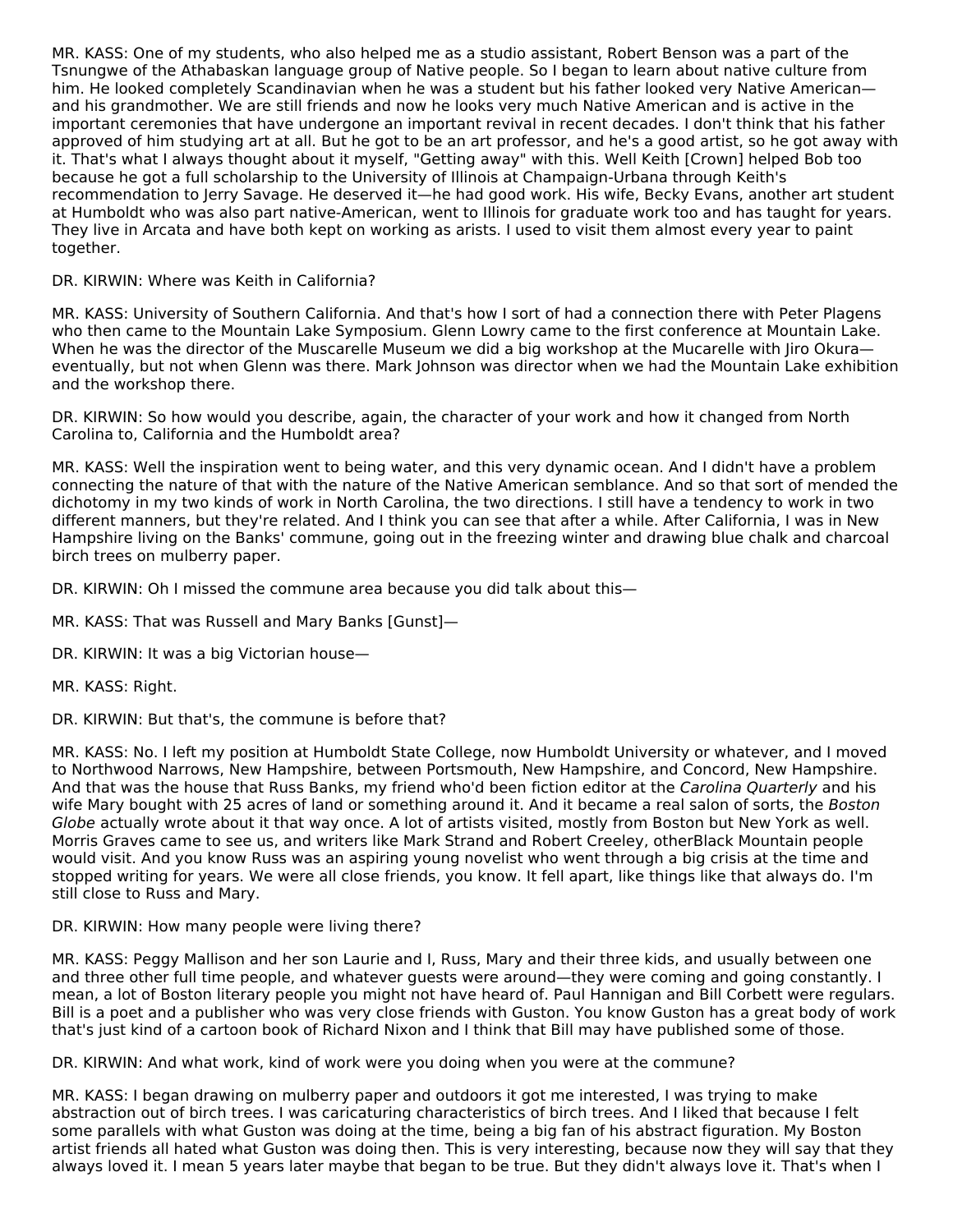got serious about drawing—not academic drawing—but I did begin drawing the figure with Sigmund Abeles and I learned a lot from him. I bought a small a Burchfield drawing back then. Burchfield wasn't that popular with my young artist friends then either, but he became very popular now with that same group of people. But it's interesting how artists in your little friend group of artists assimilate things. And you know if you're one of those two or three people in a group of younger, emerging artists who by liking something other people don't like will start them liking it too. It's interesting how things can turn around.

DR. KIRWIN: So what about the sensibility of Guston came into your own work at the time with the paintings of the birch trees?

MR. KASS: Well I went backwards with that. I started making paintings that were, I wish I had some close by. They would be a line of cartoon-like birches, or caricatures of stumps a big hornet's nest, or things with the birch trees in or around them. I titled two of them "A place in the Woods I Sometimes Go." Russ and Chase have one of those in their house in Miami Beach., I took the patternization that had started with the sea-wave patterns and had turned them it into kind of image patterns in my drawings and paintings. About Around that time I was given some good advice by a Brittish curator I met who was a Jackson Pollock and David Hockney scholar and who had director of Whitechapel in London, Brian Robertson—I think. He was looking at my paintings and he said well, you know, you should really draw, you should really kind of learn to draw. And he said" this work is really very interesting and you, this could come to something. And you don't want decisions you make as a maturing artist that might be important to your developing work, you don't want those decisions to be governed by incompetence." Very interesting and very good advice—I thought. Yeah no one had ever talked to me quite that way before. So I went out and began drawing with Sigmund and taught myself to paint landscape. Susan Shatter and I were friends. Marjorie Portnow and I were friends. So we'd go out to paint landscape together. And I worked on mulberry paper, I liked working on that paper because it would absorb the paint and I could paint into the mixed colors I was laying down. My first landscapes looked like Grandma Moses! I mean they looked flat and without spatial proportions everything kind of tipped up free of gravity! The water in a lake would feel like it was about to spill out of it! They looked like folk art. I sort of cherish those. But I quickly figured out how to design more realistic space in my landscapes, because I had been handling the materials for so long, I sort of could draw. You know, how to get proportion, how to get certain essential characteristics say of a landscape to lay down right and hold together in proportion on the picture plane. How to work with the intensity of light and dark, contrasts, as they usually occur in nature. It didn't take me long to realize that the tops of trees were much bigger than the bottoms of trees.

# DR. KIRWIN: And did you that just through observation?

MR. KASS: I did it through observation and through painting with Susan and Marjorie who'd studied with Gabriel Laderman and Alex Katz. , I can't think of all their names right know, you know. I think that it was a transition that Jake Berthot went through alsoat about that time. Because soon after I got his painting, I met him through Marjorie Portnow, and went to the Met together and ran into Laderman there. We really got into critiqing landscape and looking hard at things, and Jake was becoming much more interested in the nature imagery, and that really engaged him with the drawing that's so important in his later paintings. This seems quite opposed to the way Ivan characterized his work when I got my painting in 1972. Ivan said, "This is the flat dumb look. It's the new thing." I loved that expression. "The flat dumb look."

# DR. KIRWIN: And did you draw though?

MR. KASS: Yes. I made drawings on the mulberry paper and I made, I began keeping some sketchbooks and in about 6 months I got to where I could paint at a pretty decent, straight-on landscape. And for two years I was involved with painting through the four seasons so I would understand the transition of colors. I tremendously expanded my color vocabulary. And that was a very important experience. By the time I got down to Virginia, I was painting cascades and rock forms, and movemented water, and saw that they could correspond with each other. In my cascade paintings in the mountain gorges I didn't care about the realistic color at all. I wanted an enegized surface to unify things, I was using watercolor in an unusual way, I was washing things off a lot and breaking up the surface paper, working on distressed, sometimes even ripped paper. And still do that to some degree. You see a painting over there that has marks all over its surface and blue ropey forms in it? Before I even paint on that, the wet paper was wrinkled up into a ball.

DR. KIRWIN: You wet the paper and wrinkle it?

MR. KASS: Then I paint it and dampen the backside and stretch it over a panel and it flattens out. I just popped that off the stretcher bar yesterday, I needed to use the panel. .

DR. KIRWIN: So then you went to Boston? Or Cambridge?

MR. KASS: I moved from Northwood to Boston and had a gigantic studio at South Station. 3,000 something square feet.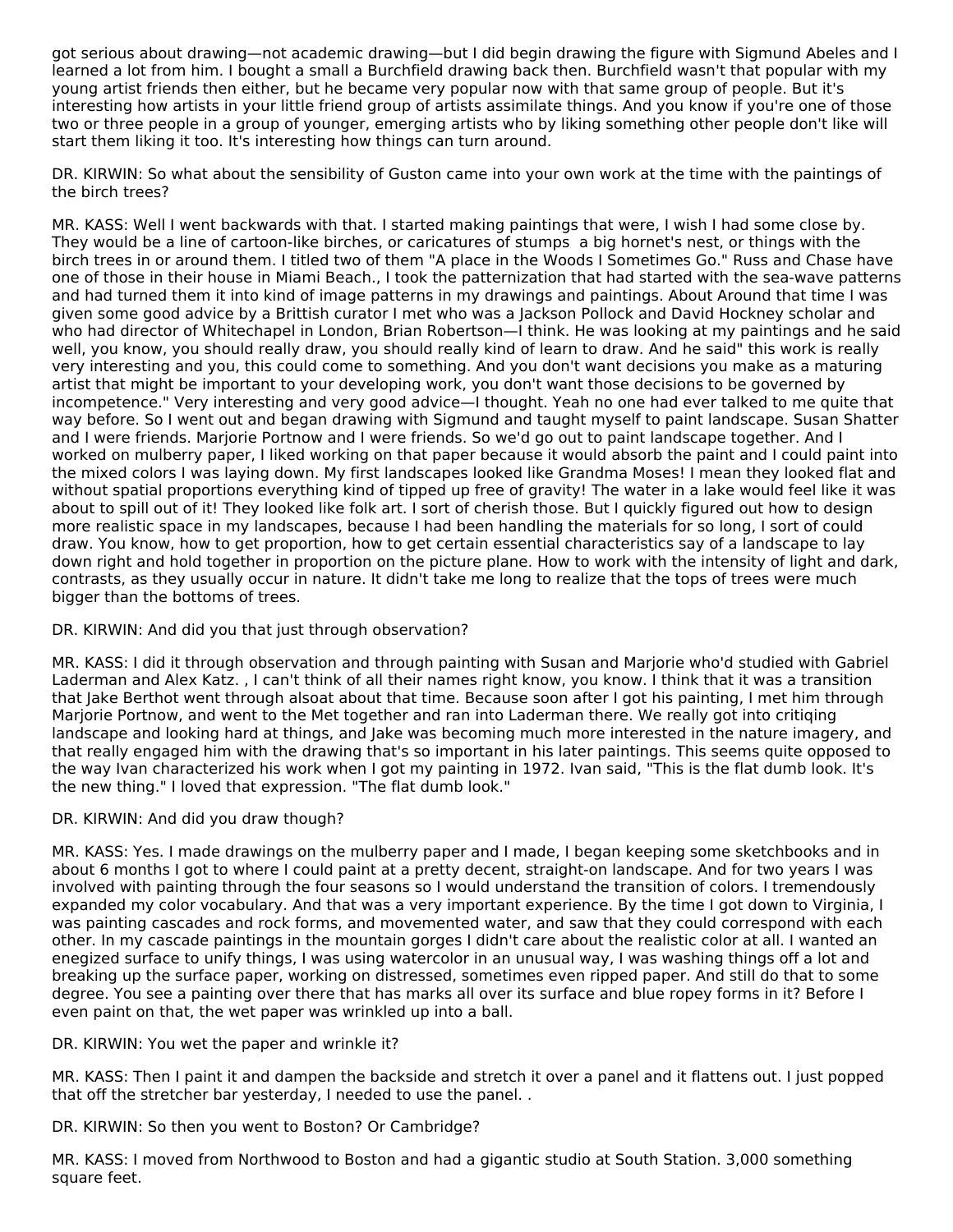DR. KIRWIN: And how did that environment—

MR. KASS: Sixteen foot ceiling.

DR. KIRWIN: enter into you're—

MR. KASS: I began painting these gigantic waves that started with collages of cut up pieces of paper based on my little birch tree things. And I'd build a wall for a big painting that might be 12 feet high and when I finished that one, they took a long time, I'd build another wall and have another big painting so I'd have these little angled walls all around. Jim Monte came down from the Whitney to look at them. He was really impressed with them. He said, "I don't know what we would do with this? It's like this is too big." I thought—It's not too big, I mean I don't think it's too big. Look what Ann McCoy was doing.

DR. KIRWIN: Twelve feet tall?

MR. KASS: Well they would be 12 feet—

DR. KIRWIN: Twelve feet by 15?

MR. KASS: Maybe. Or 16 or more.

DR. KIRWIN: Was it because you had this space available? And you're space?

MR. KASS: Yeah—in part I was just using the space. I had made a 20 foot long drawing of a wave in my Portsmouth studio and a couple big wave paintings. But in Boston I had so much more space! I wanted to make these really big paintings—I just didn't have anyplace to do it before. I had a bicycle you could ride around, and play basketball.

DR. KIRWIN: And that allowed you to go big?

MR. KASS: I was a like a regular working man. I lived in Cambridge on Mason St. and I'd get up in the morning and get on the red line and get off at South Station and go to work. And I'd come home in the evening even if I didn't do anything. I'd just stay in there all day. And the whole building was artists: Greg Amenoff, Connie Nelson, Carter Stanton-Abbott, Liz Dworkin, Andy Tavarelli, Carl Pallazollo, Stony Connelly, all lived at one time or another at 655 Atlantic or were nearby in that neighborhood.

DR. KIRWIN: So these were colleagues—

MR. KASS: Yes—the Boston art scene of the early 1970s was dynamic—but everybody was afraid of anybody stealing anybody else's idea.

DR. KIRWIN: Really?

MR. KASS: Oh the artist fights were incredible. Shatter didn't speak to me once for two years because I was really successfully painting panoramic landscape paintings outdoors. She thought she owned that. I have a nice letter from her, it's anguishing. But we eventually got past it and remained very close friends. Chris Sproat and Greg Amenoff stopped speaking to each other over something like that after they had done so much stuff together just over the idea that well, "That's my idea," "But it wasn't." I never even saw, in some of these arguments, a reasonable resemblance. Susan was so upset with me that she went to Alex Katz to complain, asking him what should she do about this "friend" who she thought was just copying her work. And she later told me that Alex, instead of talking to her about her problem with me, began complaining about Fairfield Porter. He said, "Do you know what Fairfield did to me?"

Do you get it? I don't get it. I mean I really loved things in Fairfield Porter's work. How he'll just have half of a dog coming into a painting. And he was obviously, despite the fact that he's somewhat contemporary with Katz, but I think the influence might have gone the other way because Fairfield was tryingto incorporate aspects of say de Kooning.

DR. KIRWIN: De Kooning. Definitely.

MR. KASS: And Kathy Pourier was in Boston. You know, she was doing terrific paintings—

DR. KIRWIN: Were you all talking about the death of painting anymore? Was that at all a conversation in those years—

MR. KASS: You mean was painting dead?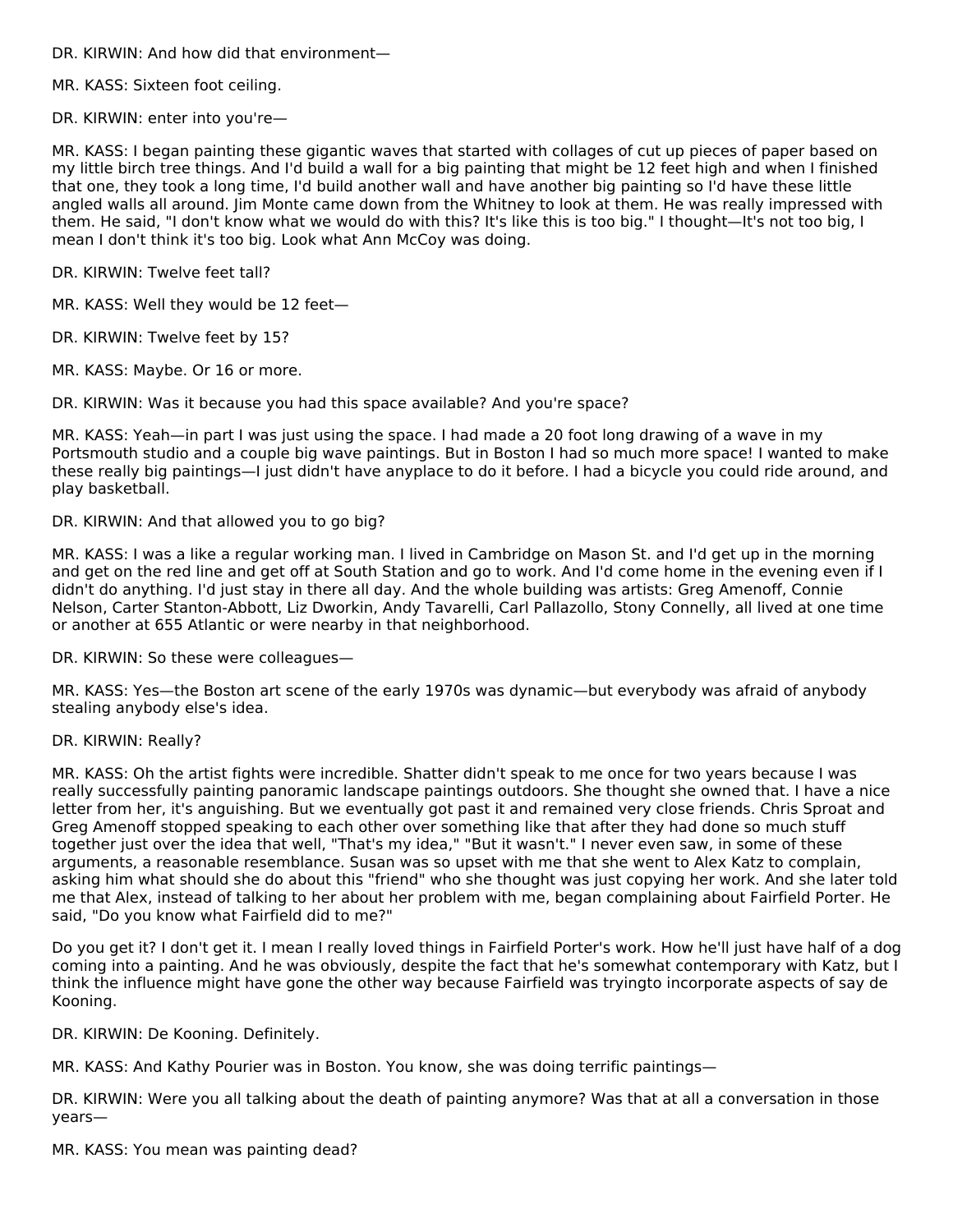DR. KIRWIN: Yeah.

MR. KASS: That would come up periodically. Except we were all addicted to doing it.

DR. KIRWIN: Right.

MR. KASS: And then painting by the '80s was back in full force, at the time. I don't think painting will ever go away. I'm, but the character of it is changing. So my work remains focused on, in some real way the natural environment. Even when I was painting New York, I was trying to paint it as though it were part of the natural world. That was a very important personal experience for me. It also introduced a kind of geometric element back into my work that layeredthat hadn't been apparent in my work since my Chapel Hill/Washington color School formal days and maybe the abstract California patterned landscapes. They had a real, sloppy wonderful geometry in them, and so did the New York things. Later I developed this elliptical format.

And this was when I had met Cage, and I was already thinking, I was reorienting my work a lot. I was trying to use chance just to experiment with my own paintings, which caused me to break down my habits and styles. Also, I was painting through things like fabric scrims. I was painting through soap paper. Stuff like that because I was trying to change my mark—my gestures, I always have touch but that could be a problem too. I realized Chuck Close, and Jennifer Bartlett and everybody at Klaus Kertess' showed wasn't trading on personal touch. If they were using touch, it was very, it was almost mechanistic.

DR. KIRWIN: Explain what you mean by that?

MR. KASS: Like Chuck Close was avoiding expressionist, stylistic licks, for a more anonymous constructed character to the painting. I wasn't exactly trying to mimic that, because I still loved the de Kooning—but I wanted to deflect my reflexive signature gestures.

DR. KIRWIN: Without the hand art?

MR. KASS: Yeah without the hand art.

DR. KIRWIN: The gesture.

MR. KASS: Yeah, without the gesture being such a presence or making the gesture into something more like an extruded pattern. It's interesting now that we're in the digital age how Chuck Close and Jennifer Bartlett sort of prefigured that before the digital age. That's like Jackson Pollock's idea has something to do with cybernetics, you know. I heard a Daniel Robbins lecture once and he said about, about Pollock's painting Number One, "this is what an idea looks like." You know, because computer science is beginning to emerge over here and Pollock is doing that over there. How do we grasp that, you know? And remember, ever since the Impressionists, artists have always been appropriating values systems from other disciplines like, you know, associating themselves with science or politics. That's why I loved coming to Tech because they treated me like a scientist.

DR. KIRWIN: Well let's talk about when you started there. What was, did your work at first change in any—

MR. KASS: Yes. I didn't have a studio, so my studio was my van. So for the first year and a half I was here, I painted a whole series of straight-on landscapes, bucolic, serene landscapes with the oldest of all mountains in the world as my subject matter. And I would do them right on site. And I would also hike up into the details of these panoramas and explore the gulches, which were loaded with raging steams and wateralls coursing down between boulders and all like at the Cascades. If you ever come down here with a little more time to spend we should take that hike. It's one of the beautiful walks in all of America, the trail to the Cascades, it is right near here. It leads up to a big waterfall, but getting there is stunning.

DR. KIRWIN: There's a trail?

MR. KASS: Yeah there's a trail. It's reasonably well known. It's never really crowded. It's a jewel.

DR. KIRWIN: And these were watercolors, again?

MR. KASS: Yes. They were watercolors about this size [gestures with hands], often just washed off in the stream to get the textures of the rocks.

DR. KIRWIN: So how big is that?

MR. KASS: They're about 23 by 29 and a half inches. I had bought a lot of Whatman paper from the 1940s and early '50s that was that size from Arthur Brown—it was a great paper and he gave me a really good deal.

DR. KIRWIN: So that's something pretty easy to transport outside?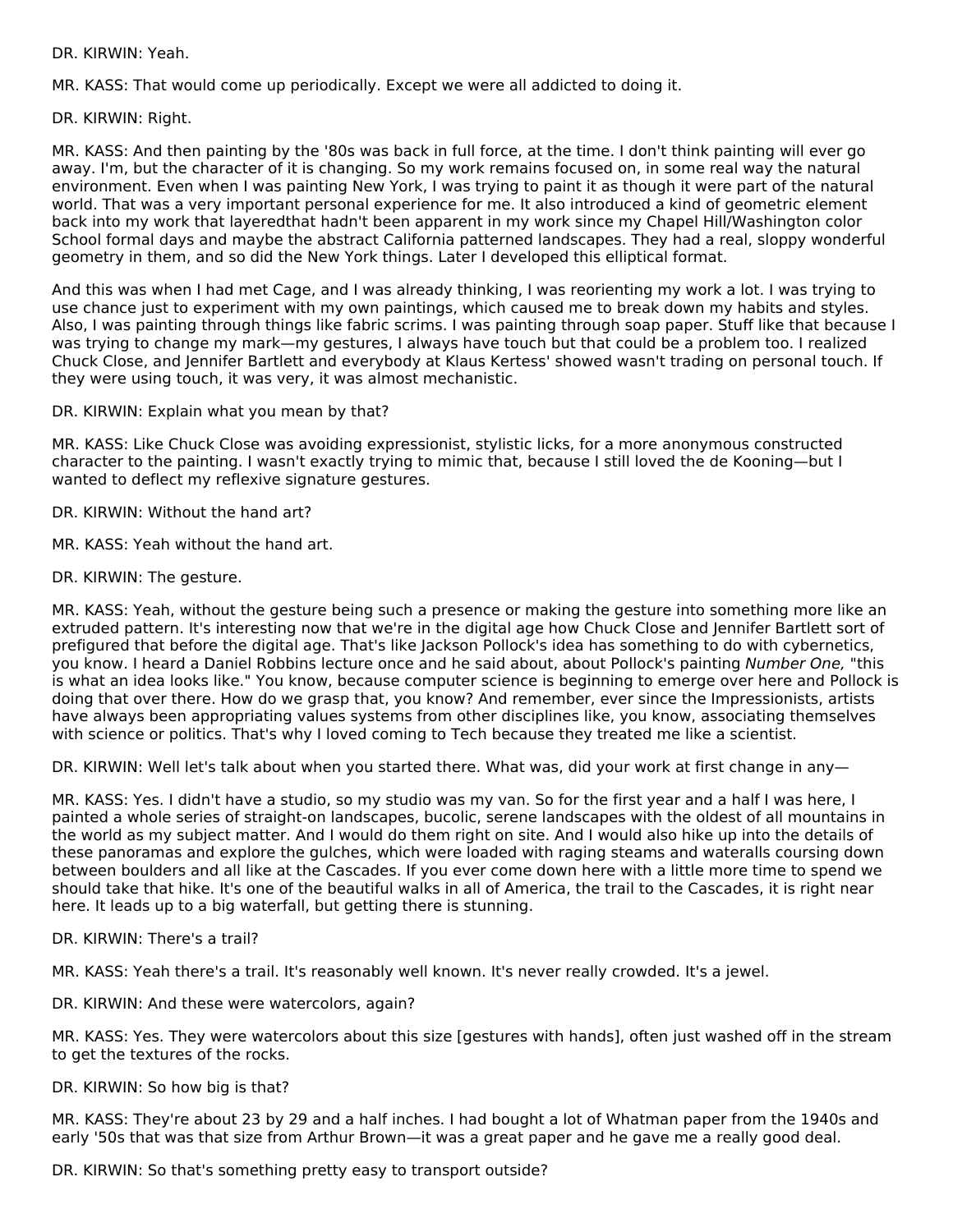MR. KASS: Yeah, I would paint on one of those pieces of Celutex you see out there. I'd paint kneeling down on the ground. I wasn't doing the big things like I was doing on the Pacific bluffs in California. Or some of the big panoramas in New York of the Hudson River the old World Trade Center in them. Those big NYC paintings are pretty wild. They really look like romantic transcendental paintings.

DR. KIRWIN: Do you have any affinity with somebody like Marin and some of his watercolors?

MR. KASS: I loved that work for a time, back then. I tired of it though in a strange way. The thing with Marin is it's sort of like de Kooning, you love discovering that influence in your work but you've got to break out of it, somehow. And, yeah Marin was Keith Crown's favorite artist. I got to see his house in Maine but I didn't get to go in it.

[END OF kass15\_3of4\_sd\_track03\_r]

Because Norma Marin is still lives up there—I'll think of it in a minute—Cape Splitt.

DR. KIRWIN: So, how long were you, know of, working in that vein of these landscapes when you came to North Carolina?

MR. KASS: You mean when I came to Virginia?

DR. KIRWIN: That's what I mean, yes Virginia.

MR. KASS: Well, there's a big one hanging right now in the Taubman Museum on the second floor and next to it is what it transitioned into. So one is big, washed, colorful cascade painting that I can show you an image of and the other is called Winged Earth and it's two big inverted triangles that are almost black. You can just see all the layers, layer after layer, but no texture, just a smooth surface, and the paper's mounted on canvas in both of those. And that one is eight feet long by five feet high and the other is, like, six-foot square or something like that. They just put those up.

DR. KIRWIN: Do these have the wax surface in—

MR. KASS: Yes, both of these have shaved beeswax surfaces. I began putting bees wax on the surfaces of my large paintings in California. Morris Graves suggested that technique to me. Because they were so big, I didn't want to glaze them and frame them. Figuring out how to present them wasn't easy. De Kooning suggested that I stretch them somehow over homosote panels so—I left borders on the paper and hung them with grommets and the mounted some on canvas—until I began just stretching them on primed wood panels.

DR. KIRWIN: Do you wrap, wrap the—

MR. KASS:—there'd have to be some way via, like, wrap them around the edge so they'd have some kind of backing. Morris wrote me a long letter about how to mount paper in the Chinese tradition, which I realized he didn't actually know how to do. I have that letter someplace.

DR. KIRWIN: [Laughs.]

MR. KASS: And I didn't want to glaze them because Alan had taken two of my big eight foot-long California painting and put them in gold frames under Plexiglas. I was just too cumbersome. They didn't quite breathe that way. So Morris said there was this ancient Egyptian technique of covering paintings with wax—not really accurate -, right? His mistaken information about encaustic, you know. But I found it a useful idea and experimented with it. If I started with paraffin, which is a petroleum based product—but then I used bees wax and got bteer results. And the bees wax didn't darken the paint or the paper because it's completely organic. It didn't, it didn't have an oil base to it like paraffin. If I, if the wax wasn't too hot, if I didn't scald the wax, you know, I could paint it right over my paintings with a four inch bristle brush from a heated double boiler. And then I used to get naked in a really hot room and tape the painting on a smooth wall—but this is how stupid artists are, right? And arduously scrape the wax off with a blade in this heated up room—which was really hard to do. I wouldn't be able to do it now. And I did that for a few years, even after I first got to Virginia, where I had a special oil burner and everything to get the room up to 120 degrees or more.

DR. KIRWIN: Like, what do you mean? I'm not understanding—

MR. KASS: Well, the wax would be—

DR. KIRWIN:—you scrape it off of what?

MR. KASS: The paper—unless it was warm it wastoo hard to scrape it off—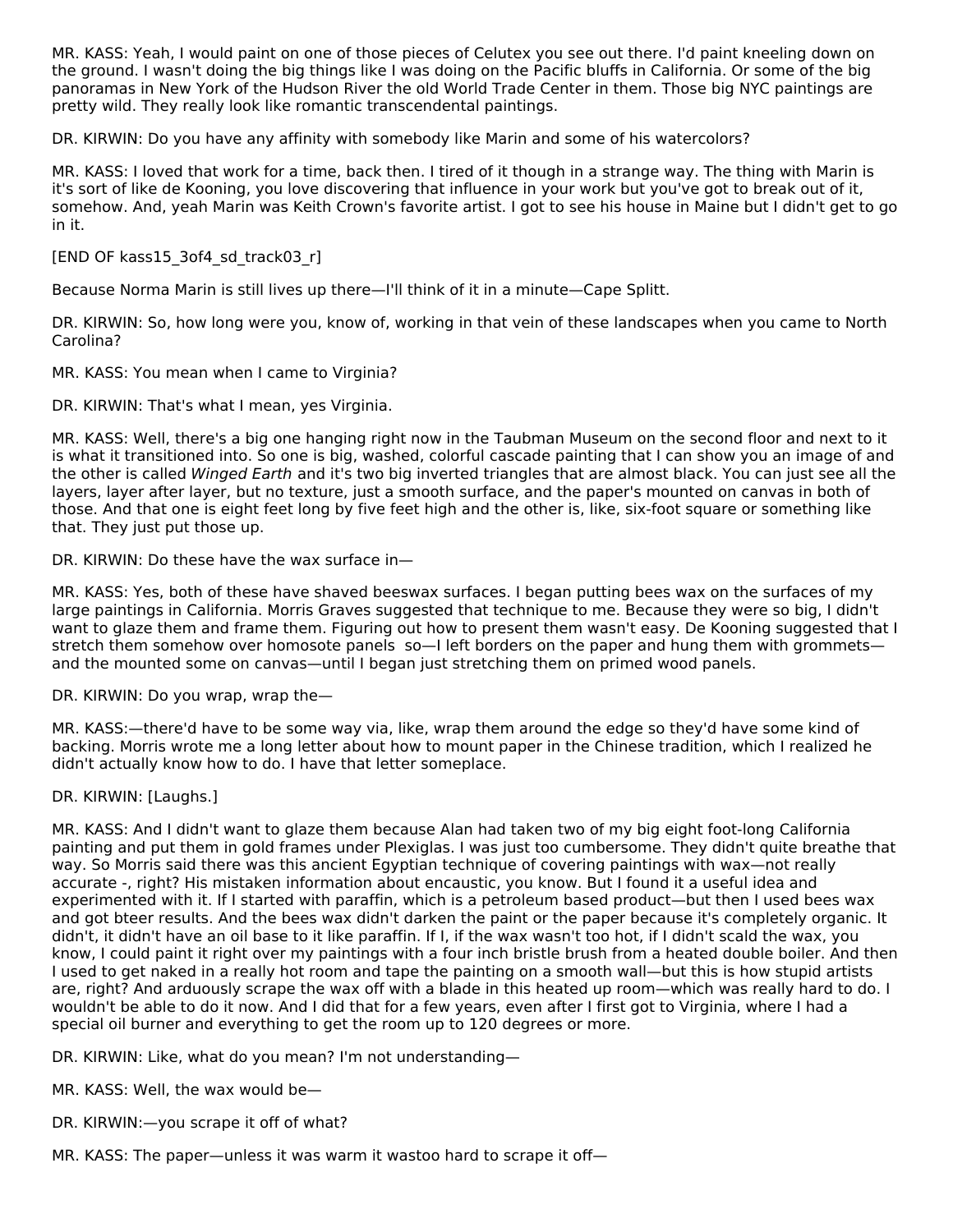DR. KIRWIN: Oh.

MR. KASS: I, I would put the wax in a double boiler, melt it—

DR. KIRWIN: Right.

MR. KASS:—put in a four and a half inch bristle brush, paint it over the whole painting and then take the wax painting with its encrusted wax on it into a very hot room, put it on a sanded sheetrock wall and scrape it off like this.

DR. KIRWIN: Okay, so you have like a really fine wax—

MR. KASS: A smooth wax surface. Yes.

DR. KIRWIN:—cut.

MR. KASS: Like these have, these are waxed. But now, of course, after many years of doing this, this idiotic way! It finally occurred to me could just make a little heat lamp. Like I could put some bulbs on a little piece of wood and slide it back and forth and I could remove the wax on a table much more easily, even on a big piece of paper. Or I could take a heat gun—but that is riskier.

DR. KIRWIN: It's, kind of, like a—

MR. KASS:—You don't want to apply too much heat because you can—because if you really heat the wax up too much, then it will be absorbed into the paper. You want the wax to lay on the surface of the paper and the paint —not be absorbed. The wax can really enhance the transparency.

DR. KIRWIN: And the wax doesn't change the color?

MR. KASS: No, doesn't change it, it doesn't darken it.

DR. KIRWIN: And it lasts?

MR. KASS: Yes. So, I'm the only person who does this. Yes, it lasts. The conservation—

DR. KIRWIN: It's not a conservation problem?

MR. KASS:—A restoration conservationist in Washington, DC, looked at it years ago and said it was fine. And now I mount them on double primed panels—there is no glue involved and if you take all the staples off the back, it will pop of the panel,

DR. KIRWIN: Oh.

MR. KASS: So there's no glue. I realized that glue of primed canvas can be a problem of there are any impurities in either. And they could be damaged more easily.

### DR. KIRWIN: How interesting.

MR. KASS: And now a little kid can hit it with a tennis ball and not break it. Whereas the ones we were mounting on canvas, something hittling the surface would cause damage to the paper because it would make a break in it. They could even fall over or be bumped into something and that could make a break in the paper. So I stopped mounting paintings on canvas, I began using plywood panels instead of—these you see here are all plywood panels. There's a real story to that. That's a chance operations painting [referring to a painting mounted on a wood panel]. The design elements are based on drawings of vines done on location. I did those drawings at Ripplemead where John's New River rocks came from—and the I Ching would pick which elements of the vine patterns would be placed where, and on what panels, and how many washes that it would receive. Unlike John, who purely stuck to chance-operations and implicit elements of indeterminacy, my use of chance was less rigorous, less consistent. Many people think that "indeterminancy" is the most important contribution of his work. You know, I like to think that change made him sensitive, chance made him sensational, and indeterminacy made him great. You know, in terms of his continuing influence in art and as a composer, I think it is because he gives so much back to the performers. He gives back to other people a big part of the primary experience of making the art.

### DR. KIRWIN: Explain how you mean that?

MR. KASS: Well, John always said it didn't matter who held the brush and it didn't matter to Howard Finster either. When they finally met, even though Howard talked all the time, they loved each other. John, and Jasper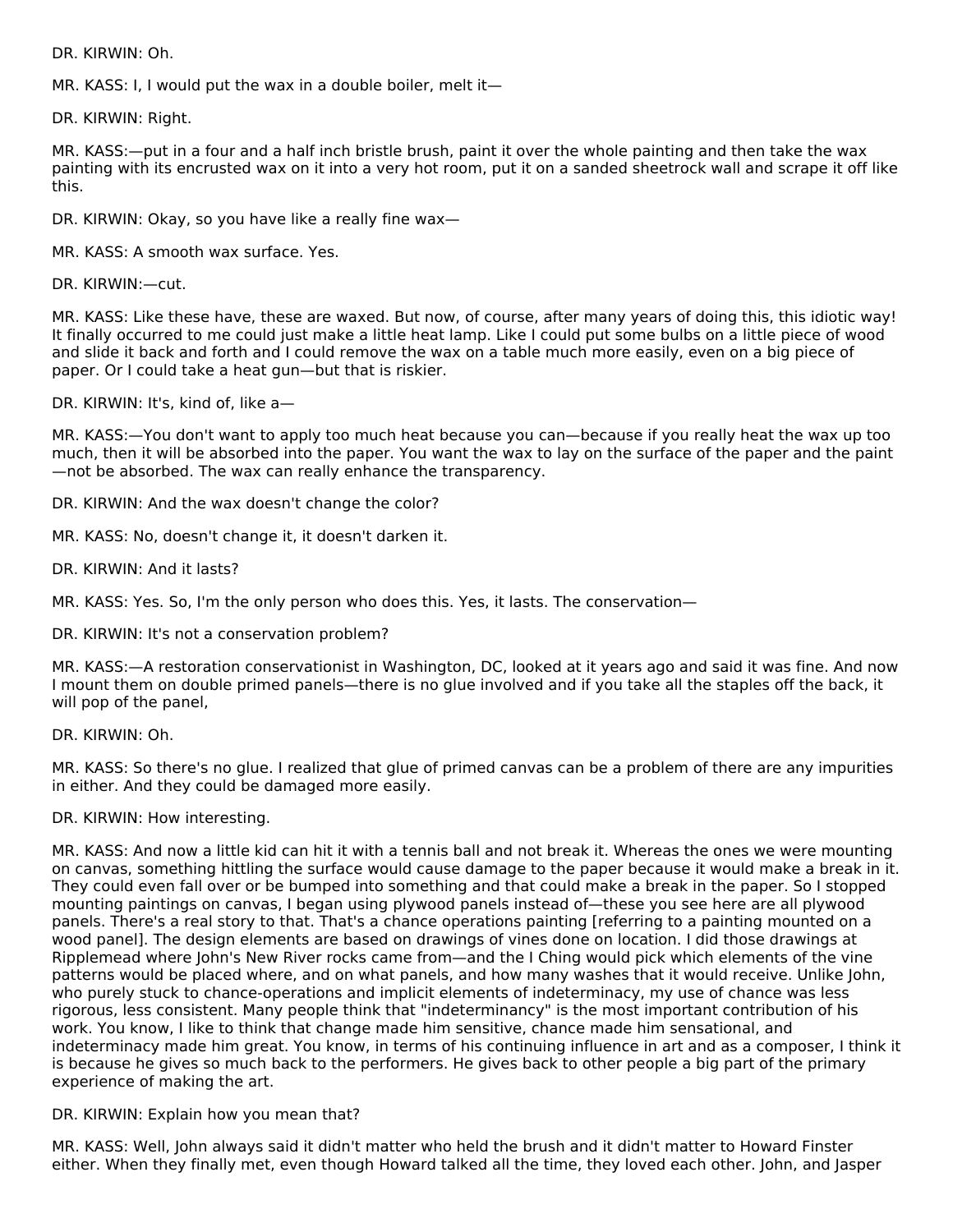Johns I think, went to Howard's show, and I don't know what Johns thought of it. But, I mean John—

DR. KIRWIN: Jasper Johns was there too?

MR. KASS: Well, they were good friends.

DR. KIRWIN: Okay, but—

MR. KASS: Margarete Roeder told me that Johns didn't particularly like the idea of John [Cage] painting.

DR. KIRWIN: I didn't know that Finster had an encounter with Jasper Johns.

MR. KASS: Finster wouldn't have known who Jasper Johns was. No, Howard, Howard didn't know who John [Cage] was except that he knew he knew me and that we was working in the workshop. And John called me up later that night and said how much he loved Howard. He said that he thought Howard a completely real, authentic guy. And in both their cases it didn't matter who held the brush.

DR. KIRWIN: Yes.

MR. KASS: Howard didn't care who painted the image. Once an image is realized in a vision, then it had a message that had to go out in the world—and Howard made a "demention," or a stencil of it so it could be applied to surfaces and the more people who painted it however they wanted to paint it—the better.

DR. KIRWIN: So it becomes, you become part of the authorship of the work in that sense, I guess.

MR. KASS: Yeah.

DR. KIRWIN: You're involved in its creation, that sense.

MR. KASS: Yeah, the spirit of it is in John's statement: "I am for the birds, not the cages people keep them in." Of course, this doesn't—

DR. KIRWIN: That's very much, that's a very though it could be Howard Finsterism. Yeah.

MR. KASS: Yeah.

DR. KIRWIN: Yeah. Now he wouldn't have said it so poetically I don't think.

MR. KASS: John used panelization in his music composition. He thought of music, he thought of the landscape as being horizontal or painting that derived from landscape, but he said but more important than much is the vertical, but he was talking about time, see. And so I literally developed these polyptics and showed them to him. He liked that format and he was very interested in it because he realized since we were using invisible panels in how we would divide the paper and how he made his paintings. I developed this format, which was an important midlife development for me, so John would maybe have a new direction to go when painting. John would paint if I could come up with ideas that would make it different. He didn't want to keep repeating himself. Although, he realized once you choose the materials, there's going to be a certain kind of repetition, that's just implicit. But, he wanted change, and he didn't make things out of concepts, he's considered a founder of conceptual art -but he made art out of things, not concepts. He disliked theory.

DR. KIRWIN: When you say used the I Ching, could you explain how you—

MR. KASS: Well, with the I Ching you access it through the throwing of stones or yarrow sticks—

DR. KIRWIN: Do, so you have, you threw something?

MR. KASS:—and coin-throws lead you through the various pages in the text—building connections between things that then you, I guess, can interpret so it's like a, it's like an ancient Chinese book of wisdom that you access through chance. It's completely contrary, I mean—to the Western mind—the Aristotelian mind. And when Carl Jung wrote the introduction to the Richard Wilhelm translation he said this flies completely in the face of, you know, western rationalism, it's intimidating. Oh, John picked it up for exactly that reason, you know. And—

DR. KIRWIN: Intimidating because it's not controlled?

MR. KASS: That's right or, at least, that's—yeah. It seems to open the door to anarchy or chaos or something like that.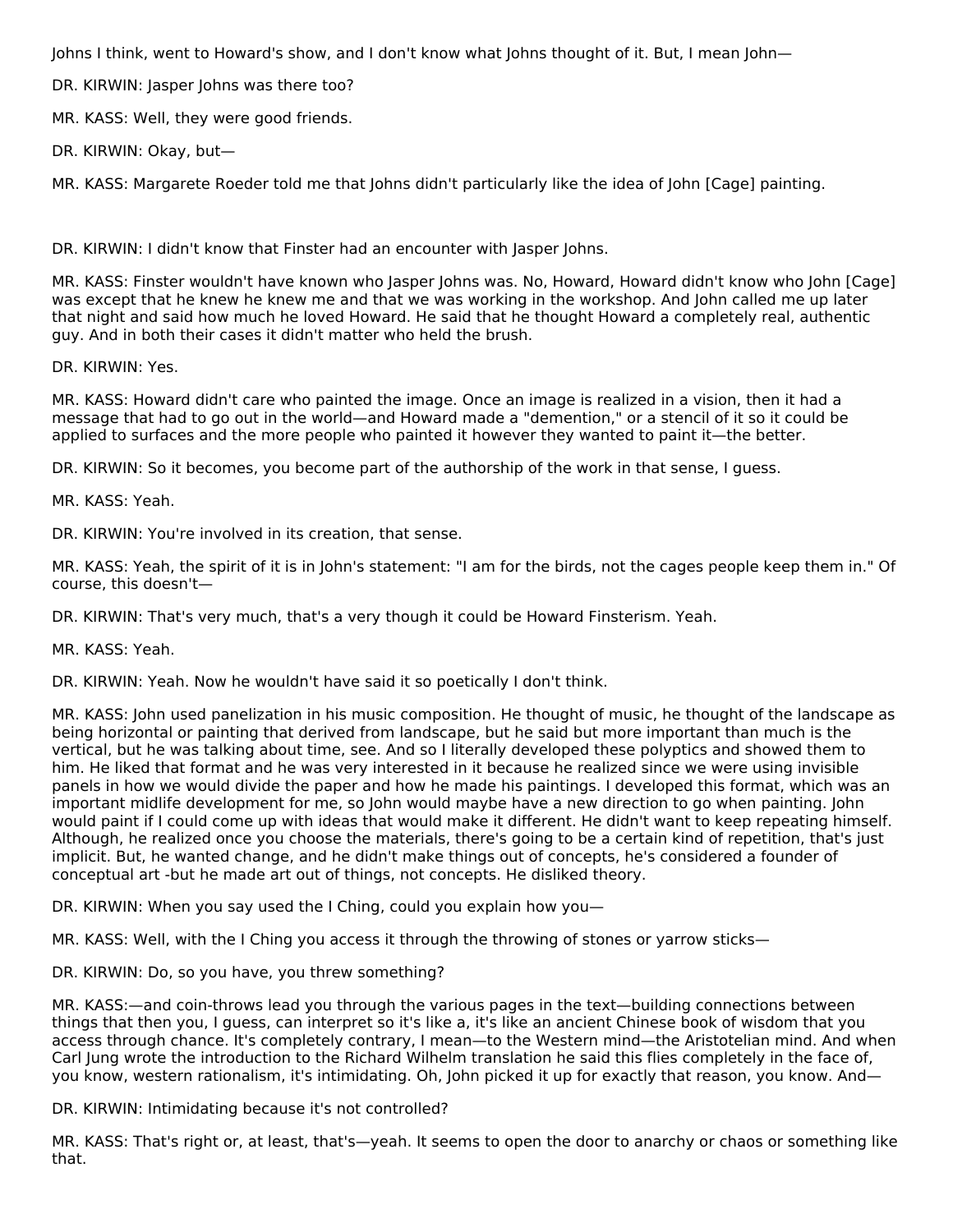### DR. KIRWIN: To all possibilities?

MR. KASS: Right.

DR. KIRWIN: To indeterminacy.

MR. KASS: Yes, insofar as the freedom to interpret the texts. So at Cornell they, they were able to make a computer program out of the 64 hexagrams of the I Ching, and I can show you a page. When we do exhibitions we show some of his printed-out pages that have the crossed out number in them that were used in making paintings. When a number is used then it is crossed-out and then you use the next number, and so on. So let's say we're dealing with 16 brushes, we'd go to page 16 of random numbers, that is 640 random numbers between 1 and 16, and the next available number would be used and then crossed-out. So if it's number three and that was the medium size brushes it would be medium brush number three that would be used.

DR. KIRWIN: So that was actually computer generated?

MR. KASS: Yes, I think that Andrew Culver did that for John—

DR. KIRWIN: Okay.

MR. KASS:—It was developed for him because it was taking him so long to do anything using the coins to access the I Ching. Andrew developed two computer programs of random numbers derived from the I Ching, ick and tick, so it's at the. One was for time and one was for things and spatial form, I guess, location. Andrew Culver, sort of, interfaced with Cornell when developing those. And John loved that because he was particularly busy with big compositions. We never actually used a hard copy of the I Ching, or read the I Ching at the workshopor discussed its philosophy, but he didn't, philosophize about things—he was a real Zen. We never talked about Zen, never. That's something that, that helped me find a good zinger for the audience in China too. I said he's, sort of, like Han Shan, the forest-hermit who's the mythic poet of Cold Mountain.

So I attribute an important development in my work to having had the opportunity to work with him. John died before doing anything with the panelization format—and we probably would have used panelization if he had returned in fall of 1992. He liked the multi-panel paintings that I'd shown him, he liked it that in a painting like that you can't tell if something is intentional, if something is supposed to connect between panels,,and what's just accidentally connected. You start to make associations between what's in the panels and it makes you look closely, starting anywhere in the painting. It has a little bit of an edge because, well, you ask yourself, is that line, is that blue line supposed to connect to that red line over there?

DR. KIRWIN: Yeah.

MR. KASS: And sometimes that's just the brush having done that.

DR. KIRWIN: That's just, that is, that is, that is by chance that that's the arrangement?

MR. KASS: Yes, and, and it's an expression of the tools. The first big brush that I built for John began to wear out so it began to make these little lines automatically where the hairs would separate. We still have the brush. I built him brushes that were various widths. Eventually there were 5 or 6 of them. They're in the storage building, you need to see them before you leave. There's a six-foot wide brush with handles, a brush that you sort of have to wear, you know.

### DR. KIRWIN: [Laughs.] You mean on your feet?

MR. KASS: No—but you step into it like a hang glider. John used it in River Rocks and Washes and when we perform Steps we use these big brushes. Now in the catalog, yeah, you'll see there are pictures of wooden mixing troughs and big brushes.

DR. KIRWIN: Oh, okay.

MR. KASS: So when we began doing exhibitions we'd often show all the stuff. We'd show the troughs, the rocks, the brushes, the scores, the feathers, some try-out sheets, etc. He painted with feathers, there's some of his feathers up there. The rocks became wildly popular.

DR. KIRWIN: I wanted to ask you about that because you also exhibit your paint trays, these-

MR. KASS: Yes, well I did a series of Tono Polyptychs. When I was working on the [unintelligible] beginning with these, but then I did a hundred and something of these somewhat circular format tondos, there's one hanging in the living room, I began saving the trays in which I mixed the paint. And we've found an adhesive that was strong enough to hang the trays on. Then I had the Lexan caps made for them. So what the tray is, is what the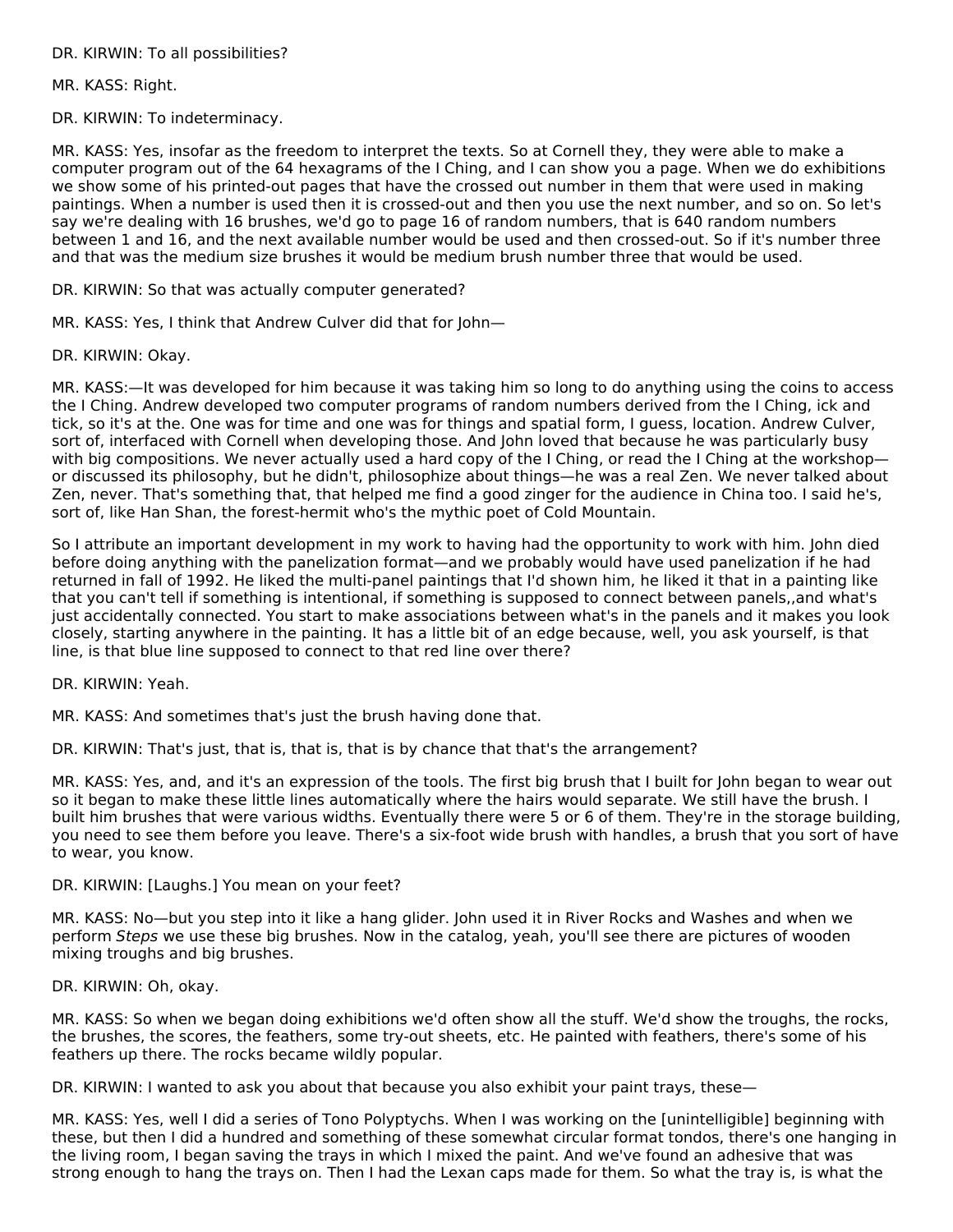paint was and the residual effects are paintings that painted themselves. So there again you get that, you get a tondo that Justin Nissley, my studio assistant in 2005 and 2006, would help me with and if the circle connected, great. If the circle didn't connect, great. You know, it made it different. And Beverly Reynolds, my dealer, who really did a lot for and has recently passed away, really tragically last year. She didn't show the tondos, that's interesting, but she wanted to show the trays, but I said I wasn't sure it would make sense to show the trays without the tondos. But when we did that it looked fine. So anyway. So that's a whole body of work that followed the earlier polyptychs of 1988 to 1995. Then I began painting movement of water subjects again. Not particularly realistically, but I also began working with heavy impasto oil over the, over the watercolor under shaved beeswax. The painting in the living room is like that then I'd squeegee it down. There a big painting in the living that's oil over water mediums under wax on paper.

DR. KIRWIN: Okay, so that, so then you have the layering of the watercolor, wax and then—

MR. KASS: Yeah, I was mixing the mediums up and they go back to this very, kind of, transcendental, rocks and water sort of imagery. I just found one online in a gallery in Santa Fe that's from a Washington collection—some of my paintings from that time were stolen from a warehouse in Washington, DC. I thought it might have been a painting that my friend Glenn Barry owned for sale. They wanted \$28,000 for it. I was impressed.

DR. KIRWIN: Wow, yeah.

MR. KASS: 'Caused I'd never really sold anything from that period. And then they and more than \$20,000 on it. But I guess it's old. I guess, you know, they were painted in 1983 or something. And then I went to a wave form, there were extrapolations that had to do with the Winged Earth that had to do with these wave like forms that looked like Native American masks.

DR. KIRWIN: I wanted to ask you about the series that you did as one of the workshops with that water creature, Vorticella.

MR. KASS: The, yeah. They're a, that's a gigantic polyptych that's in the Nevada Museum of Art now. It's name the [unintelligible] because I had a patron, Miles Horton, who's R.J. Reynolds grandson, and I used the Horton's studio up there and I made that gigantic painting for a site specific work in the Newman Library on Virginia Tech. It was going to go in a particular area of the public space with angular walls. And I also made those Riding on the River polyptych that were all pieces made by the workshop participants connecting dots that were determined by chance just on a piece of paper. And then two or three people would paint on one each. We could put a little bonding agent into that paint and then it would get all the glazes that went into the big polyptych so you almost couldn't see what was there until it was washed off then you get that, in in there. That painting is in entry. It's in the computer science department where it just got left hanging years ago.

DR. KIRWIN: I want to read something that, that you quoted in your Morris Graves catalog that seems so much connected to that work and it's about his painting Trout and you quote Morris Graves saying, "It is an imagine of the visual experience that is submerged, present and not present, seen and unseen, an area where it could not have been more distinct, elusive once again like a 'journey' of stuff of what it is". Does that resonate with you in terms of what you thinking about or doing or connecting with between your work and Morris Graves's work?

MR. KASS: Yeah, I have great sympatico with a remark like that. Morris would say we are moving through the stuff that we are, you know.

DR. KIRWIN: Thinking of things that are not able to be seen, but making seen and having that part of the process of your experience of the work and your making of the work and making something present that isn't present and understanding this experience of art making that way.

MR. KASS: Yeah. Yeah, I don't feel like I was, Morris could be, he didn't like being called a mystic and things like that. But I said, "Well, you, sort of, made the bed, now you have to lie in it Morris." I mean, you know, coming out of the fog on the lake in a canoe wearing a hooded jalava to greet guests on the shore, and describing things as "jemmy," and talking about paintings that paint themselves, and talking about seeing the things that can't be seen. My vaudevillian mother would have called that "shtick," you know.

DR. KIRWIN: [Laughs.]

MR. KASS: But—

- DR. KIRWIN: Well the Vorticella—
- MR. KASS: It was real for him.
- DR. KIRWIN:—are, I mean, those are little microscopic—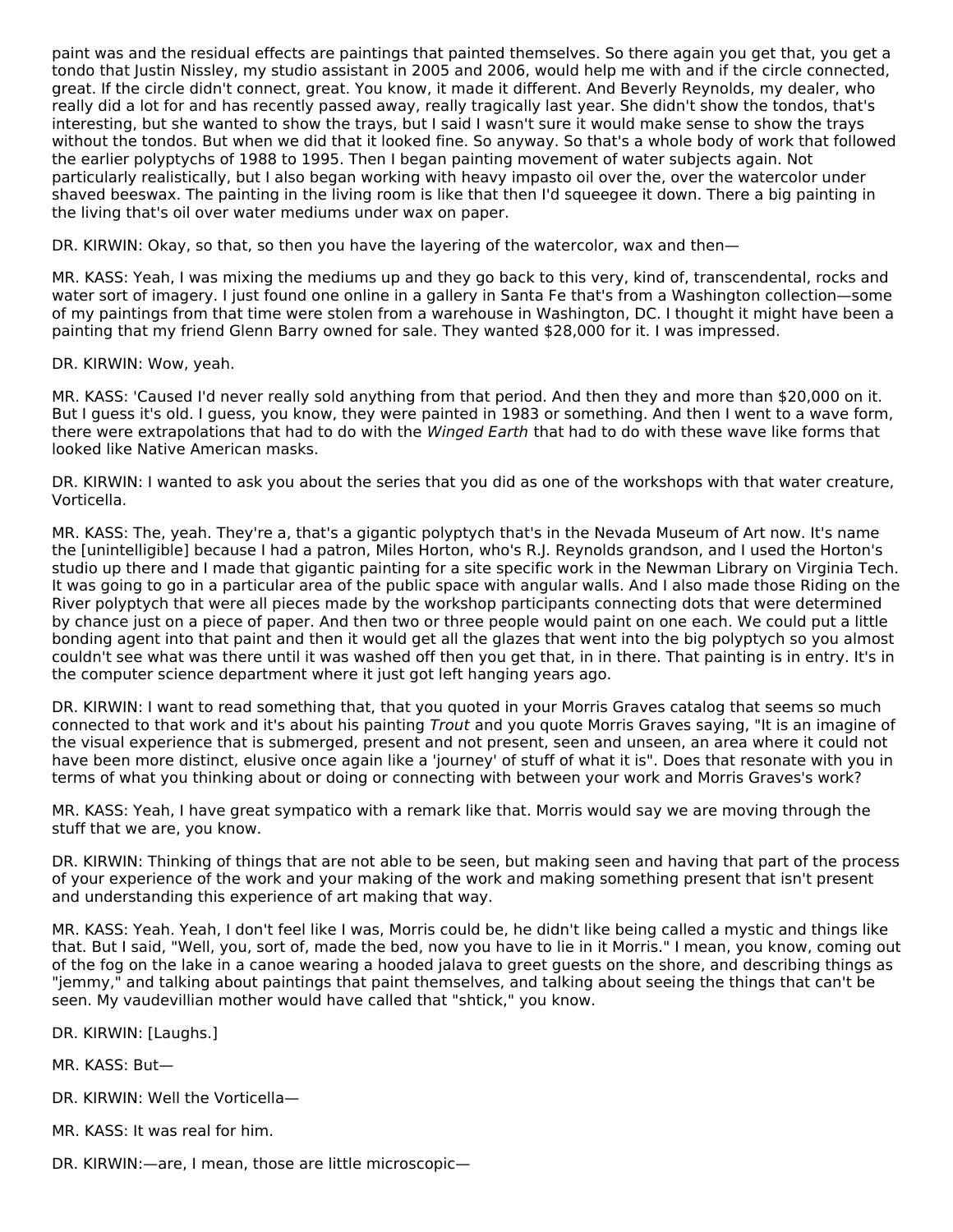MR. KASS: Yes. Okay—

DR. KIRWIN:—things.

MR. KASS: It's a little single cell, very common aquatic life feature that Miles Horton looked at under with a microscope and studied all the time. So to really get back to what you asked I—I called that the Vorticella Polyptych because we Vorticella, we have illustrations of them. We done the crust extrapolated them from into view forms and other things. We have a lot of source material for the imagery that is both buried in subliminal and happens in Broad Channel, that painting. The gigantic painting, which I call the Vorticella Polyptych was you have the picture of it there?

DR. KIRWIN: Yes, it's in this catalog, which is the Mountain Lake workshop.

MR. KASS: I did some—

DR. KIRWIN: I may need some [unintelligible].

MR. KASS: I do a, yeah, I did some [unintelligible]. Like any workshop we sort of built up to it with introductory sessions. In the studio the Yellow Sulphur House I painted with people and made s couple prottypespaintings that relate to the Vorticella Polyptych. I invited other people toput elements of the underpaionting in those paintings, and then I apply the washes in it. I was trying to operate with a few particpants in a peer situation like John would. I used chance operation.I continued to use chance operations in my work for a number of years to get started in a lot of things.

DR. KIRWIN: These are some of—

MR. KASS: Then once the painting felt like it was started—

DR. KIRWIN: That big piece is there but there's some of the works about it.

MR. KASS: Yes, that, this is be one of the student drawings, the participant drawing in the Vorticella. "Writing on the River" we called that group of polytychs. Yeah, these would be an example of something that several people might haven painted on, each connecting points on the paper using a different colors, then the panel would have just gotten many dark glazes from the big brushes. Then it would be, have been rinsed off, then these got assembled in this way. So this is, these are the signature works that were made by volunteers in the workshop who had actually painted something in the underpainting of the gigantic painting. But these also were designed to fit the space in Newman Library in a particular way. "Many paneled," that is what the word polyptych means. And I have some of these and some of these are, yeah. Yeah, Broad Channel: The Vorticella Polyptych. is the complete title of the work. That's because in working with the tangled vine images from Ripplemead, we just decided we'd baptize them Vorticellas because that's what they reminded us of.

DR. KIRWIN: Okay.

MR. KASS:—they were beautiful ragged tapestries hanging out over the Winter River. And Miles loved that because he loved the microcopic life forms that live in water, it was like dedicating the painting to him. And it and the "Writing on the River" pieces were installed in the Newman Library for more than ten years. These [pointing at the painting in the catalog], all of these zigarat shapes, those simply occurred in the desgn according to the chance operations that we used to determine the overall layout of the panels. It just happened to come out looking like this, which gave the picture a wonderful internal rythm—

DR. KIRWIN: Really.

MR. KASS:—a really strong element of the work. They've shown it quite a bit in Nevada.

DR. KIRWIN: [Laughs.]

MR. KASS: Here it is in the museum photographed with a big Donald Judd—

DR. KIRWIN: [Laughs.]

MR. KASS:—next to it. I think win.

DR. KIRWIN: That's great.

MR. KASS: I'm [unintelligible] who painted this, you know. So I'm very appreciated.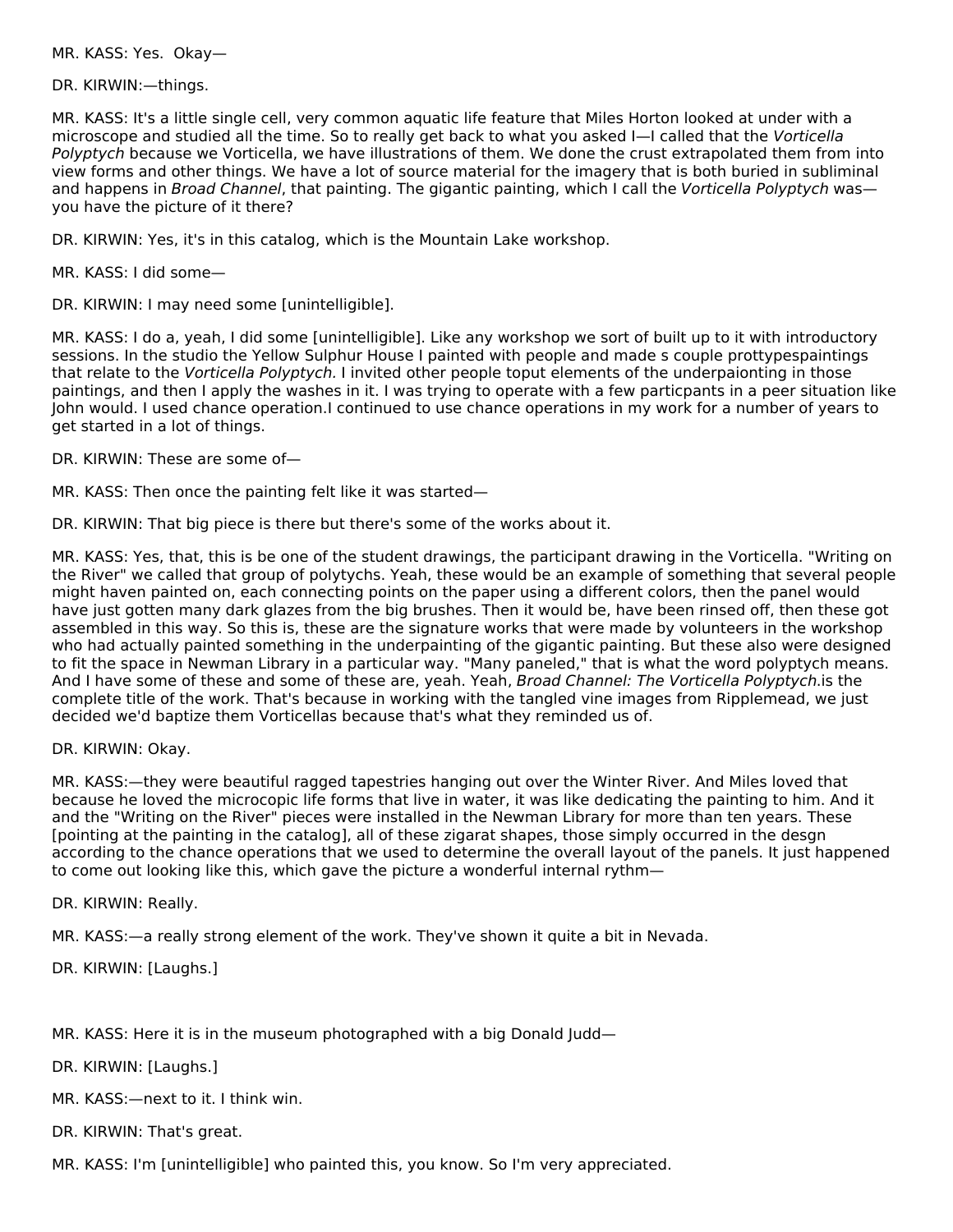DR. KIRWIN: Yeah.

MR. KASS: I don't know if they've shown it just lately, but this Muscarelle polyptych is the same thing. It's the Muscarelle family who endowed the Muscarelle Museum at the College of William and Mary who sponsored the Mountain Lake exhibition and the workshop that I did with [unintelligible] there. And this now hangs in the Presidents Board Room at Longwood University in Farmville, Virginia.

DR. KIRWIN: Oh.

MR. KASS: It's the only art work hanging in this elegant Georgian room with a high ceiling. And through a succession of president's now they've all kept it that way.

## [END OF kass15\_3of4\_sd\_track04\_r]

DR. KIRWIN: Okay, we're back again, and it's the disc four, July 9th [actually 10th] continuation from disc three.

And we were—we went to the very end of the tape and missed a little bit, so now we're going to backtrack and talk about another project—at another workshop, a very fascinating event with methane gas.

MR. KASS: Yeah, one of the most important workshops in my opinion from every point of view, and in particular the collaborative aspect of the workshop, was in 1994 with Mierle Laderman Ukeles, the artist in residence at the New York Sanitation Department, who came down to work with us and the Anaerobic Lab at Virginia Tech with Dr. Greg Ferry, my colleague, who is an eminent scientist in microbiology. And this involved a performance at the outset of a lakeside ceremony at nearby Pandapus Pond, and really engaged the community in some basic lessons in Biology and the history of Biology as a science.

Methanogenisis, which is what it we called the workshop, is the process of how methane gas is generated, and in particularl, how anaerobic microbes, play a critical role in the global carbon cycle. Greg Ferry initiated this workshop by doing a reenactment at Pandapas Pond, near to of Count Alessandro Volta's 1776 experiment that resulted in the discovery of methane gas, and changed thinking about invisible, essentially biological life that had been place since Aristotle's time.

And this was a performance that the community—well, about a hundred people in the community participated in. And Greg Ferry first gave a lecture on microbiology, on the global carbon cycle, on Count Alessandro Volta and how this experiment is the foundation of modern microbiology, standing waist deep in water in Pandapas Pond like John The Baptist, at the mucky end of the pond, where he then took a stick and a copper cone that we had made for him.

The cone was made of copper to look intentionally kind of antique because of Count Alessandro Volta's original experiment. And the cone had a tube on the end with a clip that sealed off the tube. He placed the cone in the water, let it partially fill, pushed the stick into the muck at the bottom of the pond that released bubbles. The bubbles displaced water in the cone, and indeed the bubbles were methane gas, produced by microbes, essentially. And then we could open up the clip on the top of the cone and light the gas.

And this experiment proved that these previously thought to be dead, inert areas, and always associated with foul things, were full of life and were essential contributors to the invisible life world of microbiology and how it contributes to our life.

Everybody then went into the pond with cones that they'd been instructed how to make at home from mostly refuse materials that they'd found around their own property. This was an important part of this workshop. Everone was in the water collectiing methane gas, and lit the flames to it. So it almost had a religious kind of connotation. "Shall we gather at the river," you know?

DR. KIRWIN: That must have been spectacular to see all those flames.

MR. KASS: And people loved it, yeah. And Greg said he felt that he had taught more biology by participating in that workshop than he had ever done in a classroom.

### DR. KIRWIN: Wow.

MR. KASS: That was moving because it took more than two years to bring him around to be willing to do the workshop with Mierle. He ran a very advanced anaerobic microbiological lab at Virginia Tech, and had a lot of graduate students and post docs. And sadly, shortly after this experiment, Penn State hired him, and took him, and the post docs, and the entire lab with enhancements away. We was in a situation at Tech where he felt that the new provost wasn't supporting his area sufficiently, and scientists are more nervous about support and get more easily upset than artists even. So that was another kind of affinity. He hated having to make that decision because he loved it here but Penn State made his program a much better deal. And we're still in touch.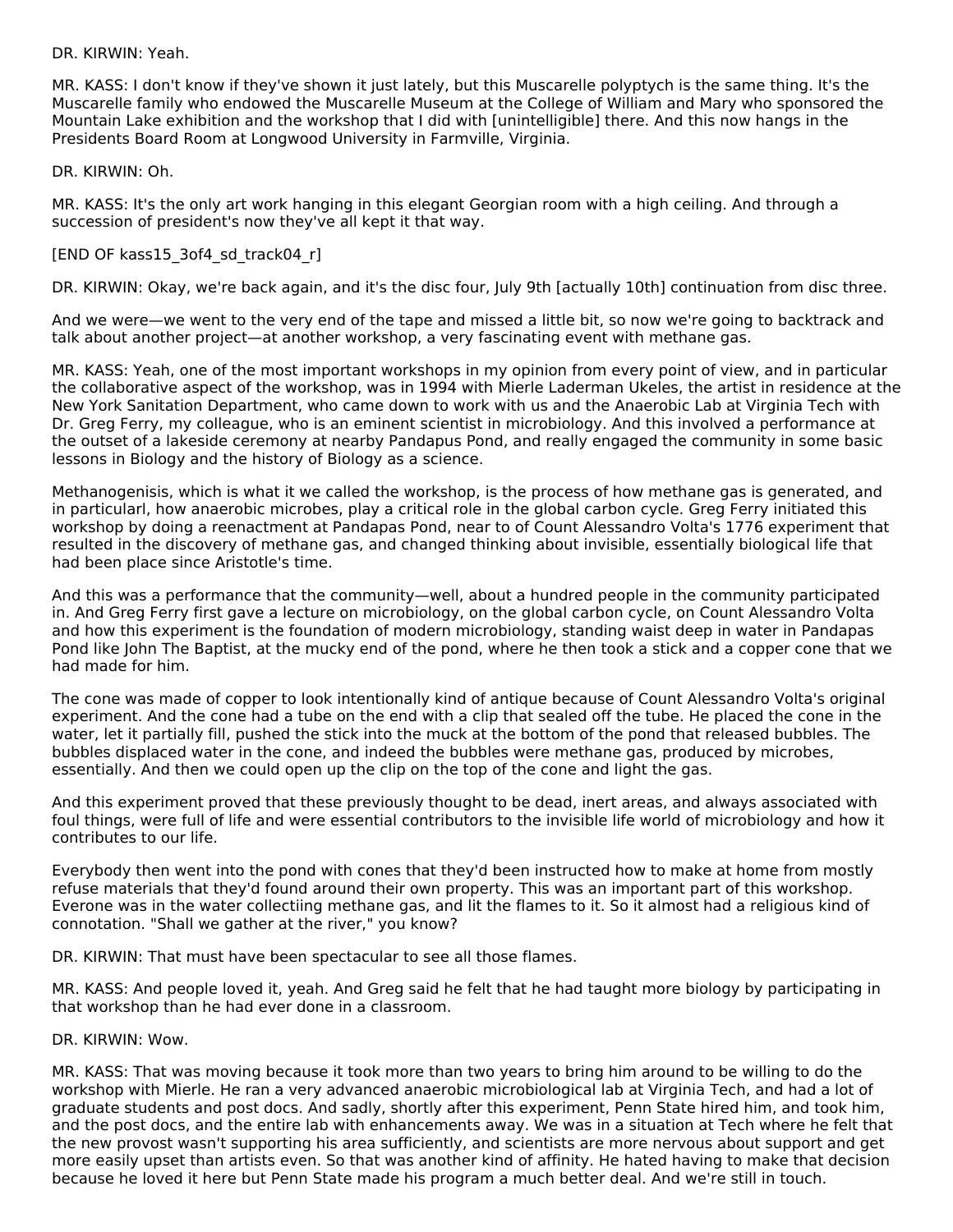DR. KIRWIN: And what did Ukeles contribute to the event in terms of the design of the project?

MR. KASS: Well, Mierle had met with Greg Ferry and we acquainted her with anaerobic microbiology and its role in the global carbon cycle and essential waste remediation, and that was all new to her. She had been doing performance art and installations, covering garbage trucks in New York with mirrors, doing installation pieces at the transfer station in New York City, trying to do things out on the Fresh Kills landfill in Staten Island, you know. And this was new for her, and of course it was a further probe by the Mountain Lake Workshop into scientific colloaboration and the emerging theme of invisibility.

So we took her through the labs and showed her everything. She then developed a number of performance pieces, somewhat ritual performance pieces that involved us building a blind-drawing screen for her, so that participants could reach through holes in blue rip-stop nylon barriers and make drawings they couldn't see.

The "blind drawing-screens" were intended to support this idea of separation between the brain our ego is housed in, and that's rational, and the body that has brains essentially all over it. At the core of Greg Ferry's research is amino acid chains and the study of those peptides, and the audience got a deep understanding of that. I mean, it was—the science is sort of amazing. Greg Ferry's the man who developed the microbe that would remove petroleum products from ground water.

I believe I may have told you yesterday that we had this really tragic kind of meeting when Mierle was here with the Waste Management Institute, the Waste Policy Institute at Virginia Tech that has a single client, the Atomic Energy Commission. And they were hoping somehow through an interactive community education project we could engage public and understanding the diabolical proportions of atomic waste disposal or lack thereof that's going on in the country. They actually asked Greg if he could develop a microbe that could eat it, and of course he said, "That's completely impossible. This is the most unstable material on the Table of Periodic Elements, you know."

What we did do as the centerpiece of the workshop, though, is we worked with bentonite [clay], vinyl clad bentonite, or vinyl clad with bentonite clay landfill liner that had been donated to us by a Texas company, Gunseal, I think. They delivered it at the loading dock, at the general loading dock at Virginia Tech. It weighed two tons. Bentoninte is very viscous. It has number 10 rating in permeability on a scale of one to ten for slipperiness. It's even more impervious than, like, polymers. So most landfill liner in the United States is coated with bentonite clay, which is used to some degree by potters, usually as an add mixture in their clay. But if you were walking on a concrete floor that even has a small amount of and bentonite clay powder on it, a little water, like, you would start sliding, you would have trouble standing up. Yeah.

### DR. KIRWIN: Slippery.

MR. KASS: Very, very slippery. So everybody thinks that in their garbage dumps and, you know, landfills, that all of their disposed of things are happily decaying and decomposing, and they're not. They're sealed in these big burritos of Gunseal bentonite clad vinyl wrappers. Just unbelievable.

### DR. KIRWIN: Whoa.

MR. KASS: So the loading dock was quite upset with me because there was this giant roll of nearly immovable stuff, you know. We had access to the old printing plant then, which was just abandoned. So we did most of the workshop performances in there. One of the things, we set the blind drawing screens up and people inscribed on the softened bentonite clay with their fingers, just identifying personal calligraphic mark making while supposedly concentrating on this idea of what the body does that is outside of our awareness.

We also made a steel cart, that is a really rather beautiful object out of steel pieces that were found, and fabulous wheels, steel wheels and all, just found in a vacant lot. Everything that was used in the workshop was essentially made out of discarded things. We did that with Jiro Okura quite a bit, too, with Souls on Garbage. When people open their eyes and look at what's lying right around their property or in the vacant lot next to them, they're stunned at how much stuff is there. Of course, people couldn't bring soft garbage in.

We developed the blind drawing screens for her to kind of dramatize this firewall between the body and the mind. The body keeps us locked out of it because we would definitely screw it up, you know. It means you can eat a pickle and follow that with a scoop of ice cream and somehow survive the experience. What happens is these little barrel shaped amino acid chains immediately transform to remediate the new material, immediately adopt to handle what you've just swallowed, otherwise it would take maybe years to digest the pickle and you'd never get to the scoop of ice cream.

I mean, as Greg pointed out, digestion would happen anyway. But it just wouldn't happen in this extraordinarily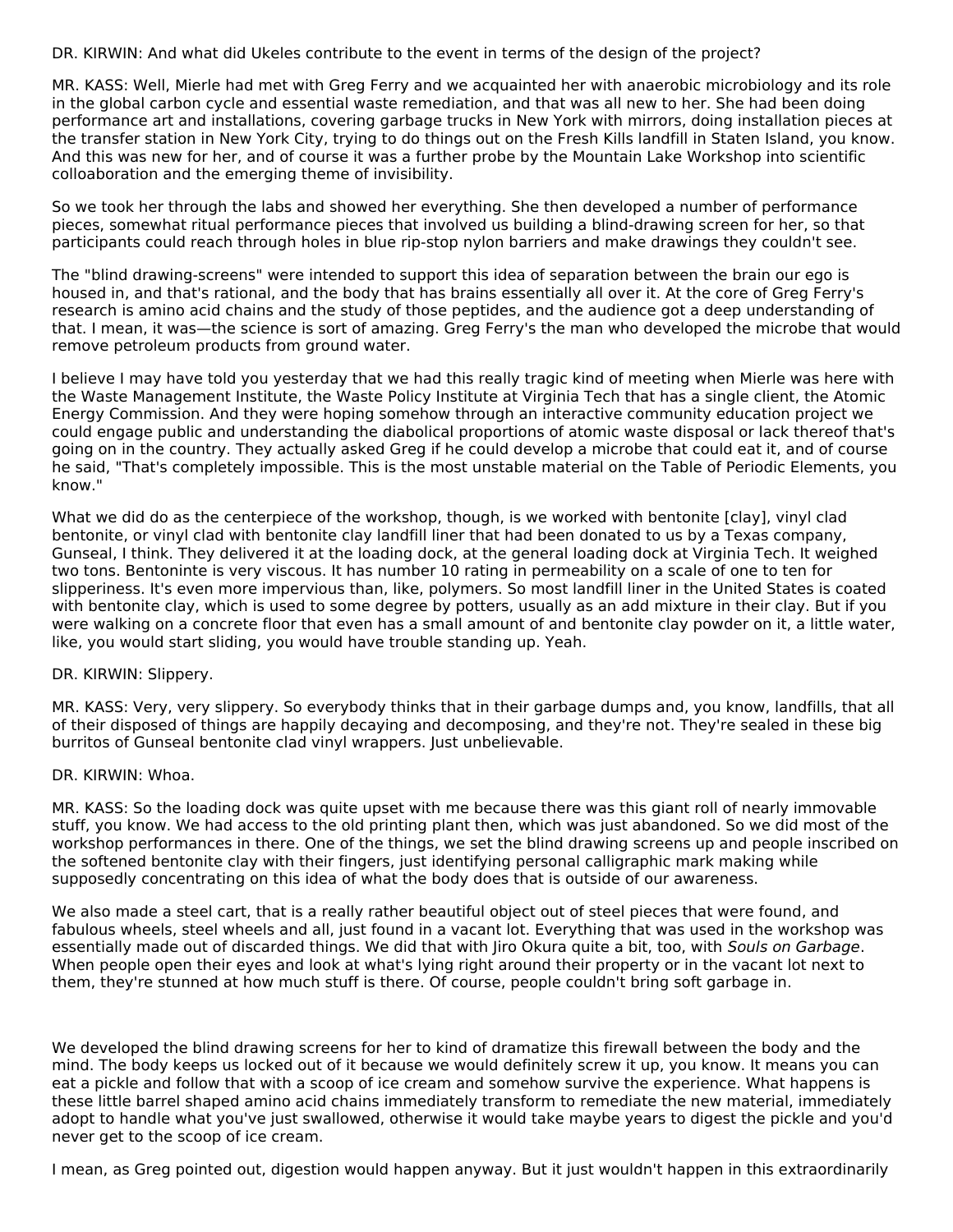designed way that it happens. It makes sense that we aren't aware of these things because so much of this is going on in our body in different ways all the time. This workshop really changed the audience's mind about how they felt about the mind/body distinction.

DR. KIRWIN: Well, that's also in keeping with the idea of chance and indeterminacy, that inability to control in a way because you can't know exactly what you're—

MR. KASS: It's for our own good that the body keeps the door locked to its intelligent sub-systems. Yeah. So the blind drawing screen was the metaphor for that—and what people were instructed to do, what Mierle did is first they washed their hands in a cleansing ceremony. We had soaked planks that we cut out of this bentonite material and put those two-at-a-time in the two blind drawing screens.

DR. KIRWIN: So what was the result of that—

MR. KASS: We used the screens and the cart toInscribe the wet bentonite with our hands and with sticks, like to see thisboy doing. This steel cart that the little boy is lying on here [pointing to a photo in the catalog], everything in this was completely found in a vacant lot.

DR. KIRWIN: What was the—you inscribed these marks, and then did it dry? I mean, what was the result?

MR. KASS: Yes. What happened is because we had the use of this big vacant space we could just leave it on the floor and in enough days it would dry, we would roll the blind drawing cart over it, and people could reach through it with their hand. Again, they couldn't see what they were doing easily. The idea was to make it somewhat away from you and also make it somewhat uncomfortable, you know? Because after all, this is the muck of the dead, rank part of the pond, but we're having now to concentrate on it and to try to relate to it.

The object of this workshop wasn't to get people to love microbes, necessarily, because they can be dangerous things, too. It was to get them involved with what is going on in nature at this level that is customarily beyond their perception, not normally involved with their perception.

Also, once this all dried, we were able to build a wall out of the bentonite planks, which had the real kind of resemblance to a primitive hut, and we were able to exhibit the blind drawing cart and blind drawing screens in proximity to it with one rolled out piece of the bentonite, of the larger bentonite that had been inscribed. We had an anaerobic chamber and a tank of nitrogen there, which in Greg's labs, you stick your hands into these long globes and you work in an oxygen free environment, thus another concept we associated with the design for the blind drawing screen was to mimic that.

It's quite a nice Joseph Beuys-ian sort of object, and we've used it for other things because the whole idea of drawing things you can't see or even touching people or shaking hands with them and you see their head over it, but it's just useful to have a blind drawing screen around. Yeah. And it's a nice object. It's made of that ripstop nylon, bright blue, you know, with aluminum tubing and all. It sort of imitates a pseudo-scientific looking object.

Not long after the workshop we exhibited all that in the Armory Gallery at Tech. As soon as everything was dried we went right into the second summer arts festival and created the next exhibition out of it. We've also done Mierle's workshop as a run-out. We met Mierle in North Carolina did it at Appalachian State University, and it's all in storage at the Taubman Museum right now until it's decided what to do with it. It's quite beautiful. I think that she loved the experience.

And we also made paper, dark blue leaves. We made paper out of intense blue pulp. Paper, the way it's made, is implicitly anaerobic, you know, oxygen free. So we did a number of things, and that involved people drawing on shellacked Masonite with water-soluble crayons, and using a vacuum table to transfer that imagery onto the blue paper that was made in paper molds and screens. All of this tried to demonstrate imagery made by withdrawal of oxygen, the anaerobic world.

And we exhibited those, and the Volta experiment cones. We were increasingly now exhibiting everything that was part of the workshop. And the community really indentified with this one. It was also critical because so far this was the most advanced in terms of penetrating a community of scientists, you know, the technological communities of specialized value and interest at Virginia Tech. And it was successful, and they liked it, and their graduate students and post docs really liked it.

But, as I mentioned, unfortunately, we eventually lost that great lab—this was a potential Nobel laureate program, you know. Penn State knew exactly what they were doing. They'd been trying to do this on and off for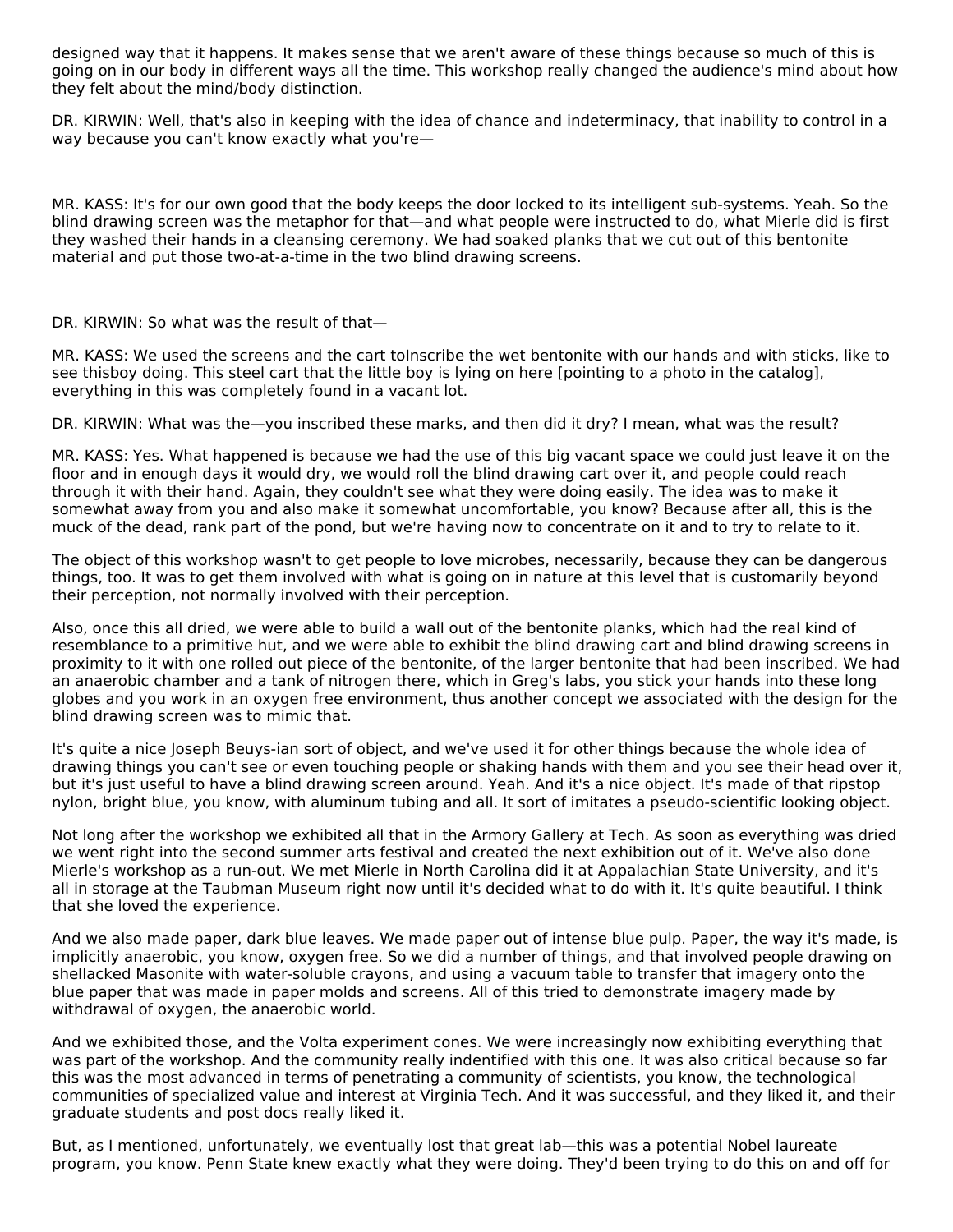years. Universities do this to each other. It's amazing. Pennsylvania, you wouldn't think they would have the money, you know. But that was exciting. We kept up with Mierle for years.

Ronald Feldman took the cone that Greg Ferry used to lead the Volta experiment and put it on his desk at the Feldman Gallery, Ronald Feldman Gallery in New York, and I never got it back. I should still get it back one of these days.

DR. KIRWIN: Now I'll know what that is if I go in there.

MR. KASS: Well, if he still has it in there. He thought it was such a beautiful object. Yeah, I agreed with him. It wasn't his object, but anyway.

DR. KIRWIN: That was the copper one that the—

MR. KASS: Yeah, we took everything up there and showed it to him because she wanted him to see it. It's funny.

DR. KIRWIN: Oh, yeah, he—

MR. KASS: I think that he had identified Mierle as a particular kind of individual artist, and he didn't want—he didn't like the collaborative aspect of it. He was a big fan of Beuys and all that and I had acquired a Beuys piece from him. This is also another completely contradictory aspect of him and what people like to think about art and artists. I don't mean Ronald Feldman in particular.

We ran into this often in the art world. We were suddenly dismantling the idea of authorship, mitigating it, possibly spreading Mierle's work into too many hands, which she was already doing herself. I mean, if you put mirrors all over a garbage truck, you can say, "I thought of that," but what about the people reflected in the mirrors? But I liked her workshop a great deal, and that led directly, eventually, to Art Volant and the projects that we did in virtual reality and physics with Jackie Matisse.

DR. KIRWIN: Can you talk about that a little?

MR. KASS: Yeah. That's not part of the Mountain Lake catalog because it happened in 2002, and it was in supercomputing engineering and physics. And I had to outsource—I had to organize the technical resource for that one everywhere.

Jackie is an artist who made kites and is interested in movemented form. She'd been very close to Calder, very close to Tinguely, Jean Tinguely, and Niki Saint Phalle. They were like very best friends. Jackie was Marcel Duchamp's stepdaughter.

DR. KIRWIN: Oh.

MR. KASS: So Duchamp had a family, a secret family. When he married Teeny—the way it all went down, you know, Teeny was married to Pierre Matisse. In 1947 in the great blizzard in New York, they decided they would all go into Manhattan to the gallery, and Duchamp, Max Ernst. And his wife, I can't think of her name.

DR. KIRWIN: She was over a hundred and she just died last year.

MR. BISESE: Mary Oppenheim?

MR. KASS: No. No, she was more like a surrealist. She was married to—

DR. KIRWIN: I know who you mean.

MR. KASS:—Ernst at the time. We'll just have to put that in the notes. I'll be able to look that up.

DR. KIRWIN: I'll think of it.

MR. KASS: All packed into this car in the course of the nine hours it took them to get to the gallery, first trying to go over the—

DR. KIRWIN: Dorothea Tanning.

MR. KASS: Dorothea Tanning—right!

They couldn't—they simply couldn't get access. They tried three ingresses to New York, and ironically they didn't go in through the tunnels. I don't know why it didn't work out. They were all together in the car for so long that people broke up, other people fell in love, Teeny ended up with Duchamp—leaving Pierre Matisse. I can imagine this could have been one of the backseat driving situations of all time. And she married Marcel, who had really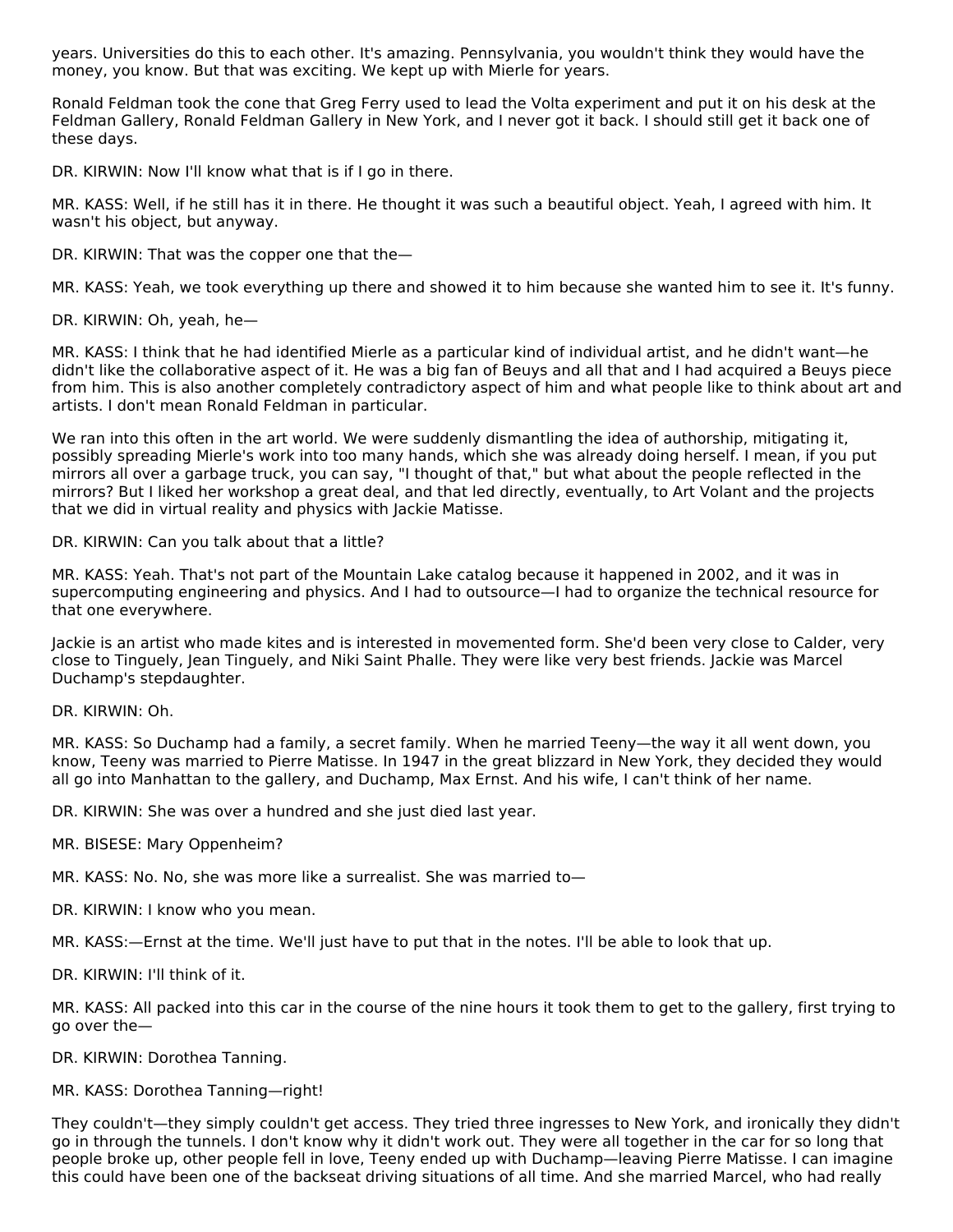never been married to before. So he immediately got Jackie and her brothers as a little family, and they'd go out and live at Villiers Sou Gres outside of Paris.

So Jackie had an interesting family. I mean, she had worked on the paper cuts for her grandfather, and, you know, helped him when he made that work late in life. He had several people who painted the paper blue and did all the cutting-out. And she made the boîte-en-valise with Marcel. But she told me that she didn't know anything about *Étant donnés*, even though she was working so closely to Duchamp on other projects. Only Teeny knew about that. So he kept that a complete secret for 20 years.

DR. KIRWIN: Wow.

MR. KASS: Yeah. So it was natural because of her interest in movement and form to ask her if she would want to do a project in virtual reality in light and that kind of gossamer visual imagery. And virtual reality seemed to follow nicely onto another variation on reality, like moving in the direction of invisibility, you know.

DR. KIRWIN: Yeah. What type of audience did you have for that?

MR. KASS: That was very interesting because we couldn't really have just the local audience. You needed to have a CAVE, and we did have a CAVE, a virtual reality chamber at Tech. And we had some commissions and contracts, like from the Department of the Navy and things for certain things they used the CAVE to simulate certain situations, motion platform for rough seas, and that kind of virtual imagery.

I had to organize the technical resource for Jackie's project by going to the electronic visualization lab in Chicago, which had the University of Illinois behind it, and recruiting their researchers and scientists to actually create the code for this. No one at Tech would do it. I don't think anybody at Tech actually could do it at the time. And the University of Buffalo came in on it with Dave Pape—one of the top "coders" in the country. And I went to supercomputing engineering conferences to kind of meet people, to meet mega-nerds, you know.

The University of Illinois is where the CAVE started—the CAVE was actually invented by artists. And virtual reality and the early technological investigation of it was artists who were interested in the physics of it as well. A little known fact, but then it quickly became a supercomputing engineering thing, and there are still artists interested in it. And Illinois still has an interface program in super computing and the arts, so does the University of Buffalo —and now Virginia Tech does too. We have the Interdisciplinary Center for Art and Technology at Virginia Tech in the Moss Art Center. We'll talk about that later.

But I was able to organize the technological resource to construct this piece, and we could show it on the platform we had in our local CAVE. Tech traded on the success of our project very heavily at the time with certain sponsors and patrons they had who were really engineering people. But this was the huge step forward in the idea that art could instigate new research at Tech.

Then the formal showings of it were broadcast over the World Wide Web, which back in 2003 and 2005 that was still a big deal, who could go to a supercomputing engineering conference in Amsterdam and use the most bandwidth. So we had nine or 10 places around the world who would all be streaming a kite tail, a kite tail completely constructed in virtual reality that could be operated with a wand. And the piece eventually had a flat screen adaptation that was shown in a Chelsea gallery in New York.

Now Tech doesn't have a platform that Art Volant can even be shown on, but we still have the piece, but the kind of platform we were using for it, the SGI Platform was dismantled.

We showed it in France and we showed it in Italy and in Belgium. And it was really fun because I got to travel with my last remaining graduate students and other people to these supercomputing and engineering conferences where the people I found were mostly obsessed researchers in flat-screen and CAVE virtual reality, or bankers, since it interfaced nicely with security interests that the bankers had. They'd be headhunting for people with cutting-edge skills in these things. And the medical community that was always looking into these things as a way of bringing doctors and scientists together to share in consulting, mutual consulting.

The problem with CAVE technology is the resolution isn't really good enough for detailed medical dissplay. So if you're projecting a big jawbone out with 12 people being able to look at it together, they can't get finely resolved enough where they can do that kind of research yet, at this point.

DR. KIRWIN: Is this sort of thing where you would have different experts in different parts of the world looking at the same—

MR. KASS: Yes.

DR. KIRWIN: —thing and consulting in that way?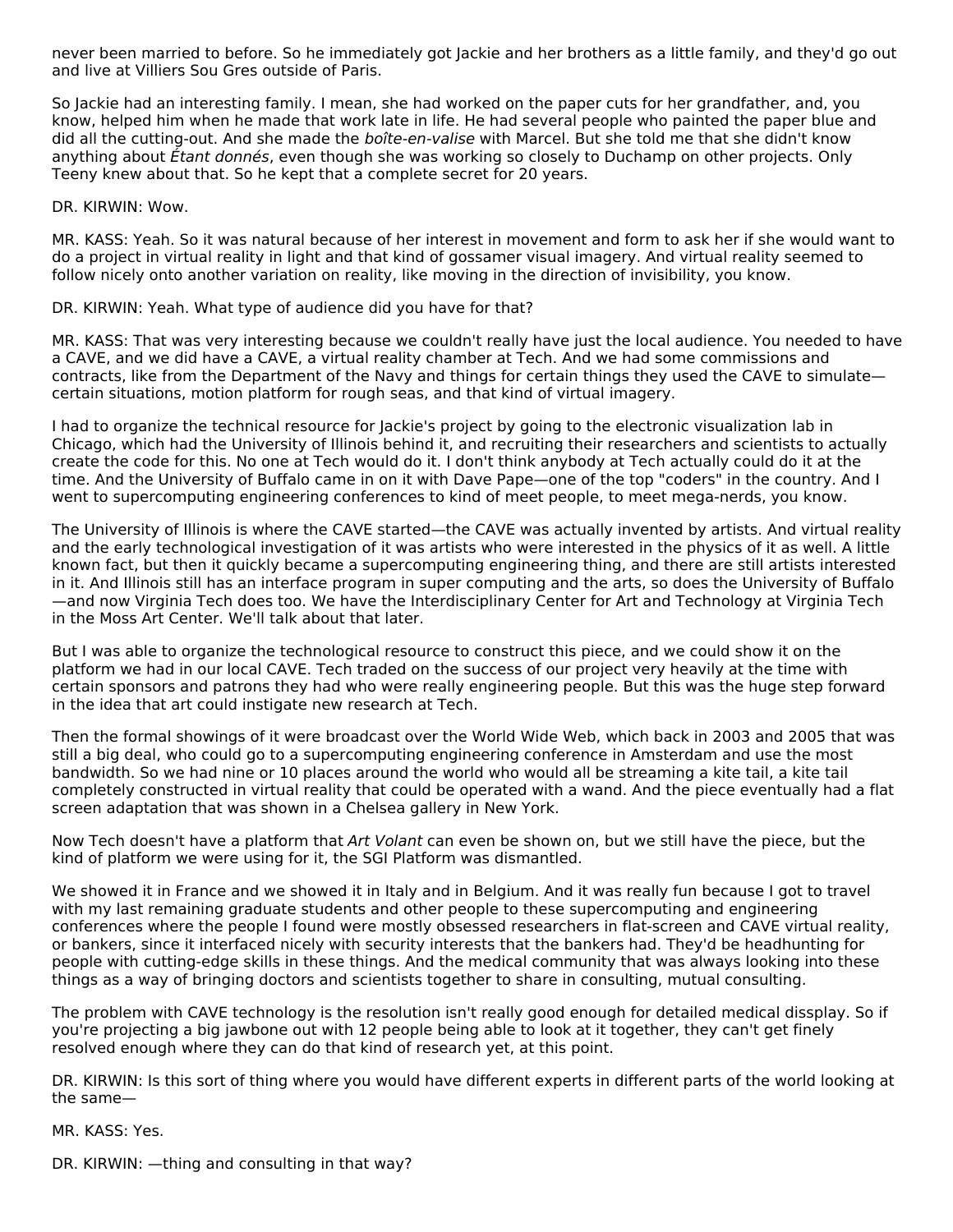MR. KASS: Yeah. And a lot of it has now moved to high-res flat-screen, which has gotten much more sophisticated and can be quite three-dimensional.

DR. KIRWIN: So the piece, it only exists in code or something like that?

MR. KASS: Yes. The code still exists, right. Dave Pape, the maestro code master, worked with Shalini Venkataraman, they did the code.

DR. KIRWIN: So it's kind of like a dance was performed, and you'd have some sort of record of it.

MR. KASS: Yeah, it's like all infinite, infinite, infinite sequences of zeroes and ones and things where you have to have the kind of mind that can pick out a glitch. It's like looking at everything at once, yeah. So it actually had a nice connection with anaerobic microbiology in that way.

You know, the interface of these things is eventually going to happen, and the basis of DNA research is anaerobic microbiology. And they'll eventually figure it all out. And just like in that movie The Imitation Game, where he really builds, you know, Turing builds the first computer. It completely changed the world. I mean, I love it how Winston Churchill said that Alan Turing made the single greatest contribution to the Allied victory in World War II.

DR. KIRWIN: By breaking the code.

MR. KASS: Clear as a bell. Of course, then they more or less tortured him to death—socially. Right?

DR. KIRWIN: Yeah.

MR. KASS: Anyway, Art Volant was an exciting workshop. Jackie Matisse loved it, and it had legs, and Harvard said it was the best project at the Amsterdam conference. I got, you know, paid some respectful attention. And the university kind of—that and Mierle Laderman Ukeles's Methanogenesis, the Ki No Ichiku project that we did with the Woods Product Research Center, which we did with Jiro early on.

There was always that little—from the mycological foray on, we were trying to reach into, oh, a technological or science discipline that had a value orientation of its own that we could parallel with our aesthetic value orientation, you know, bring them together. It worked.

DR. KIRWIN: It sounds like the last two really, really worked on a much more elemental level of being on equal footing, art and science.

MR. KASS: Yes, I think they did, and I think, without being fully aware of it, it was basically a model for ICAT, and that was useful. The art department that had always failed to define itself had finally defined itself.

DR. KIRWIN: Can you explain what that is? That's an acronym?

MR. KASS: Interdisciplinary Center for Art and Technology. It's a graduate program.

DR. KIRWIN: Okay.

MR. KASS: Where they have five or six scholarship lines, and where I think what they need to have now is a highly specialized graduate faculty. Right now, it is very art oriented, but we don't really have the—we don't have the people on board yet who create programs. We have people on board who use programs.

DR. KIRWIN: When did that start at the--

MR. KASS: Two years ago.

DR. KIRWIN: Two years ago.

MR. KASS: Two or three years ago. I guess its nascence was about three years ago. It started when the new Center for Creative Arts opened at Tech where the facilities for the Cube where things can be shown, and the workrooms and classrooms that are used by the graduate students in that program are located.

DR. KIRWIN: Well, it sounds very much like your work was fundamental to the establishment of that program.

MR. KASS: That's what people have said. I gave it a talk at the 50th Anniversary of the College of Architecture, and one of the former department heads stood up and said, "Did you realize you were providing the model for this program?"

This was now at least long after that period during which the art faculty always felt threatened by anything like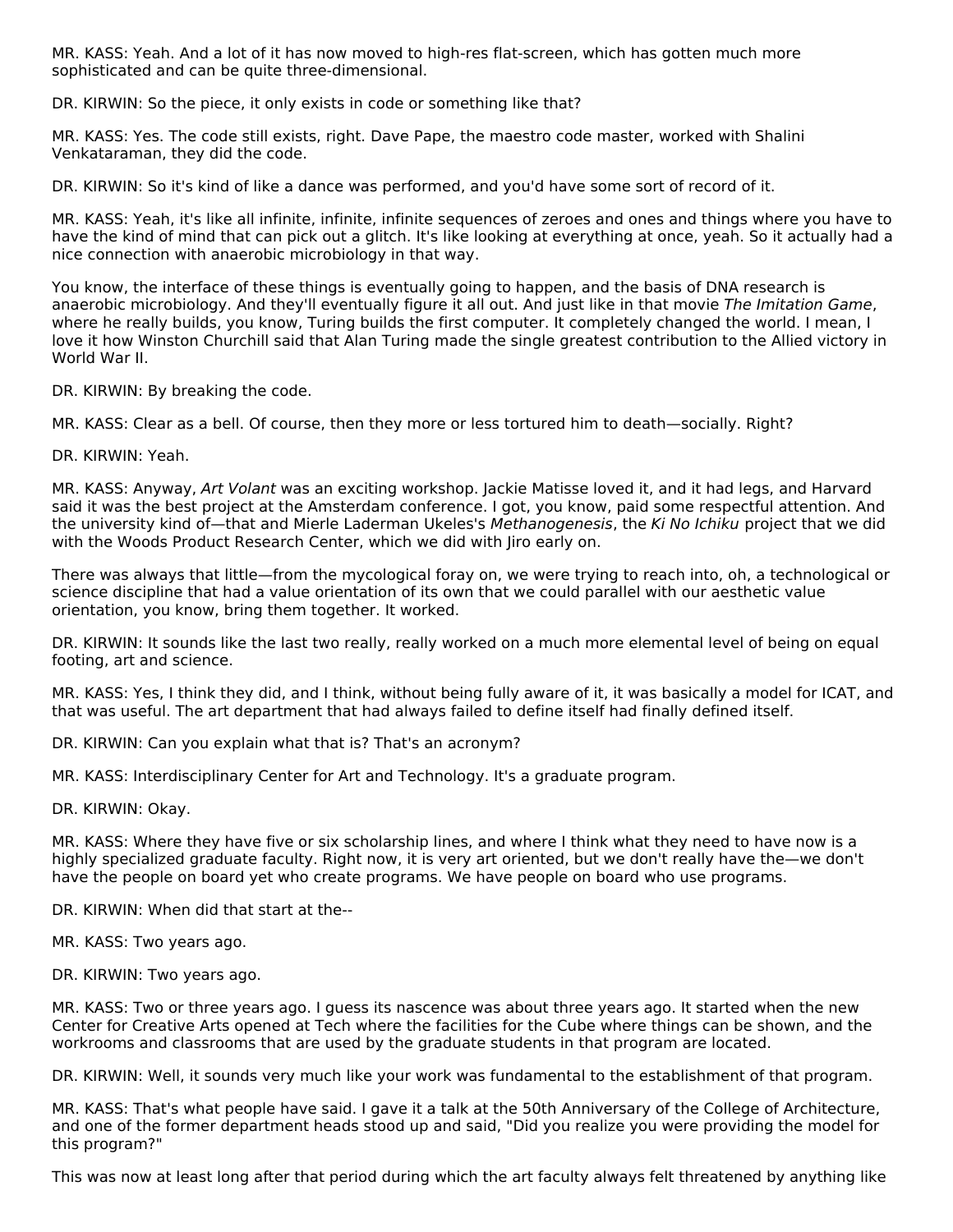that. They thought it would be the end of the art department. Well, I think that the end of the art department would have eventually happened if the art department not changed.

DR. KIRWIN: Not doing anything, yeah, exactly.

MR. KASS: Yeah, change is a good way not to go away.

DR. KIRWIN: Right.

MR. KASS: So a huge part of our effort in the workshops paid off. I loved it.

DR. KIRWIN: Well, it just seemed so natural for Virginia Tech to, you know, play to its strength, and to bring together the best of what the university has to offer in a collaborative kind of program like that.

MR. KASS: Yeah, they're definitely trying to do that now. And I think it's just, you know, what they have to do is just keep it up, keep going on with it. And I'm optimistic, but. So it sort of had a little happy ending. Now, in retirement, I get to wobble around in a completely different academic environment.

Now they want to build a visual arts center. That wasn't really a principle component of the new Center for the Arts. There are three galleries in the Moss Center, but they're smaller galleries. It's a huge building on the campus that had been a cafeteria before it was remodeled and expanded. It is right on Main Street.

[END OF kass15\_4of4\_sd\_track01\_r]

I mean, you won't believe the campus when you see it. And it's the Moss Center, because the artist Pat Buckley Moss ended up giving them \$10 million.

DR. KIRWIN: Yeah.

MR. KASS: After the deal with Heywood Fralin and the Taubman Museum fell apart, Buckley Moss just gave them \$10 million. So it's the Moss Center for the Arts at Virginia Tech.

DR. KIRWIN: Wow. That Buckley Moss.

MR. KASS: She's a wonderful person. My graduate student and I worked on this with Francis Thompson, who runs the art collections at Capital One, they're good friends. And she—

DR. KIRWIN: Is she still living?

MR. KASS: Yes—very much so. Her life story is quite amazing. She was severely handicapped with—what is it that she had? Dyslexia. I mean, really, like couldn't read and things, and she reinvented and re-directed her life through art.

And, you know, some people are very critical of her work—Peter Rippe probably lost his job at the Roanoke Museum because some of the board members so resented him doing a retrospective of her work. And I said to them "Well, it makes complete sense to me that she should have the show. I mean, you know, her work is serious work. You don't have to collect it or like it, but it's not without genuinet merit of its own." And then he became director of the Buckley Moss Museum in Waynesboro. She's very philanthropic, and really generous person.

DR. KIRWIN: Fantastic.

MR. KASS: So he suffered for quite awhile because of their bias. Though, Peter accomplished a lot during his time in Roanoke because he took the Art Center out of a house on Cherry Hill and got it into center in the Square, and got museum accreditation from the Association of American Museum Directors. Peter Rippe did only good things for the museum over a 10-year period, and his reward for that was they ousted him. No good deed goes unpunished—huh? Well, they wanted the museum to be sexier or something. A museum is always going through changes. It's probably going to be going through some more soon, so.

DR. KIRWIN: I wanted to ask you about teaching. You talked a little bit yesterday about the very beginnings of teaching and how tongue tied you might have gotten at the prospect of addressing a class of students.

MR. KASS: Yeah, as a young teacher I was really nervous in the classroom—kind of afraid.

DR. KIRWIN: Afraid? How has your teaching philosophy changed over the years or your interactions with students?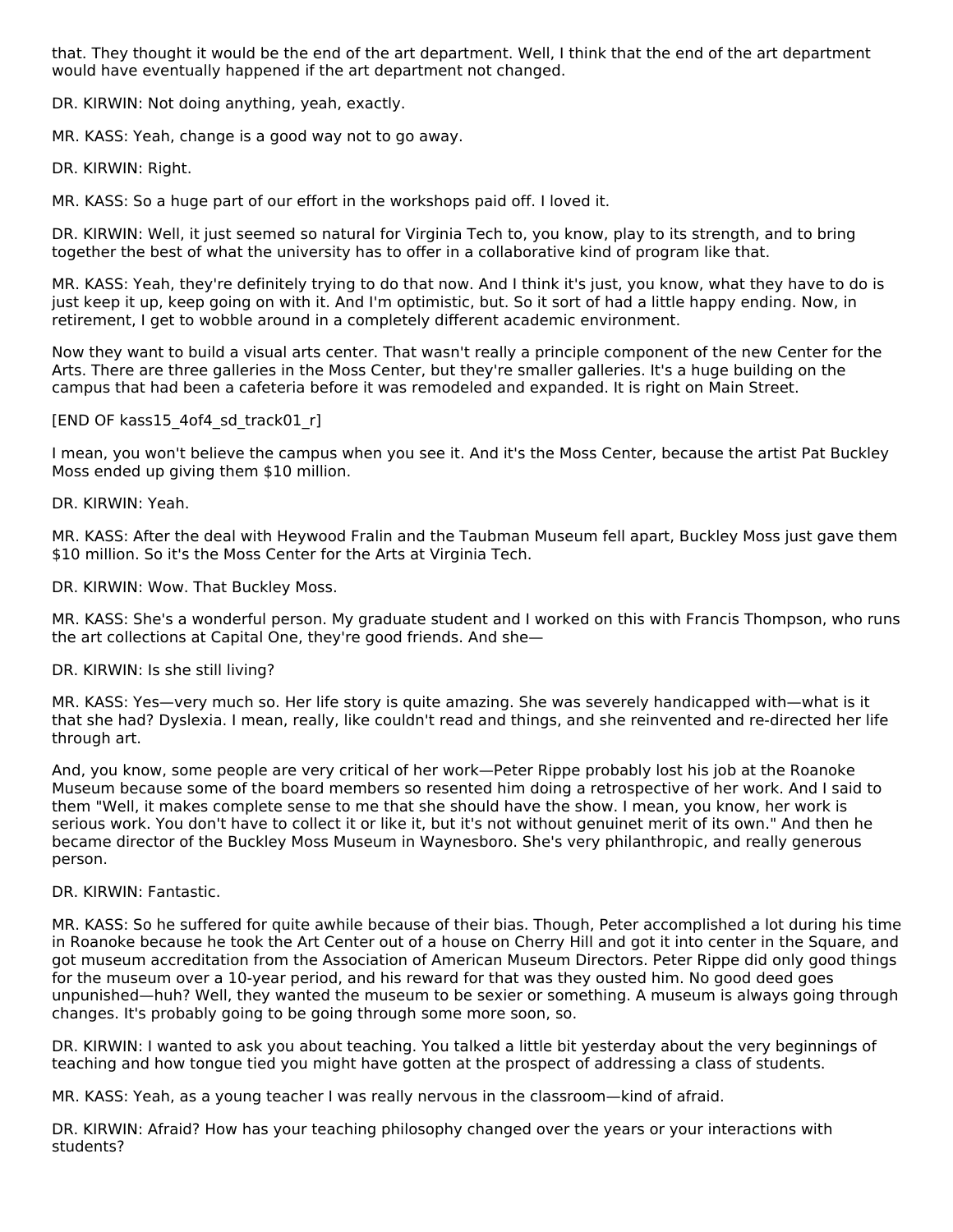MR. KASS: Well, I told you I stuttered terribly as a kid, and I had to develop performance techniques to overcome that. So as long as I didn't have to read anything didactic or whatever, I could work around it. And I just got so comfortable working around it that I just stayed in perpetual mode, which means there's a real chance I don't know who I am. Yeah. I got interested in Buddhism. That could be true of everybody. I'm not worried about false self anymore. I've moved into a more advanced existentialism. What happened never happened. Yeah.

DR. KIRWIN: Well, I can speak from Eddie's [Bisese] experience that he says you were a wonderful teacher and a great raconteur in the classroom.

MR. BISESE: The painting classes that I took were wonderful. It was two and half hours to paint, and the teacher never asked you to remember anything. It was just that you were doing and—

MR. KASS: You were doing things Eddie! And we were always critiquing and doing stuff all the time that, but they liked going over to the slide library. I'm not sure the slide library liked it, but

MR. BISESE: And you would walk around and you would see a certain color and you would relate it to someone else in the room or someone else in the art world, and just on and on. And just being in the room listening to you talk, I'm getting very nostalgic hearing you, listening to this. I feel like I should be painting.

MR. KASS: What we did later as I became the senior painter eventually was we would start every class with students doing short presentations on artists that had come up in the previous class, and they would go do the research on that artist who they usually would never had heard of, but it would come up in a critique in relation to something that somebody was doing, and then they would take five minutes and show images and something about that person. So everything would get contextualized.

And students did that, and they liked that. You know, you'd think they would have balked at doing that kind of research but they'd get their slides pulled, and then they'd find out "Oh, this is what Adolph Gottlieb did," you know.

Very interesting. They were interested in it. And then they would key off each other and all be working in different directions. Little movements would get started. So you'd get little clusters of two, three, sometimes four people whose work had a relationship.

DR. KIRWIN: But they didn't have a graduate program then, right?

MR. KASS: No, the only graduate program was in Art Administration, and that was only for the last five years that I taught, and I only had three or four students in it, and then that got squashed and it precipitated my early retirement, which wasn't done in anger at all—it was just that common sense prevailed. It's just as I explained to Dean Knox, I said, "I'm finished. I can't do anything because you've taken the resources that it took me years to develop to do it away." You know, I didn't really need the money from teaching at this point—not because I was rich particularly. I just never spent any money. I mean, I didn't have time. We'd drive 15 year old cars, you know.

DR. KIRWIN: How do you think art education, studio art has changed in the university setting or college setting since you've been teaching?

MR. KASS: Well, as we said yesterday, I don't think the MFA program is rigorous enough to produce people who are necessarily prepared say to be in academic life, which is the real purpose of that degree. Just like any academic degree, PhDs and things, it's really a try-out to see if you can manage the disciplines that are required to do good scholarly documentation, do good citation. Your PhD dissertation is like an exercise. You're supposed to go on from that and do reliable research.

The MFA degree used to require language and more art history study, and used to require a real written documented dissertation that was put on file. And I have one at Chapel Hill that talks about the importance of the Washington color school to me and various things that influenced what I was doing, and still it was only 20 pages long.

For some reason studio people seemed to resent that requirement, and the foreign language requirement, and over the years have kept chipping away at it to where it's now "all I do is my work," you know. I think that since an MFA is really a degree to prepare you to participate in an academic setting it should be more rigorous, I guess you could say it's really an excuse to have two years to work on your own art, but there have got to be other ways you can get that experience, you know. So that's my only criticism of it.

DR. KIRWIN: Have many of your students gone on to MFA programs?

MR. KASS: Yes—and some are teaching at universities. Three of my students got full scholarships to Skowhegan —and all kinds of—my students did very well in general. I was happy about. Again, not wanting to go to college,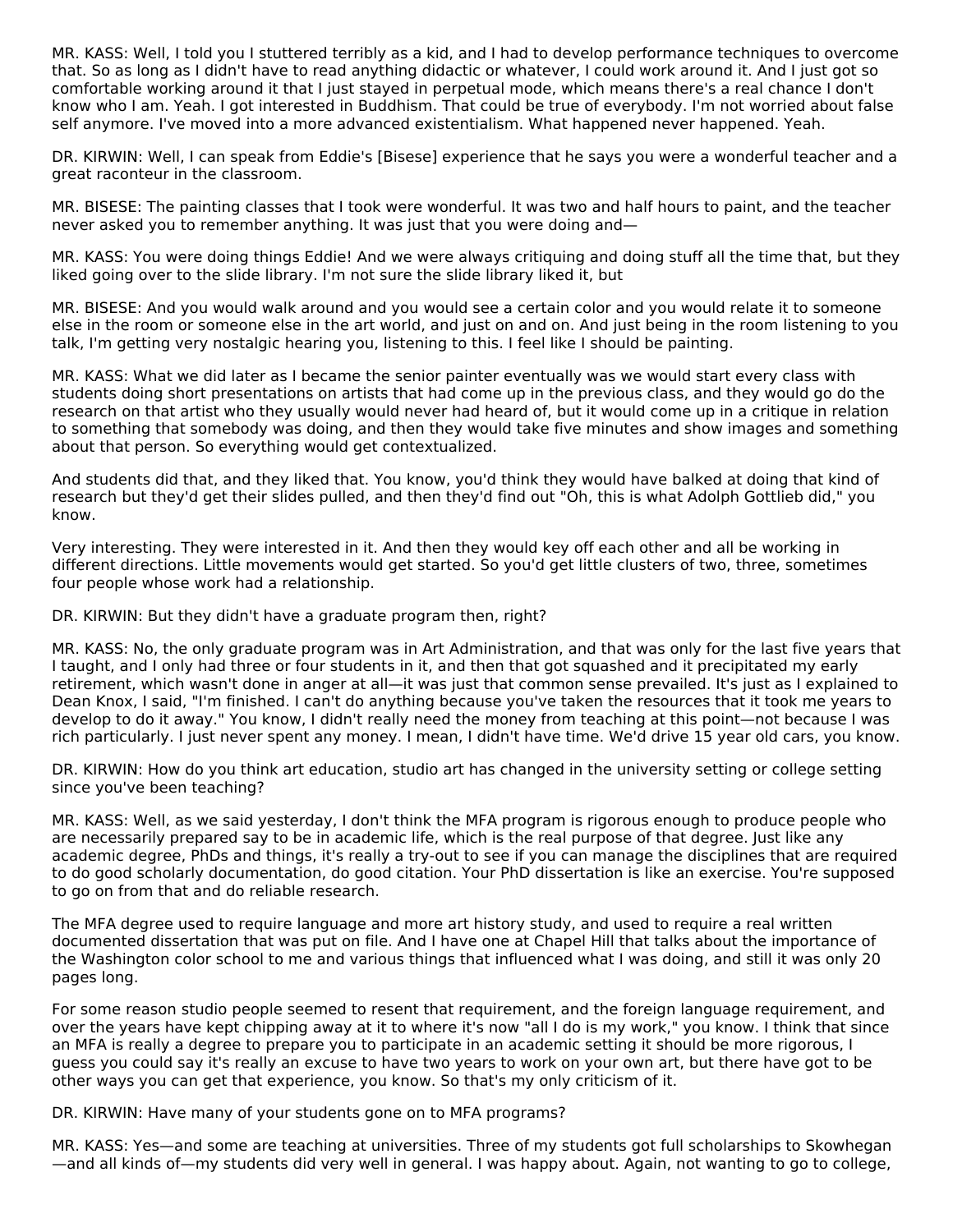but, you know, deciding to be an artist is such a desperate decision. I was always very careful to tell my students "Only do this if you can't be happy any other way, but if it's really true that you can't be happy any other way then definitely do it." And that would lead to the advice about oh, how to manipulate their parents, how to, you know, how to get the family just to be happy they still have a functioning kid. Yeah. It was very hard with the Korean kids particularly because the families are so driven for them to do—to be successful.

DR. KIRWIN: Yeah, I just ran into David Chung. He's a friend of ours from Washington and he's gone off to teach at Michigan, Korean artist, but he was talking to me about how he dropped out of school, and how this was a tremendous disappointment for—the family was just devastated.

MR. KASS: What did they want him to major in, though?

DR. KIRWIN: Gosh, I don't remember. He told me that it was simply he couldn't-

MR. BISESE: They wanted him to be a doctor.

DR. KIRWIN: He couldn't finish school. He did ultimately finish, but it took him a very long time.

MR. KASS: Yeah, a couple—

DR. KIRWIN: Is that Cardinal keep—[A Cardinal if flying into the glass window of the studio.]

MR. KASS: It just loves the glass.

DR. KIRWIN: He wants to come in.

MR. BISESE: He was at the door over there and it came around.

DR. KIRWIN: It's a pretty bird.

MR. KASS: I had to council a young Korean boy who loved art and said, "My father will kill me if he finds out I'm taking art courses." And it was really serious.

DR. KIRWIN: David is tremendously successful. Chung. And—

MR. KASS: Well, that's good. I mean, maybe having that kind of push-back actually helps. It's not easy, so maybe your family's helping you if they're not amking it easy, right? So I enjoyed my teaching life a lot, and I still get to enjoy it in that I have interns that come out to the studio. They still ask me to give lectures occasionally. I'm worried they're going to ask me to go on these graduate committees. That'd be a lot of work. I mean, they don't have to pay me anything. Yeah. But it's fine, and I'm not looking to be paid for anything.

I think that just having a good background in theater and performance, as well as visual art, would help the graduate students today. Knowledge about that would have made a contribution to some of these graduate presentations that this current crop of students recently did, and it seems to me you'd have to know a good deal more about the modern history of technology in art, you know,—is it Oskar Fishinger? Yeah. People in the first half of the twentieth century, who were already experimenting with new technologies—people who Cage was very interested in.

DR. KIRWIN: How many people were in teaching in the department, in the art department?

MR. KASS: Well, I'm not sure, but we have five historians now, which seems miraculous to me given that we had only one when Eddie was here.

DR. KIRWIN: Wow.

MR. KASS: And then it was two when Jerrie joined the faculty in 1978, the other art historian was Bob Porter, a wonderful teacher who was also a sculptor. Jerrie was assigned to the Division of Humanities, a program that doesn't exist anymore.

DR. KIRWIN: Was it art history and art together or separate?

MR. KASS: It was studio art and the extra wheel of art history to load up with these huge cattle call classes to build our numbers. Some members of the art department did not want an art history program because that wouldn't help. They just wanted them to teach one section of survey or art appreciation after another. Now Derek Meyer had gone to Iowa. I'd gone to Chapel Hill, and Dean Carter had gone to Indiana. All of those schools had real art history programs.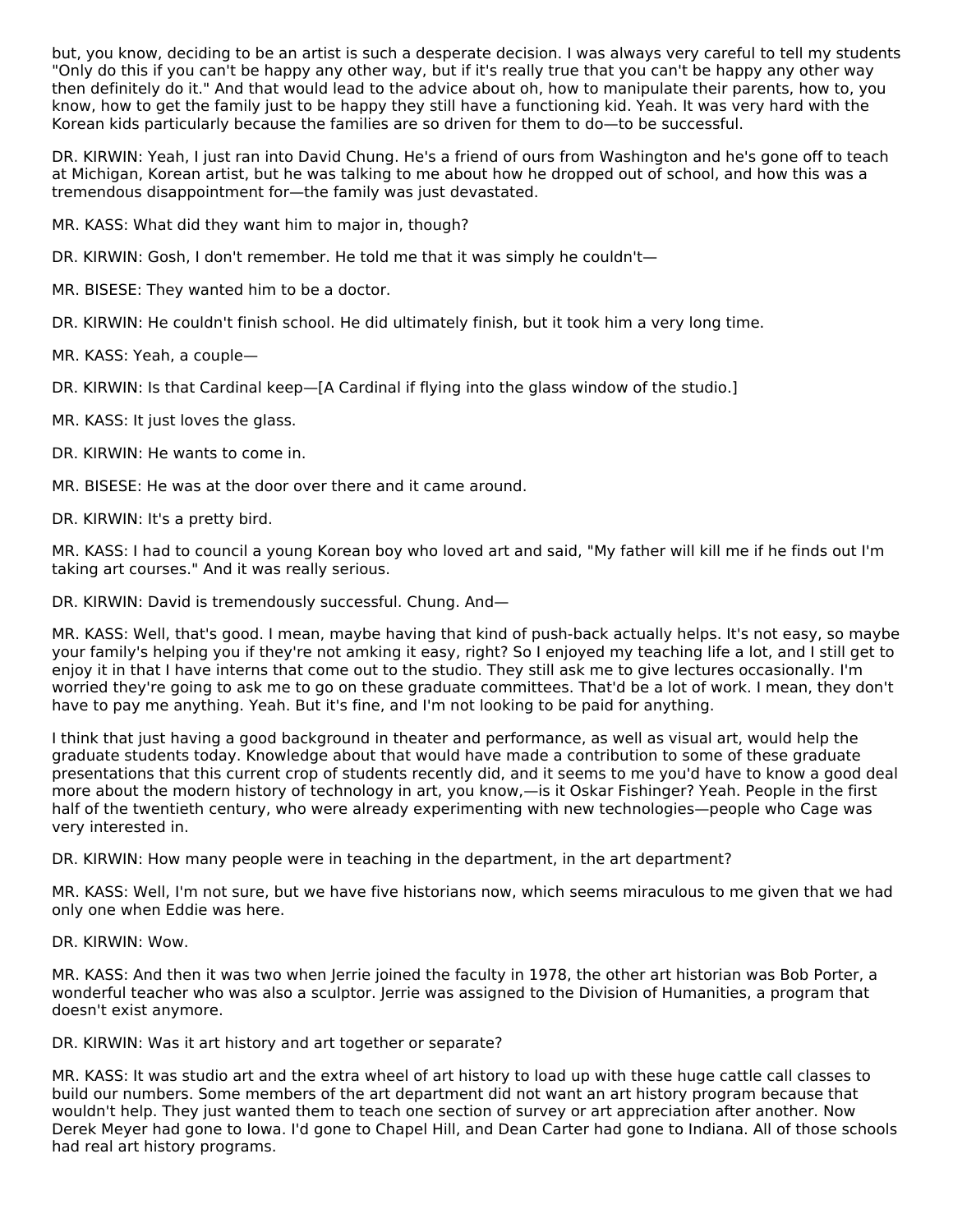Victor Huggins had gone to Chapel Hill, too, but he didn't really support the art history program. I mean, he supported all of the changes that watered down the MFA degree. And he was my good friend and I liked him a lot, but we had some disagreements at different times over the years. But that's a different story.

DR. KIRWIN: Was he at—

MR. KASS: Tech.

DR. KIRWIN: He was at Tech then?

MR. KASS: He brought me here.

DR. KIRWIN: Oh, and then didn't he go to—I guess—

MR. KASS: No, he just retired. He had been at Vanderbilt before coming to Tech.

DR. KIRWIN: Oh.

MR. KASS: Victor was critically important to the growth of the Studio program, but he was always dissatisfied by the administration and things. He was open to a lot of different things.

But Derek and I always, coming from studio perspectives, supported art history. Also, in a long range view, it was essential for the program if it was ever going to have any credibility. So now they have a Material Culture degree. That is a graduate degree.

DR. KIRWIN: Oh, they do?

MR. KASS: Yes. That's what art history, I think, is increasingly being called now, Material Culture. And there's a renewed interest in some of the Mountain Lake things as well as other objects and collections because they want material for the Material Culture program.

DR. KIRWIN: They have to look at objects.

MR. KASS: Well, I think that it attempts to integrate exhibition with the study of objects, too. And they're trying to regain the Art Administration program, which makes perfect sense.

One of the kids who's working for me this summer goes to George Mason University, Clayton Willis. He got in touch with me through the Taubman Museum because of my work with Merce Cunningham. He's studying classical ballet at George Mason University, and has wanted to be a ballet dancerr since he was a kid growing up in Roanoke since he was six. He comes from a very religious family. What do you do when you live in Roanoke and have a kid who wants to be a ballet dancer and he really means it? There aren't many resources. But Clayton is making it work. He's very athletic. He's the one who's resizing all these images. He's also double majoring in Art Administration, which I think is very smart. And he's actually in New York right now performing with a company in Brooklyn. George Mason University has a serious dance program.

DR. KIRWIN: Yes, they do.

MR. KASS: And he just wanted to work with anybody who had worked with Merce, you know? When I interviewed him he sat right there in Merce's wheelchair.

DR. KIRWIN: He got a vibe?

MR. KASS: Well, you know, with Merce, Baryshnikov was often around. And I mean, he really had the respect of the Cunningham Dance community. And students loved going up there with me when I would visit Merce at Westbeth. The dancers are inspiring. I mean, you can imagine. Spending a decade around modern dancers was really interesting. They usually all smoke. They can have dreadful lifestyle habits. Their feet are often all bandaged-up because the training is so hard on them. Merce used to say: "It's not natural you know!" There are physical therapists on call all the time.

DR. KIRWIN: Well, could you talk a little bit about your current work?

MR. KASS: I make these works using stencils the designs for which I derive from my drawings or from actual things that I find ouitdoors or in the studio—like sycamore bark or my Chinese carvings. Well, you know, my use of patterns isn't new. They seem to just be a development from my use of paper towels and pieces of paper and things that I'd throw down on the paper sometimes to establish just simple geometries. I cut out shapes that I would define on a viewfinder. I like drawing on Plexiglas.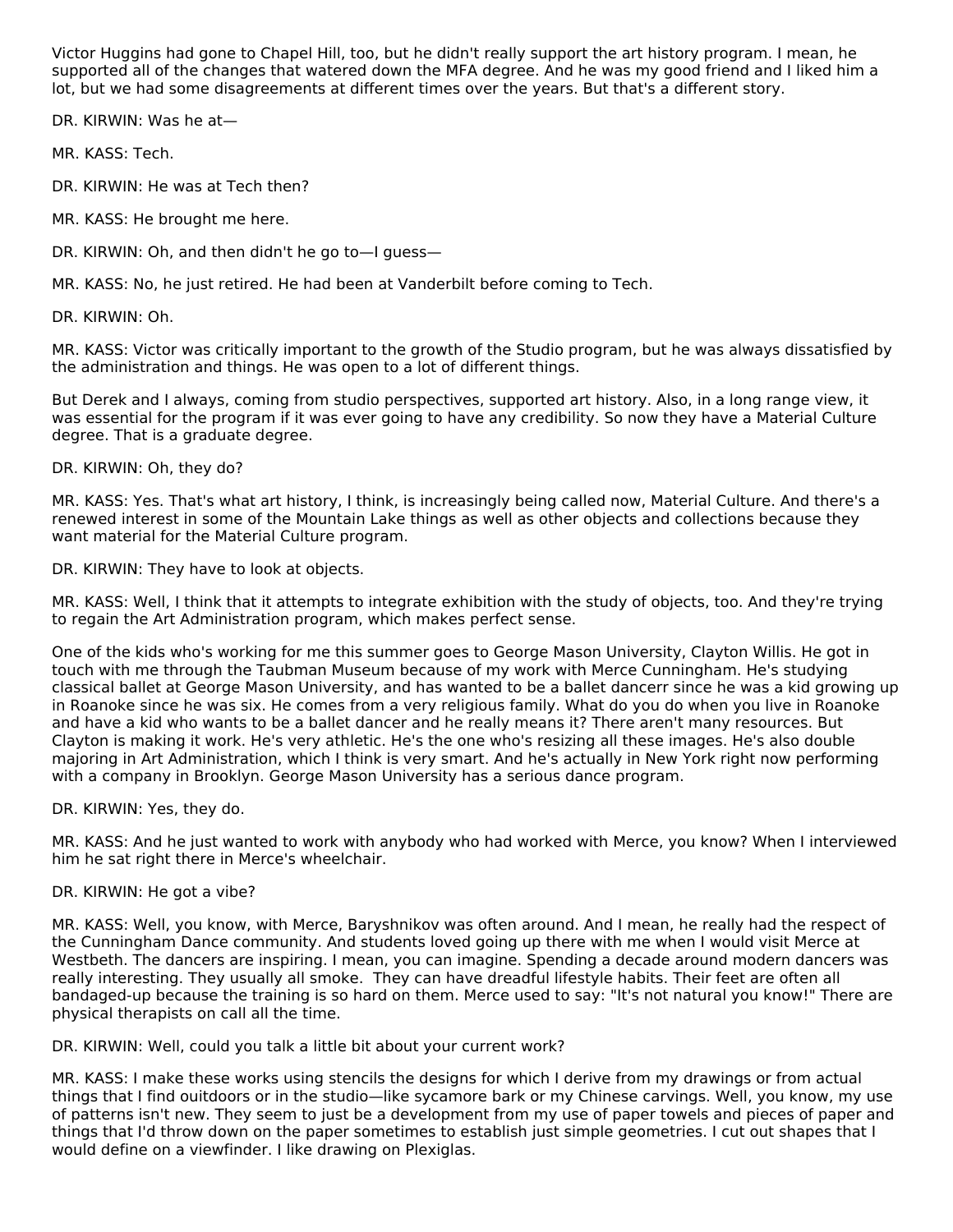When I developed this—drawing on large sheets of plastic—I was teaching *plein-air* painting, painting out of doors, you can't get students to realize there aren't rectangles in space, you know, trees don't really have lines on them and stuff. So if you teach them to draw with a viewfinder instead of just doing, this looking at open landscape, they kind of get it. They get the idea of it's just putting a window around it—it's like theater. And getting enough of the illusion of aq real space that that we suspend disbelief, we think it is the real thing. We participate in that fiction or illusion, you know.

Well, I would take the class to Smithfield Plantation on the Tech campus, and I would make a quick sketch, which was important for them to see me do in a few minutes because otherwise they'll take a couple hours doing this, you know, and if you take five minutes outlining a foreground, a middle ground, a background, the furthest background of a scene as simplified considerations you impose on the scene your looking at—and just get those simplified elements in proportion, as just four lines crossing the paper. These are fairly developed drawings that I'm showing you, but closer to what I'm describing would be a piece of Plexiglas that might just have four lines surrounding the outlines of the edge of everything that you think is in the foreground, and then another line connecting everything you decide is in the middle ground, and similarly a line joining everything. Everything that is in the background, and the finally the furthest backgound, which may be an independent shape like a cloud.

And then you put the piece of plexiglass up against a window and trace the lines crossing it on a piece of paper and draw a rectangle around the plastic And then my advice would be finish the five or so of the most important shapes that you think are in the scene, just draw around those shapes, you know. And so they may draw the outline around a house, a fire hydrant on a curbside, the frontend of an automobile, something like that, maybe a particular tree.

And then I would have them take that group of lines and shapes and quickly trace that onto another piece of paper, and working with four or five grey tones between white and almost black, and I'd ask them to squint at the scene again, saying, "Ninety percent of this is going to be in some shadow or grey tone. Only about 10 to 15 percent might be in bright light or the white of the paper. And starting with the lightest grey tone—I'd ask them to fill everything in with the lightest tone that they feel has any shadow on it at all, and put the next shadow tone in those areas that are the next darkest in value value, you decide—and so on, finally putting in the very darkest shadows."

Well, this is causing them to make a lot of abstract considerations about the scene. It's like looking at contrasting areas of light and dark patterns, you know, instead of subjective things like trees and houses, the things they're accustomed to identifying in their field of vision. The range of light and dak papttern is much greater than most people realize. And that pattern of contrasting values, that's what you have to aim at if you want to creat an illsiion on a two-dimensional surface. This exercise allowed students to quickly derive good proportions from space in the natural world and contain it in a rectangle and establish a very simplied pattern of contrast ing gray tones, or values. Suddenly they would see that they'd made a quick sketch drawing of a place that looks lokked like a drawing of the place. And sometimes they'd be shocked.

I said, "Well, now you have a quick sketch. And I'd joke, so, now when you're at a party, you can just draw something." I did this exercise with M.C. Richards andI did this with Cage. I gave John Cage little drawing lessons. He was getting interested in stuff like that. Well, he said, "I can't draw at all." I said, "But you really can. It's just a matter of learning to make something by breaking it down—like you already do in your work."

So I would get a long piece of Plexiglas, and I could quickly make a relatively proportionate quick sketch of the landscape around Smithfield Plantation, and then, if it was a sunny afternoon, I'd put a big piece of paper down on a piece of cardboard or foam core. I would tip up the plastic on the end of the paper so the shadow of my black lines would cast along the whole length of the paper, and I'd work with a pencil and quickly lay-out the drawing on the paper in the late afternoon sunlight. And of course, it's distorted, right, but that it isn't the way it's going to look when it's painted. Our perceptive consciousness will correct for that, or overcome that.

And the students would watch me doing this, you know—which was my idea to begin with. And so the idea of doing it was so that then they could do it. In two and half hours I would layout and paint an entire watercolor painting, on a five- or six-foot long piece of paper. That would really get them past the idea that they can never get anything done!

So it was fun. At very least they would learn something about how to take that big, open space out here and put it into a rectangular format. At very best, they would really feel comfortable about taking ideas like this and going to town with them in their own work.

DR. KIRWIN: So when you were working on a piece of Plexi like that, you're literally holding it up to the—

MR. KASS: If it was a small piece of plexi like the students usually had I hand-held it. But if it was a larger piece of acylic, I put it on an easel when I worked on something like that.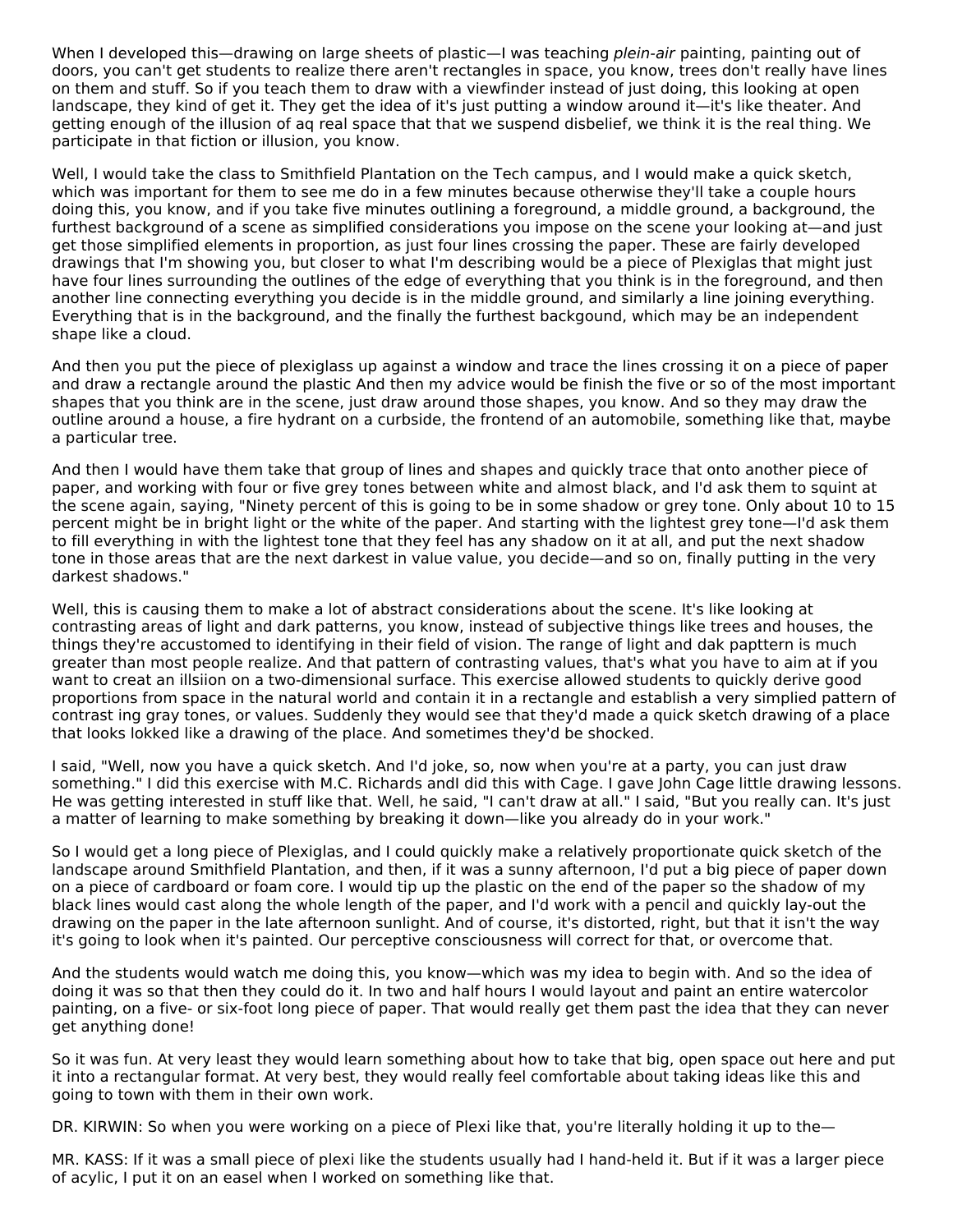DR. KIRWIN: On an easel.

MR. KASS: We used to work on glass years ago. Then I switched over—because of safety.

DR. KIRWIN: So you're looking through it, and making those decisions.

MR. KASS: Yeah, when it's hand-held you had to practice a little to get used to doing it. You don't need to make the whole design at once. I'm looking through it, moving it close-up or at arm's length—taking in the scence that it frames for me. And then I'm making where I'm standing, So as I begin drawing the elements of the visual field that I've selected in the viewfinder—I can stop and rest when my arm gets tired—and then—keeping my position —resume making the design for the drawing by fitting the lines on the plastic back into place. An enormous amount of selection is happening when you're doing that—but most of it is simply just following what your eye is drawn to. A group may make such studies in the same place—but they will all be different because of individual interest and selection. It's like if you take out a group you will get amazingly unique results. What I did at Bennington for the North Country Workshop was we pick one place in the back of that big studio building that had big glass windows and I had 10 pieces of Plex about this size for 10 people, and they all looked out, standing near each other, they looked at the same general scene and all made their drawings at the same time. They couldn't look at each other's, and they all drew it. And they were all different. Yeah, because they each followed their own visual interest in the space.

Female Speaker: The selection.

MR. KASS: So that was very revealing to them. And then, you know, I would keep encouraging them to, like, for strategies for them how to add elements. And then we put them all together and frame them in one frame with a backing. So you get this really interesting black labyrinth of tangled lines that's all of the same place. And I said, "This is just as good as a representation of this place, maybe more so, because it's 10 hearts and lives making this interesting layered image." And they loved that.

DR. KIRWIN: That must have looked great.

MR. KASS: And we gave it to the school.

DR. KIRWIN: The big 10 pieces of Plexi together in a sandwich.

MR. KASS: Right.

DR. KIRWIN: Yeah.

MR. KASS: Like in Jiro's workshop, the particpants will pick up sticks and stones and then thrown them on paper, and then Jiro would lead them in a single-brush painting exercise called "Zen Breathing Lines." It was a great introduction to traditional Asian single-brush.painting,

Particpants would make their ink by grinding ink sticks on slate inkstones and then paint repetitive lines around the sticks & stones, following one fater another so everyone painted on all of the papers that were set out on tables all over the room. Their exercise was simple to hold the brush properly and move it gently up and down while keeping the tip on the paper. Their lines soon become very natural and even in sync with the other particiants—and in that way they resemble breathing. And we have done this workshop a lot sometimes when we are also performing John Cage's STEPS or at public, charitable events usually. We did one with Anne Holton once in Roanoke for CASA, (Special Court Appointed Child's Advocate. It's a charity that gets lawyers for kids. And we were asked to do a workshop that would engage the public at the Jefferson Center then would be included in an art auction. They wanted me to go over and paint something that they then could sell. I said, "I would rather do this thing that involved your whole constituency, Judge Trumpeter, everybody, Senator Warren."

They were a little intimidated at first and didn't want to touch the brushes. They didn't want to get ink on their hands. We arranged it so they wouldn't do that. There were a lot of really pretty girls in my class and in the workshop at that time. And the boys couldn't get them to do it. The boys could handle the tables with the stuff, but the girls would go out get these guys, businessmen and lawyers and all, and get them to paint the Breathing Lines.

So we made like 10 or 12 on Mulberry paper and everyone who painted signed them in pencil at the bottom of the sheets. We dried them with hair driers, you know, and then they auctioned them off. And the option at auctioning them off was if you bought one, for a very small cost of materials and fee, we would mount it the traditional Asian way for you, and also I brought a charcoal-color plain wood frame stock. I had a wholesale framing account. And we framed them for the purchasers at cost. We'd add a little bit on to all of that, to cover our gas and lunches but it was still not very much. They would all get sold. They would sell for \$400 and \$500 it was a really successful event for the charity auction.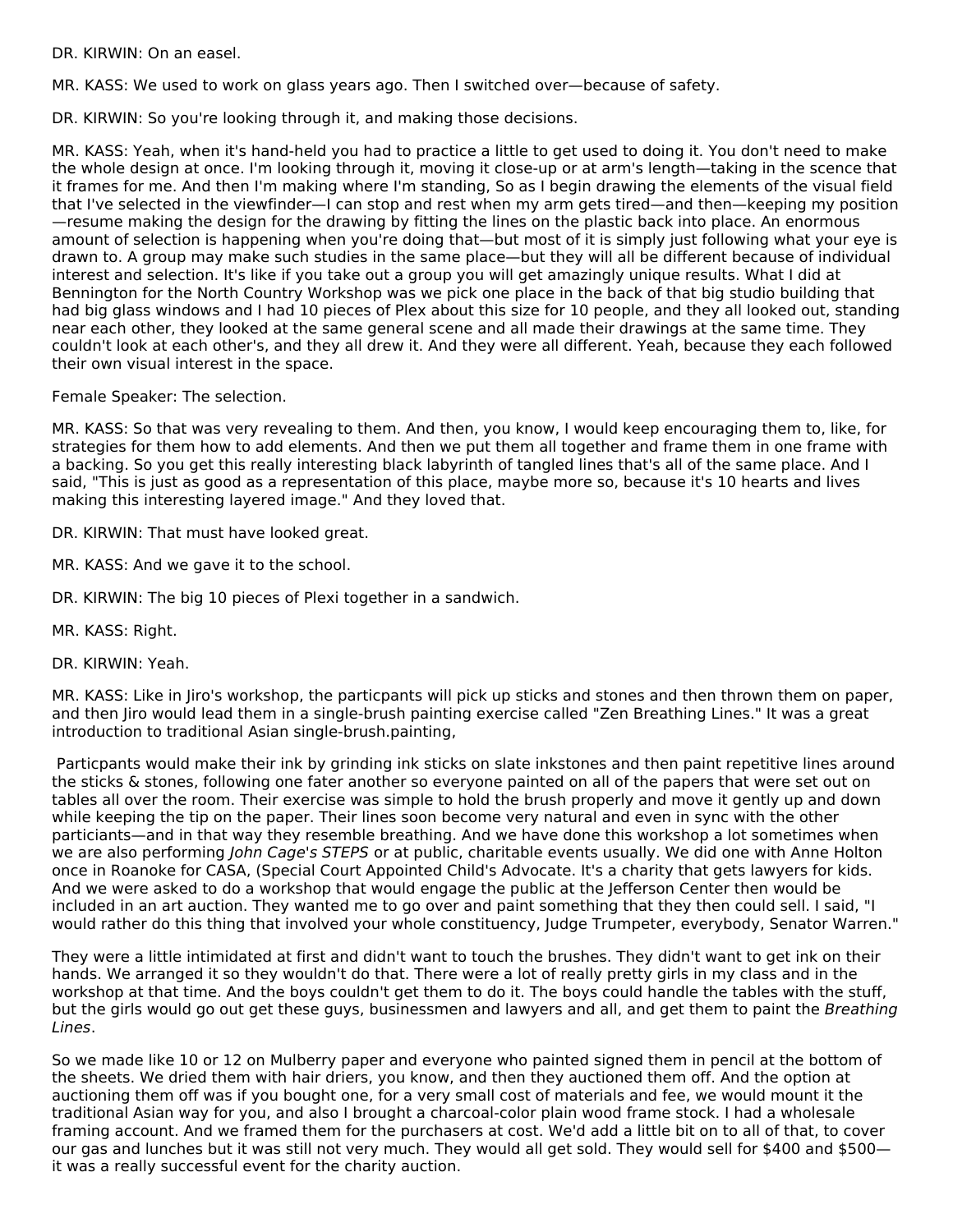DR. KIRWIN: Nice fundraiser.

MR. KASS: Yes. Nice fundraiser.

DR. KIRWIN: And great performance.

MR. KASS: A really great performance. It was great for the student workshop assistants. They learned how to hustle. Right? They learned how to go on the floor and work in teams, things they would need to know as an artist.

DR. KIRWIN: Great learning experience.

MR. KASS: Flirt. Yeah, they really did—Ann Holton really liked it. I always wanted her to run for governor. She's great. You know, she has a, what, she went to Princeton. She has a Yale law degree and has been a judge. She's, like, incredibly qualified. I had the temerity to ask her that. I said, "When are you going to run for governor?"

She said, "Oh, I spent too much time in the Governor's Mansion already. I can't do that." Judge Trumpeter said, "I'll quit the bench and I'll campaign for you if you do that." Yeah. She's an expert on sort of children and the law. She's really, you know, I wish more people like that would take up bigger leadership roles. She sort of has in having to be married to the Governor, you know, a governor and then a senator. That must be terrible lot of work.

DR. KIRWIN: Do you think ahead for—do you have in your mind, like, some series or thing you want to do in the future?

MR. KASS: Yeah, I'm working with these ideas I get from looking at the shedding sycamore bark along my river walk, and these drawings that I'm doing now that are pinned-up over there., I'd like to do another, big multi panel painting. And I'll probably start by trying to do, like, a smaller one that's maybe 40 inches high, maybe in 50 or 60 inch segments, and just see what that would look like. I'd like to try to use both water media, somewhat resembling the way these are done, and then in the oil-emulsion and pigment that I'm currently working with.

DR. KIRWIN: Do you ever work in—do you ever make sculpture or work in other media? Photography or?

MR. KASS: Yes, I've done some digital photographs. I showed photography in my show at ZONE: Chelsea Center for the Arts. I had more than 200 works in that show.

DR. KIRWIN: Yeah, I meant to ask you about that.

MR. KASS: It was a huge gallery.

DR. KIRWIN: You photographed the works in—the works that were in the show in your home. Is that correct?

MR. KASS: Well, we showed the tondos and trays, but we showed them all over the walls, up and down, a very bad strategy for selling anything because it's like—

DR. KIRWIN: People don't want to go, "I want that one"?

MR. KASS: Allan Frumkin used to say "Show people as little as possible. If you show them too many things, they won't make a decision." So when I did the trays and tondos together with the scrims, with photographs, with a lot of layered acetate drawings I'd done in Japan and places, it was just overwhelming. It was like a group show of my own.

DR. KIRWIN: I would think there would be the opposite of effect, like somebody would come in and go, "I need to pick one. I need to pick which one I'd buy."

MR. KASS: Well, we sold some trays. We have sold trays, and we sold some tondos and drawings. So, you know.

DR. KIRWIN: But you used photography in that, and the photographs were—

MR. KASS: I took the tondos out and around this property, and I would dislocate them by putting them on a steel easel. And then I'd photograph them just in some natural setting that intuitively appealed to them. So they looked like dislocated train signs or traffic signs. And it was just a dumb idea, and that's what I would print up and show. Or I'd lean one against—next to one of the Chinese scholar stones in the living room with the blue rug, and we had blue chairs at that time, and photograph that. So they would be habituated or set into an environmental location.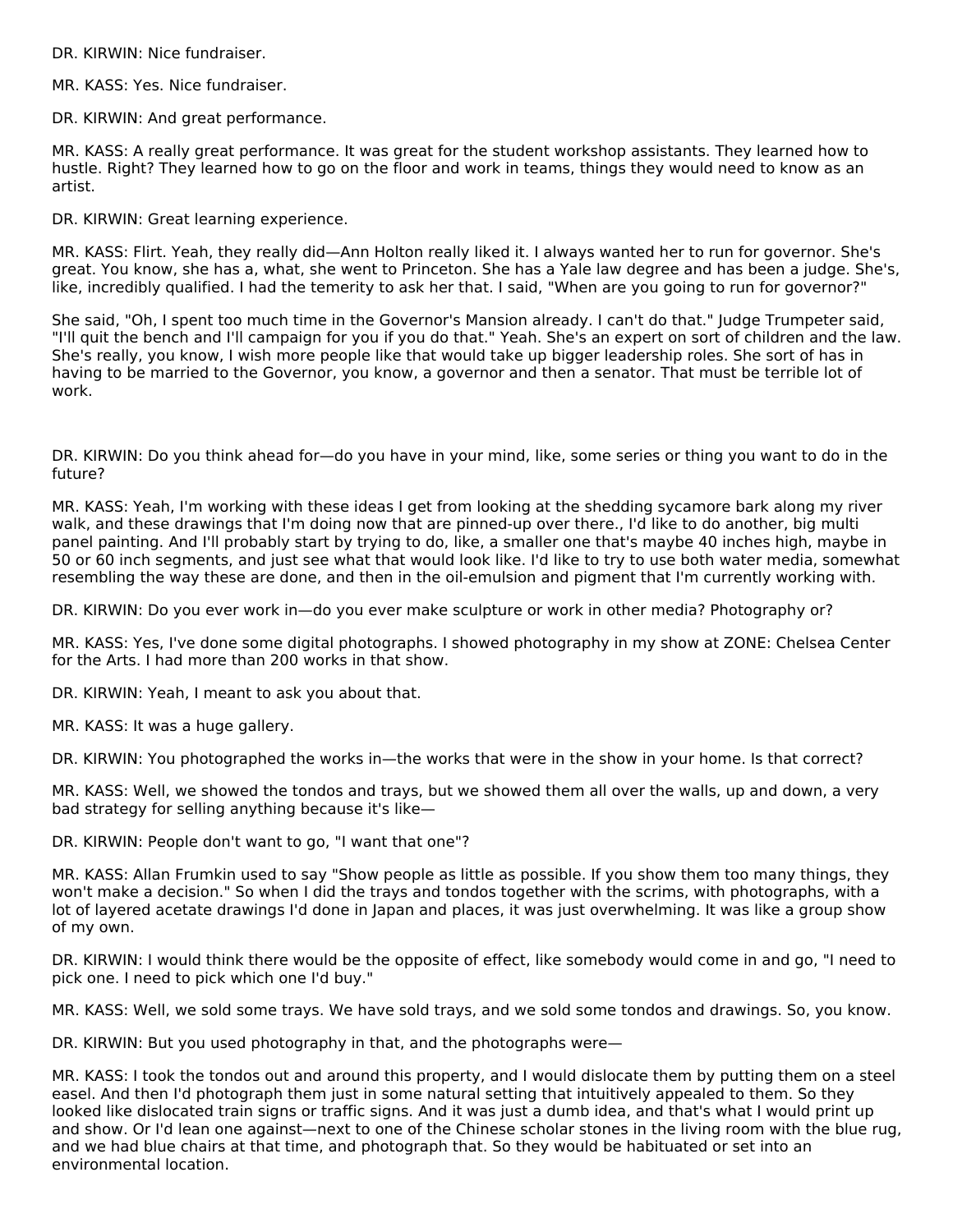And that started by accident because I was always photographing things in this garden, and sometimes I would really just like the photograph of the painting with all the greenery and stuff behind it. So essentially I was doing that. Down by the river I'd put the easel in the middle of the river and put a tondo on it and photograph it. And the giant tondos. There are some that are 100 inches. We developed a way of hanging those two sided, so they'd hang from the ceiling in the middle of a room.

We did a big show at the Appalachian State University—the Turchin Center for the Arts. Hank Foremen organized it. That was almost 200 pieces, too, but that was an art center show, so it really made sense.

But since then I've been showing in situations that we've tried to focus on succinct groups of works, like I'd make these silk collages like you see over the fireplace upstairs. There are a lot of those. And there—when Morris Graves died in 2001, I made those as a sort of homage to him because they remind me of his spirit birds and his masked birds, particular formats.

He has a painting I really liked that's based on The Vedas. It's called Each Time You Carry Me This Way. And I build up to writing about it in the book about why I think it's a great master work, you know. It's a very straightforward painting that has its basis in Hindu mythology, which I describe in the catalog. You can have that if you don't have one.

DR. KIRWIN: Oh, thank you. Okay, great. Well, what else would you like to talk about? I've think we've pretty much covered the waterfront. You've been a very good talker. I think there are some wonderful insights to your work and your life. Do you want to talk about—

MR. KASS: We did ask Jack Kerouac if—because he had an affair with Diane di Prima, and he also kind of hung out with Leroy Jones before he was Amiri Baraka, you know, and he became very militant. I went to hear him once in Raleigh and took a date, and I mean, it was the most scathing attack—

#### [END OF kass15\_4of4\_sd\_track02\_r]

—on white America I've ever heard, and we were about the—there were about three white people in the audience—

#### DR. KIRWIN: White people.

MR. KASS:—in the huge audience, but we asked Kerouac if he ever have had an affair with Leroy Jones, you know, the kind of thing a college kid would say. And he goes, "No, but I suck spirit cock." I always loved that. Yeah, I'm not gay, but I suck spirit cock. I thought that was terrific. He was a natural, yeah. I think if Russ had just—I sent all that material to him and if he had just picked up on that and kept it more in tune with what Kerouac was like, it would have really worked. I've never seen the movie that I think the Brazilian guy made out of it, but it didn't go anywhere.

DR. KIRWIN: Yeah, there was. Was it just recently there was a movie about—

MR. KASS: Fairly recent, it was "On the Road," fairly recently. It's been, yeah, it's too bad. Russ's considering doing it as a play. You can make money off plays apparently, but then I said well then you should collaborate with me because I had to undergo the whole thing and I think it's a great idea. Russ doesn't collaborate that well. I'm still his little brother. He still picks on me and stuff like that and steals my cookies. I would love to see him do it just to do it, to document that period. It was a great format for retelling "On the Road" would be to do it as a flashback and add something it sort of needs. Did you ever meet Allen Ginsberg?

### DR. KIRWIN: No.

MR. KASS: I would take the—if Ginsberg was anywhere in proximity, I would take the students or if they were with me in New York. He was there with Gary Snyder once and they were doing readings and I took the kids that were up in the city with me to meet them, and Allen was the least paranoid person I've ever met. I mean Allen always in love. He was always in love with a new person. He'd always have some kid in tow or somebody that he was completely over the moon about. Just amazing and he'd go to VMI and give passionate antiwar talks to the cadets in auditoriums and get invited back and get standing ovations. How did he do that? Talk about artist of stature.

So Cage developed all these little families, little colonies all over the world of—not because he was looking for devotees. He just felt he was climbing such a glass mountain, you know, that he needed to create his own culture which he did and he's a good model for creating culture. And in some ways that was a strategy of the Mountain Lake workshop to create a community that could make its own art, you have to instigate creating a culture. And for a time, we had that and did that. We had that in the anatomy at least of the past. I think it'll be much more a part of the future because the technology looks like it's implicit in it.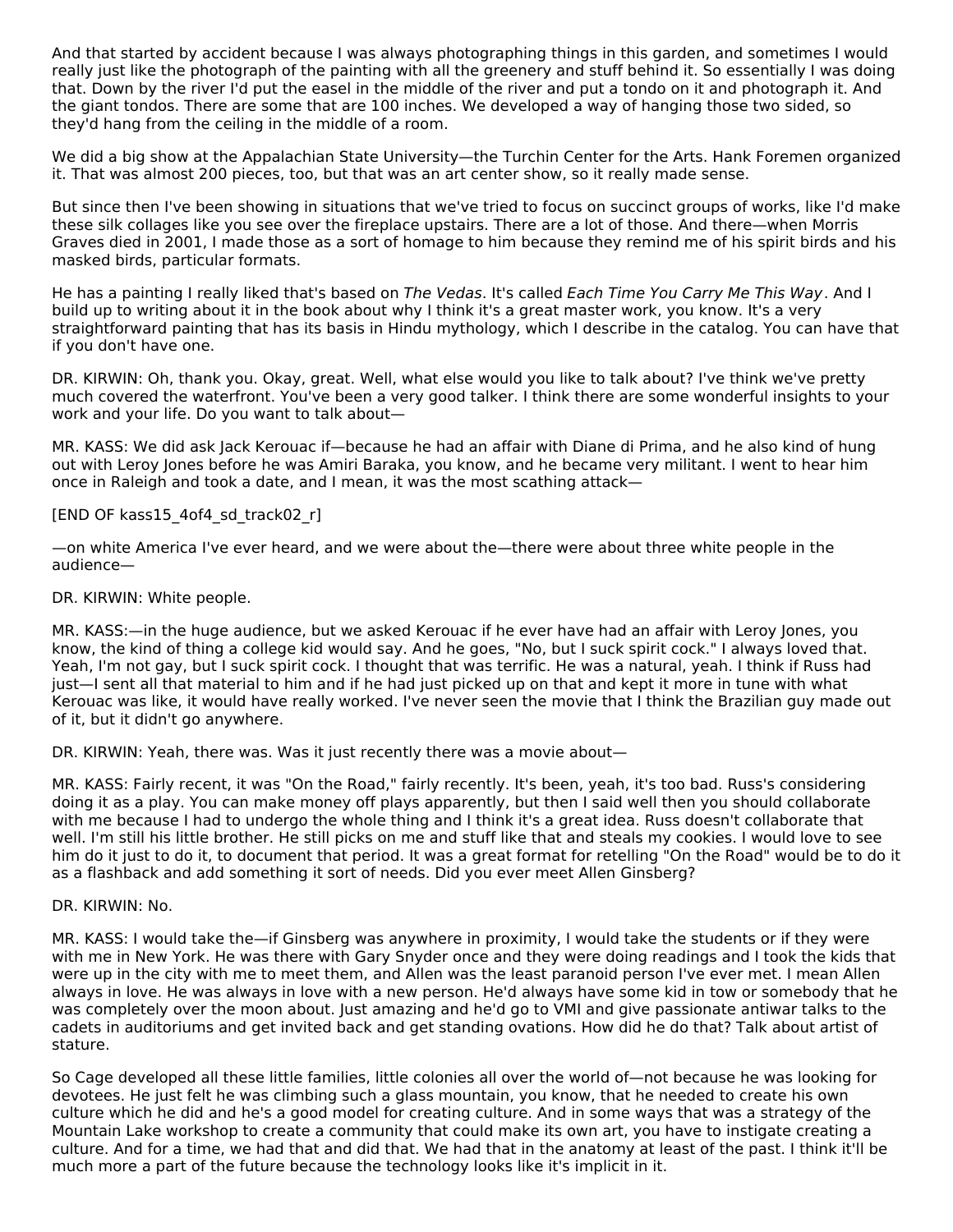DR. KIRWIN: Seems like it, yeah, that it exists just to do that, to create a community of interest around things.

MR. KASS: Yeah.

DR. KIRWIN: Yeah, except you never actually see the person in the flesh.

MR. KASS: No, but you're doing it with that crowd sourcing project.

DR. KIRWIN: That's right, that's true. Yeah, that's, yeah.

MR. KASS: That's freely given from the heart. That has the conditions of the beginning. You know, that's why we —everybody had to volunteer to be in the workshops and we—I wouldn't give credit for anything for a long time. Retroactively, the College of Architecture wrote it up as Independent Study and some students did get credit and stuff for things they had done, but if it had been officially for credited study—they would have treated it differently. So—

MR. BISESE: Come in with that resignation of being obliged.

MR. KASS: Yeah, they had to do it because they really wanted to and the environment was much more supportive of that though, and the university was to some degree on my side. I mean we took—a lot of students went to Europe and would go on these big projects, went to China and Japan with me. I wished I had known me when I was a kid I mean. We'd get anxious. Parents would be flocking out here all the time to see what their kid was getting involved with, big house at the end of the road, strange old, odd couple. Well you're taking my son to Vienna. I just wanted to meet you. Yes, I'm going to feed him to the devil. Actually they really liked it and we were friends with a lot of the parents of the people who went on the workshops.

#### MR. BISESE: This year?

MR. KASS: The last workshop that we completed was the one with Jessie and Sally Mann and Liz Ligouri called Three Graces, and that's a—the first—it's a two parted one. The first part of it was called Metempsychosis which was a mother daughter workshop with the daughter's close friend Liz Ligouri who's a laser light artist. I worked with Sally some years ago when she was trying to develop a new way to present her photographs so we beeswaxed some. When Justin was my assistant, she would send these big prints down here and we'd destroy them essentially by trying to figure out how to maybe distress them. She ended up using diatomaceous soil to coat them and give them that matte finish like the one up in the hallway has. Unfortunately, it's a very delicate finish, and then she likes showing them with no glazing where anything can scratch that. I don't know how it will be cleaned in time, but what we finally came up with that she was interested in doing was Jessie, after having been her model for so many years, wanted to paint over her mother's photographs. And we ended up working with these giant dyptichal of Sally's and Jessie painting on them, and we showed these at the Taubman Museum and we had a big show at Capital One of everything from that workshop. We got support from photographic paper companies and things. Liz Liguori would create laser imagery on the paper as well, and so that was—there was a lot of interest in that collaboration just because of the dynamic relationship between mother-daughter, model and artist, and then the artist deconstructing the mother's work.

#### DR. KIRWIN: How old was Jessie?

MR. KASS: About 30. We made a very interesting video documentary of that too. It was only a few years ago. We did it in 2011 and 2012, and showed it in 2013. I haven't started anything new since then—except we hav continued to perform John Cage's STEPS. I wanted to do a workshop with John Waters that would have involved the university and hopefully would have resulted in making a full length feature film called The Lyric, based on a small town in a rural area of the South trying to save its old vaudeville/movie theatre. We proposed that the univerity give Wayne Newton an honorary doctorate degree from Virginia Tech. Wayne Newton is from Roanoke. But when Wayne Newton tried to buy a farm in Charlottesville, he was denied because he's Wayne Newton because he was considered too shady, or something. Debbie Reynolds when she lived in Roanoke for a while. We opened a car dealership together where I provided the exhibition and the art activity and she—

DR. KIRWIN: You and Debbie Reynolds?

MR. KASS: Yeah, she—

DR. KIRWIN: Just more stories.

MR. KASS:—she provided the entertainment—as a hostess. Right after that—

MR. BISESE: At a car dealership?

MR. KASS:—she got—she was married to a real estate developer here the car dealership belonged to Bob Bell, a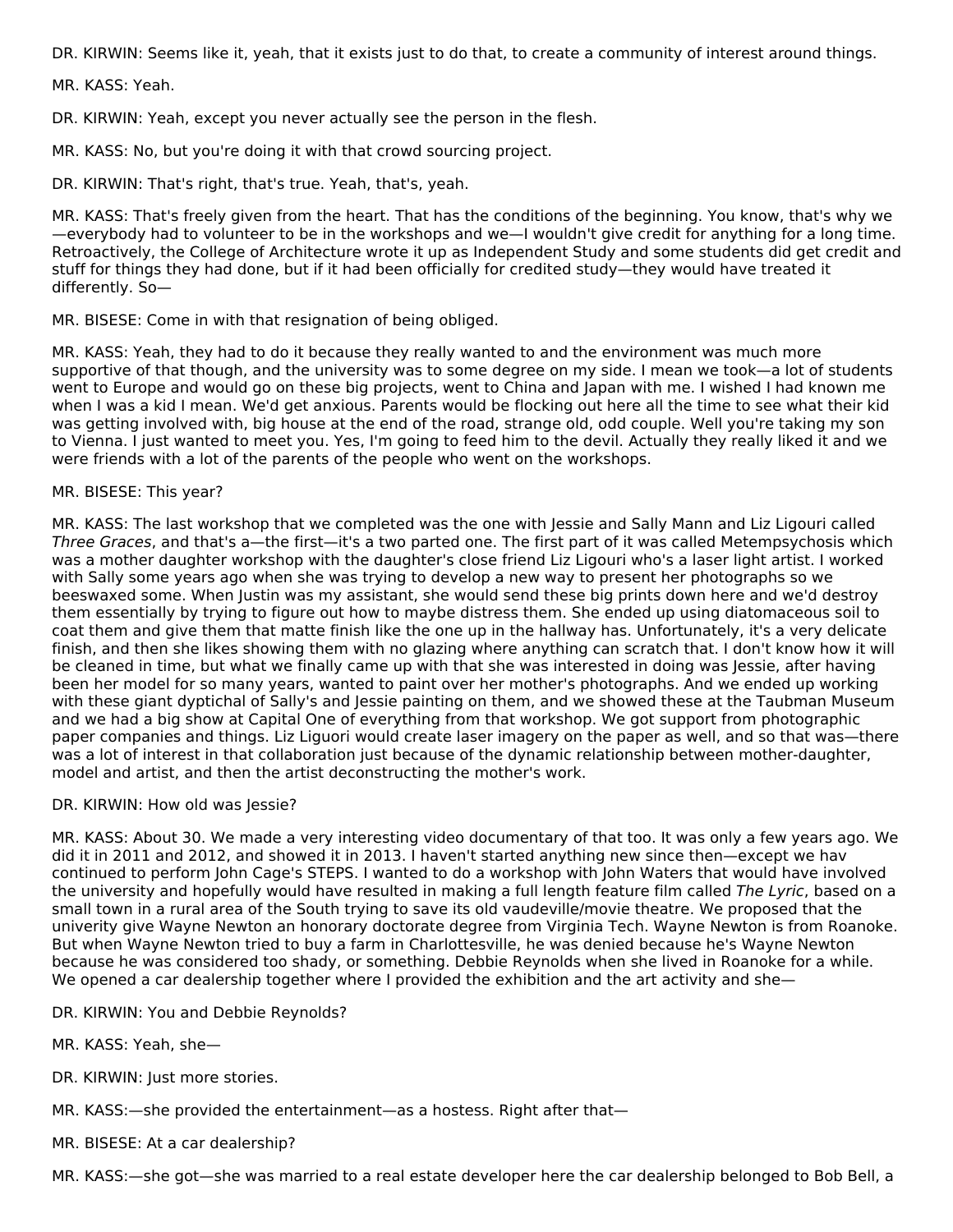brand new Nissan dealership, a big place, and I staged a big exhibition for it and Debbie hosted the reception. You know, you've got to keep trying new things. Well after she got divorced, she went out to Las Vegas and bought, you know, got that casino that she ended up selling to the American Wrestling Association and made \$50 million or something.

DR. KIRWIN: I didn't—I don't know—I didn't know, did not know that.

MR. KASS: She would be wonderful for this film, see because she has—and Tab Hunter is still alive and is raising appaloosa horses though he's getting old, and Debbie's apparently not that well, but is—see she's saying don't count me out. And John Waters was approached with this idea by Julie Huntsinger who used to be a casting agent for films like Hairspray for him. He doesn't like doing anything that's not completely his idea, but I gather he liked the idea. So it's an idea to give away. Now with our new president, it's feasible. I tried to talk to Charlie Steger about it, but I realized it was a step too far with Minnis Ridenour and the old guard still in place they weren't going to give Wayne Newton a real honorary doctorate. And Wayne Newton would do it—

DR. KIRWIN: Think of all the money he would give—

MR. KASS:—for an honorary doctorate.

DR. KIRWIN: Think of all the money Wayne Newton could give to Virginia Tech.

MR. KASS: Well yeah, he's gone—he's been bankrupt a couple times, but apparently he's back and he's still—

DR. KIRWIN: He bounces back.

MR. KASS:—one of the last Mr. Las Vegases.

DR. KIRWIN: Yes, he is.

MR. KASS: Right, Siegfried and Roy have kind of bit the dust.

DR. KIRWIN: Bits the word, yeah.

MR. KASS: That would be just fun to do and it has a little perversity about it, you know, and I could see where he could put the extra kink in it. And frankly with the changed culture at Tech, they might really like that. So there, that's the idea. I'm ready to take the lunge, and the Lyric Theatre still needs saving because we're running out of time. Yeah, John Waters is about 75, I think or 74.

DR. KIRWIN: I guess he is. I don't know how old he is.

MR. KASS: Did you see his commencement speech to RISD?

DR. KIRWIN: I watched it, yeah, I watched it on YouTube.

MR. KASS: It's fun to see it once the first time, and then showed it to somebody else and I said it's not that interesting, yeah.

DR. KIRWIN: Yeah, it was a good—it was good.

MR. KASS: It was upbeat. It was good. I liked his brief biography. I liked it that his father paid for making Pink Flamingos. His father must have been dragged, as James Joyce would say, as far through the garden as he could go. That's standing by your son. So you're going to make the filthiest movie imaginable, you know. I did like his comment about Hairspray being his Trojan horse. They accepted it. I was in the gates. I was in the city now.

DR. KIRWIN: Now it's a film and a Broadway—I mean he's total crossover.

MR. KASS: Oh yeah, the theatre part, he must be making really good residuals. That's why Russ wants to do the potential play. He said, "I don't know, I found out there are all these ways you can really make money with theatre and if I wrote this as a play, it would be picked up on."

DR. KIRWIN: Well he could do it as a play and then the play is successful and they turn the play into a movie. I mean there's all kinds of reinventions like that.

MR. KASS: He's got to just, you know, he's a good screenwriter. A couple of students were reading the versions of the screen script we're studying here and said this is the best shooting script I've ever read, but he just got the personalities wrong and the details wrong, wasn't going to be interesting enough I thought. It wasn't a vulnerable enough character like he really was. Yeah, and innately kind, not a mean spirited character at all.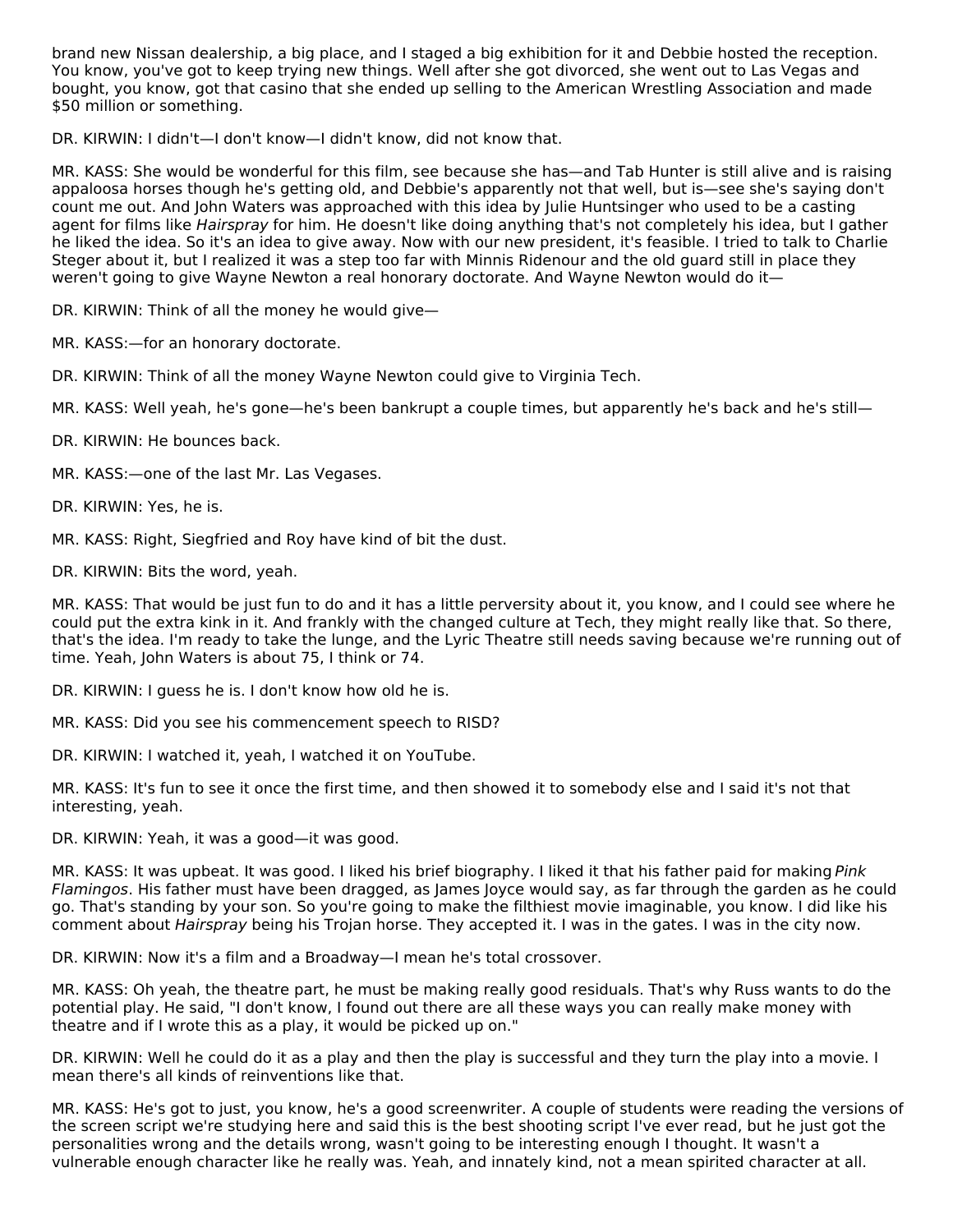Kind to the point where it hurt him, and he'd say things that, you know, can't be an artist of stature and say Allen Ginsberg wants to be the Jew Commissar of beat. It's incorrect, but it was said lovingly. I told that to Ginsberg and he laughed. He loved it. Ginsberg just had unmitigated love for Kerouac.

William Burroughs retired and then went to live in Lawrence, Kansas. He wrote all those interesting little stories about his cat and things, but when they were drifting around New York, it was a different New York. It was a lot more fun, and I guess it's almost complete now, only Gary Snyder is still alive, right. Lawrence Ferlinghetti, he must be in his 90's.

DR. KIRWIN: He's still alive?

MR. KASS: I think so. I guess he can still afford to live in San Francisco. Did you ever go to San Francisco long ago before it became the way it is—

DR. KIRWIN: No.

MR. KASS:—when it was like the men's rescue mission was this second impression that you sort of got at south of the slot on Mission Street.

DR. KIRWIN: No.

MR. KASS: Really seedy. You felt like San Francisco was, in Steinbeck terms, a place people stopped and stayed there because they hit the ocean. It wasn't a boutique city at all back then, yeah. It was gritty. That's what Kuspit was saying to me about New York when Ronnie Cutrone recently died. Oh, he was a go-go boys for the Velvet Underground, Ronnie. He was an artist, sort of a graffiti artist. He used to round up transvestites for Andy Warhol to photograph and stuff. And one of his last interviews, and Kuspit went up to visit him. He said, "New York needs it crime rate back. The city is so sanitized." It's like, you know, he was talking about the '70s. The city was really falling to pieces. It was when Mayor Koch sort of saved it. You could—it was just dirt everywhere and before SoHo really got cooking, you couldn't go down Crosby Street. There was so much garbage on Crosby Street, you couldn't drive down it. And Donald said, "Well we don't need the old John Recky Times Square city of night back." You know, I mean, Times Square, when you, you know, you knew it was dangerous when you were a kid. All those game arcades and all that stuff, you knew if you went there as a little 14 year old, you could just never be seen again. Now it's chichi, but what Donald said is right. The city needs its grittiness back, but if Russian oligarchs keep buying everything and being absentee, you know, the Plaza Hotel is half unoccupied with all those apartments all the time. There's still a little bit of a hotel there.

So that's that. I can't think of any late anecdotal material, other than we talked about how Morris would periodically throw me out and then weepingly would welcome me back X years later. The longest he—

DR. KIRWIN: Didn't know that you mentioned it was weeping. I didn't—

MR. KASS:—didn't speak to me was 17 years. Yeah.

DR. KIRWIN: Well that's a—

MR. KASS: Well during—that was during the most active period whenI was useful to him—it was useful to have me being the person authenticating his work and being out there while he could stay behind his myth you see. Then we had the great reconciliation. Then I gave the talk at the Tacoma Museum of Art that he had his people at and which I was told I should show slides during it. So I showed slides of some of his houses in Ireland and places like that and he felt utterly betrayed.

DR. KIRWIN: Because you had exposed his life in that way?

MR. KASS: Yes, and he was just, he was just ranting at me constantly and yelling about Marshall and Helen Hatch and how they were just status seekers who used him. Marshall paid his taxes, things like Morris could be too bohemian to do and, you know—

DR. KIRWIN: Was this before or after the—he took you back? Is this—

MR. KASS: Right after he took me back, right before I got thrown out again. And then had to work in the archive at the house upstairs with Robert for a whole week in preparing Robert to give his first ever public talk which he completely collapsed in which I was sitting with him on the dais and had to get him through it. He honestly sobbed. He has since become a good presenter who has made a number of publiuc appearances.

DR. KIRWIN: Who's Robert?

MR. KASS: Robert Yarber was the Vedanta monk who took care of Morris and was devoted to him for many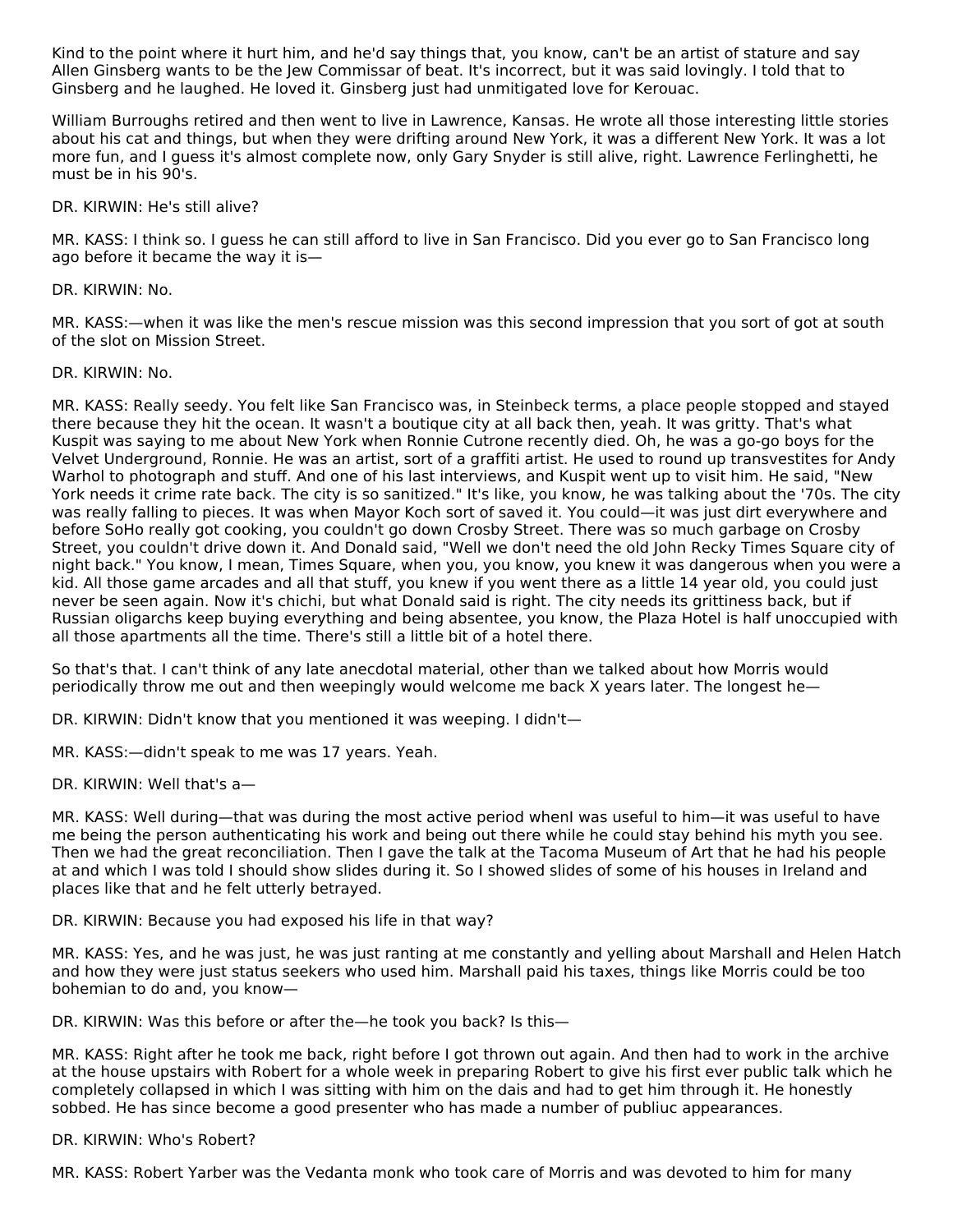years.

DR. KIRWIN: And he had to speak on a panel discussion?

MR. KASS: We were at an environmental conference at College of the Redwoods and I was there to present on Cage and Graves, and some—I have a good talk I can give about Morris's artistic development and background, and Robert was then going to, with me on stage, talk about Morris. We were going to have a conversation, and we worked on this for a whole week after I'd been thrown out. I got thrown out when Morris stopped his rant for a minute and said, "So what do you think about all this?" And I looked at him and I said I think you're crazy and you cannot tell your friends from your enemies Morris. And he seized up, he stood up and he said, "Out." So I went out the side door of the kitchen and Robert ran around the other side of the house and let me in the back door of the house. Morris knew I was there for the entire week because he knew the purpose of why I was there, and that I was working on this. And then he even hosted an event at the end of the conference where everybody was just teary eyed over being in his beautiful environment at The Lake. I just watched him at work again doing that voodoo he did so well, you know.

DR. KIRWIN: He invited people to his house for this reception?

MR. KASS: Yes, and it had—it was like even though he wasn't officially talking to me, I had to work this out and negotiate it with Robert. Robert thought it would be a really good thing to do because he thought Morris was really depressed. Morris didn't want anybody to come out to the The Lake. Then Morris agreed to have people come out to the house for an hour. Then he agreed maybe people could come out to the house for an hour and a half after the conference, and just the principle speakers and there were some very distinguished environmentalists and well-known people there, you know. And then of course once we got out to the house, Morris began enjoying the attention and the company, and this often happened. I'd witnessed this on other occasions. Then he didn't really want people to leave, but people were afraid to stay because they'd all been so instructed, you know, and—

DR. KIRWIN: That's funny.

MR. KASS: I know. He didn't want to be photographed, but he had gotten photographed quite a bit over the years. He knew he was a natural. That painting you might want to read about, Each Time You Carry Me This Way. That's Vishnu in his boring incarnation, being carried from river to river at the end of the cycles of the universe. It starts everything over again. It goes from everything being like complete illumination to complete bereft.

DR. KIRWIN: It sounds like your relationship with him.

MR. KASS: Oh yeah. No, he came in from LaGuardia Airport when he came to the Whitney opening. He was picked up by Rob Kanak who was one of my former students and a member of the Mountain Lake Workshop, and Morris is in the back of the car saying, "Some people think Ray Kass is the real Morris Graves. Well I'm a living artist!" Then he went into Tom Armstrong's office and burst into tears out of gratitude for his show—he was so moved. I mean I was just sitting there. I wasn't even invited to the after party that Marion Willard hosted for him, you know, the ostensible reason he came to New York was Blanchette Rockefeller was having a special party honoring Marion Willard and of course he had come for that. He really wanted to go to his opening at the Whitney and, you know, it was a wonderful evening. John and Merce showed up and were in the New York Times the next day in photographs with him and everybody made nice, you know. And he spoke to me briefly at the opening, mostly for decorous purposes. He didn't want it to be conspicuous that—

DR. KIRWIN: That he wasn't speaking to you which would have been—

MR. KASS:—he was—had no intention of ever speaking to me again—I thought.

DR. KIRWIN:—really odd, okay.

MR. KASS: A few years later he said, "I am so sick of people telling me how much they like your book." He didn't have, you know, he—Laughlin Phillips and Willem had decided that they only would give Morris a week to look at the book before it went to press—Morris had shown signs of being so difficult that.

DR. KIRWIN: That's smart.

MR. KASS: And well, if they had let him see it earlier, he would have wanted to be totally immersed in it, but I was begging them to show it to them. They said, "It doesn't matter, you're already a burnt effigy." It's like, you know, I have a letter here from Graves saying he doesn't even know you, yeah. I enjoyed it in a perverse way what choice did I have? And later I really got into role of I got ofing be the real Morris Graves in some ways because Morris would never answer letters fro museums about his work. The Carnegie Institute wrote to him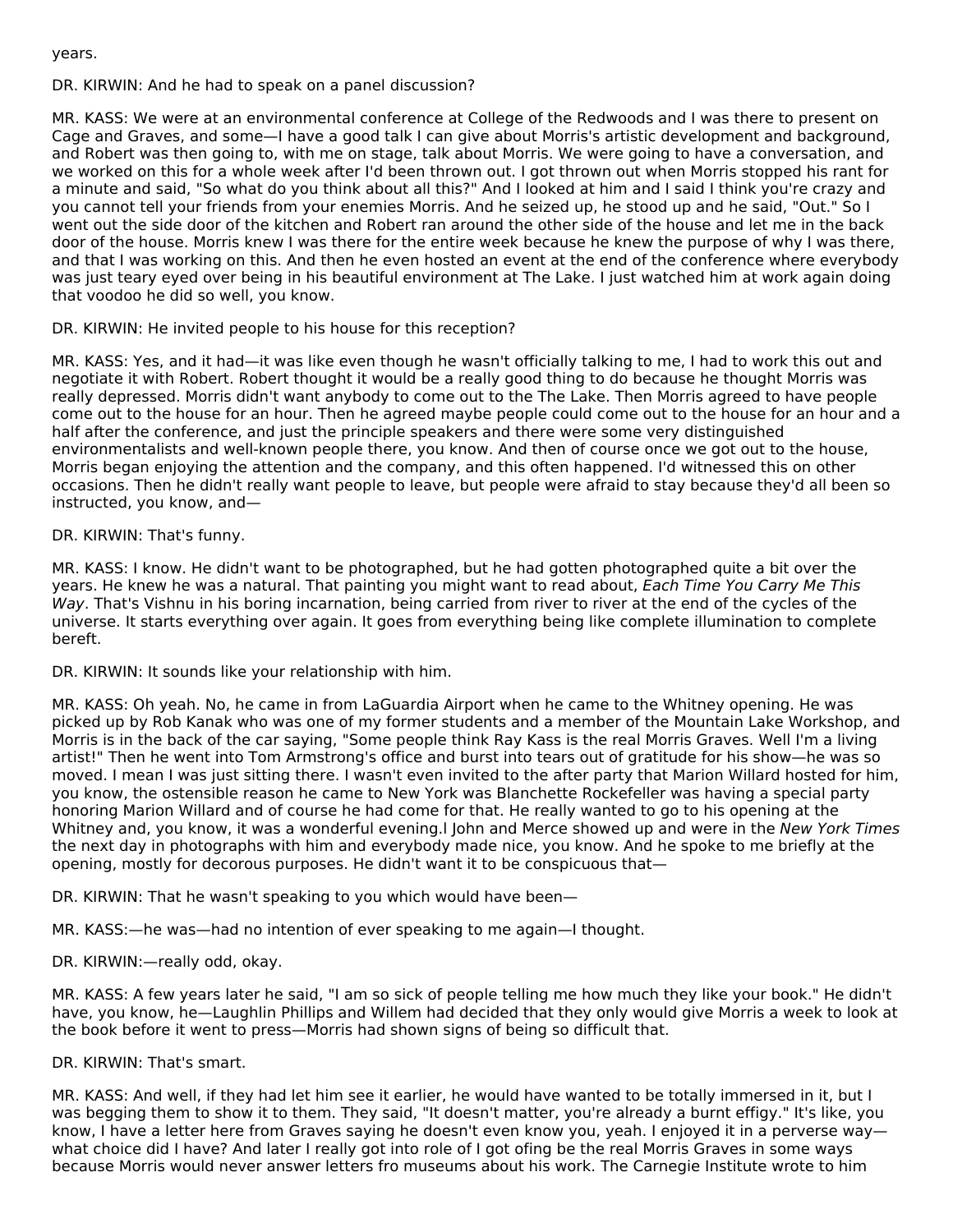about one of his paintings in their collection. Morris wouldn't answer any letters. I'd have to go to the Hirshhorn and look at their works to answer questions or sometimes authenticqte them. He would deny having painted things he definitely painted. He was truly an enfant-terrible. He could do it. But he was also being genuine, you know. It all came from his childhood—you can read a good accounting in my text of his childhood illnesses, his mother's, you know, Christian evangelism. His mother believed that he was born under a sign from God. Guy Anderson's mother ended up having a big influence on him as well, because Guy—that's how he ended up living at the Father Divine Mission in New York. They were the real progressives. Morris, at the point he met Guy Anderson, knew everything about all things British in furniture, all things English in propriety and things. He got that from his mother. Guy Anderson knew all about art and before Guy, Morris wasn't really yet an artist. So as an older friend when Morris was still very young, it was Guy Anderson's influence that led him in the direction of fine art in which Guy had some education and experience. Maybe Guy saved him from being a, you know, an irritable antique dealer. He was like six foot four and a half inches tall as a young teenager—

DR. KIRWIN: You said irritable artist.

MR. KASS:—Antique dealer.

DR. KIRWIN: And you feel like you've—you reconciled in your relationship with him?

MR. KASS: Oh yeah. I think he, and Robert told me this, he was actually grateful for the book. He came back from being a nearly-forgotten artist. I arranged for John Huston to visit him up there when I was interviewing Huston on the set of "Annie" for the book because Morris when he lived in Ireland was very close to Huston's wife, Ricki Huston, and also close to Angelica when she was a child. So I would have, I would have phone calls with Angelica Huston who had very great memories of him. Jack Nicholson would answer the phone. It was when they were living together. Yeah, and Huston went up to visit him in Northern California with the photographer Eve Arnold. He took this famous fashion photographer to Morris' compound, and Morris hadn't seen John Huston in years. Of course, she took photographs of the house and the property and Morris and everything, and he allowed all this, right. So John published an article about it in Paris Vogue that's a big center feature article about Morris Graves's extraordinary private environment with lots of photographs which of course I got blamed for. Yeah, my fault—

DR. KIRWIN: Because you connected him.

MR. KASS:—Yeah, I guess—this is what Huston did and I guess Morris decided I somehow facilitated it. I wasn't even there, you know, just a whipping boy par excellent.

#### DR. KIRWIN: Boy, yeah.

MR. KASS: Yeah, and I mean he got sent five copies of the magazine or something, they cost \$35 a copy, you know. Morris burned them—he was enraged by it. I bought one copy which got absorbed by the Phillips Collection—I think that Willem borrowed it. I never saw it again. It's somewhere in their archive. They have letters too that I should really have, but like I had letters with drawings in them from Angelica Huston I would bring in. There all somewhere at the Phillips Collection, but I don't know how good account they kept of these things. I have Graves's letters to me which you'll get those I guess.

DR. KIRWIN: That's interesting because that would be so great.

MR. KASS: I only have a couple of letters from John Cage. Most of our correspondence was done differently, you know, but I'll show you. You need to—we'll have to look at what's in that file cabinet that's all the Mountain Lake Symposium correspondence and the letters from Russ, I told you are at the University of Texas. But I have some other—I have a nice correspondence with Michael Tarachow over illustrations I did for a book of poetry by William Matthews, Sticks and Stones drawings that are in the Boston Public Library archive. Sinclair Hitchings collected a lot of drawings when he was at the library. And I've been—I was thinking I'd probably give Bill's letters to Chapel Hill, but I don't know where his son—what his son, Sebastian, has done with his literary estate. Unlike Russ, he wasn't being collected by the Ransom Library in Texas which is I get what all novelists want, but he was an important poet and won a National Book Award. And it might be that they went to Cincinnati or Yale, wherever he went, but I suppose if you have them, they'll have more public access. This is a nice correspondence just about putting an illustrated book together.

DR. KIRWIN: Well it's about your papers though and so it's his letters to you that really belong in your papers because they—that's—

MR. KASS: Yeah, it's a correspondence with me and with and of course correspondence from him. I just found a bunch of Russ' letters I didn't know I still had. He advised me I sell them to Texas rather than give them to them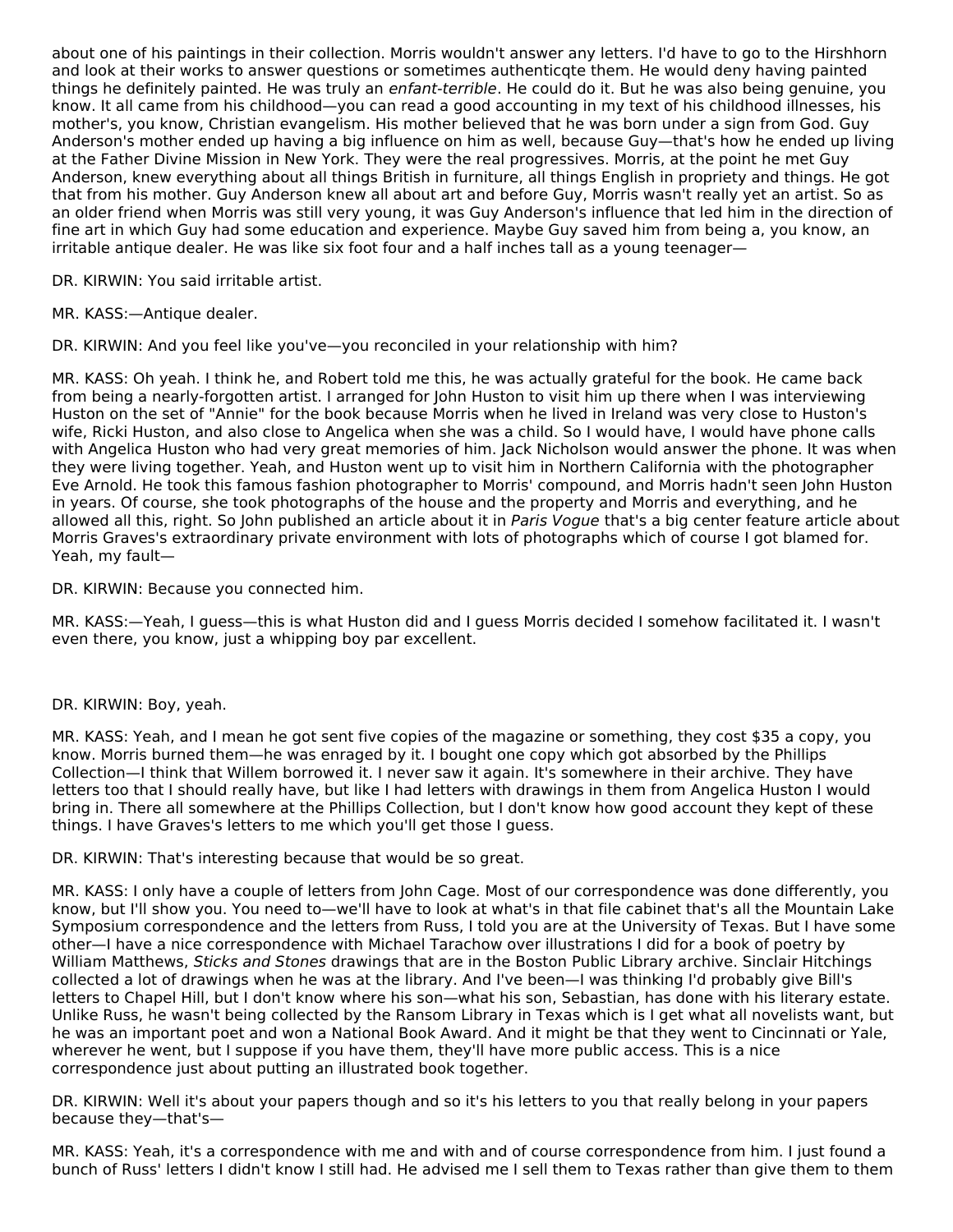—

DR. KIRWIN: Well—

MR. KASS:—but I'm going to give them these I think. I copied them. I copied the last ones.

DR. KIRWIN: Yeah, I know some of those things go to Ransom Center.

MR. KASS: I guess that covers it all. I can't think of anything really racy. I'm trying to think.

DR. KIRWIN: Racy, oh yeah, can you think of anything?

MR. KASS: Oh, I gave Ava Gardner a couple drawing lessons. They weren't racy!

MR. BISESE: [unintelligible]

DR. KIRWIN: All right, there we go.

MR. KASS: That's right. It was in London.

DR. KIRWIN: How'd that come about?

MR. KASS: My first trip to Europe. I went with Laurie and we arrived in London and it was indirectly through my friend Daniel Lang and Sylvia Guirey—an artist and sculptor who we met with Daniel when we arrived.

DR. KIRWIN: I don't know who that is.

MR. KASS: She was a friend of Suzi Gablik's and Jackie Matisse—but I couldn't have known that at the time because I didn't know them at all at that time. I was in my mid twenties, and Daniel Lang was an artist friend of mine, who—had rented a house in Chelsea I guess. It belonged to Samantha Eggar, right. She was in residence. She was living there with Ed Ruscha, the artist, who I had never met who was a very interesting person, and Daniel—

# [END OF kass15\_4of4\_sd\_track03\_r]

—was taking Ava out. Essentially squiring her around to events in London. He was 10 or 12 years older than I was. And Daniel and Laurie both got very bad colds and Daniel asked me to step in for him. I had met Ava at Ronnie Scott's, a night club in London. That was sort of a hip club to go to. And then next thing I know Daniel is calling up saying, "Will you take Ava to Covent Garden because it's like I can't take her anyplace." So I guess I saw her about three times to go to events. Laurie was sick in the hotel and couldn't go out. I would go over to Ava's apartment. She was taking care of Jack Hawkins at the time—British actor who was in Bridge on the River Kwai. Really wonderful British actor who was dying of cancer upstairs. She was like a saint. She was taking care of him literally. And I would take her out to something at Covent Garden or some place else for a play, and, you know, I got to spend time with her. I didn't know a thing about her really. I had heard that she—she came from a farm in North Carolina so I asked her about that. And she said, "You mean Grabtown?" Her father was a subtenant farmer. I think that there's a little Ava Gardner museum there now.

#### DR. KIRWIN: Really?

MR. KASS: Yeah. I awkwardly asked her if she knew Frank Sinatra and she said, "I was married to him." That's how naieve I was!

## DR. KIRWIN: One of his many wives [Laughs.].

MR. KASS: Well, she was married to Mickey Rooney and Artie Shaw and Frank Sinatra twice I think. I took George Melly over to visit Ava one afternoon. He was a writer and newspaper citic who was also a poular jazz singer who was performing to Ronnie Scott's. She had a busy social life.

## DR. KIRWIN: Going on on the side?

MR. KASS: Oh, I don't know. I think that Ava was in the category of "some people do what they want." Yeah. A free spirit. And she was still working in films and could manage her career, you know? Unlike some of her conremporaries. I took her to Rita Hayworth's birthday party. I forget where that was. It was outside of London a little bit. This is all because of Daniel getting sick, you know?

DR. KIRWIN: How long were you in England?

MR. KASS: For a couple of weeks. A few weeks and then we went to Paris. We were in Europe for the better part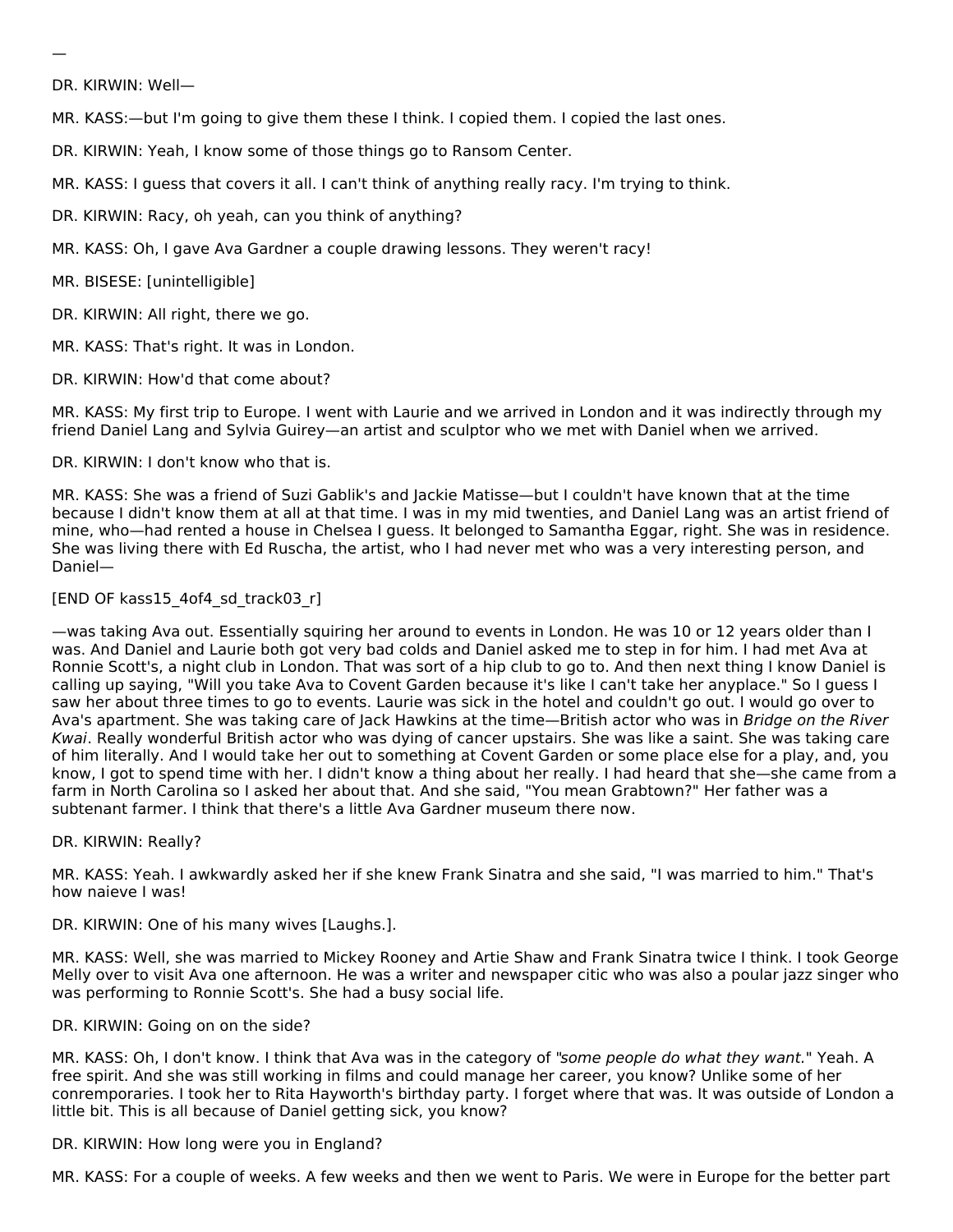of that summer.

DR. KIRWIN: So when were you—you taught her—did you give her drawing instructions?

MR. KASS: Yeah, Ava wanted to learn to draw her father looking like Jesus Christ. So I had already had some of my viewfinder techniques, you know? And I tried to get her to draw a face using a viewfinder like on a piece of glass or something like that. But she had very specific objectives in wanting to do it. She had dreams of her father being Jesus.

## MR. BISESE: [inaudible]

MR. KASS: Yeah, and I met a lot of—she—I took her to a command performance of The Wild Duck that Ingmar Bergman was directing for I guess Princess Margaret or someone and met Ingmar Bergman and met Tevor Howard—

DR. KIRWIN: So, did you get—yeah, did you get to go back stage because you were with her?

MR. KASS: Oh, you could do anything if you were with her, right -- and people were usually very respectful of celebrities in public in London then. I said, "Why don't you live back in the United States?" She said, "I can't. Here I can go shopping and I can go out and I can have a life." I'm not sure she could now—I'm not sure it's the same London now, you know? This is in 1974. She said, "And if I were in the United States I would have to disguise myself or I wouldn't really be able to be in public." You could see Greta Garbo in New York and in the East 50s over near where she lived and all but she didn't look like Greta Garbo, so people usually didn't know. You would have to know that that was her and then people wouldn't talk to her naturally. But only one person, a Japanese man ever asked Ava for an autograph while I was with her. The only time I saw her get a little bit flustered was when Ingrid Bergman arrived at this ballet that we went to and her arm was in a sling. She was already having the difficulties that eventually took her. But there was a bit of diva- "dingst" [unintelligible] going on there because sort of—

### DR. KIRWIN: Between the two of them?

MR. KASS: Yeah. When Ingrid Bergman arrived, and people did talk to her in the lobby. It was like a bigger movie star—or a peer movie star had suddenly shown up. So we left the opera at the intermission. Ava was very bored by it. She said, "They're wearing too many clothes."

DR. KIRWIN: What a strange complaint.

MR. KASS: Yeah. Sometimes I would say something inappropriate like I asked—Morris had been at dinner at Houston's in Ireland with Montgomery Clift when Houston was shooting Freud

I was taping this and talking to him and I said, "Yeah, Morris kind of told me that you had a really intense relationship with Montgomery Clift and like he kept breaking down." And Houston said, "Turn that recorder off." And I turned it off. And he goes, "I don't have anything to do with any of that, their personal dispositions you know? Monty in those days just didn't have a full hand of cards." And I said to myself, "How have I wandered into this."

I made one contribution to that film in that the dog Sandy was supposed to jump over a seat in the theater—the dog was so trained that it was like a person. When we would all have lunch sitting at the big table the trainer would come over and Ray Stark, who was the producer of the movie would come over and talk to Houston and say, "Well, you know, the shot with the dog doesn't look right." The dog—the dog took commands like it understood English. It was bizarre. And later I said—when we were sitting way in the back and John was using a little black and white movie screen to direct this musical. And I said, "The dog doesn't look right because it's jumping right at you over the chair. The dog—you should arrange the shot that the dog jumps to the side. That would be diagonal composition." And he said, "You're right." He had studied art, you know? With Stanton MacDonald-Wright and Morgan Russell.

## DR. KIRWIN: Oh really?

MR. KASS: Yeah. And he said, "You're absolutely right. I'm forgetting what I should have learned in drawing class and all that." And they did the shot one more time. Ray Stark was going nuts because they were on the 30th take on this. He went back and he said, "John, do you have any idea what it's costing me to rent Radio City?" We were in Radio City Music Hall, you know? And in the final take it looked right. Ended up not getting in the movie anyway, but that was my one little contribution to a Hollywood movie!

## DR. KIRWIN: Why were you there?

MR. KASS: I was interviewing him because of his friendship with Morris Graves. I was writing a book.